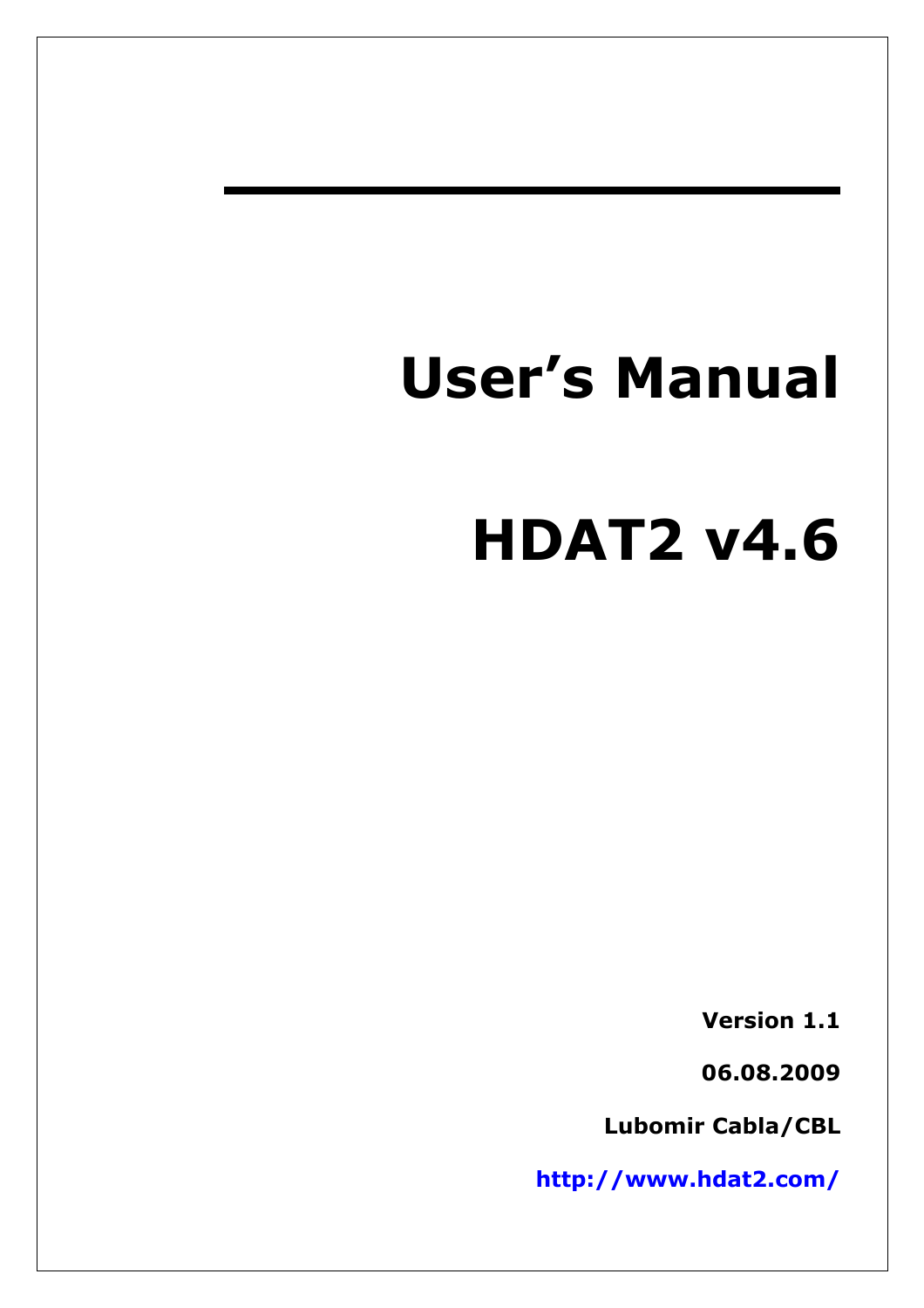## <span id="page-1-18"></span>**Contents**

<span id="page-1-17"></span><span id="page-1-16"></span><span id="page-1-15"></span><span id="page-1-14"></span><span id="page-1-13"></span><span id="page-1-12"></span><span id="page-1-11"></span><span id="page-1-10"></span><span id="page-1-9"></span><span id="page-1-8"></span><span id="page-1-7"></span><span id="page-1-6"></span><span id="page-1-5"></span><span id="page-1-4"></span><span id="page-1-3"></span><span id="page-1-2"></span><span id="page-1-1"></span><span id="page-1-0"></span>

|                                                                                                                                                                                                                                                         | .10 |
|---------------------------------------------------------------------------------------------------------------------------------------------------------------------------------------------------------------------------------------------------------|-----|
|                                                                                                                                                                                                                                                         | .10 |
|                                                                                                                                                                                                                                                         |     |
|                                                                                                                                                                                                                                                         | .10 |
|                                                                                                                                                                                                                                                         | .11 |
|                                                                                                                                                                                                                                                         | .11 |
|                                                                                                                                                                                                                                                         |     |
|                                                                                                                                                                                                                                                         |     |
|                                                                                                                                                                                                                                                         |     |
|                                                                                                                                                                                                                                                         |     |
|                                                                                                                                                                                                                                                         |     |
|                                                                                                                                                                                                                                                         |     |
|                                                                                                                                                                                                                                                         |     |
|                                                                                                                                                                                                                                                         |     |
|                                                                                                                                                                                                                                                         |     |
|                                                                                                                                                                                                                                                         |     |
|                                                                                                                                                                                                                                                         |     |
|                                                                                                                                                                                                                                                         | 14  |
|                                                                                                                                                                                                                                                         |     |
| 2.9 DETECTION OF BIOS INT13 <sub>H</sub> 2000 <b>MM</b> 23 - 2.9 DETECTION OF BIOS INT13 <sub>H</sub> 2000 MM 2000 MM 2000 MM 2000 MM 2000 MM 2000 MM 2000 MM 2000 MM 2000 MM 2000 MM 2000 MM 2000 MM 2000 MM 2000 MM 2000 MM 2000 MM 2000 MM 2000 MM 2 |     |
|                                                                                                                                                                                                                                                         |     |
|                                                                                                                                                                                                                                                         |     |
|                                                                                                                                                                                                                                                         |     |
|                                                                                                                                                                                                                                                         |     |
|                                                                                                                                                                                                                                                         |     |
|                                                                                                                                                                                                                                                         |     |
|                                                                                                                                                                                                                                                         |     |
|                                                                                                                                                                                                                                                         |     |
|                                                                                                                                                                                                                                                         |     |
|                                                                                                                                                                                                                                                         |     |
|                                                                                                                                                                                                                                                         |     |
|                                                                                                                                                                                                                                                         |     |
|                                                                                                                                                                                                                                                         |     |
|                                                                                                                                                                                                                                                         |     |
|                                                                                                                                                                                                                                                         |     |
|                                                                                                                                                                                                                                                         | .18 |
|                                                                                                                                                                                                                                                         |     |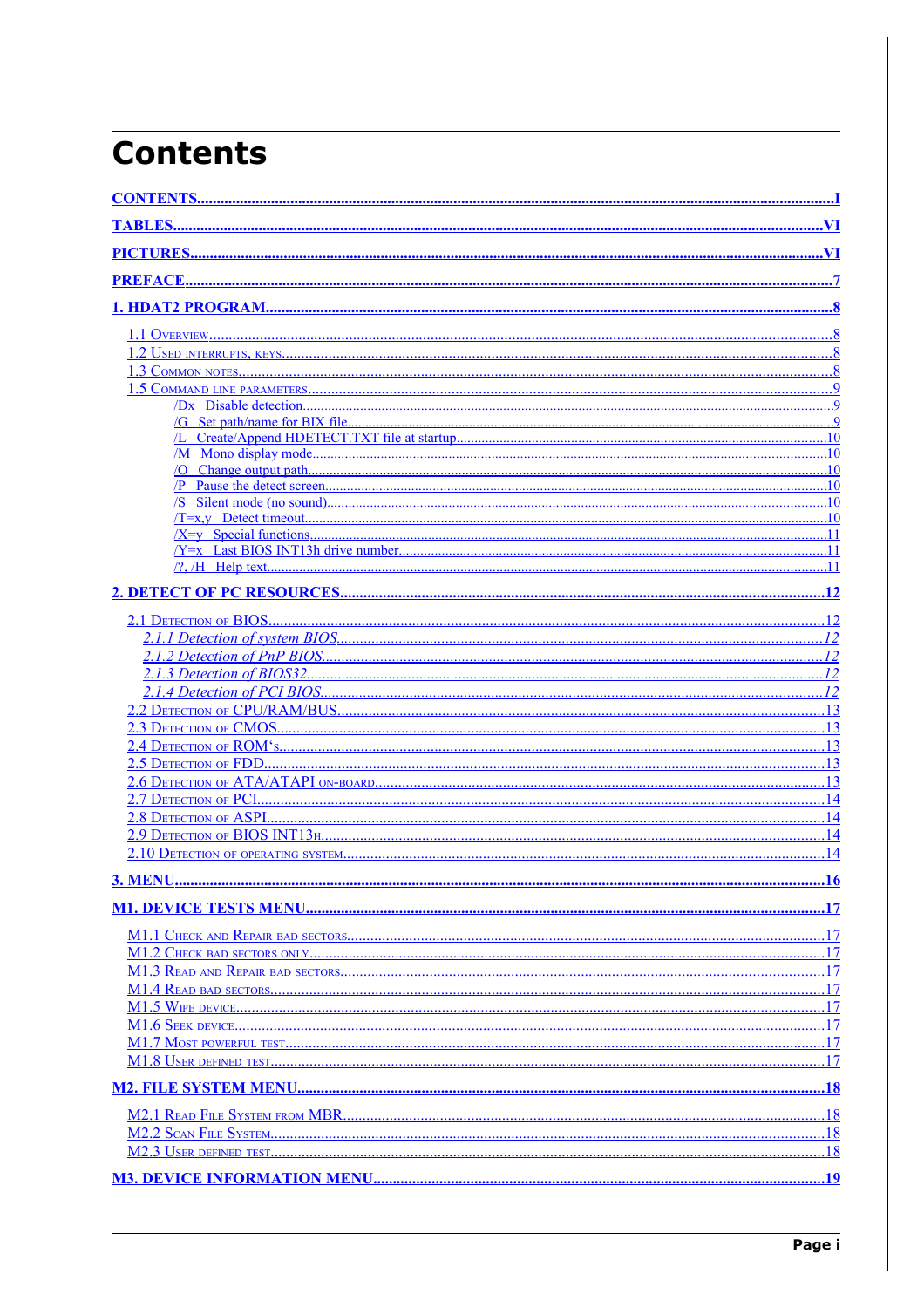| .23 |
|-----|
|     |
|     |
|     |
|     |
|     |
|     |
|     |
|     |
|     |
| .29 |
| .29 |
|     |
|     |
|     |
|     |
|     |
|     |
|     |
|     |
|     |
|     |
|     |
|     |
|     |
|     |
|     |
|     |
| .48 |
|     |
|     |
|     |
|     |
|     |
|     |
|     |
|     |
|     |
|     |
|     |
|     |
|     |
|     |
|     |
|     |
|     |
|     |
|     |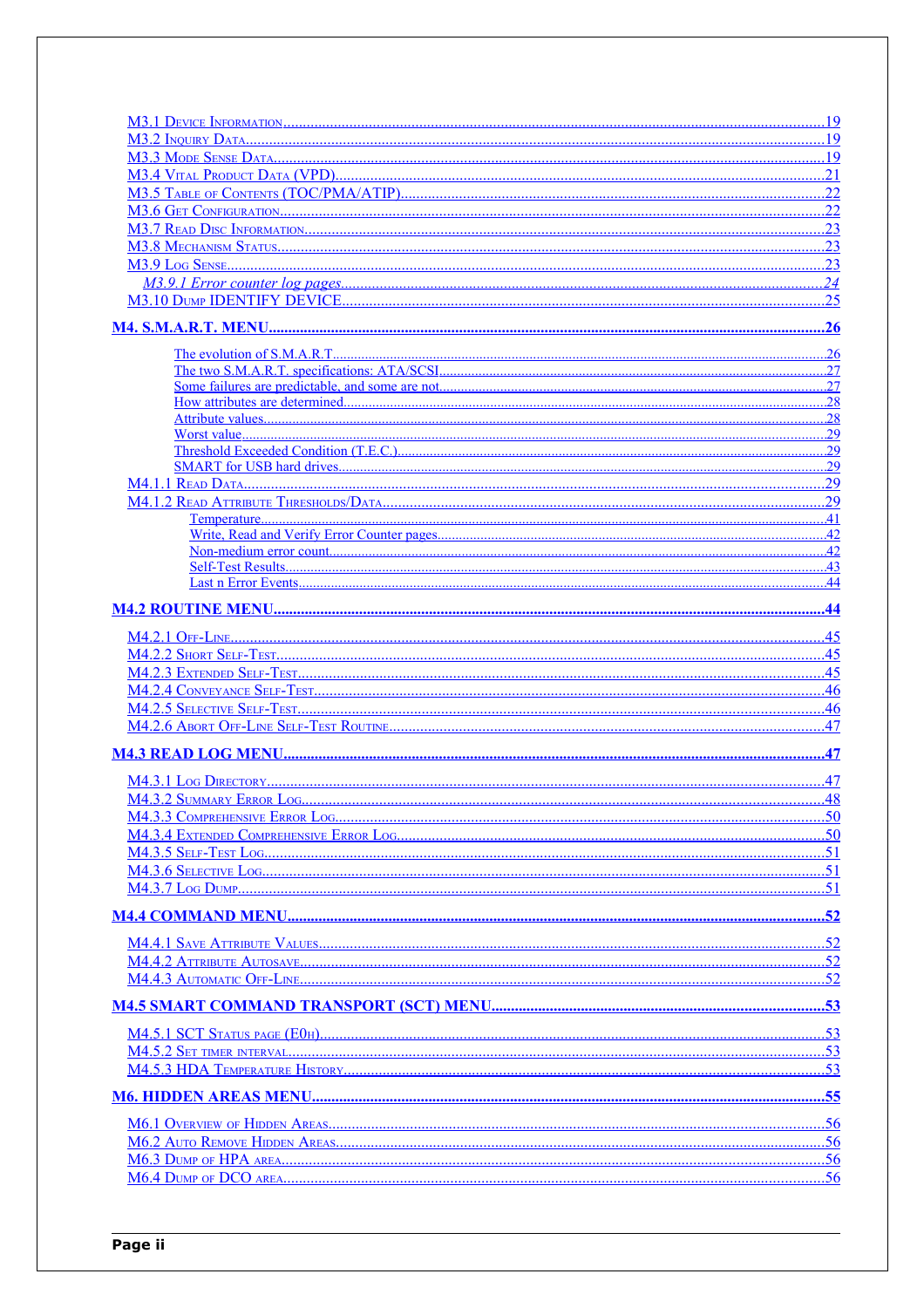| .58 |
|-----|
|     |
|     |
|     |
|     |
|     |
|     |
| .60 |
| .61 |
| .62 |
|     |
| .62 |
| .62 |
|     |
|     |
|     |
|     |
|     |
|     |
|     |
|     |
|     |
| .68 |
|     |
| .69 |
| .69 |
|     |
|     |
| .70 |
|     |
|     |
|     |
| .70 |
|     |
|     |
|     |
|     |
|     |
|     |
|     |
|     |
|     |
|     |
|     |
|     |
|     |
|     |
|     |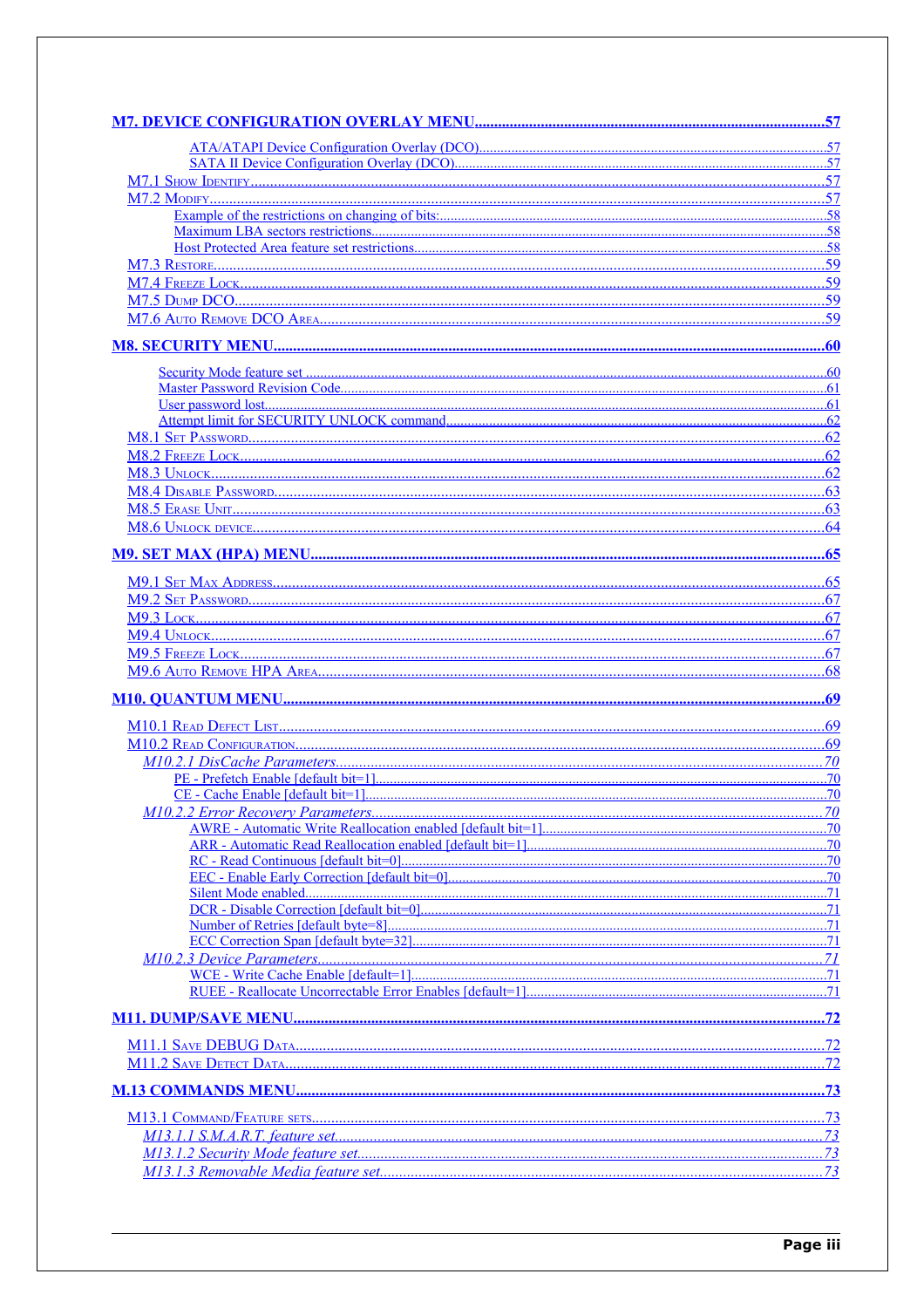|                              | 74          |
|------------------------------|-------------|
|                              |             |
|                              | 75          |
|                              | .75         |
|                              |             |
|                              |             |
|                              | .75         |
|                              |             |
|                              | .75         |
|                              | .75         |
|                              |             |
|                              |             |
|                              |             |
|                              |             |
|                              |             |
|                              |             |
|                              |             |
|                              |             |
|                              |             |
|                              |             |
|                              | .80         |
|                              |             |
|                              | .80         |
|                              |             |
|                              |             |
|                              |             |
|                              |             |
|                              |             |
|                              | 82          |
|                              |             |
|                              |             |
|                              |             |
|                              |             |
|                              | $\ldots 83$ |
|                              | .84         |
|                              |             |
|                              | 84          |
|                              |             |
|                              | 85          |
|                              | .85         |
|                              |             |
|                              |             |
|                              |             |
| Primary defect list (PLIST). | .86         |
|                              | .86         |
|                              |             |
|                              |             |
|                              |             |
|                              |             |
|                              |             |
|                              |             |
|                              |             |
|                              |             |
|                              |             |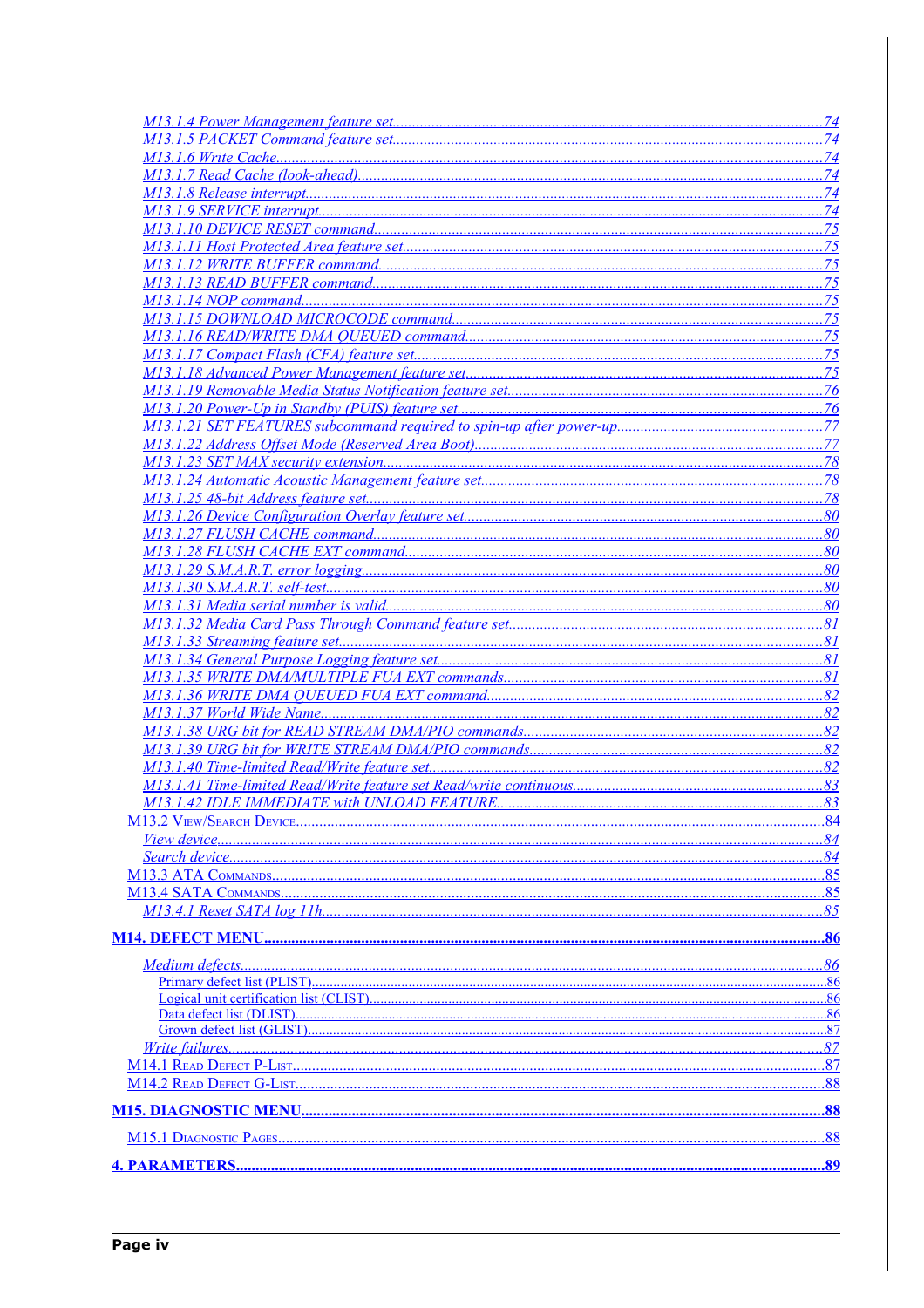<span id="page-5-36"></span><span id="page-5-35"></span><span id="page-5-34"></span><span id="page-5-33"></span><span id="page-5-32"></span><span id="page-5-31"></span><span id="page-5-30"></span><span id="page-5-29"></span><span id="page-5-28"></span><span id="page-5-27"></span><span id="page-5-26"></span><span id="page-5-25"></span><span id="page-5-24"></span><span id="page-5-23"></span><span id="page-5-22"></span><span id="page-5-21"></span><span id="page-5-20"></span><span id="page-5-19"></span><span id="page-5-18"></span><span id="page-5-17"></span><span id="page-5-16"></span><span id="page-5-15"></span><span id="page-5-14"></span><span id="page-5-13"></span><span id="page-5-12"></span><span id="page-5-11"></span><span id="page-5-10"></span><span id="page-5-9"></span><span id="page-5-8"></span><span id="page-5-7"></span><span id="page-5-6"></span><span id="page-5-5"></span><span id="page-5-4"></span><span id="page-5-3"></span><span id="page-5-2"></span><span id="page-5-1"></span><span id="page-5-0"></span>

|                                    | .89                       |
|------------------------------------|---------------------------|
|                                    | .89                       |
|                                    | 90                        |
|                                    | $\ldots \ldots \ldots 90$ |
|                                    | $\ldots$ .90              |
|                                    | 91                        |
|                                    | .91                       |
|                                    | 91                        |
|                                    | .92                       |
|                                    | 92                        |
|                                    | 92                        |
|                                    | 93                        |
|                                    | .93                       |
|                                    | 93                        |
|                                    | .94                       |
|                                    | 94                        |
|                                    | .94                       |
|                                    | .94                       |
|                                    | 94                        |
|                                    | 95                        |
|                                    | 95                        |
|                                    | 95                        |
|                                    | 96                        |
|                                    | 96                        |
|                                    | .96                       |
|                                    | 96                        |
|                                    | .96                       |
|                                    | .96                       |
|                                    | 97                        |
|                                    | 97                        |
|                                    | 97                        |
|                                    | .97                       |
|                                    | 97                        |
|                                    | .97                       |
|                                    | .97                       |
|                                    | 98                        |
|                                    | 98                        |
|                                    | 98                        |
|                                    |                           |
|                                    |                           |
|                                    | 99                        |
|                                    | .99                       |
|                                    |                           |
|                                    |                           |
|                                    | 101                       |
|                                    | 101                       |
|                                    |                           |
|                                    |                           |
|                                    |                           |
|                                    | .102                      |
| <b>X.3 ERROR MESSAGES OF ASPI.</b> | 103                       |
|                                    | .103<br>.104              |
|                                    |                           |
|                                    | .105                      |
|                                    |                           |
|                                    | $\dots$ 107               |
|                                    |                           |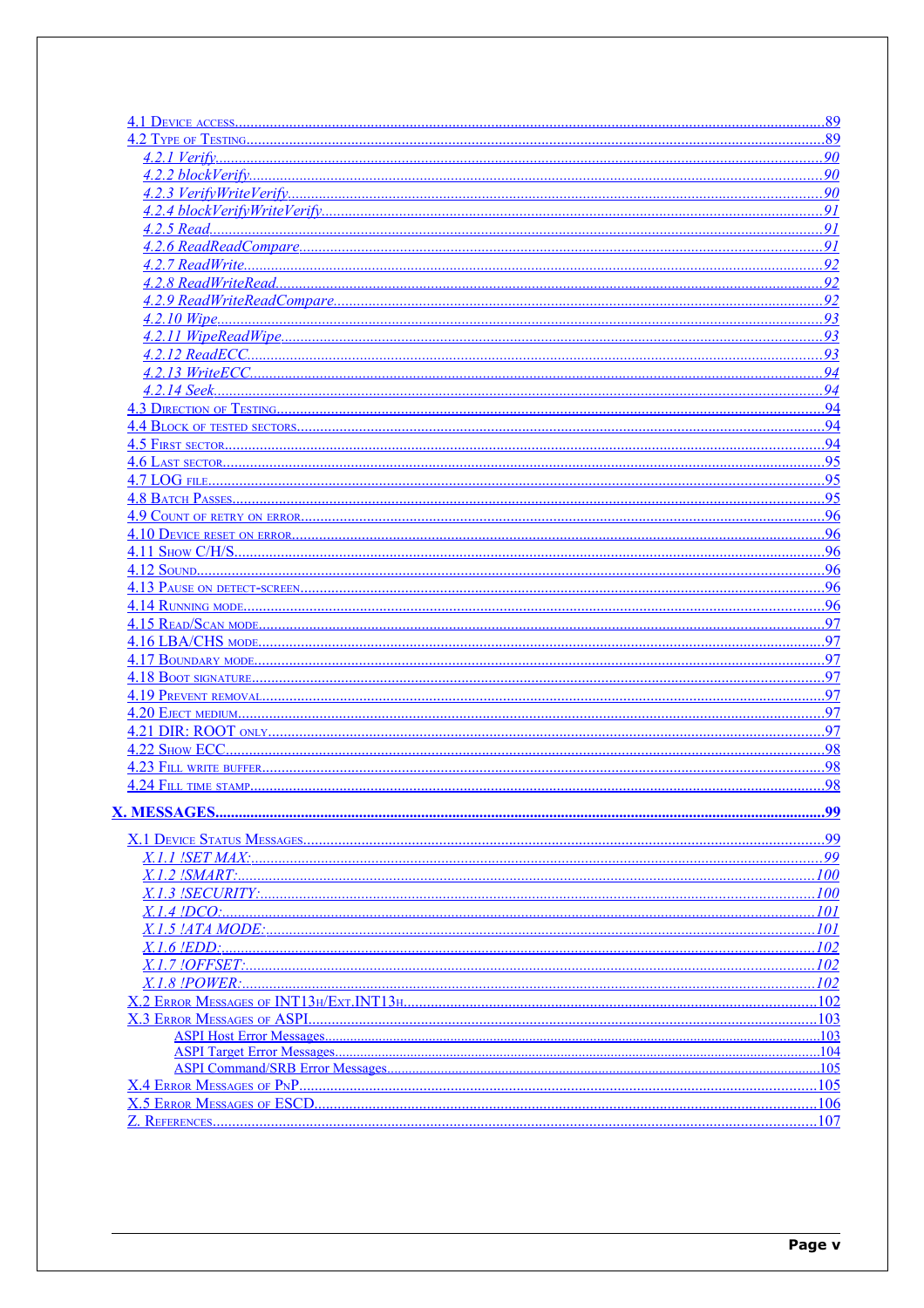## <span id="page-6-1"></span>**Tables**

## <span id="page-6-0"></span>**Pictures**

|--|--|--|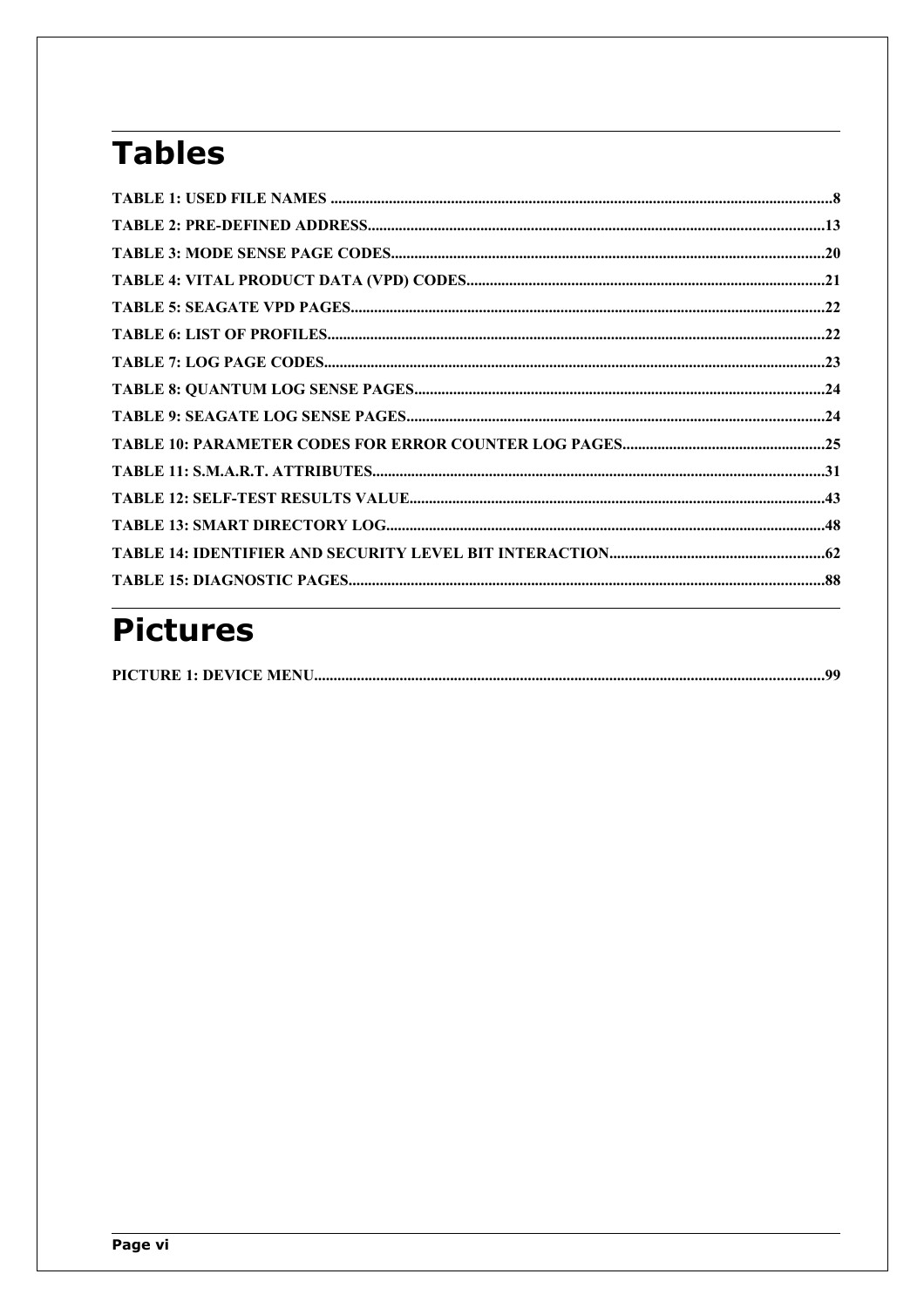## <span id="page-7-0"></span>**Preface**

This manual is for HDAT2 program. Program is designed for advanced users, you have to know what you are doing.

I am sorry for my English.

Motto: Do you know how hard it is to write a manual?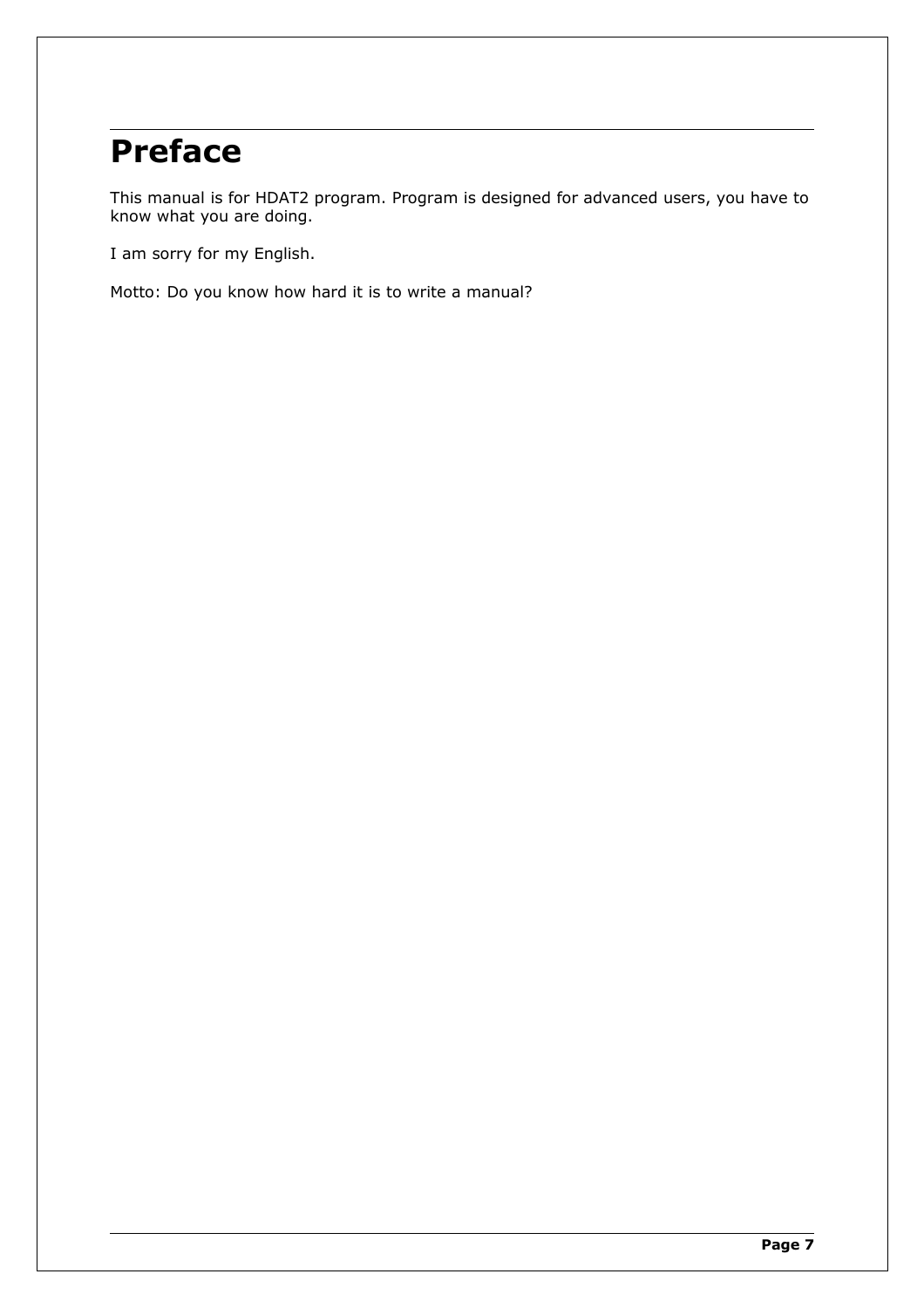## **1. HDAT2 Program**

## <span id="page-8-0"></span>**1.1 Overview**

Program HDAT2 run in protected mode and is compiled with 32-bits compiler [Free Pascal](http://www.freepascal.org/) [http://www.freepascal.org/].

Program HDAT2 can be used in two levels:

- **Device Tests** tests for devices connected to PC
- **File System** tests for file systems (FAT only, so far)

Program is running only under any 'real' DOS operating system (not in DOS under Windows). In DOS under Windows you can use a demo program HDAT2DEM.EXE only.

## **1.2 Used interrupts, keys**

HDAT2 program install own interrupts:

• for INT09h (keyboard)

Keys **ESC**, **PAUSE**, which normally interrupts program, make only pause of action. Pressing keys **CTRL+BREAK** should always break program and return to operating system (only if system is not running in a loop of interrupt). You should see a text '**!! HARD BREAK !!**' on the screen.

Any time you can enable or disable sound with key **CTRL+S** regardless to settings of parameter **/s**.

## **1.3 Common notes**

Program detects the device modes up to Ultra DMA 6 for ATA/133 from standard ATA/ATAPI. If some ATA mode is internally disabled (using a company SW) than device seems do not support this mode. For correct settings, you must use again this firm SW from device manufacturer.

Program on exit is starting an alternate reset of controller and device (INT13h/AH=0Dh) for stopping some of unacceptable noises of hard drive.

| <b>File Name</b> | <b>Description</b>                                  |
|------------------|-----------------------------------------------------|
| HDATCOPY.TXT     | Saved listings from program.                        |
| l HDETECT.TXT    | Saved listing of detected PC resources and devices. |
| XXXXXXXX.BIX     | Binary debug informations of device.                |
| HDAT FST.BIX     | Saved status of the file system items.              |
| HDAT2SCR.ERR     | Saved screen with error message.                    |

### **Table 1: Used file names**

 $XXXXXX =$  last eight characters of serial number or device name or " $GENERIC"$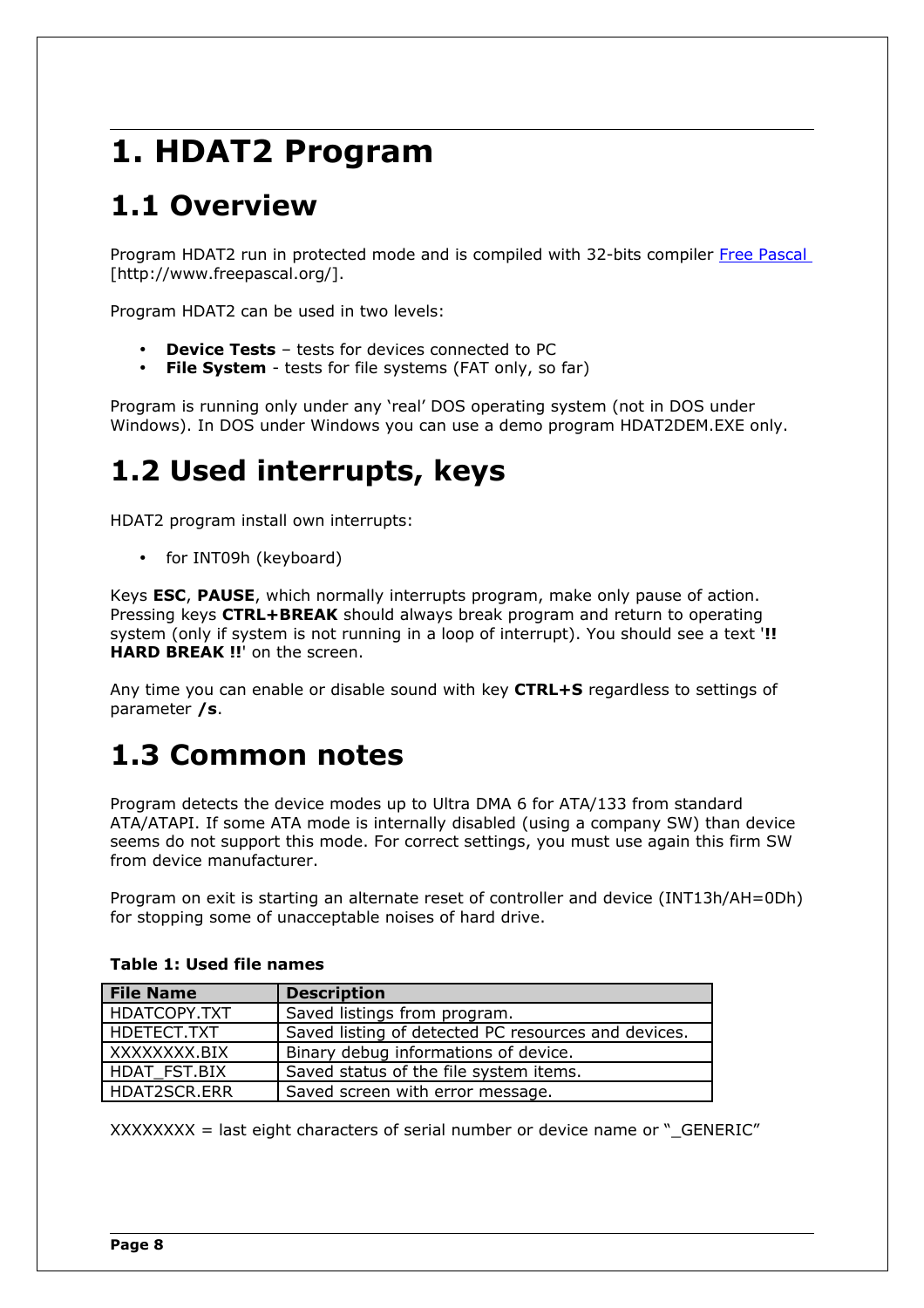## **1.5 Command line parameters**

The program accepts optional command line parameters.

### **Format of parameters:**

### **hdat2 [<switch>parameter1 <switch>parameter2 ...]**

Each parameter must be preceded with a switch, program accept either a forward slash (/) or a hyphen (-). Parameters are delimited by one or more space characters.

Items listed between brackets ([]) are optional.

Every parameter is checked for duplicity, availability and correct of setting.

In case of parameter error will be displayed order of parameter, an error message, and parameter value:

#### **<number\_of\_parameter>. <error\_message>: <parameter\_value>**

Error messages:

#### **Duplicate parameter**

- duplicate parameter is found (given twice or multiple times)

#### **Unknown parameter**

- wrong parameter (not supported by this program)

#### **Incorrect parameter**

- switch '/' or '**-**' is missing; value of parameter is out of range, etc.

### **Parameters**

### <span id="page-9-1"></span>**/Dx Disable detection**

**Default:** all enabled

- $x=1$  CPU/RAM/BUS
- $\bullet$   $x=2$  BIOS
- $\cdot$   $x=3$  CMOS
- $x=4$  ROM
- $x=5$  FDD
- x=6 ATA/ATAPI
- $\bullet$   $x=7$  PCI
- $\bullet$   $x=8$  ASPI
- x=9 BIOS INT13h
- $x=10$  OS (operating system)

You can repeat the parameters, e.g. HDAT2 /d=1,7 …

### <span id="page-9-0"></span>**/G Set path/name for BIX file**

**Default:** current directory (usable for FAT only)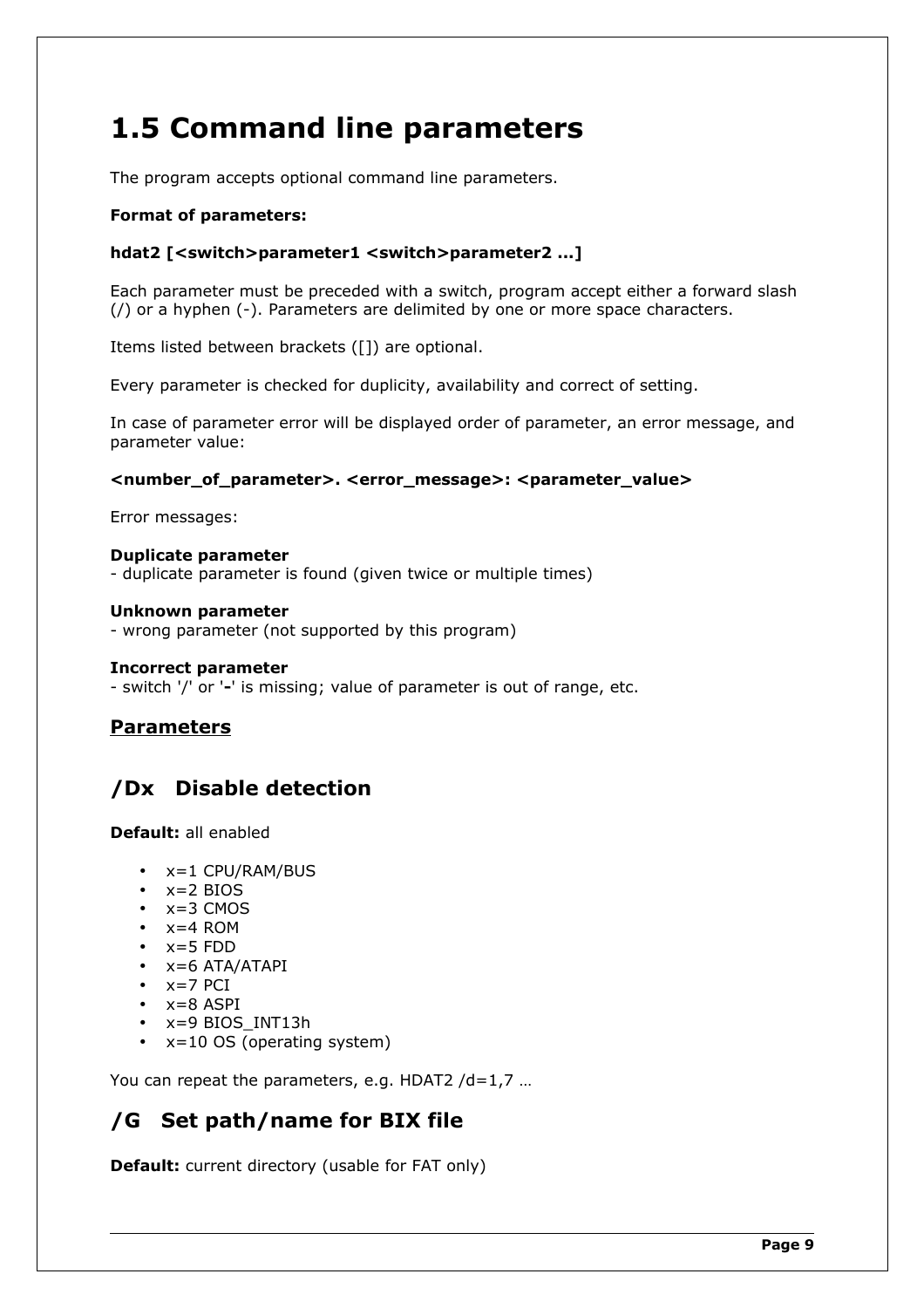```
Syntax: /G = \langle drive \rangle : \langle \langle dir \rangle \langle \langle name \rangle]
```
This option is valid for demo program HDAT2DEM.EXE only.

With this option you can set and use your own BIX file instead of HDAT2DEM.BIX.

### <span id="page-10-5"></span>**/L Create/Append HDETECT.TXT file at startup**

**Default:** current directory (usable for FAT only)

It is for debug purpose only. If HDAT2 program cannot continue with error message you can try start program with this switch. HDAT2 program will produce detect screens with useful informations about PC and connected devices. When some error message appears and program is halted, you can send me this LOG file for finding where is a problem.

Output device is identical with device where program is loaded from, e.g. program was loaded from diskette A:, output log shall be written to diskette A:.

### <span id="page-10-4"></span>**/M Mono display mode**

**Default:** disabled

Useable for monochrome monitor only.

### <span id="page-10-3"></span>**/O Change output path**

**Default:** current directory (usable for FAT only)

**Syntax:**  $/O = <$ drive>:\ ${ <$ dir>\ ${ }$ 

With this option you set your own device and directory for output files.

### <span id="page-10-2"></span>**/P Pause the detect screen**

### **Default:** disabled

If parameter enabled and detect output screen is full, sounds a beep and is waiting for user request to press any key. Pressing any key will be program continuing to run until screen is full again. Except the key **ESC** – pressing this key shall disable setting of this parameter and detection will continue without pause.

### <span id="page-10-1"></span>**/S Silent mode (no sound)**

**Default:** disabled

Disable all beeps [NoSound]. Any time you can press **CTRL+S** to enable or disable this parameter.

### <span id="page-10-0"></span>**/T=x,y Detect timeout**

**Default:** x=3, y=1

**Syntax:** /T=x,y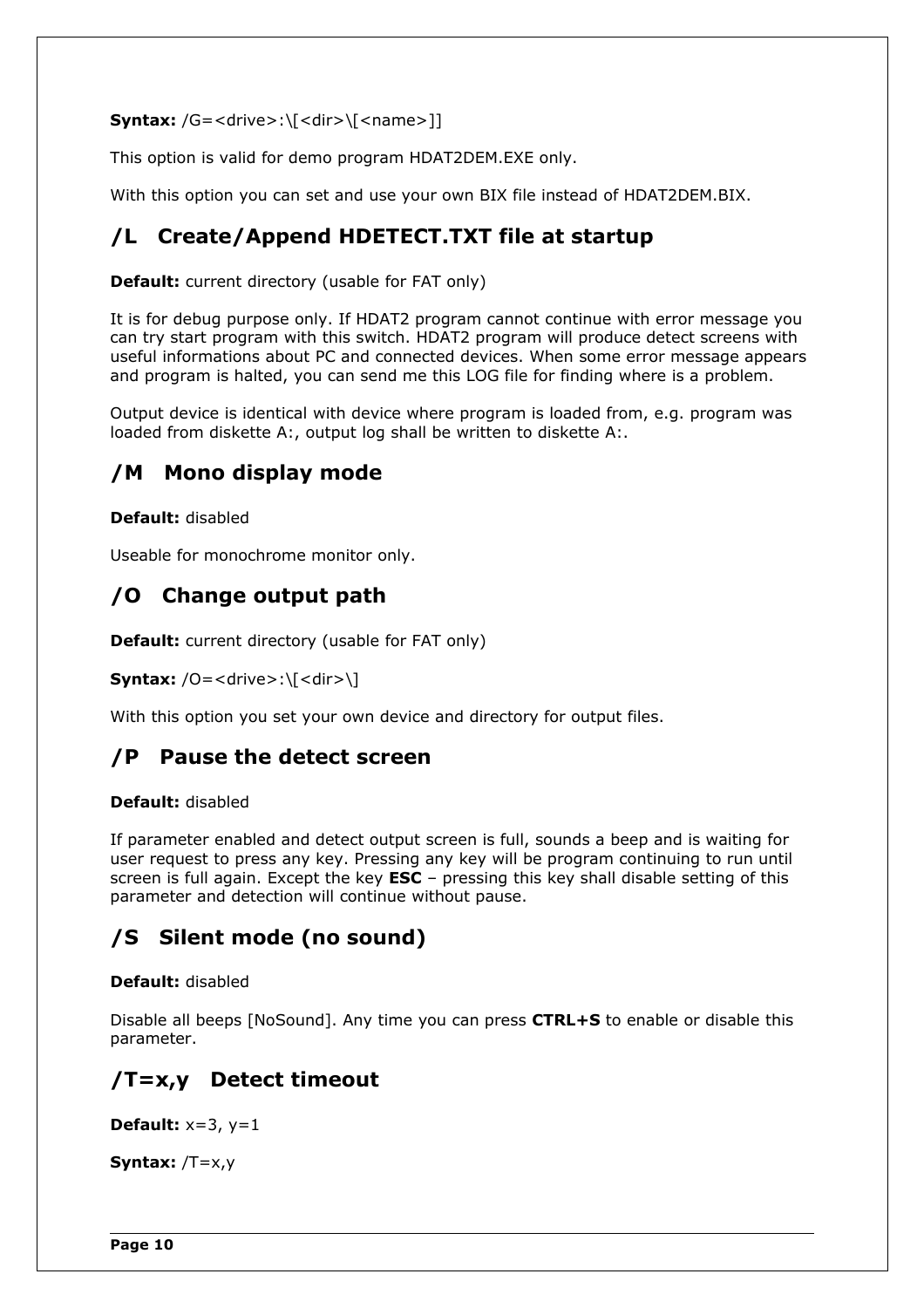x=number of seconds y=cycle count

### <span id="page-11-2"></span>**/X=y Special functions**

**Default:** settings depends on value Y

**y=1** - disable DC\_NIEN for ATA (use it for HighPoint) **Default:** DC\_NIEN is enabled. Disable interrupt for ATA (so called DC\_NIEN); main using is for add-on ATA HighPoint controllers.

**y=2** – PCI: read all PCI registers

**Default:** During detection of PCI devices will read first 64 registers (00h-3Fh) only instead of all 255 registers (00h-FFh).

PCI on some PCs is not correct implemented and by reading of all registers could be system stop/hang. All PCI registers will be read with this parameter.

**y=3** – PCI: use all PCI storage subclasses **Default:** without parameter /x4' are used PCI subclasses 01h, 04h, 05h, 06h, 80h only. For PCI class Storage 01h detection will be valid all subclasses (00h-FFh).

**y=4** – PCI: use IO ports instead of PCI BIOS to access PCI **Default:** PCI BIOS

### <span id="page-11-1"></span>**/Y=x Last BIOS INT13h drive number**

**Default:** x=239=EFh (values 0-255=00h-FFh)

You can set the last detected BIOS INT13h number.

If is used parameter **/x1**, on exit program will be execute a reset for all connected ATA and ATAPI devices to prevent a time loop when device is waiting for end of interrupt.

### <span id="page-11-0"></span>**/?, /H Help text**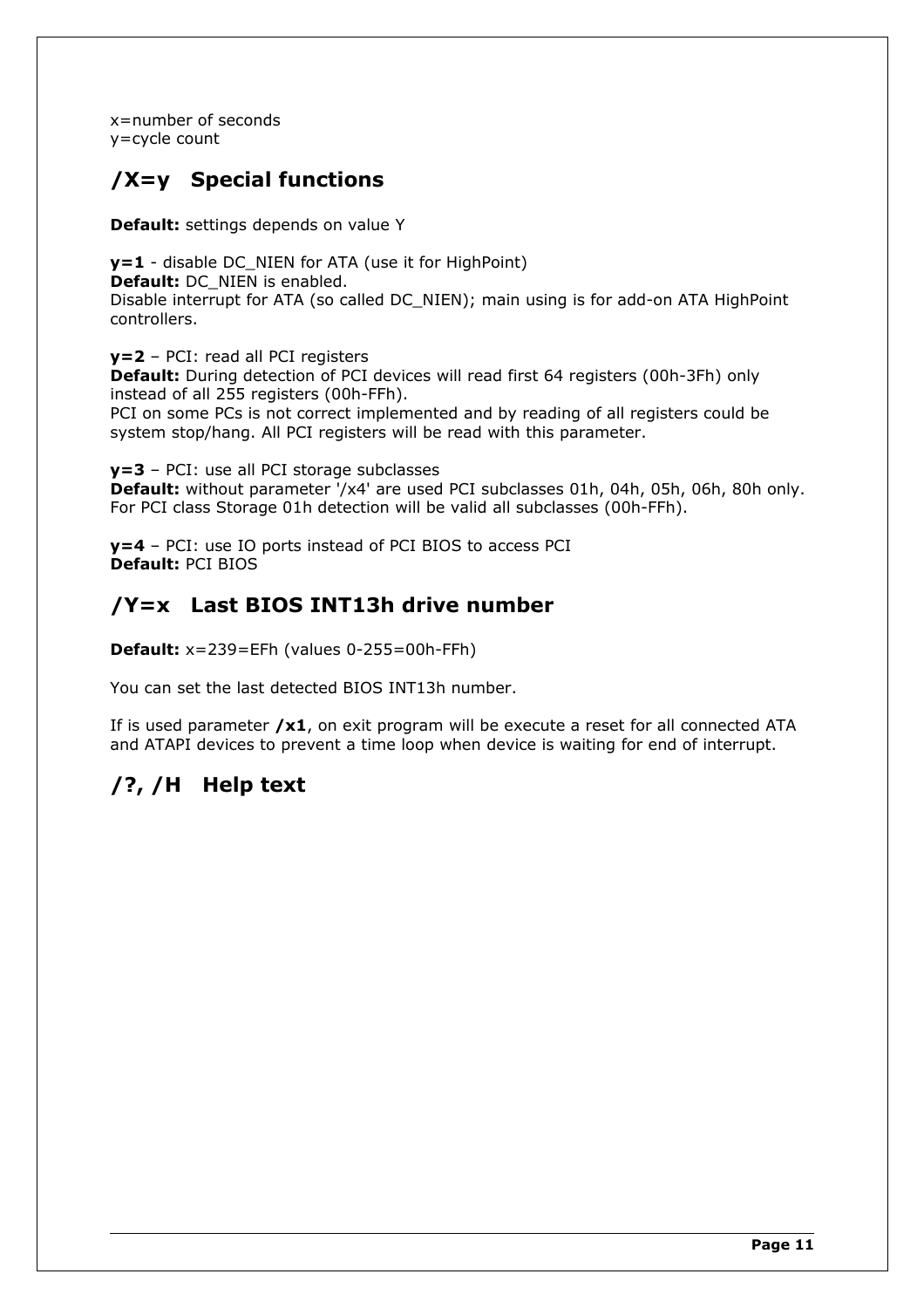## **2. Detect of PC resources**

At start of program or with so-called re-detect from main menu are detected some PCs resources.

## **2.1 Detection of BIOS**

Program detects some BIOS functions via Desktop Management Interface (DMI) interface.

### **2.1.1 Detection of system BIOS**

### **BIOS (Basic Input/Output System)**

- AMI, Award, Phoenix, Compaq, IBM, Quadtel, Acer, Dell, SystemSoft, Toshiba
- Detection of type BIOS, version, date, revision, model, sub-model (not for all BIOS)
- Some BIOS features

### <span id="page-12-0"></span>**2.1.2 Detection of PnP BIOS**

### **PnP (Plug and Play)**

- Used standard:
- Compaq/Phoenix/Intel: Plug and Play BIOS Specification v1.0A 05.05.1994
- Versions, CS/DS entry points

### **2.1.3 Detection of BIOS32**

### **BIOS32 (BIOS32 Service Directory)**

The new service will provide information about those services in the BIOS that designed for callers running in a 32-bit code segment. (The BIOS32 Service Directory will itself be a 32-bit BIOS service.) The expected clients of this service are 32-bit operating systems and 32-bit device drivers. The expected providers of this service are BIOS vendors that implement one or more 32-bit BIOS services. The BIOS32 Service Directory proposal came into being during the attempts to establish a 32-bit code interface for the Peripheral Component Interconnect (PCI) standard.

The BIOS32 Service Directory proposal came into being during the attempts to establish a 32-bit code interface for the Peripheral Component Interconnect (PCI) standard.

- Used standard: Standard BIOS 32-bit Service Directory Proposal, Revision 0.4, 18.06.1993 Phoenix Technologies Ltd., PC Division, Desktop Product Line

### **2.1.4 Detection of PCI BIOS**

### **PCI (Peripheral Component Interconnect)**

- Used standard: PCI BIOS v2.0c+.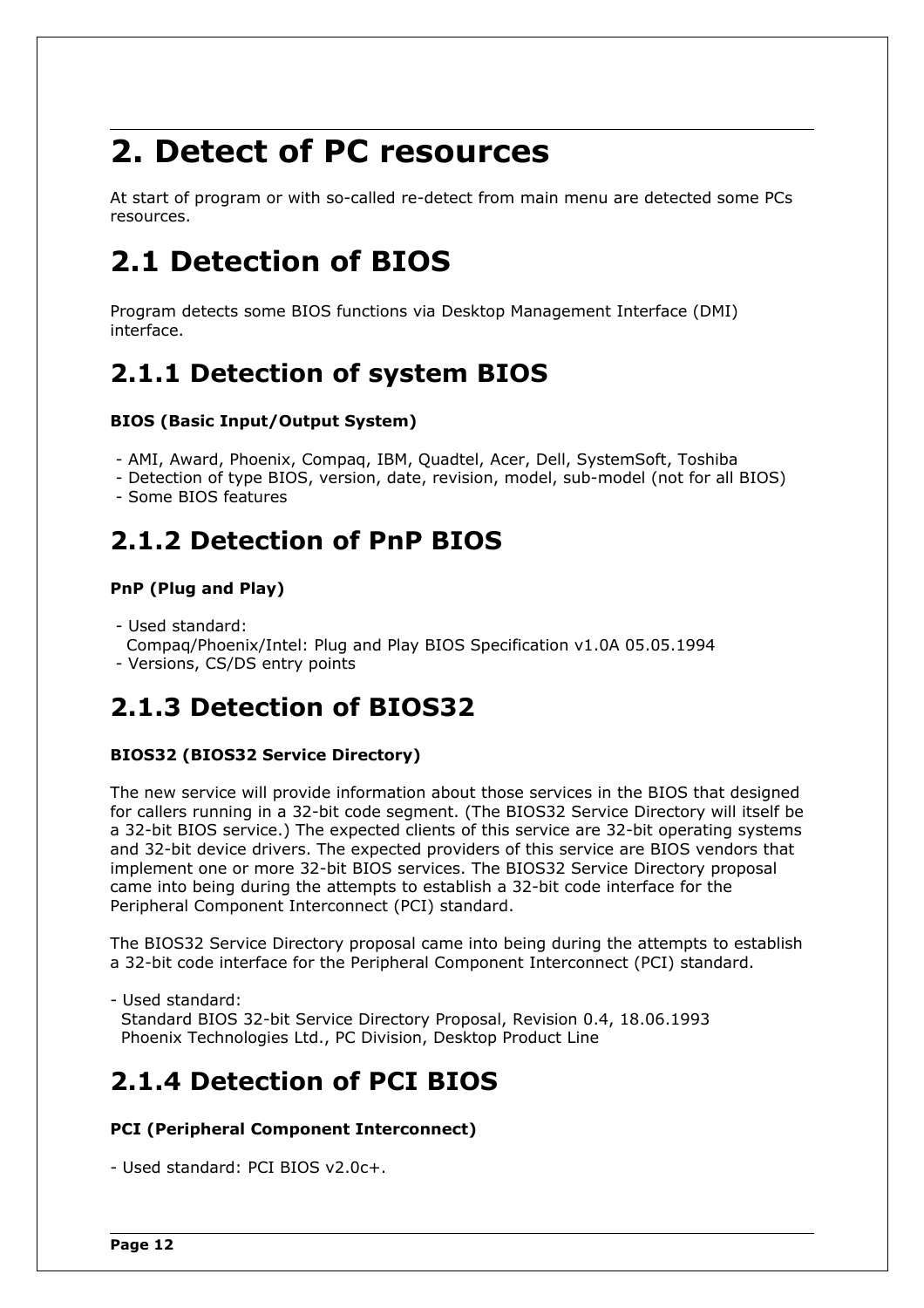## <span id="page-13-0"></span>**2.2 Detection of CPU/RAM/BUS**

- Processor (type, CPUID)
- Memory (RAM)

- Bus (EISA, MCA, ISA, PCI)

### **2.3 Detection of CMOS**

**CMOS (Complementary Metal Oxide Semiconductor)**

- Test of CMOS presence (real-time bit)
- Show 'CMOS size'
- Show 'POST diagnostics status'
- Show 'Shutdown/Reset status'

## **2.4 Detection of ROM's**

### **ROM (Read Only Memory)**

First scan memory from C000h:0000h to F000h:0000h with offset 200h (512 bytes). After scanning it shows PnP/PCI informations about found ROM's.

## **2.5 Detection of FDD**

### **FDD (Floppy Disk Drive)**

- Detect device type of ATA FDD on on-board ATA controllers
- Detect count of FDD according to CMOS memory and BIOS detection

 - If FDD is not present in CMOS settings, but is connected, it is neither possible detect nor test FDD!

- Does it test of two FDD drives
- Test of presence FDD
- Test FDD with max. BIOS parameters we got a type of drive

## **2.6 Detection of ATA/ATAPI on-board**

It is perform detection of devices on primary (1F0h) and secondary (170h) channel, tertiary (1E8h) and quaternary (1F0h) channel. On every channel are detected always two devices: drive 0 and 1 (master and slave).

| <b>Controller</b> | <b>Addresses</b>     | <b>INT</b>     |
|-------------------|----------------------|----------------|
| Primary           | 1F0h (1F0-1F7h/3F0h) | 14/0Eh         |
| Secondary         | 170h (170-177h/370h) | 15/0Fh         |
| Tertiary          | 1E8h (1E8-1EFh/3E0h) | 11 (alt. 12,9) |
| Quaternary        | 168h (168-16Fh/360h) | 11 (alt. 12,9) |
| PC3000            | 100h                 |                |

### **Table 2: Pre-defined address**

The devices will appears in form:

### **[c/d 0xxxh/0yyyh/irq] description**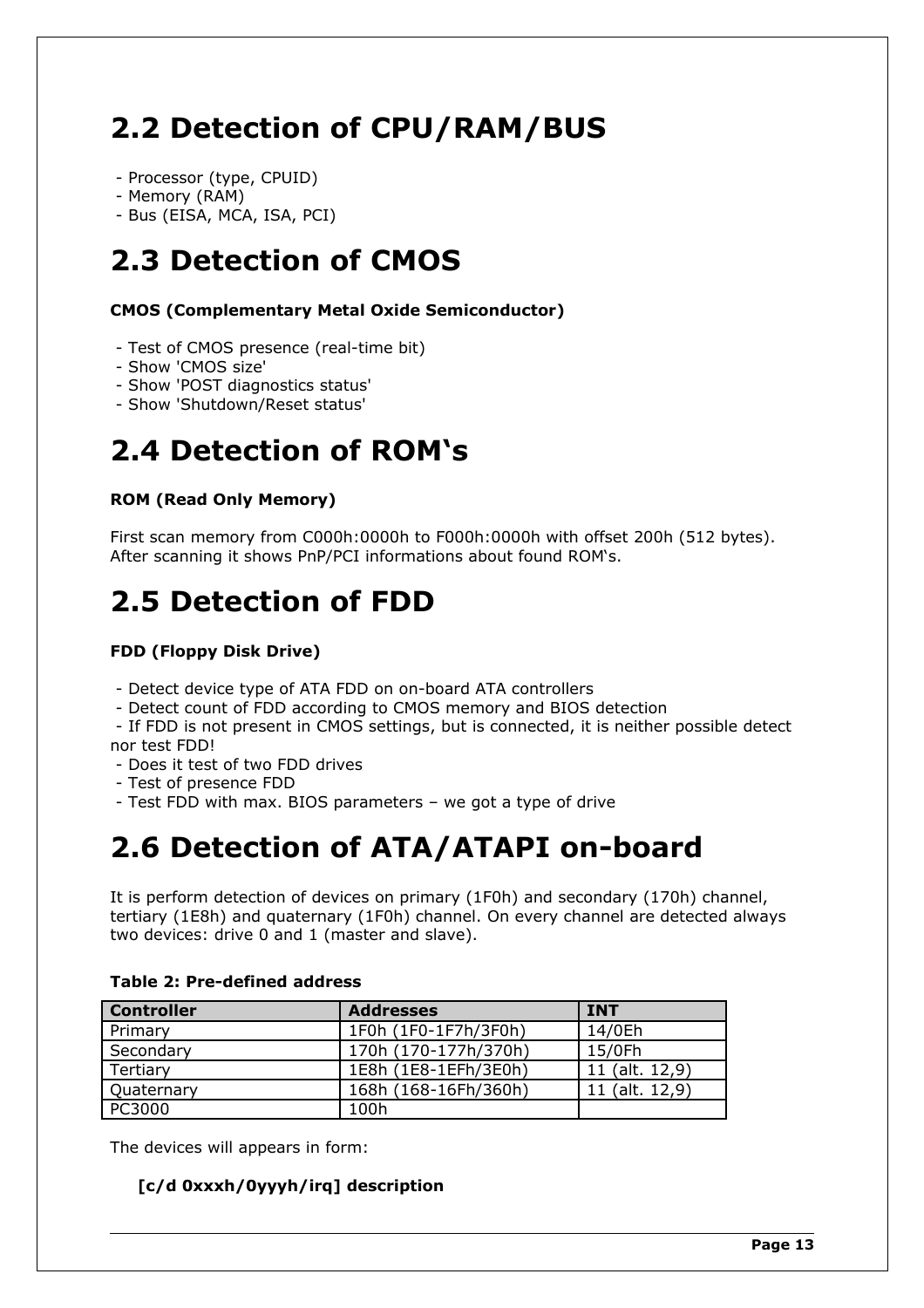c : number of controller (at detection) d : 0=master, 1=slave 0xxxh : base address of ATA registers (hexadecimal) 0yyyh : alternate address of ATA registers (hexadecimal) irq : number of interrupt description : device name

Text **'disabled or not present'** in field 'description' means that on given controller and channel is not present any device or if is disabled in BIOS.

## **2.7 Detection of PCI**

### **PCI (Peripheral Component Interconnect)**

By PCI detection will be detect host devices of class 1 (Storage) and all subclasses defined for class 1 (SCSI, IDE, Floppy, IPI, RAID, ADMA, SATA, SAS) only. For every found PCI host device will show some important information like:

- bus number, device and function (Bus, Device, Function)
- identification number of manufacturer (Vendor ID) and host device (Device ID), name of manufacturer (if is known)
- I/O port addresses
- system interrupt IRQ and PCI interrupt from INT#A to INT#D
- Bus Master support

On these PCI host devices will be detected PCI devices. When it was no device found, it appears '**No PCI devices found**'.

### **2.8 Detection of ASPI**

### **ASPI (Advanced SCSI Programming Interface)**

With loaded ASPI driver for given SCSI controller we got on detection more information than without driver. It will be detected all host adapters and all devices via ID and LUN from 0 to 255. With ASPI driver we can detect devices connected via SCSI controller, parallel port etc. - devices like SCSI hard disk, CD, ZIP.

## **2.9 Detection of BIOS INT13h**

Last detection will detect devices connected in system via BIOS interrupt INT13h. Detection will be successfully only if device supports extended interrupt INT13h (Extended INT13h).

With this detection, we find out e.g. devices like SCSI hard drive even in case not loaded ASPI drivers but with constraint of obtained informations about device.

E.g. if is enabled detection 'BIOS\_INT13h' only, it will not detect ATAPI devices like CD-ROM, because these devices does not use interrupt INT13h even extended INT13h.

### **2.10 Detection of operating system**

At the end of detection program it will shows type of running operating system.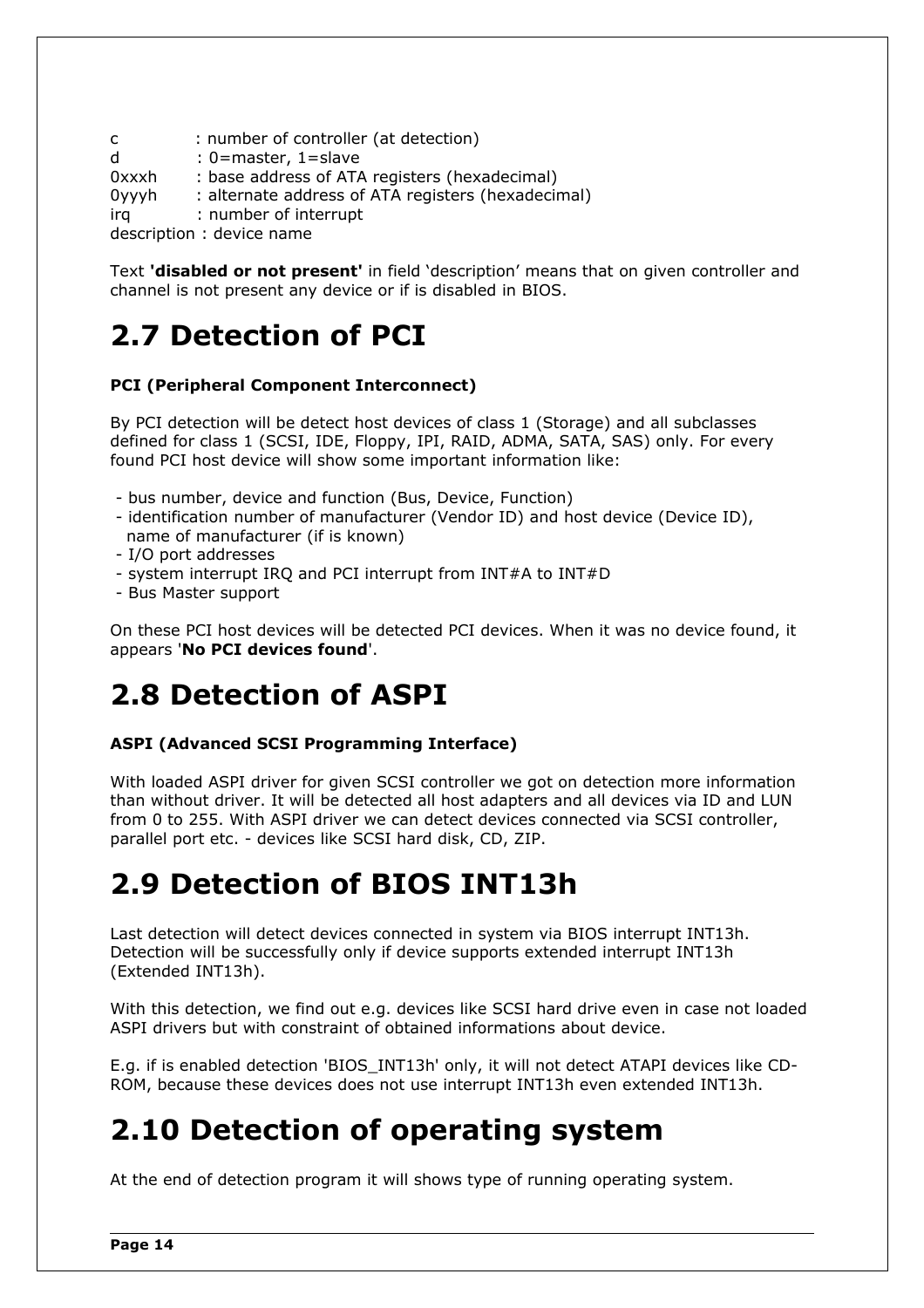If is detected operating system like 'Windows DOS', 'OS/2 DOS', 'WinNT/2K DOS', 'Windows', 'Desqview' or 'Linux DOS emulation', appears message **'This program cannot be run in multitask environment'** and program exit.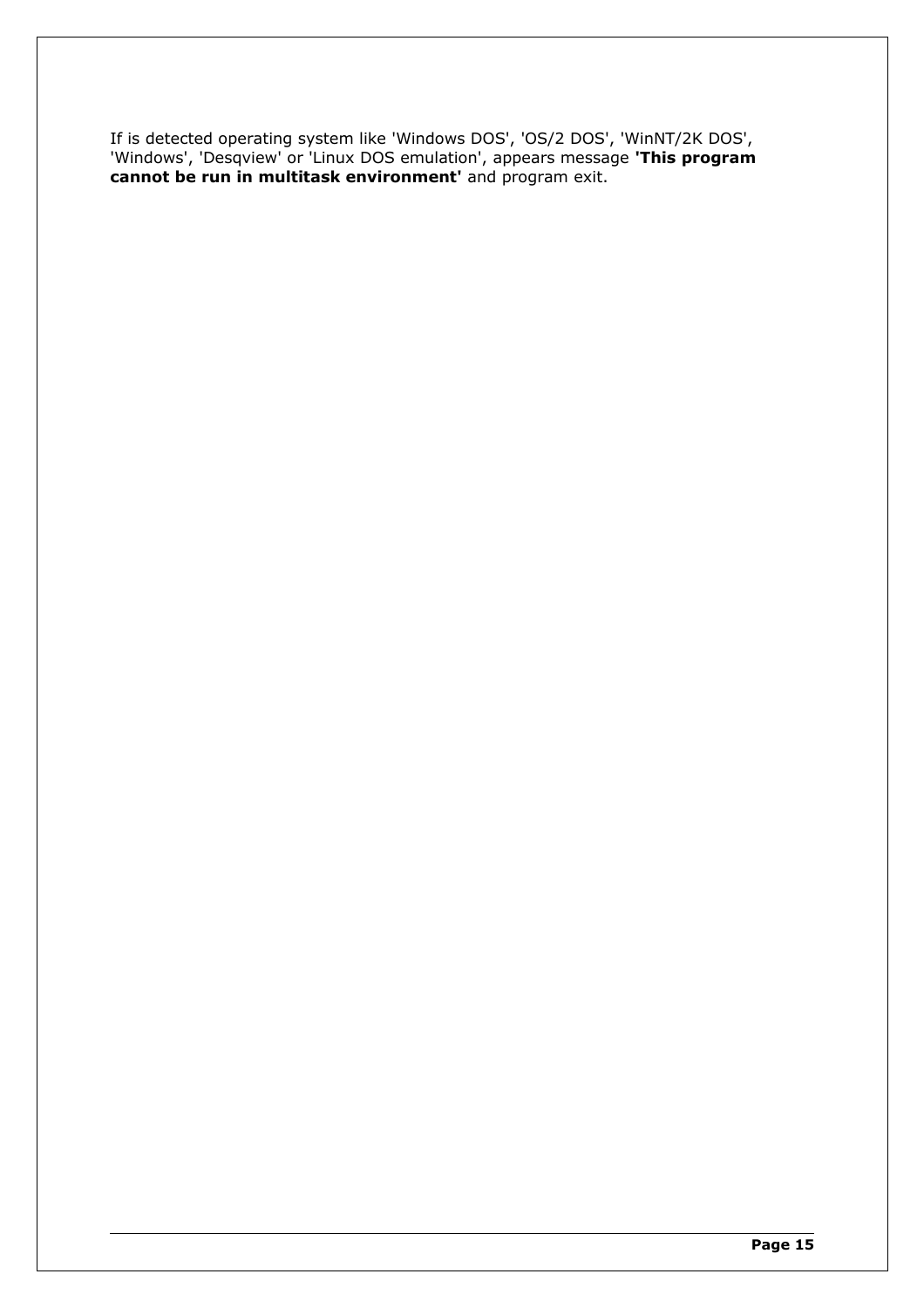## **3. Menu**

The contents of the menu that appears depend on the type of device, type of device detection and supported features.

### **Examples:**

1. Menu items specified only for devices as CD/DVD does not appear for devices as hard disk, respectively. The same is valid for PATA/SATA devices vs. SCSI or USB devices.

2. If hard disk does not support Host Protected Area feature set the menu item for Set Max Address will not be displayed.

3. If hard disk does not support SET MAX security extension feature the menu items for SET MAX security (Set Password, Lock, Unlock, Freeze Lock) will not be displayed.

4. If hard disk does not support Host Protected Area feature set and SET MAX security extension feature the whole menu for SET MAX will not be displayed.

Supported features or commands can you find in Commands Menu - Command/Feature sets or in Device Information Menu – Device Information.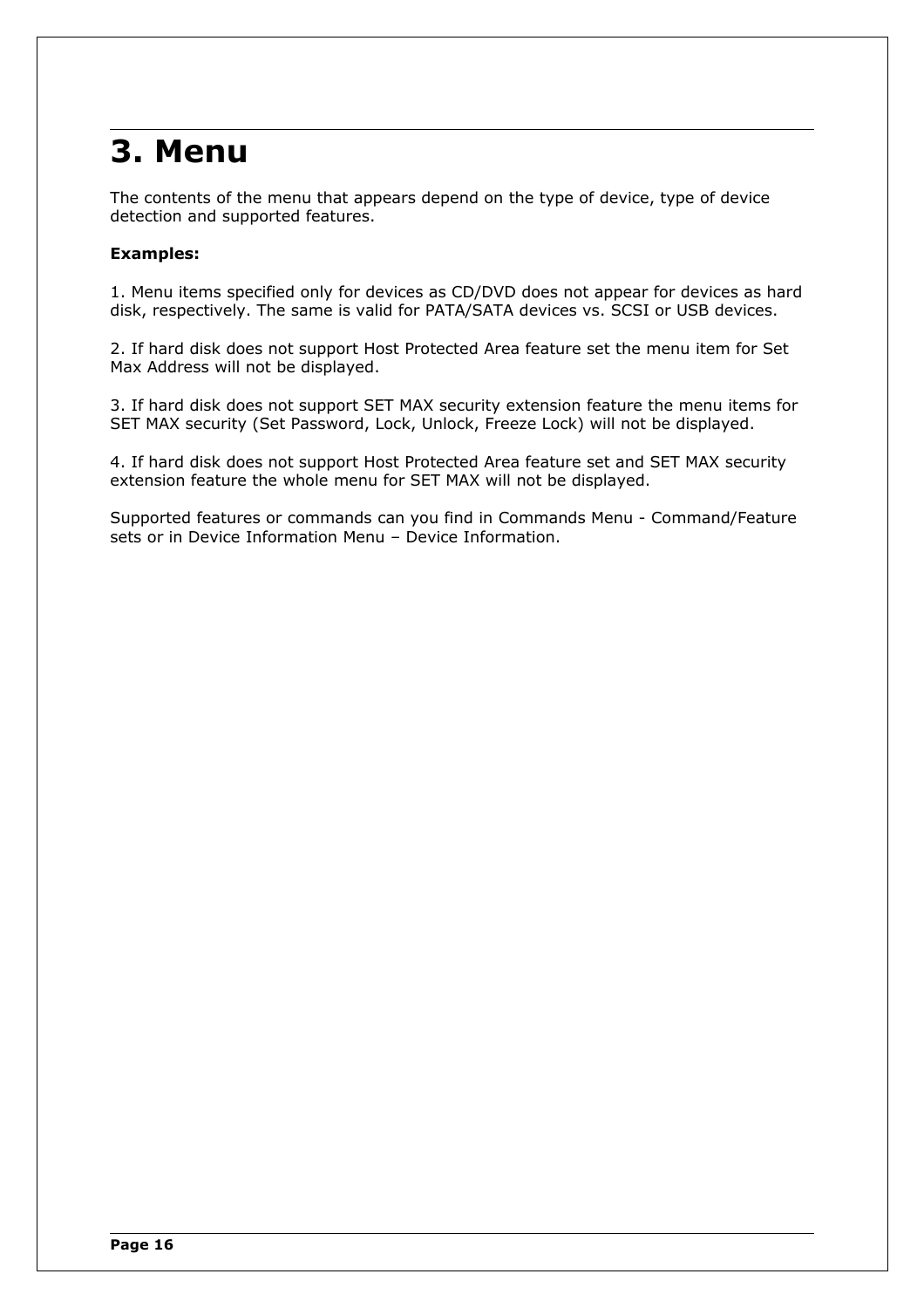## <span id="page-17-8"></span>**M1. Device Tests Menu**

Coming in the next version.

## <span id="page-17-7"></span>**M1.1 Check and Repair bad sectors**

### <span id="page-17-6"></span>**M1.2 Check bad sectors only**

### <span id="page-17-5"></span>**M1.3 Read and Repair bad sectors**

## <span id="page-17-4"></span>**M1.4 Read bad sectors**

<span id="page-17-3"></span>**M1.5 Wipe device**

## <span id="page-17-2"></span>**M1.6 Seek device**

From ATA/ATAPI-7 is command SEEK obsolete.

## <span id="page-17-1"></span>**M1.7 Most powerful test**

Read defined block of sectors into memory 1, write this block of sectors onto device, read the same defined block of sectors into memory 2 and compare memory 1 and 2.

## <span id="page-17-0"></span>**M1.8 User defined test**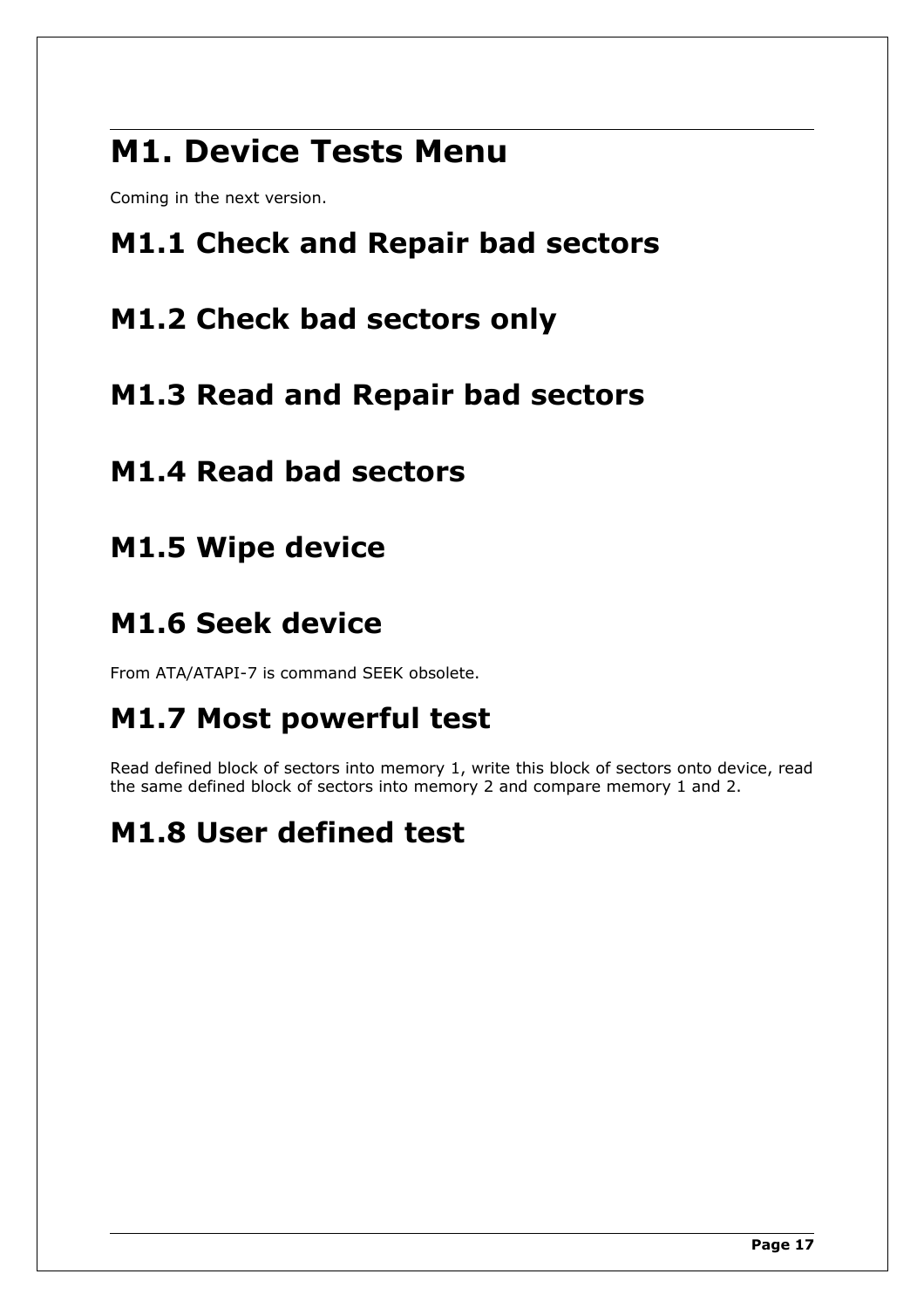## <span id="page-18-3"></span>**M2. File System Menu**

## <span id="page-18-2"></span>**M2.1 Read File System from MBR**

## <span id="page-18-1"></span>**M2.2 Scan File System**

This test is not fully implemented so you can use it "as it is". I want to implement many things, sometimes.

## <span id="page-18-0"></span>**M2.3 User defined test**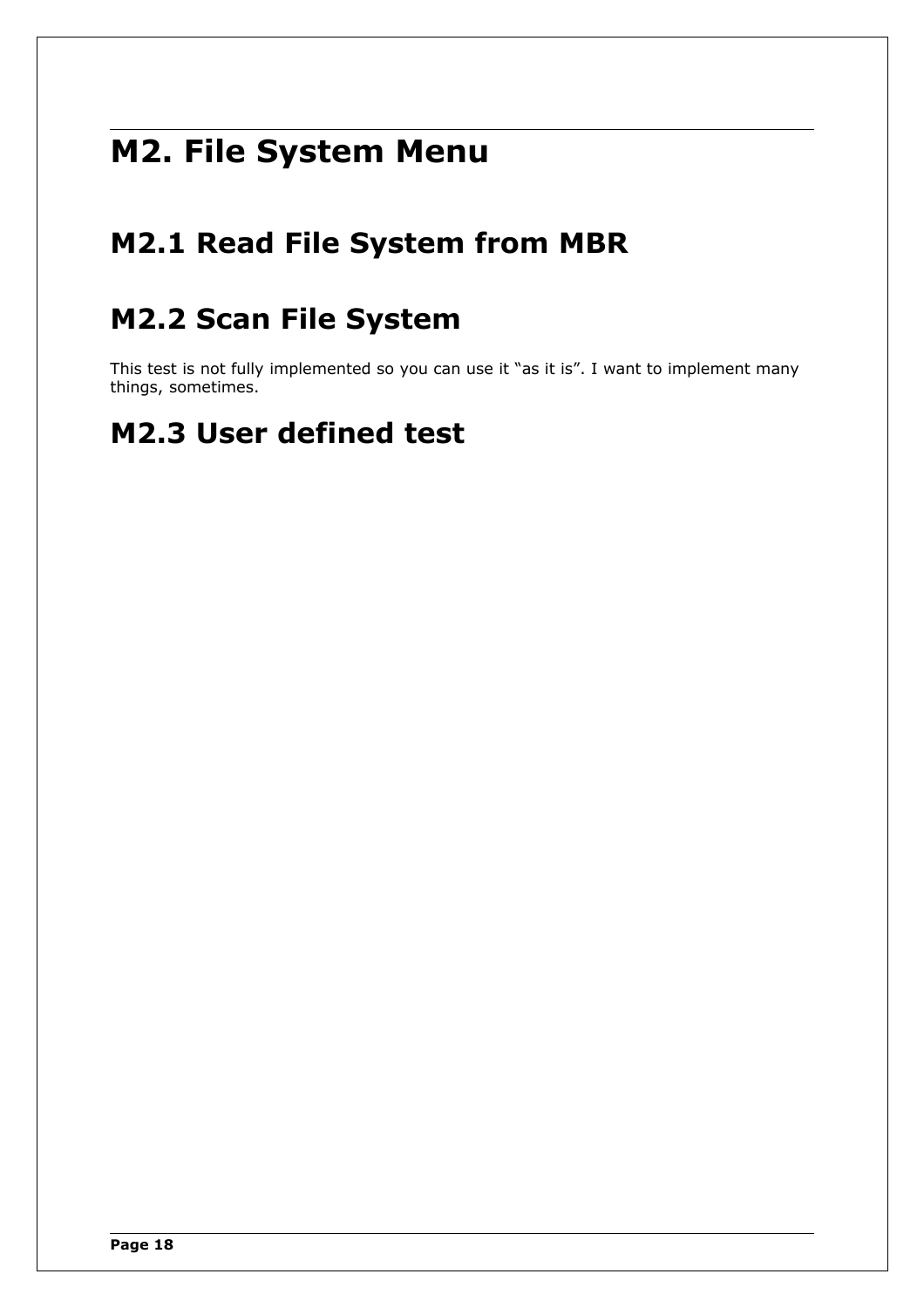## <span id="page-19-0"></span>**M3. Device Information Menu**

There are miscellaneous informations about selected device.

## <span id="page-19-3"></span>**M3.1 Device Information**

This option it will show all available information obtained from interface ATA/ATAPI (from IDENTIFY DEVICE or IDENTIFY DEVICE PACKET command), BIOS tables, from interrupt INT13h and Extended INT13h, from ASPI drivers.

## <span id="page-19-2"></span>**M3.2 Inquiry Data**

This option is valid only for ATAPI, SCSI, or USB devices (For SCSI and USB devices only in case with loaded ASPI driver).

The INQUIRY Command requests that information regarding identification of the Logical Unit be send to the Initiator. Options allow the Initiator to request additional information about the Logical Unit like product identification, peripheral device type, product revision level etc.

## <span id="page-19-1"></span>**M3.3 Mode Sense Data**

This option is valid only for ATAPI, SCSI, or USB devices (For SCSI and USB devices only in case with loaded ASPI driver).

The MODE SENSE command provides a means for a device server to report parameters to an application client. The page control field specifies the type of mode parameter values, which will returned in the mode pages: current, changeable, default and saved values.

### **Current values**

The current values returned are:

a) The current values of the mode parameters established by the last successful MODE SELECT command.

b) The saved values of the mode parameters if a MODE SELECT command has not successfully completed since the mode parameters were restored to their saved values or

c) The default values of the mode parameters if a MODE SELECT command has not successfully completed since the mode parameters were restored to their default values.

### **Changeable values**

In the mask, the bits in the fields of the mode parameters that are changeable all shall be set to one and the bits in the fields of the mode parameters that are non-changeable (i.e., defined by the logical unit) all shall be set to zero.

### **Default values**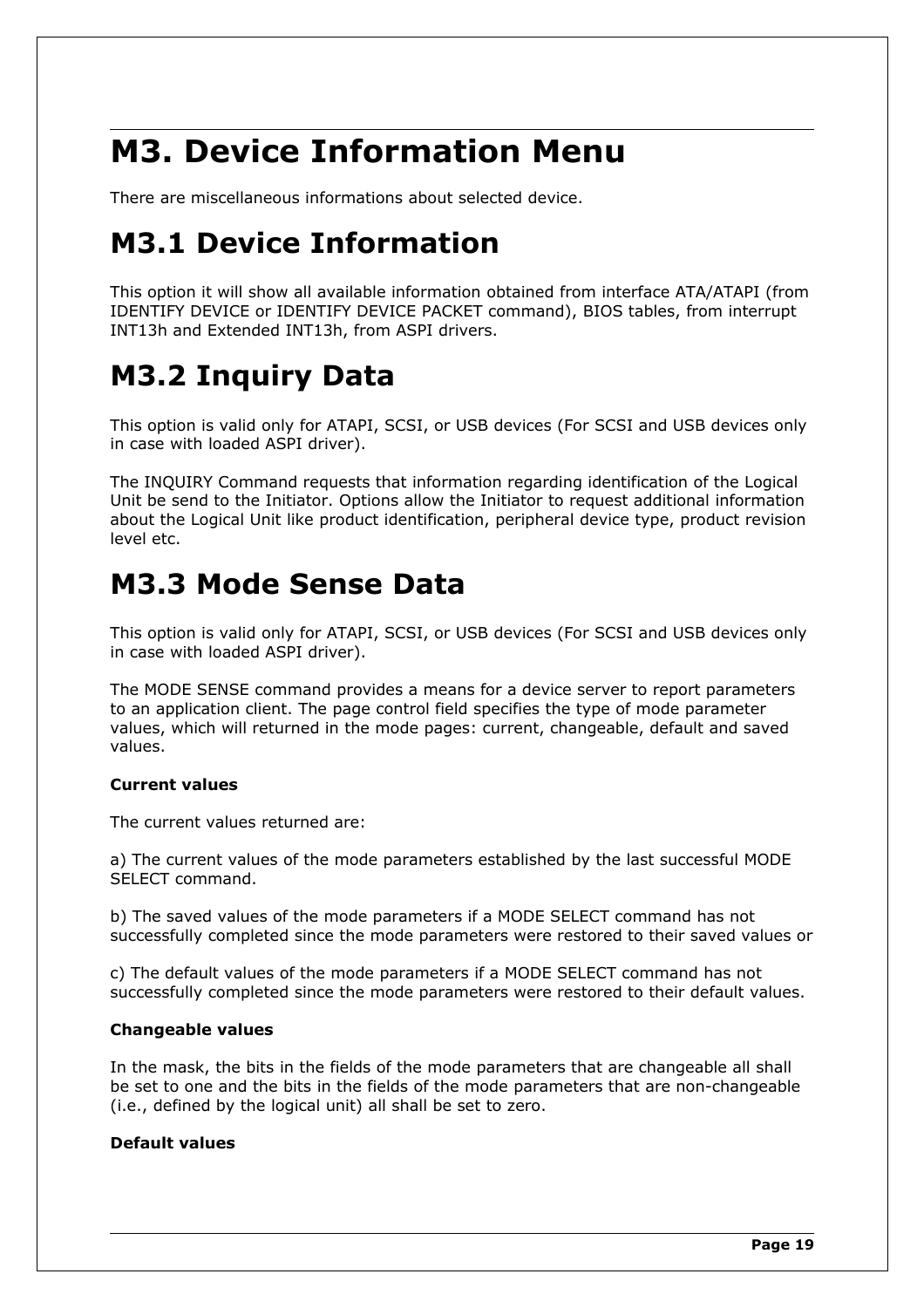The default values of the mode parameters; unsupported parameters shall be set to zero. Default values should be accessible even if the logical unit is not ready.

### **Saved values**

The method of saving parameters is vendor specific. The parameters are preserved in such a manner that they are retained when the device is powered down.

| Page | <b>Subpage</b>   | <b>Description</b>                             |
|------|------------------|------------------------------------------------|
| 00h  | 00h              | Vendor specific (does not require page format) |
|      |                  | <b>Unit Attention Page</b>                     |
|      |                  | Configuration page (tape)                      |
|      |                  | <b>Drive Operation</b>                         |
| 01h  | 00h              | Read-Write Error Recovery                      |
| 02h  | 00h              | Disconnect-Reconnect                           |
| 03h  | 00h              | Format Device (SBC)                            |
|      |                  | Parallel Printer Interface (SSC)               |
|      |                  | MRW CD-RW (MMC)                                |
| 04h  | 00h              | Rigid Disk Geometry (SBC)                      |
|      |                  | Serial Printer Interface (SSC)                 |
| 05h  | 00h              | Flexible Disk (SBC)                            |
|      |                  | Printer Options (SSC)                          |
|      |                  | Write Parameters (MMC)                         |
| 06h  | 00h              | <b>Optical Memory (SBC)</b>                    |
|      |                  | RBC Device Parameters (RBC)                    |
| 07h  | 00h              | Verify Error Recovery                          |
| 08h  | 00h              | Caching                                        |
| 09h  | 00h              | Obsolete                                       |
| 0Ah  | 00h              | Control                                        |
|      | 01h              | <b>Control Extension</b>                       |
|      | F1h              | Parallel ATA Control                           |
|      | F <sub>2</sub> h | Serial ATA Control                             |
| 0Bh  | 00h              | Medium Types Supported                         |
| 0Ch  | 00h              | Notch and Partition                            |
| 0Dh  | 00h              | Obsolete                                       |
|      |                  | CD Device Parameters (MMC)                     |
| 0Eh  | 00h              | CD Audio Control (MMC)                         |
|      |                  | ADC Device Configuration (ADC)                 |
| 0Fh  | 00h              | Data Compression                               |
| 10h  | 00h              | XOR Control (SBC)                              |
|      |                  | Device Configuration (SSC)                     |
| 11h  | 00h              | Medium Partition (1)                           |
| 14h  | 00h              | <b>Enclosure Services Management</b>           |
| 15h  | 00h              | Extended                                       |
| 16h  | 00h              | <b>Extended Device-Type Specific</b>           |
| 18h  | 00h              | Protocol Specific LUN                          |
| 19h  | 00h              | Protocol Specific Port                         |
| 1Ah  | 00h              | <b>Power Condition</b>                         |
| 1Bh  | 00h              | <b>LUN Mapping</b>                             |
| 1Ch  | 00h              | <b>Informational Exceptions Control</b>        |
|      |                  | Fault/Failure Reporting (MMC)                  |
|      | 01h              | <b>Background Control</b>                      |
| 1Dh  | 00h              | Time-Out and Protect (MMC)                     |
|      |                  | Element Address Assignments (SMC)              |

| Table 3: Mode sense page codes |  |  |  |  |
|--------------------------------|--|--|--|--|
|--------------------------------|--|--|--|--|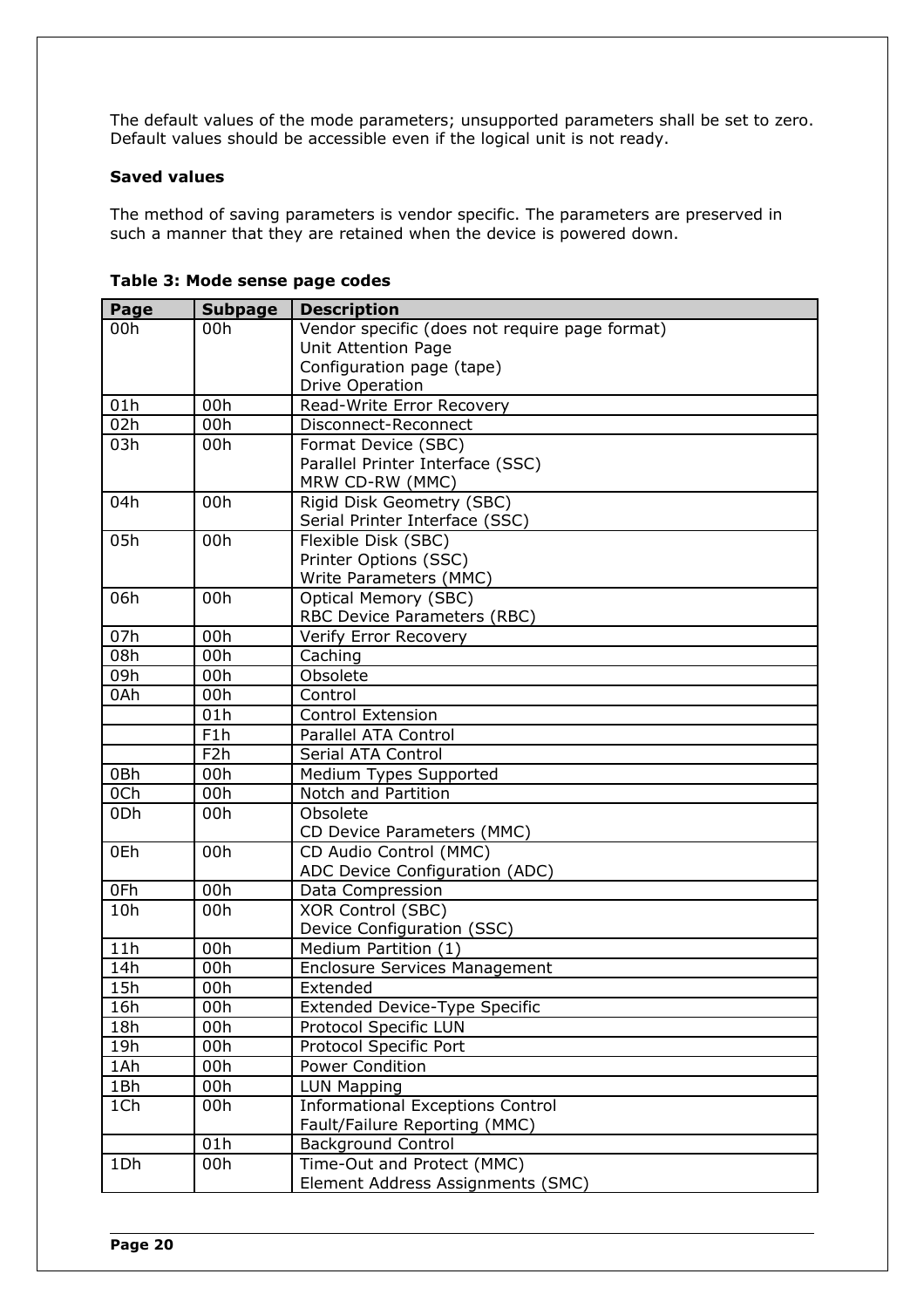| 1Eh     | 00h | <b>Transport Geometry Parameters</b>                                                         |
|---------|-----|----------------------------------------------------------------------------------------------|
| 1Fh     | 00h | <b>Device Capabilities</b>                                                                   |
| 2Ah     | 00h | Device-type specific (vendor specific in common usage)<br>Capabilities and Mechanical Status |
| 20h-3Eh | 00h | Device-type specific (vendor specific in common usage)                                       |

## <span id="page-21-0"></span>**M3.4 Vital Product Data (VPD)**

This option is valid only for ATAPI, SCSI, or USB devices (For SCSI and USB devices only in case with loaded ASPI driver).

These **vital product data** (**VPD**) pages are returned by an INQUIRY command with the EVPD bit set to one and contain vendor specific product information about a logical unit and target device. The vital product data may include vendor identification, product identification, unit serial numbers, device operating definitions, manufacturing data (e.g., plant and date of manufacture), field replaceable unit information, and other vendor specific or device specific information. The standard defines the structure of the vital product data, but not the contents.

| Page             | <b>Description</b>                            |  |
|------------------|-----------------------------------------------|--|
| 00h              | Supported VPD Pages                           |  |
| $01h-7Fh$        | <b>ASCII Information</b>                      |  |
| 80h              | Unit Serial Number                            |  |
| 81h              | <b>Implemented Operating Definition</b>       |  |
| 82h              | <b>ASCII Implemented Operating Definition</b> |  |
| 83h              | Device Identification                         |  |
| 84h              | Software Interface Identification             |  |
| 85h              | Management Network Addresses                  |  |
| 86h              | Extended INQUIRY Data                         |  |
| 87h              | Mode Page Policy                              |  |
| 88h              | <b>SCSI Ports</b>                             |  |
| B <sub>0</sub> h | <b>Block Limits</b>                           |  |
| C0h-FFh          | Vendor specific                               |  |

### **Table 4: Vital product data (VPD) codes**

Page 80h provides the product serial number and product circuit board number for the drive.

Page 81h defines the current operating definition, the default operating definition, and which operating definitions are implemented by the drive. These operating definition values are specified in the Change Definition command.

The Device Identification page 83h provides the means to retrieve zero or more identification descriptors applying to the logical unit. Logical units may have more than one identification descriptor (e.g., if several types or associations of identifier are supported). Device identifiers, if any, shall be assigned to the peripheral device (e.g., a disk drive) and not to the currently mounted media, in the case of removable media devices. Operating systems are expected to use the device identifiers during system configuration activities to determine whether alternate paths exist for the same peripheral device.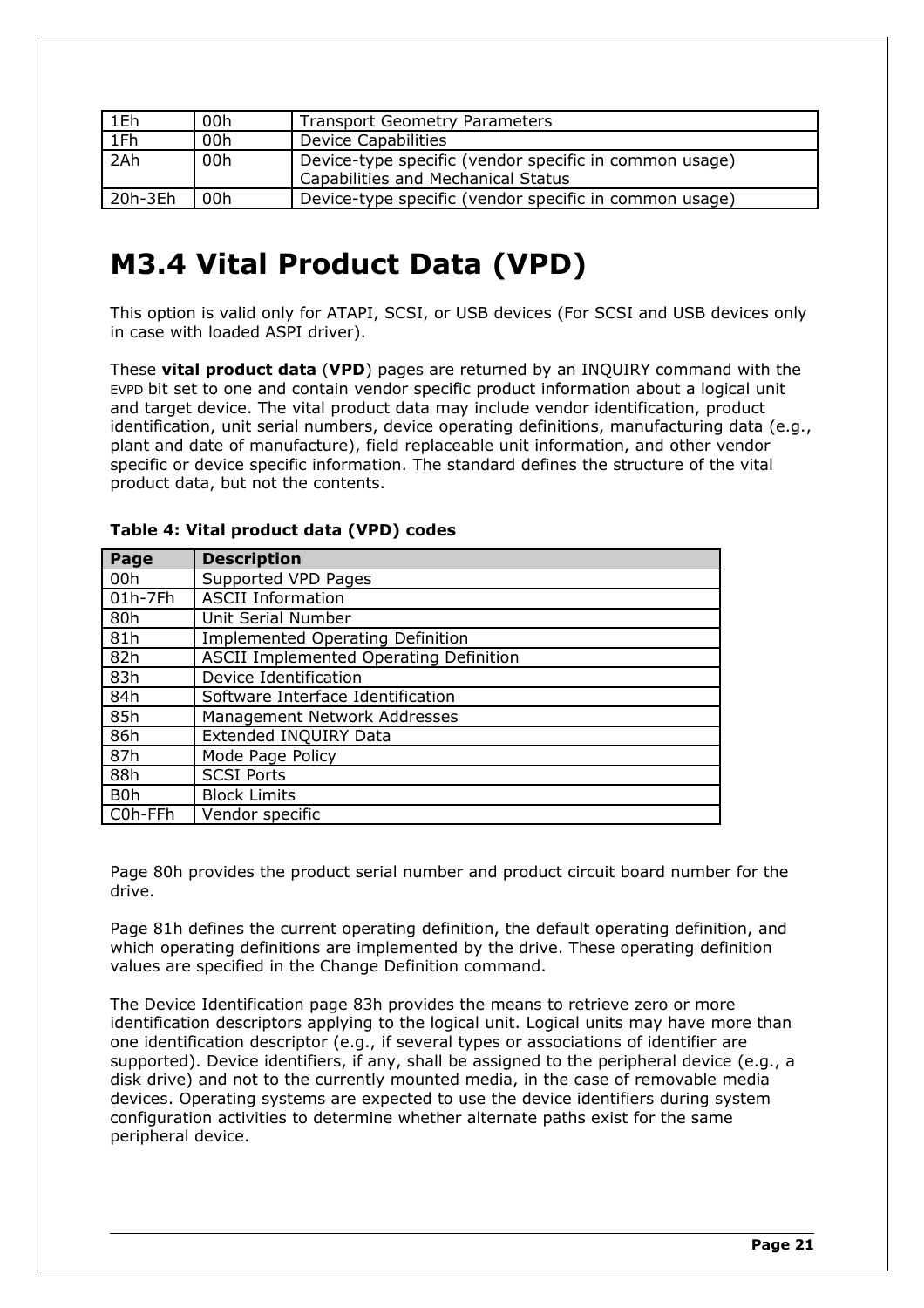### **Table 5: Seagate VPD Pages**

| Page              | <b>Description</b>      |  |
|-------------------|-------------------------|--|
| C <sub>Oh</sub>   | <b>Firmware Numbers</b> |  |
| $\frac{C1h}{C2h}$ | Date Code               |  |
|                   | Jumper Settings         |  |
| $\overline{C3h}$  | Device Behavior         |  |
| $D1-D4h$          | Vendor specific         |  |

## <span id="page-22-1"></span>**M3.5 Table of Contents (TOC/PMA/ATIP)**

This option is valid only for ATAPI or SCSI device type of CD-ROM (For SCSI devices only in case with loaded ASPI driver).

## <span id="page-22-0"></span>**M3.6 Get Configuration**

This option is valid only for ATAPI device type of CD-ROM.

The GET CONFIGURATION command provides information about the Logical Unit capabilities - both current and potential. It returns **supported features** (set of commands, pages, and behavior that may be implemented) and **profile list** (collections of features and provide a methods to quickly determine the Logical Unit's type).

| <b>Profile</b> | <b>Description</b>                    |  |  |
|----------------|---------------------------------------|--|--|
| 0000h          | No Current Profile                    |  |  |
| 0001h          | Non-Removeable Disk                   |  |  |
| 0002h          | Removeable Disk                       |  |  |
| 0003h          | Magneto-Optical Eraseable             |  |  |
| 0004h          | <b>Optical Write Once</b>             |  |  |
| 0005h          | AS-MO                                 |  |  |
| 0008h          | CD-ROM                                |  |  |
| 0009h          | $CD-R$                                |  |  |
| 000Ah          | CD-RW                                 |  |  |
| 0010h          | <b>DVD-ROM</b>                        |  |  |
| 0011h          | <b>DVD-R Sequential recording</b>     |  |  |
| 0012h          | <b>DVD-RAM</b>                        |  |  |
| 0013h          | <b>DVD-RW Restricted Overwrite</b>    |  |  |
| 0014h          | <b>DVD-RW Sequential Recording</b>    |  |  |
| 0015h          | DVD-R Dual Layer Sequential Recording |  |  |
| 0016h          | DVD-R Dual Layer Jump Recording       |  |  |
| 001Ah          | DVD+RW                                |  |  |
| 001Bh          | $DVD+R$                               |  |  |
| 002Ah          | DVD+RW Dual Layer                     |  |  |
| 002Bh          | DVD+R Dual Layer                      |  |  |
| 0040h          | <b>BD-ROM</b>                         |  |  |
| 0041h          | BD-R Sequential Recording (SRM)       |  |  |
| 0042h          | BD-R Random Recording (RRM)           |  |  |
| 0043h          | <b>BD-RE</b>                          |  |  |
| 0050h          | HD DVD-ROM                            |  |  |
| 0051h          | HD DVD-R                              |  |  |
| 0052h          | HD DVD-RAM                            |  |  |

#### **Table 6: List of profiles**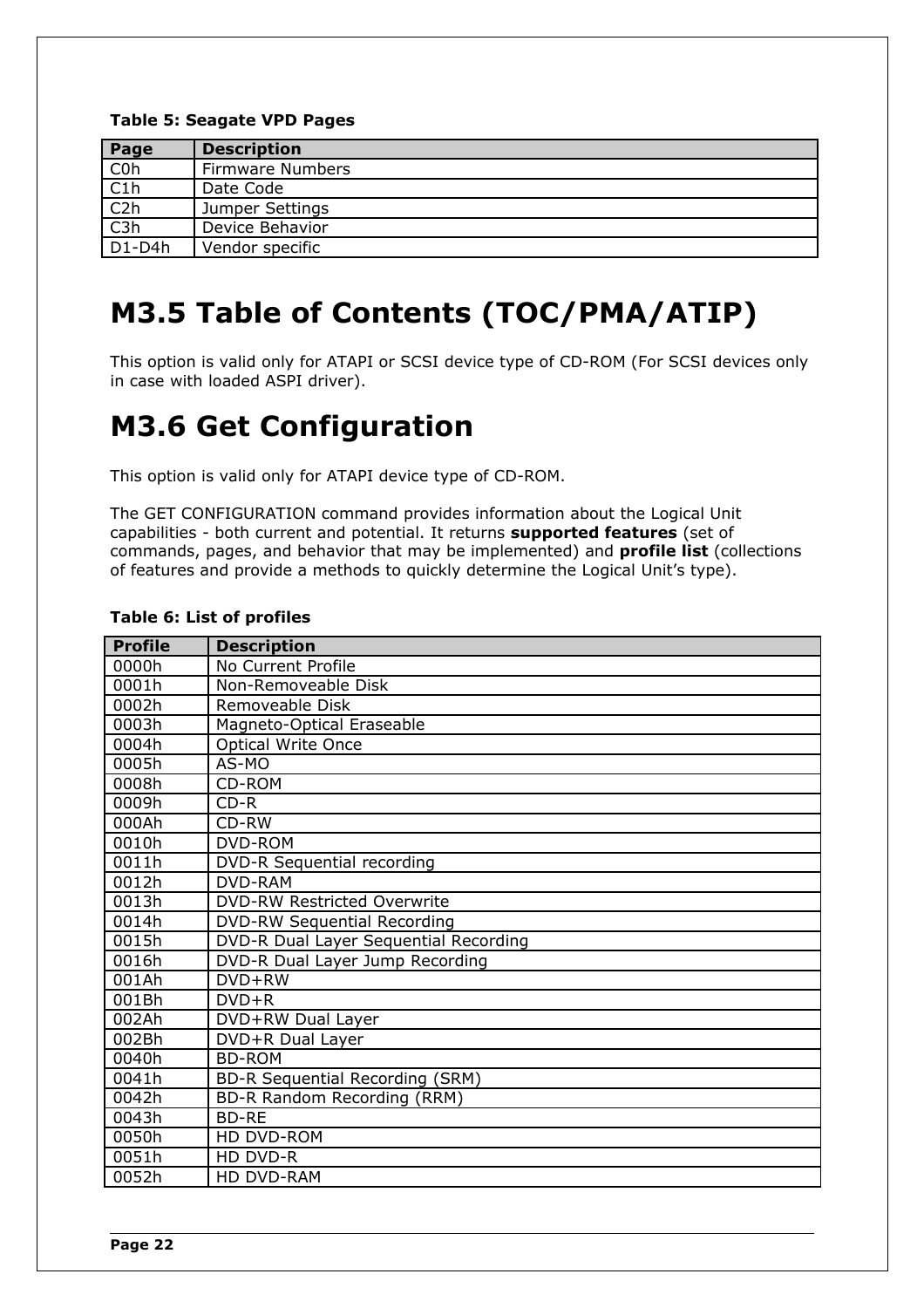FFFFh | Drives not conforming to a standard profile

## <span id="page-23-2"></span>**M3.7 Read Disc Information**

This option is valid only for ATAPI device type of CD-ROM.

The READ DISC INFORMATION command allows the Initiator to request information about the currently mounted disc like formats supported by device, erasable medium, state of last session, recorded status of the disc (empty, incomplete, finalized).

### <span id="page-23-1"></span>**M3.8 Mechanism Status**

This option is valid only for ATAPI device type of CD-ROM.

The Mechanism Status command requests that the Logical Unit respond with the current status of the device, including any Changer Mechanism that adheres to the standard. This command is intended to provide information to the Initiator about the current operational state of the Logical Unit. The Logical Unit takes operational direction from both the Initiator and the user. Movement of media in/out of the Logical Unit as well as Play operations may be due to external controls or Initiator commands. This command provides a method that allows the Initiator to know what has transpired with the changer mechanism.

## <span id="page-23-0"></span>**M3.9 Log Sense**

The LOG SENSE command provides a means for the application client to retrieve statistical or other operational information maintained by the SCSI target device about the SCSI target device or its logical units.

The drive collects operational information and stores these statistics as *log data*. Log data are grouped by category into *log pages.* The LOG SENSE command allows an initiator to retrieve the stored log data. The LOG SENSE command is a complementary command to the LOG SELECT command.

Each log page contains one or more pieces of information. Each piece of information is referred to as a *parameter*. There are two types of parameters: *values* and *lists.* In general, error and performance counters are reported as values.

Log Sense data pages require special interpretation and also are subject to change.

| Page | <b>Subpage</b> | <b>Description</b>         |  |
|------|----------------|----------------------------|--|
| 00h  | 00h            | Supported Log Pages        |  |
| 01h  | 00h            | Buffer Over-Run/Under-Run  |  |
| 02h  | 00h            | Write Error Counter        |  |
| 03h  | 00h            | Read Error Counter         |  |
| 04h  | 00h            | Read Reverse Error Counter |  |
| 05h  | 00h            | Verify Error Counter       |  |
| 06h  | 00h            | Non-Medium Error Counter   |  |
| 07h  | 00h            | Last n Error Events        |  |
| 08h  | 00h            | <b>Format Status</b>       |  |

### **Table 7: Log Page codes**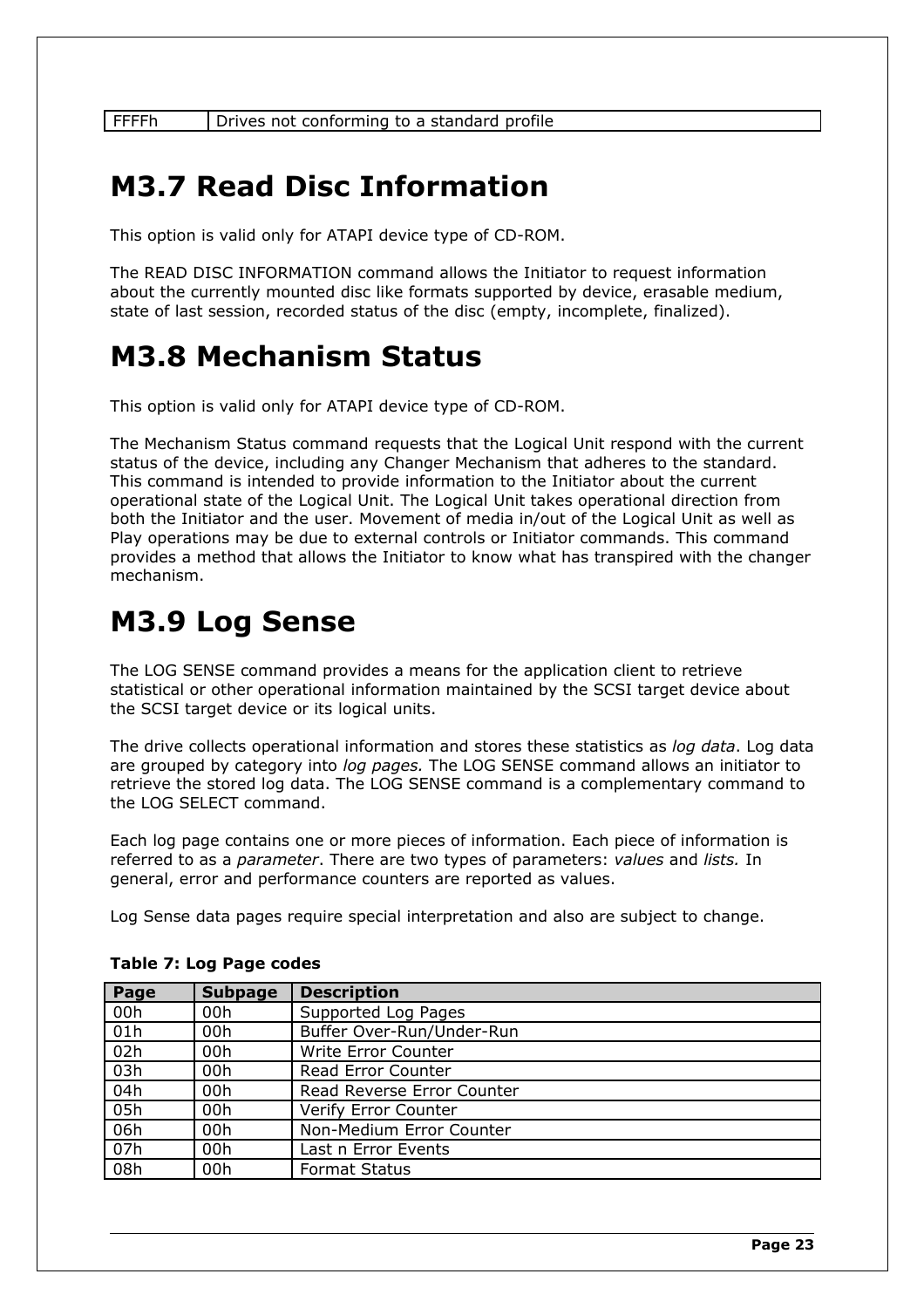| 09h             | 00h-FFh | Reserved to the MS59 Std. (contact AIIM C21 comm.) |  |  |
|-----------------|---------|----------------------------------------------------|--|--|
| 0Ah             | 00h-FFh | Reserved to the MS59 Std. (contact AIIM C21 comm.) |  |  |
| 0Bh             | 00h     | Last n Deferred Error or Asynchronous Events       |  |  |
| 0Ch             | 00h     | Sequential-Access Device                           |  |  |
| 0 <sub>Dh</sub> | 00h     | Temperature                                        |  |  |
| 0Eh             | 00h     | Start-Stop Cycle Counter                           |  |  |
| 0Fh             | 00h     | <b>Application Client</b>                          |  |  |
| 10h             | 00h     | <b>Self-Test Results</b>                           |  |  |
| 11h             | 00h     | DTD (Data Transfer Disconnect) Status              |  |  |
| 12h             | 00h     | <b>TapeAlert Response</b>                          |  |  |
| 13h             | 00h     | <b>Requested Recovery</b>                          |  |  |
| 14h             | 00h     | <b>Device Statistics</b>                           |  |  |
| 15h             | 00h     | <b>Background Scan Results</b>                     |  |  |
| 17h             | 00h     | Non-Volatile Cache                                 |  |  |
| 18h             | 00h     | Protocol Specific Port                             |  |  |
| 2Eh             | 00h     | Tape Alert                                         |  |  |
| 2Fh             | 00h     | Informational Exceptions (SMART)                   |  |  |
| 30h-3Eh         | 00h-FFh | Vendor specific (does not require page format)     |  |  |
| 3Fh             | 00h-FFh | Reserved                                           |  |  |

### **Table 8: Quantum Log Sense Pages**

| Page | <b>Subpage</b> | <b>Description</b>                   |  |  |
|------|----------------|--------------------------------------|--|--|
| 31h  |                | Last 500 Errors                      |  |  |
| 36h  |                | Early Warning System (EWS)           |  |  |
| 37h  |                | Seek Performance Summary             |  |  |
| 38h  |                | Servo Events Counter                 |  |  |
| 39h  |                | <b>Bad Block Replacement Summary</b> |  |  |
| 3Ah  |                | <b>Disk Error Recovery Counters</b>  |  |  |
| 3Bh  |                | <b>DER Description</b>               |  |  |
| 3Dh  |                | <b>ECC Counters and Sumary</b>       |  |  |
| 3Eh  |                | <b>SCSI Bus Events</b>               |  |  |
| 3Fh  |                | ECC On The Fly                       |  |  |

### **Table 9: Seagate Log Sense Pages**

| Page | <b>Subpage</b> | <b>Description</b> |
|------|----------------|--------------------|
| 30h  |                | SMART attitude     |
| 37h  |                | Cache statistics   |
| 3Eh  |                | Power-on time      |

### <span id="page-24-0"></span>**M3.9.1 Error counter log pages**

SCSI SPC standard defines the error counter log pages:

02h – Write Error Counter

03h – Read Error Counter

04h – Read Reverse Error Counter

05h - Verify Error Counter

A log page may return one or more log parameters that record events defined by the parameter codes.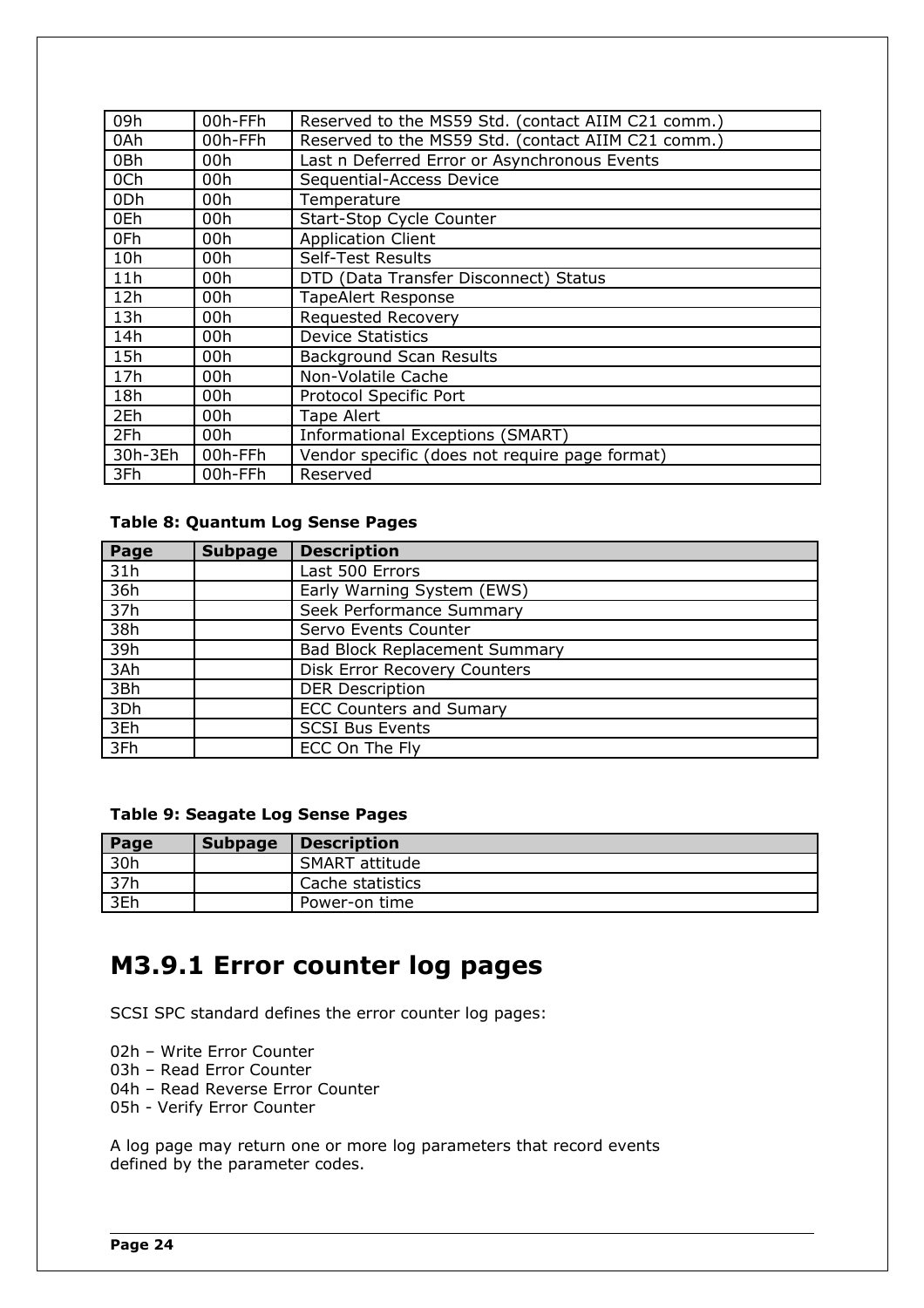| <b>Parameter code</b> | <b>Description</b>                         |  |
|-----------------------|--------------------------------------------|--|
| 0000h                 | Errors corrected without substantial delay |  |
| 0001h                 | Errors corrected with possible delays      |  |
| 0002h                 | Total (e.g., rewrites or rereads)          |  |
| 0003h                 | Total errors corrected                     |  |
| 0004h                 | Total times correction algorithm processed |  |
| 0005h                 | Total bytes processed                      |  |
| 0006h                 | Total uncorrected errors                   |  |
| 0007h-7FFFh           | Reserved                                   |  |
| 8000h-FFFFh           | Vendor specific                            |  |

### **Table 10: Parameter codes for error counter log pages**

## <span id="page-25-0"></span>**M3.10 Dump IDENTIFY DEVICE**

This option will show 512 bytes as result from command ATA or ATAPI IDENTIFY DEVICE.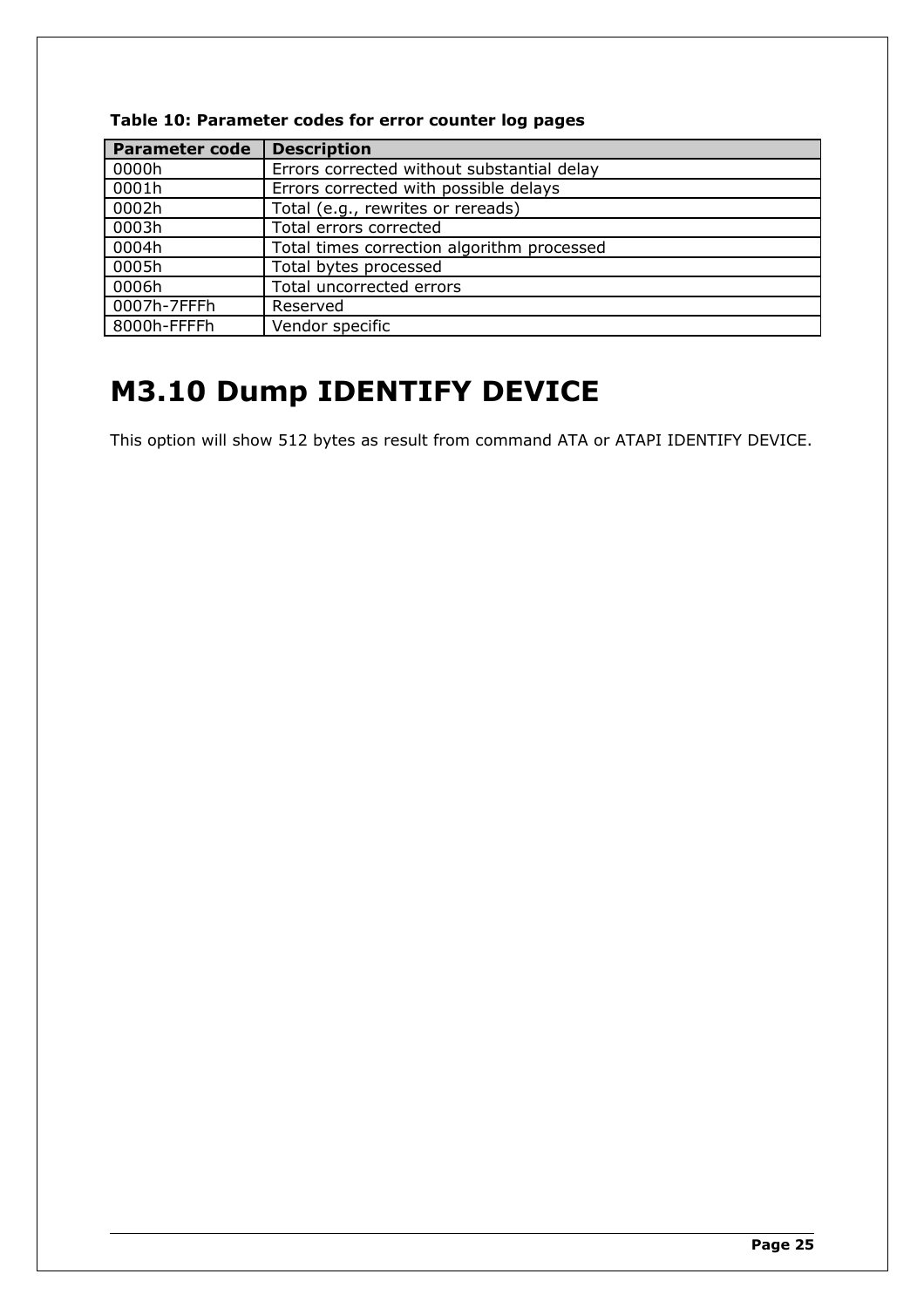## <span id="page-26-1"></span>**M4. S.M.A.R.T. Menu**

The **S.M.A.R.T.** is "**Self Monitoring and Reporting Technology**". It is a standard interface allowing a hard disk drive to check its status, report it to host system, and provide some estimation for a failure date.

It is actually set of subroutines in device firmware, which are doing diagnostics functions. The S.M.A.R.T. in BIOS only checks the status of the drive at boot time and can enable or disable S.M.A.R.T., but cannot run operation of diagnostics tests.

### <span id="page-26-0"></span>**The evolution of S.M.A.R.T.**

Reliability prediction technology emerged from a widely recognized need to protect mission-critical information stored on disc drives. As system storage capacity requirements increased and multiple disc array systems started to appear, industry leaders identified the importance of creating an early warning system that would allow enough lead time to back up data, should a failure become imminent. In order to understand how S.M.A.R.T. evolved, it is necessary to look at S.M.A.R.T.'s roots, which are based in technology developed by IBM and Compaq.

IBM's reliability prediction technology is called **Predictive Failure Analysis** (**PFA**). PFA measures several attributes, including head flying height, to predict failures. The disc drive, upon sensing degradation of an attribute, such as flying height, sends a notice to the host that a failure may occur. Upon receiving notice, users can take steps to protect their data.

Some time later, Compaq announced a breakthrough in diagnostic design called **IntelliSafe**. This technology, which was developed in conjunction with Seagate, Quantum, and Conner, monitors a range of attributes and sends attribute and threshold information to host software. The disc drive then decides if an alert is warranted, and sends that message to the system, along with the attribute and threshold information. The attribute and threshold level implementation of IntelliSafe varies with each disc drive vendor, but the interface, and the way in which status is sent to the host, are consistent across all vendors.

Compaq placed IntelliSafe in the public domain by presenting their specification for the ATA/IDE environment, **SFF-8035**, to the Small Form Factor Committee on May 12, 1995. Seagate quickly recognized that reliability prediction technology offered tremendous benefits to customers, and researched the possibility of making a version available to other system OEMs, integrators, and independent software vendors. Conner, IBM, Quantum and Western Digital joined Seagate in the development of this new version, appropriately named **S.M.A.R.T.**, which combines conceptual elements of Compaq's IntelliSafe and IBM's PFA.

Features of S.M.A.R.T. technology include a series of attributes, or diagnostics, chosen specifically for each individual drive model. Attribute individualism is important because drive architectures vary from model to model. Attributes and thresholds that detect failure for one model may not be functional for another model. Comparing different models of car's helps illustrate this point. Some cars are equipped with four-wheel drive, but others, like a Cadillac, are not. In other words, the architecture of the drive will determine which attributes to measure, and which thresholds to employ. Although not all failures will be predicted, we can expect an evolution of S.M.A.R.T., as technology and experience sharpen our ability to predict reliability. Subsequent changes to attributes and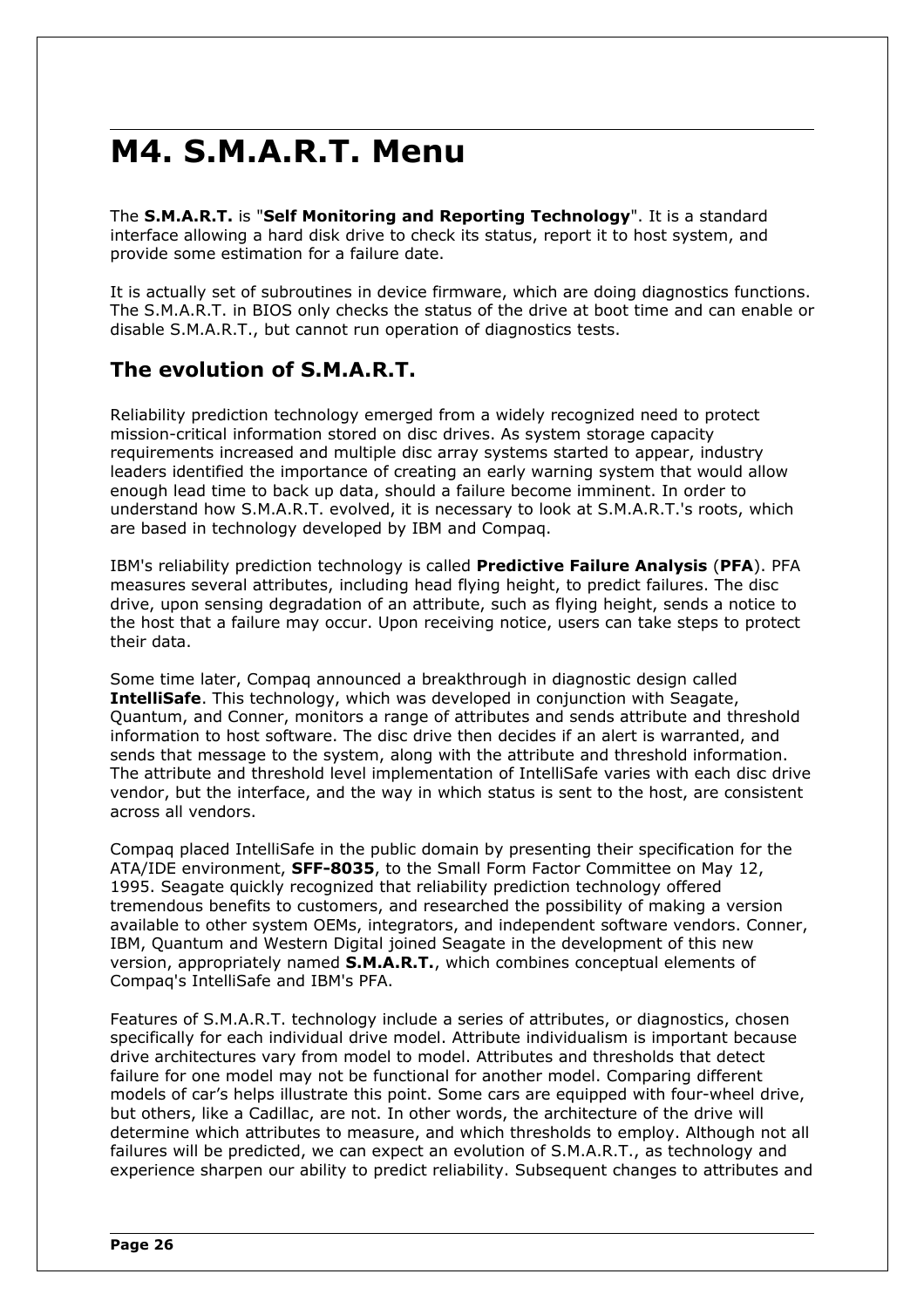thresholds will also occur as field experience allows improvements to the prediction technology.

### <span id="page-27-1"></span>**The two S.M.A.R.T. specifications: ATA/SCSI**

S.M.A.R.T. emerged for the ATA/IDE environment when **SFF-8035** was placed in the public domain. SCSI drives incorporate a different industry standard specification, as defined in the **ANSI-SCSI Informational Exception Control** (**IEC**) document **X3T10/94-190**. Seagate's S.M.A.R.T. System program includes both industry standards, thereby making S.M.A.R.T. technology available for both products with either ATA, or SCSI interfaces.

The S.M.A.R.T. system technology of attributes and thresholds is similar in ATA/IDE and SCSI environments, but the reporting of information differs.

In an ATA/ environment, software on the host interprets the alarm signal from the drive generated by the "report status" command of S.M.A.R.T. The host polls the drive on a regular basis to check the status of this command, and if it signals imminent failure, sends an alarm to the end user or system administrator. This allows downtime to be scheduled by the system administrator to allow for backup of data and replacement of the drive. This structure also allows for future enhancements, which might allow reporting of information other than drive conditions, such as thermal alarms, CD-ROM, tape, or other I/O reporting. The host system can evaluate the attributes and alarms reported, in addition to the "report status" command from the disc.

Generally speaking, SCSI drives with reliability prediction capability only communicate a reliability condition as either good or failing. In a SCSI environment, the failure decision occurs at the disc drive, and the host notifies the user for action. The SCSI specification provides for a sense bit to be flagged if the disc drive determines that a reliability issue exists. The system then alerts the end user/system manager.

### <span id="page-27-0"></span>**Some failures are predictable, and some are not**

A disc drive must be able to monitor many elements in order to have a comprehensive reliability management capability. One of the most crucial elements understands failures. Failures can be seen from two standpoints: predictable, and unpredictable.

**Unpredictable failures** occur quickly, like electronic and mechanical problems, such as a power surge that can cause chip or circuit failure. Improvements in quality, design, process, and manufacturing can reduce the incidence of non-predictable failures. For example, the development of steel-belted radial tires reduced the occurrences of blowouts common among older flat wall "rag" tire designs.

**Predictable failures** are characterized by degradation of an attribute over time, before the disc drive fails. This creates a situation where attributes can be monitored, making it possible for predictive failure analysis. Many mechanical failures are typically considered predictable, such as the degradation of head flying height, which would indicate a potential head crash. Certain electronic failures may show degradation before failing, but more commonly, mechanical problems are gradual and predictable. For instance, oil level is a function, or "attribute" of most cars that can be monitored. When a car's diagnostic system senses that the oil is low, an oil light comes on. The driver can stop the car and save the engine. In the same manner, S.M.A.R.T. allows notice to start the backup procedure and save the user's data.

**Mechanical failures**, which are mainly predictable failures, account for 60 percent of drive failure. This number is significant because it demonstrates a great opportunity for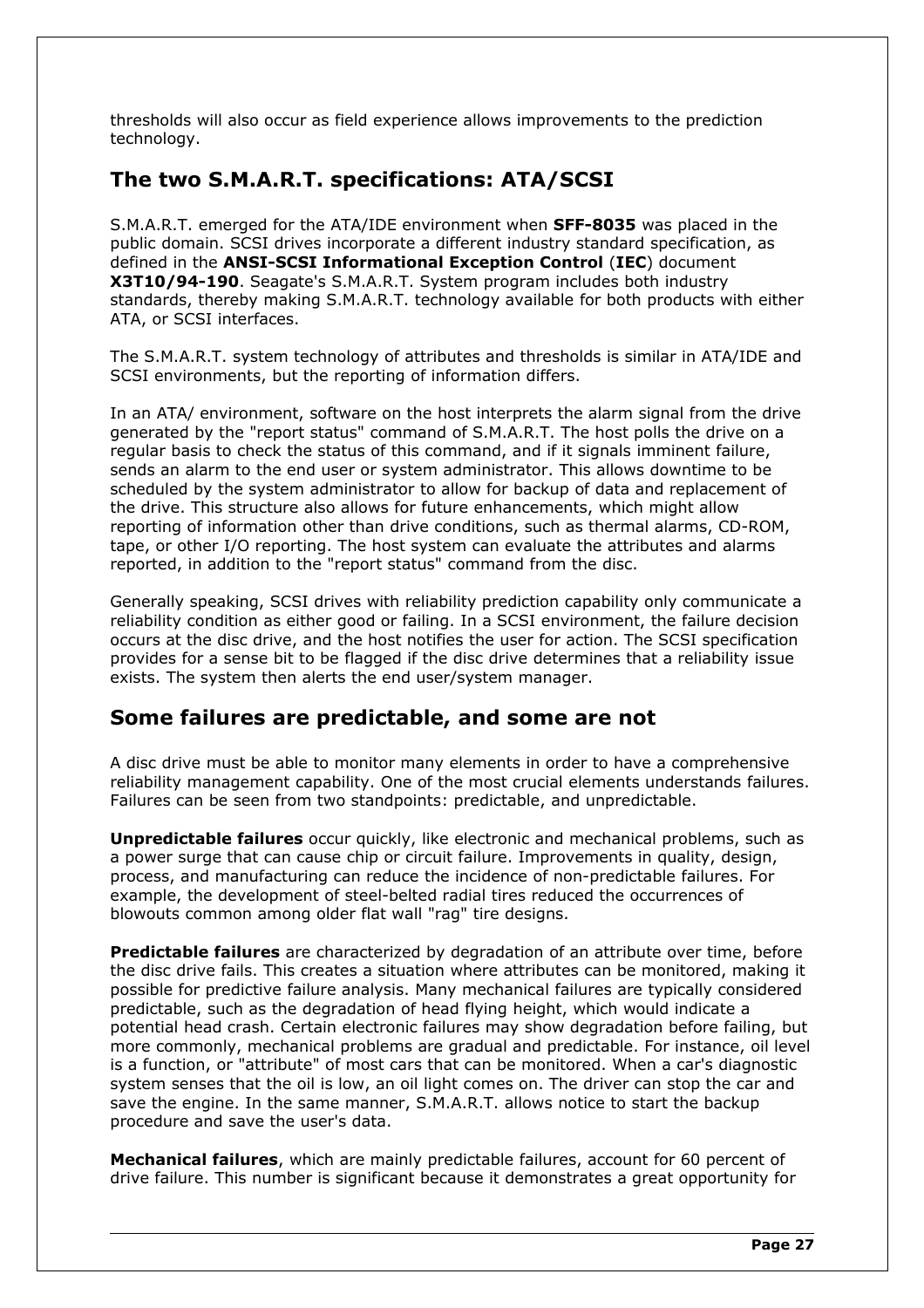reliability prediction technology. With the emerging technology of S.M.A.R.T., an increasing number of predictable failures will be predicted, and data loss will be avoided.

By monitoring hard disk health, you will be able to **predict most of disk failures and avoid data losing**.

### <span id="page-28-1"></span>**How attributes are determined**

S.M.A.R.T. technology is like a jigsaw puzzle; it takes many pieces, put together in the right way, to make a pattern. As previously discussed, understanding failures are one piece of the puzzle. Another piece of the puzzle is the way in which attributes are determined. Attributes are reliability prediction parameters, customized by the manufacturer for different types of drives. To determine attributes, manufacturer design engineers review returned drives, consider the design points, and create attributes to signal the types of failures that they are seeing. Information gained from field experience can be used to predict reliability exposures and, over time, attributes can be incorporated into the new reliability architecture.

Though attributes are drive-specific, a variety of typical characteristics can be identified:

- head flying height
- data throughput performance
- spin-up time
- re-allocated sector count
- seek error rate
- seek time performance
- spin try recount
- drive calibration retry count

The attributes listed above illustrate typical kinds of reliability indicators. Ultimately, the disc drive design determines which attributes the manufacturer will choose. Attributes are therefore considered proprietary, since they depend on drive design.

**S.M.A.R.T. attribute** is a specific property of disk being monitored. Every S.M.A.R.T. attribute has a set of properties: attribute value, its threshold, worst attribute value and raw value. Specific threshold is assigned to each attribute. Once the attribute value drops below this threshold, S.M.A.R.T considers disk to be faulty.

### <span id="page-28-0"></span>**Attribute values**

**Attribute values** are used to represent the relative reliability of individual performance or calibration attributes. The current attribute value is the normalized raw attribute data. The value varies between 1 and 100. **The closer the value gets to one, the higher the possibility of a failure**. The device compares the attribute values with thresholds. When the attribute values are larger than the thresholds, the device is operating normally. Attributes are being used to retrieve current state of a drive and to show their meaning in much more readable form for end-user.

### **Raw attribute data (6 bytes)**

Usually it shows exact amount of time, attempts or errors. For example: the raw value of attribute Temperature is a drive temperature in Celsius degrees, the raw value of Power on hours count attribute is a amount of hours when drive was in power-on state.

### **Attribute threshold (1 byte)**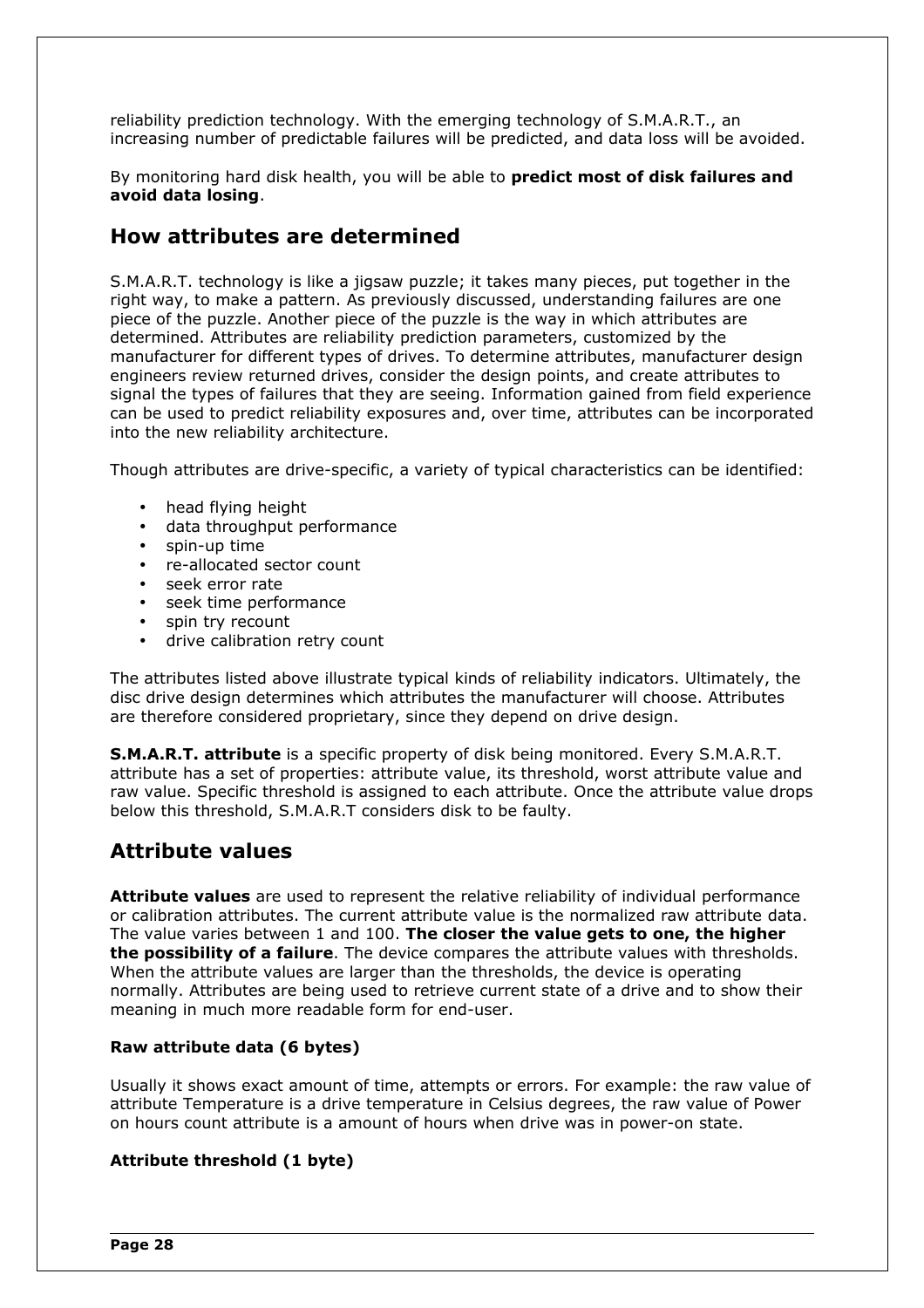This is the lowest limit of a varying attribute value. S.M.A.R.T. compares the attribute values with the thresholds to identify a failure. Each attribute value has a corresponding attribute **threshold limit**. The numerical values of the attribute thresholds are determined by the device manufacturer through design and reliability testing and analysis. Attribute thresholds are set at the device manufacturer's factory and cannot be changed in the field. The valid range for attribute thresholds is from 1 through 253 decimal.

### <span id="page-29-4"></span>**Worst value**

The worst attribute value among the attribute values collected to date. This value indicates the state nearest to a failure so far.

### <span id="page-29-3"></span>**Threshold Exceeded Condition (T.E.C.)**

T.E.C. stands for "**Threshold Exceeded Condition**" and basically means a failure. If one or more attribute values are less than or equal to their corresponding attribute thresholds, then the device reliability status indicates an impending degrading or fault condition. Some attributes are considered life-critical and others are merely "informative". T.E.C. with an "informative" attribute does not necessarily mean drive failure.

### <span id="page-29-2"></span>**SMART for USB hard drives**

The majority of drives connected via USB and Firewire are not supported. The protocol bridge between the USB and ATA protocols doesn't seem to support SMART data.

Some S.M.A.R.T.-enabled motherboards and related software may not communicate with certain S.M.A.R.T.-capable drives, depending on the type of interface. Few external drives connected via USB and Firewire correctly send S.M.A.R.T. data over those interfaces. With so many ways to connect a hard drive (e.g. SCSI, Fibre Channel, ATA, SATA, SAS, SSA) it's difficult to predict whether S.M.A.R.T. reports will function correctly.

## <span id="page-29-1"></span>**M4.1.1 Read Data**

This command returns the Device SMART data structure to the host. This data structure contains status bytes, collection and error logging capability, and estimated polling time for SMART routines.

## <span id="page-29-0"></span>**M4.1.2 Read Attribute Thresholds/Data**

**S.M.A.R.T attribute** is a specific property (parameter) of disk being monitored. The attribute is referred to either by its number or by its descriptive name. Attribute value is a positive integral number, usually in range from 1 to 100 (or sometimes 1 to 200, max. 255). Maximum values are good, minimum values indicate that some component of the disk is about to fail. Specific **threshold** is assigned to each attribute. Once the value drops below this threshold, S.M.A.R.T considers disk to be faulty – it is happen **T.E.C.**

Maximum number of attributes is 30. Numbers of attributes depends on manufacturer. Remember that attributes are no longer part of the ATA standard, but most manufacturers still support them. Although SFF-8035i does not define the meaning or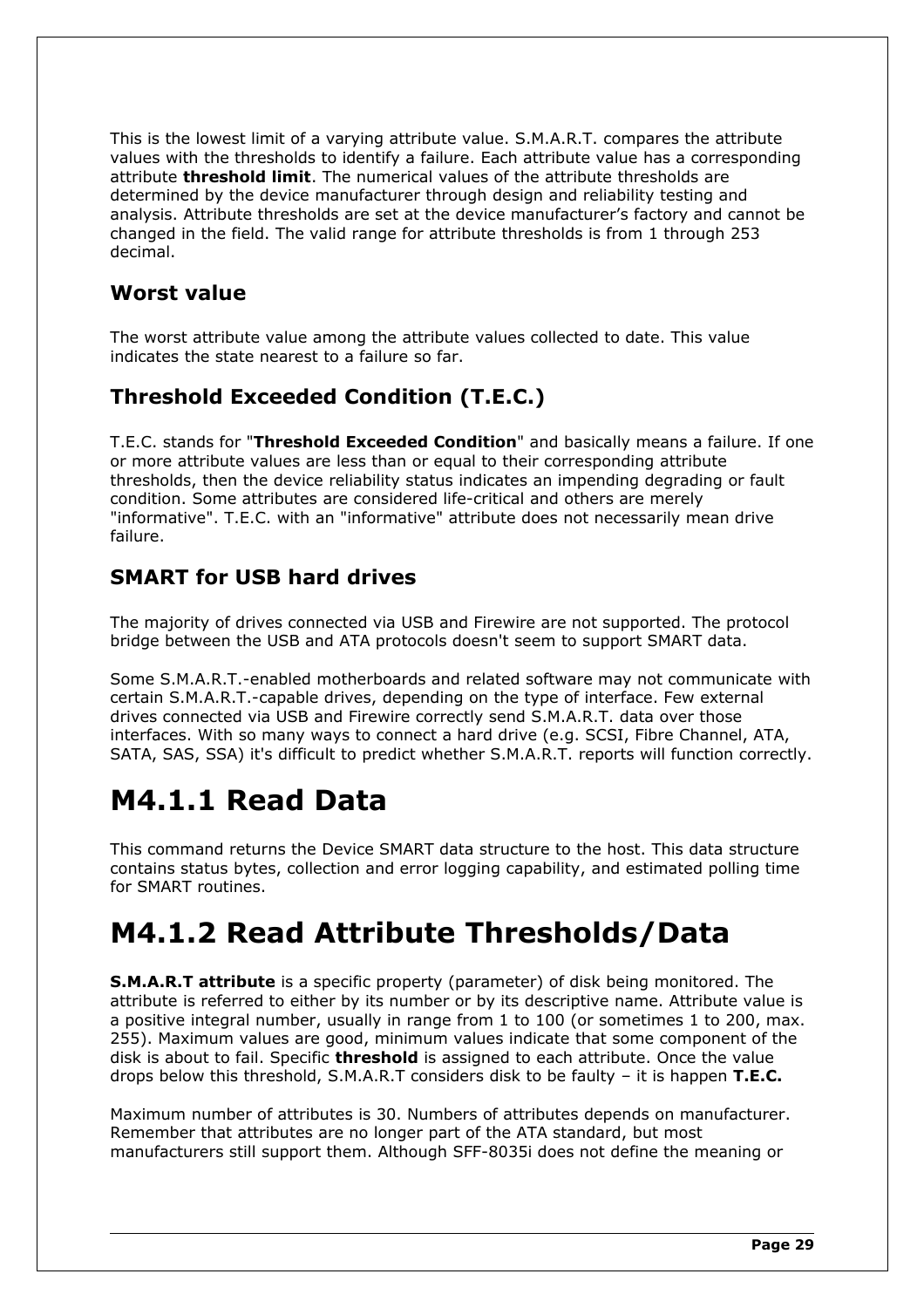interpretation of attributes, many have a de facto standard interpretation. Each attribute has a six-byte raw value (**RAW VALUE**) and a one-byte normalized value (**VALUE**).

The format of the raw data is vendor-specific and not specified by any standard. To track disk reliability, the disk's firmware converts the raw value to a normalized value ranging from 1 to 254. If this normalized value is less than or equal to the threshold (**THRESH**), the attribute is said to have failed.

Program only reports the different attribute types, values, and thresholds as read from the device. It does not carry out the conversion between "Raw" and "Normalized" values: this is done by the disk's firmware.

The conversion from Raw value to a quantity with physical units is not specified by the SMART standard. In most cases, the values printed are sensible. For example the temperature attribute generally has its raw value equal to the temperature in Celsius. The raw SMART attributes (temperature, power-on lifetime, and so on) are stored in vendor-specific structures. For example the Hitachi disk reports its power-on hours in minutes, not hours. Some IBM disks track three temperatures rather than one, in their raw values.

Some firmware (Western Digital) initializes SMART some attributes (10, 11, and 199) after either several spin-ups or power-on hours. Until that time, they have the uninitialized value 253 and the worst value is larger than current attribute value.

Each attribute also has a "**WORST**" value. This is the smallest (closest to failure) value that the disk has recorded at any time during its lifetime when SMART was enabled. Note however that some vendors firmware may actually increase the "Worst" value for some "rate-type" attributes.

The **TYPE** of the attribute indicates if attribute failure means the device has reached the end of its design life (Old age) or it is an impending disk failure (Pre-failure). For example, disk spin-up time (ID 3) is a prefailure attribute. If this (or any other prefail attribute) fails, disk failure is (imminent) predicted in less than 24 hours.

Pre-failure attributes are ones which, if less than or equal to their threshold values, indicate pending disk failure. Old age, or usage attributes, are ones which indicate endof-product life from old-age or normal aging and wearout, if the attribute value is less than or equal to the threshold. The fact that an attribute is of type 'Pre-fail' does not mean that your disk is about to fail! It only has this meaning if the attribute's current Normalized value is less than or equal to the threshold value.

If the worst recorded value is less than or equal to the threshold value, then appears a message "**^ Failed in the past**" in red color.

It could occur so called **false error** - S.M.A.R.T. firmware report a warning, but the device is good. Common reason of false errors is that device has problem with power supply or in short time was exposed to crucial changes in temperature.

Each attribute can have a certain collection of flags (types to determine his importance):

• **Pre-Failure** (PF, 01h) – marked with a sign "**!**" It is labeled sometimes like **Life Critical (CR)** or **Pre-Failure warranty (PW)**. If attribute has this flag then a field **threshold** contains a minimal allowed value under which is not guaranteed work ability of device and increases a possibility his inactivation.

Indicates a pre-failure condition (caused by exceeded threshold) where imminent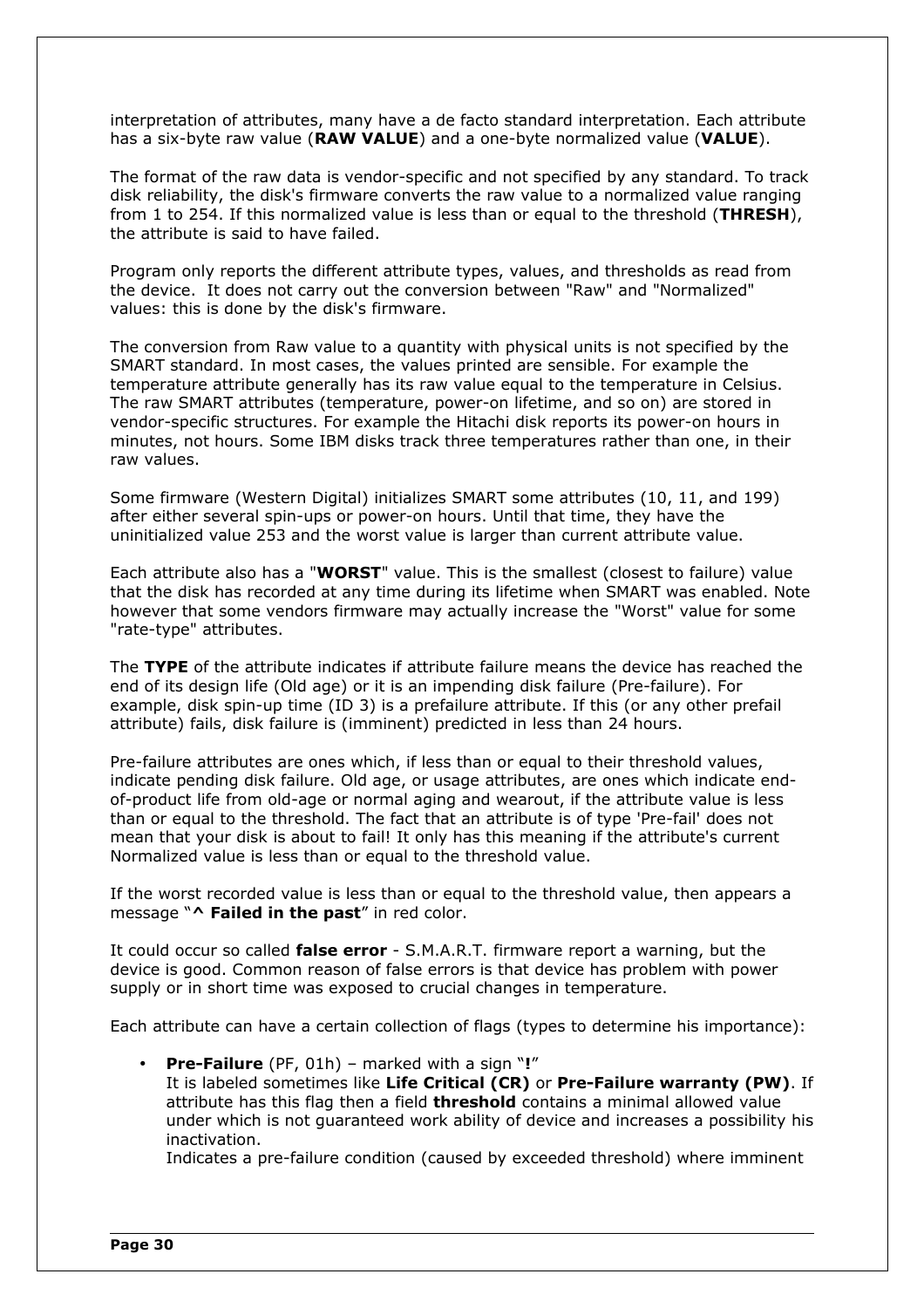loss of data is being predicated.

- **Online Collection** (OC, 02h) Determine that value of this attribute will acquired during performing of on-line S.M.A.R.T. tests or both of tests (on-line/off-line). On the contrary, value of attribute will acquired only during off-line tests. It indicates that the value of this attribute is calculated during online test.
- **Performance Related** (PR, 04h) Determine that value of this attribute direct depend on device performance in some indicators (seek/throughput/etc. performance). Usually is re-establishing after execution of S.M.A.R.T. tests. It indicates degradation of performance caused by usage or age of a drive.
- **Error Rate** (ER, 08h) Value of this attribute reflect relative error rate of given attribute - raw read/write, seek, etc. Indicates that attribute measure frequency of errors.
- **Events Count** (EC, 10h) Sometimes is labeled like **Error Count**. Attribute is an events counter.
- **Self-Preserving** (SP, 20h) Value of attribute is restoring and saving automatically - usually at every start of device and at execution of S.M.A.R.T. tests. Indicates that attribute is automatically preservable and restored each time when performing S.M.A.R.T. tests.

Each attribute has its own value, meaning, and importance. Unfortunately, each manufacturer can make extensions to S.M.A.R.T. attributes and most of them prefer to keep their own extensions in secret. Some disk manufacturers use their own ID's for attributes.

The names/meanings of attributes and the interpretation of their raw values is not specified by any standard. Different manufacturers sometimes use the same attribute ID for different purposes.

Unfortunately, as you can see, this table is not complete and, most likely, on your HDD shows some attributes with the name **"Unknown attribute"**. It means that I do not have any information about the name and meaning of this attribute.

|    | Attribute ID Attribute ID hex. | <b>Description</b>                        |
|----|--------------------------------|-------------------------------------------|
| 0  | 00h                            | Invalid attribute identifier (not in use) |
|    | 01 <sub>h</sub>                | Raw Read Error Rate                       |
| 2  | 02h                            | Throughput Performance                    |
| 3  | 03h                            | Spin Up Time                              |
| 4  | 04h                            | Start/Stop Count                          |
| 5  | 05h                            | <b>Reallocated Sector Count</b>           |
| 6  | 06h                            | Read Channel Margin                       |
| ᄀ  | 07h                            | Seek Error Rate                           |
| 8  | 08h                            | Seek Time Performance                     |
| q  | 09h                            | Power-On Hours Count/Power-On Time Count  |
| 10 | 0Ah                            | Spin Up Retry Count                       |
| 11 | 0Bh                            | Drive Calibration Retry Count             |

### **Table 11: S.M.A.R.T. attributes**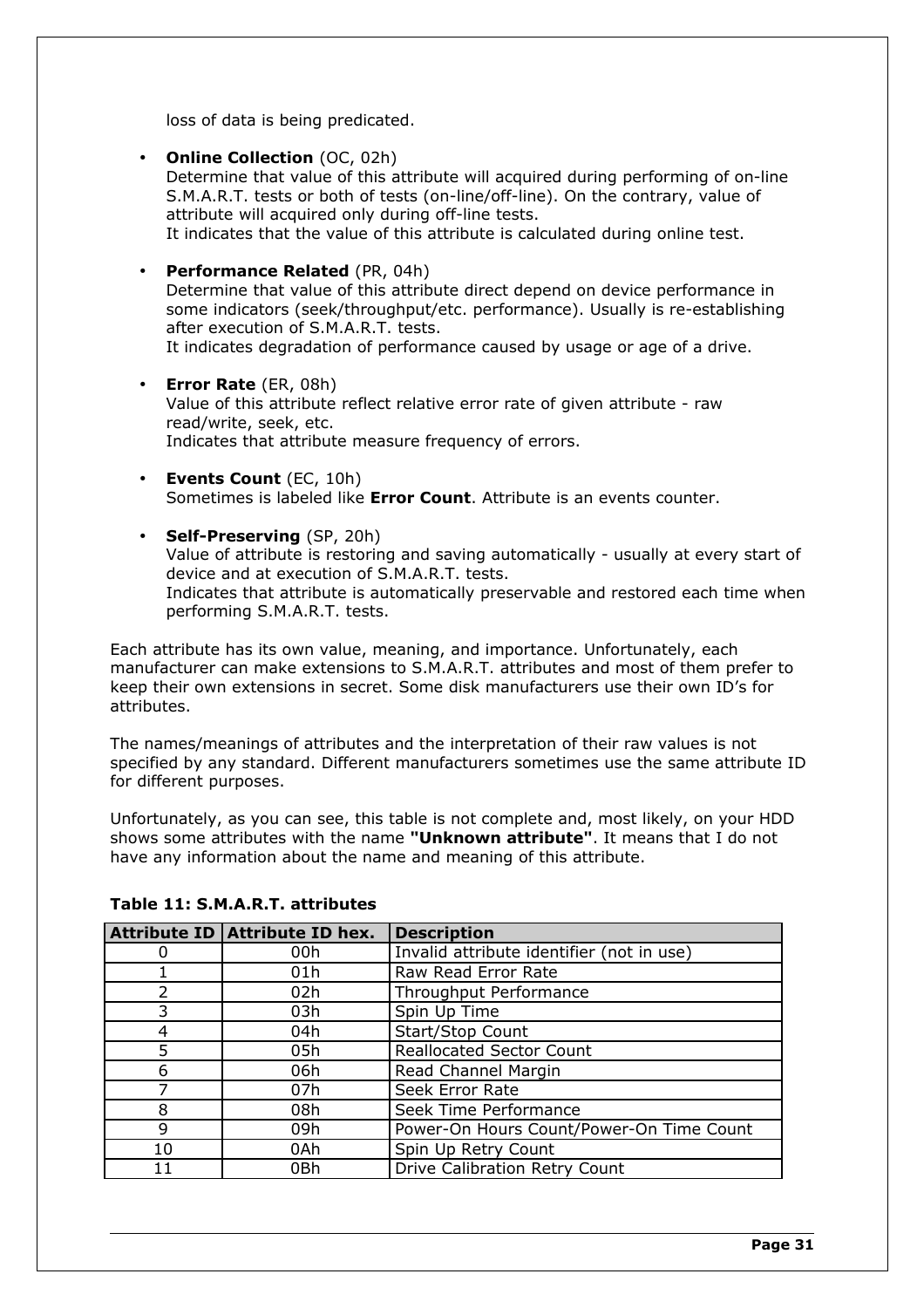| 12  | 0Ch              | Drive Power Cycle Count                  |
|-----|------------------|------------------------------------------|
| 13  | 0Dh              | Soft Read Error Rate                     |
| 99  | 63h              | Average FHC (Maxtor)                     |
| 100 | 64h              | Erase/Program cycles (Maxtor)            |
| 101 | 65h              | Maximum FHC (Maxtor)                     |
| 103 | 67h              | <b>Translation Table Rebuild</b>         |
| 170 | AAh              | Reserved Block Count                     |
| 171 | ABh              | Program Fail Count                       |
| 172 | <b>ACh</b>       | Erase Fail Count                         |
| 173 | ADh              |                                          |
|     |                  | Wear Leveling Count                      |
| 174 | <b>AEh</b>       | <b>Unexpected Power Loss</b>             |
| 184 | B8h              | End-to-end error count                   |
| 185 | B9h              | <b>Head Stability</b>                    |
| 186 | <b>BAh</b>       | Induced Op-Vibration Detection           |
| 187 | <b>BBh</b>       | Reported Uncorrectable Error             |
| 188 | <b>BCh</b>       | <b>Command Timeout</b>                   |
| 189 | <b>BDh</b>       | High Fly Writes                          |
| 190 | <b>BEh</b>       | Airflow Temperature                      |
| 191 | <b>BFh</b>       | <b>G-Sense Error Rate</b>                |
| 192 | C <sub>0</sub> h | Power-Off Retract Count                  |
| 193 | C1h              | Load/Unload Cycle Count                  |
| 194 | C2h              | <b>HDA Temperature</b>                   |
| 195 | C <sub>3</sub> h | Hardware ECC Recovered                   |
| 196 | C <sub>4</sub> h | <b>Reallocation Event Count</b>          |
| 197 | C5h              | <b>Current Pending Sector Count</b>      |
| 198 | C6h              | Off-line Scan Uncorrectable Sector Count |
| 199 | C7h              | Ultra DMA CRC Error Rate                 |
| 200 | C8h              | Write Error Rate/Count                   |
|     |                  | (Western Digital: Multi Zone Error Rate) |
| 201 | C9h              | Soft Read Error Rate                     |
|     |                  | (TA Counter Detected)                    |
| 202 | CAh              | Data Address Mark Errors                 |
|     |                  | (TA Increase Count)                      |
| 203 | CBh              | <b>ECC Errors</b>                        |
|     |                  | (Run Out Cancel)                         |
| 204 | CCh              | Soft ECC Correction                      |
| 205 | <b>CDh</b>       | Thermal Asperity Rate                    |
| 206 | <b>CEh</b>       | Flying Height                            |
| 207 | <b>CFh</b>       | Spin High Current                        |
| 208 | D <sub>0</sub> h | Spin Buzz                                |
| 209 | D1h              | Offline Seek Performance                 |
| 220 | <b>DCh</b>       | Disk Shift                               |
| 221 | <b>DDh</b>       | <b>G-Sense Error Rate</b>                |
|     |                  | (Hitachi: Shock Sense Error Rate)        |
| 222 | <b>DEh</b>       | Loaded Hours                             |
| 223 | <b>DFh</b>       | Load/Unload Retry Count                  |
| 224 | E0h              | Load Friction                            |
| 225 | E1h              | Load/Unload Cycle Count                  |
| 226 | E <sub>2</sub> h | Load-In Time                             |
| 227 | E3h              | <b>Torque Amplification Count</b>        |
| 228 | E4h              | Power-Off Retract Count                  |
| 230 | E6h              | <b>GMR Head Amplitude</b>                |
| 231 | E7h              | Drive Temperature                        |
| 240 | F <sub>0</sub> h | Head Flying Hours (Hitachi)              |
| 241 | F1h              | Total LBA Write (IBM)                    |
|     |                  |                                          |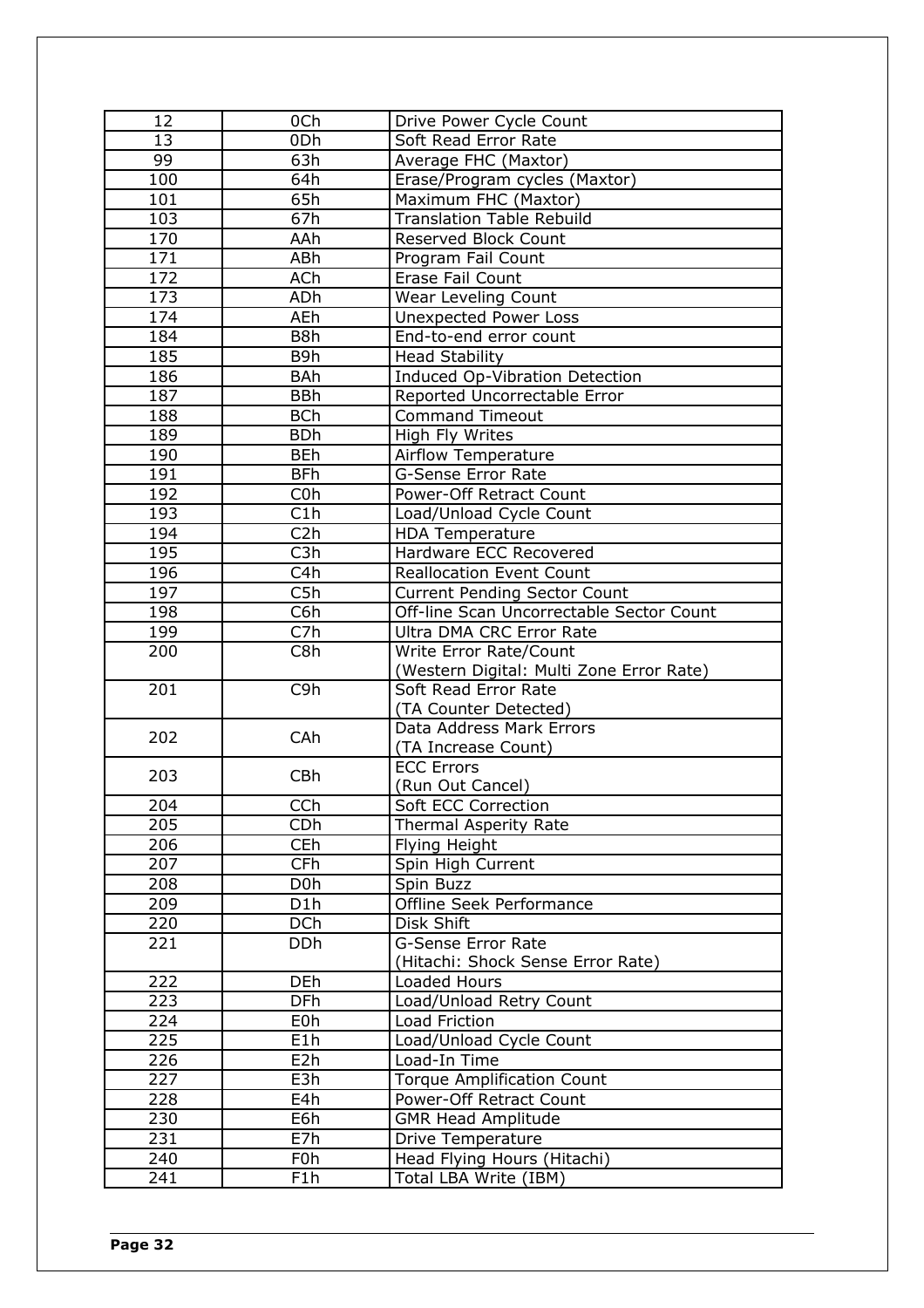| 242 | ニつん<br>ᄼ | IBM)<br>Total<br>Read<br>`BA |
|-----|----------|------------------------------|
| 250 | FAh      | Error Retry Rate<br>Read     |

### **Description of some attributes:**

### 1. **Raw Read Error Rate**

This attribute value depends of read errors, disk surface condition and indicates the rate of hardware read errors that occurred when reading data from a disk surface. Lower values indicate that there is a problem with either disk surface or read/write heads. Frequency of errors appearance while reading RAW data from disk.

Count of non-corrected read errors. More errors (i.e. lower attribute value) mean worse condition of disk surface.

Frequency of errors while reading raw data from a disk.

"Read Error Rate" indicates the rate of hardware read errors that occurred when reading data from a disk surface. A non-zero value indicates a problem with either the disk surface or read/write heads. Note that Seagate drives often report a raw value that is very high even on new drives, and does not thereby indicate a failure.

### 2. **Throughput Performance**

Overall (general) throughput performance (average efficiency) of hard disk drive. If the value of this attribute is deceasing, there is a high probability of troubles with your disk.

### 3. **Spin Up Time**

Average time of spindle spin up (from zero RPM (Revolutions per Minute) to fully operational).

"Spin up time" describes amount of time it took to spin the platters up to their rated rotation speed (usually 5400 or 7200 RPM) - average time of spindle spin up time. Values above 80 should be considered good. Values between 70 and 80 are still acceptable. There is a known issue with Quantum (Maxtor) hard drives - out-of-the-box new drives drop "Spin up time" to 70 within first two weeks of use, causing program to predict failure within a month. This is usually a false alarm. After some initial "burn-in" period, "Spin up time" becomes constant and the drive functions normally.

The **raw** value of this attribute indicates average time to spin up the drive spindle. Raw value is a time of milliseconds or seconds.

### 4. **Start/Stop Count**

Count of spindle start/stop cycles. Raw value probably shows total number of on/off HDD.

**Raw** value of this attribute (Raw shows on/off Spindle Motors) indicates total number of drive start/stop cycles (including both power on/off switching and suspend/wakeup switching).

This raw value of this attribute is a count of hard disk spindle start/stop cycles.

### 5. **Reallocated Sectors Count**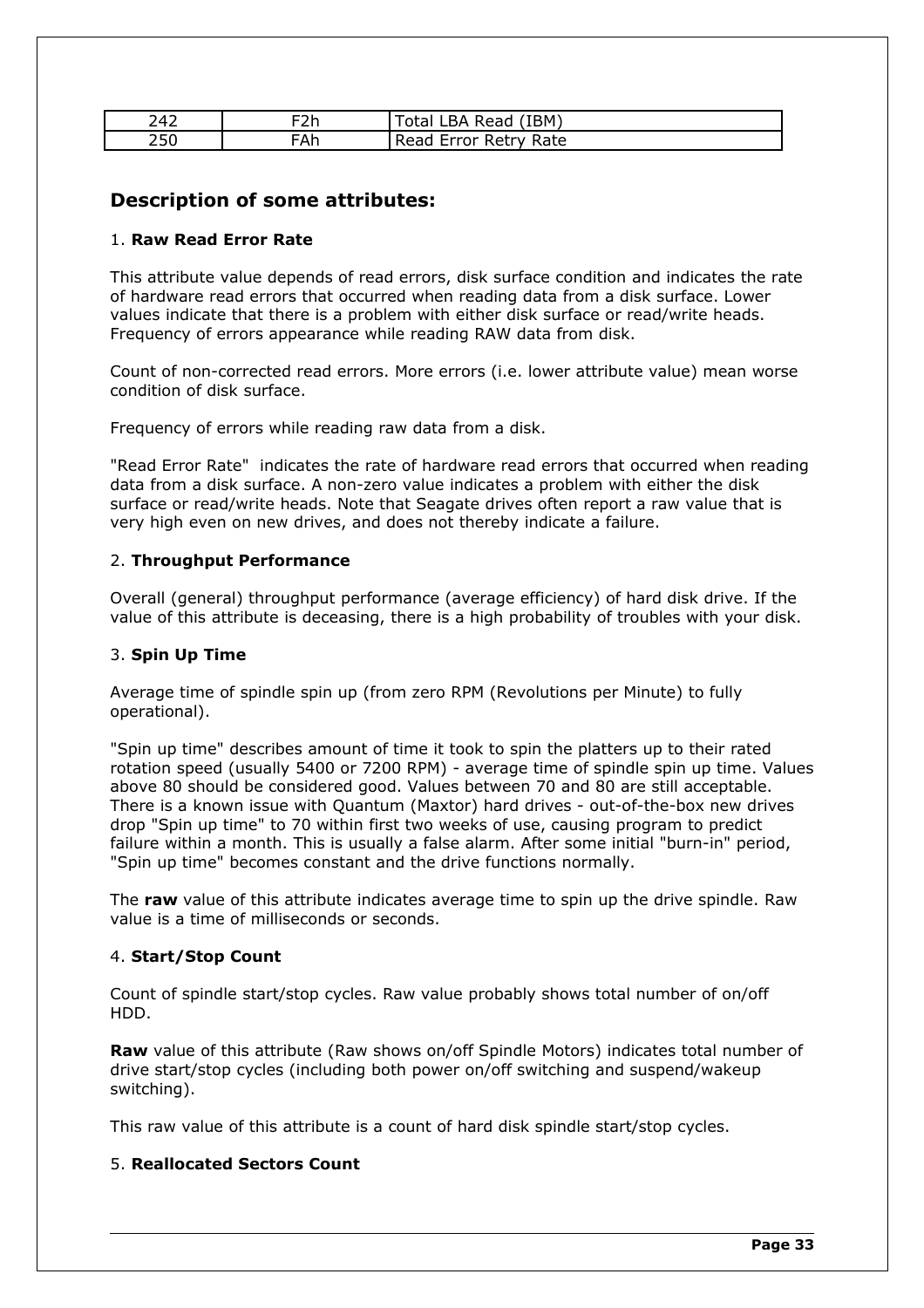Indicates amount of spare sector pool (spare area) available. Spare sectors are used to replace (reallocating, remapping) sectors that became bad for some reason (read or write errors). Value of 100 means that no sectors were remapped, 1 means that spare sectors are exhausted due to multiple remaps.

Count of reallocated sectors. When the hard drive finds a read/write/verification error, it marks this sector as "reallocated" and transfers data to a special reserved area (spare area). This process is also known as **remapping** and "reallocated" sectors are called remaps. This is why, on a modern hard disks, you cannot see "bad blocks" while testing the surface - all bad blocks are hidden in reallocated sectors. However, the more sectors that are reallocated, the more a sudden decrease (up to 10% and more) can be noticed in the disk read/write speed.

The more sectors reallocated (i.e. lower attribute value), the worse the condition of disk surface. The **raw** value of this attribute shows exact amount of reallocated sectors.

### 6. **Read Channel Margin**

Margin of a channel while reading data. The function of this attribute is not specified. Reserve of channel while reading

### 7. **Seek Error Rate**

Count of seeks errors. When your HDD reads data, it positions heads in the needed place. If there is a failure in the mechanical positioning system, a seek error arises. More seek errors (i.e. lower attribute value) - indicates worse condition of a disk surface and disk mechanical subsystem. Frequency of errors appearance while positioning.

Average rate of seek errors. This attribute indicates a state of head positioning mechanism. Lower values shows that there is a problem with head positioning.

Rate of seek errors of the magnetic heads. If there is a failure in the mechanical positioning system, servo damage or a thermal widening of the hard disk, seek errors arise. More seek errors indicates a worsening condition of a disk surface and the disk mechanical subsystem.

"Seek Error Rate" - Rate of seek errors of the magnetic heads. If there is a partial failure in the mechanical positioning system, then seek errors will arise. Such a failure may be due to numerous factors, such as damage to a servo, or thermal widening of the hard disk. More seek errors indicates a worsening condition of a disk's surface or the mechanical subsystem, or both. Note that Seagate drives often report a raw value that is very high, even on new drives, and this does not normally indicate a failure.

### 8. **Seek Time Performance**

Disk seeks system performance. The average efficiency of operations while positioning.

Average performance of seek operations of the magnetic heads. If this attribute is decreasing, it is a sign of problems in the hard disk drive mechanical subsystem.

### 9. **Power On Hours Count**

Count of hours in power-on state. The **raw** value of this attribute shows total count of hours (or minutes, or seconds, depending on manufacturer) in power-on state. A decrease of this attribute value to the critical level (threshold) indicates a decrease of the MTBF (Mean Time Between Failures). However, in reality, even if the MTBF value falls to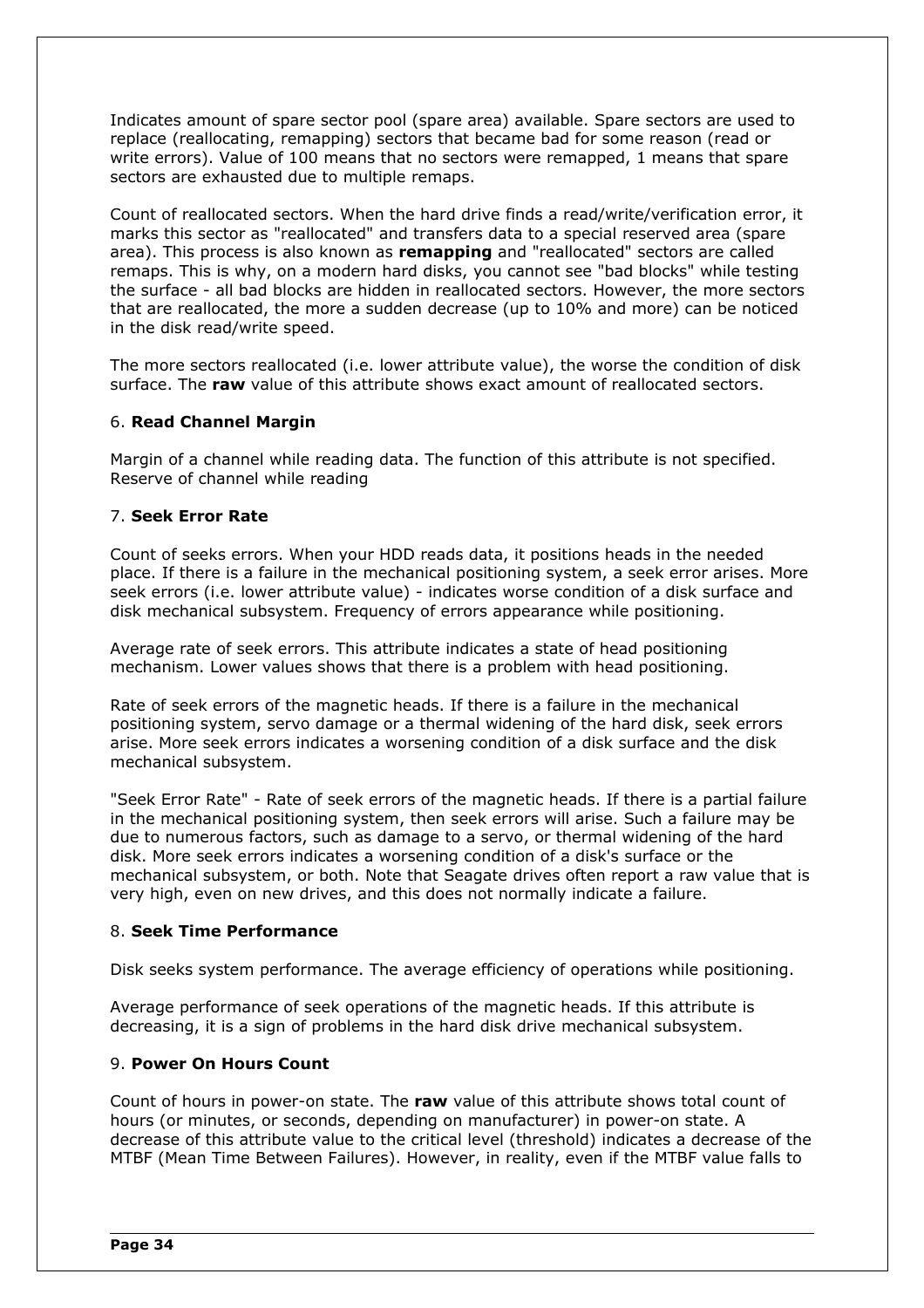zero, it does not mean that the MTBF resource is completely exhausted and the drive will not function normally.

**Raw** value of this attribute indicates how long the drive was working (powered on).

Sense of attribute is identical with attribute **"Device/Drive Power Cycle Count**", which shows count of start/stop cycles of hard drive. Decreasing of value to threshold means exhausted lifetime of drive (**MTBF** - **Mean Time Between Failures**).

New models of Maxtor use Attribute 9 to store the power-on disk lifetime in minutes rather than hours. Some models of Fujitsu disks use Attribute 9 to store the power-on disk lifetime in seconds.

### 10. **Spin Up Retry Count**

Indicates number of times disk was unable to spin platters up on first attempt (lower values mean more retries). Count of retry of drive spindle spins start attempts. The raw value indicates amount of retries.

Number of attempts to start a spindle of disk. If the HDD cannot start its spindle on the first try (to make HDD work), it makes another try - and so on while the spindle will not rotate normally. This attribute stores a count of start retries.

Count of retry of spin start attempts. This attribute stores a total count of the spin start attempts to reach the fully operational speed (under the condition that the first attempt was unsuccessful). A decrease of this attribute value is a sign of problems in the hard disk mechanical subsystem.

### 11. **Calibration Retry Count (Recalibration Retries Count)**

Indicates number of times recalibration was requested. Low value (multiple recalibrations) usually indicates some head-positioning problem. Number of attempts to calibrate a drive.

Calibration is the act of repositioning the drive read/write head to cylinder 0. This value represents the number of times a calibration has failed on the first attempt.

This attribute indicates the number of times recalibration was requested (under the condition that the first attempt was unsuccessful). A decrease of this attribute value is a sign of problems in the hard disk mechanical subsystem.

### 12. **Device Power Cycle Count**

Count of full disk power cycle. It probably means "start - stop" (power on - power off) of hard drive. Attribute importance is identical to "Power-On Hours".

Number of complete start/stop cycles of hard disk. The raw value indicates amount of power cycles. This attribute indicates the count of full hard disk power on/off cycles.

### 13. **Soft Read Error Rate**

ECC repairable read errors. This is a software error, not a hardware error. This is the rate of "program" read errors occurring when reading data from a disk surface.

### 188. **Command Timeout**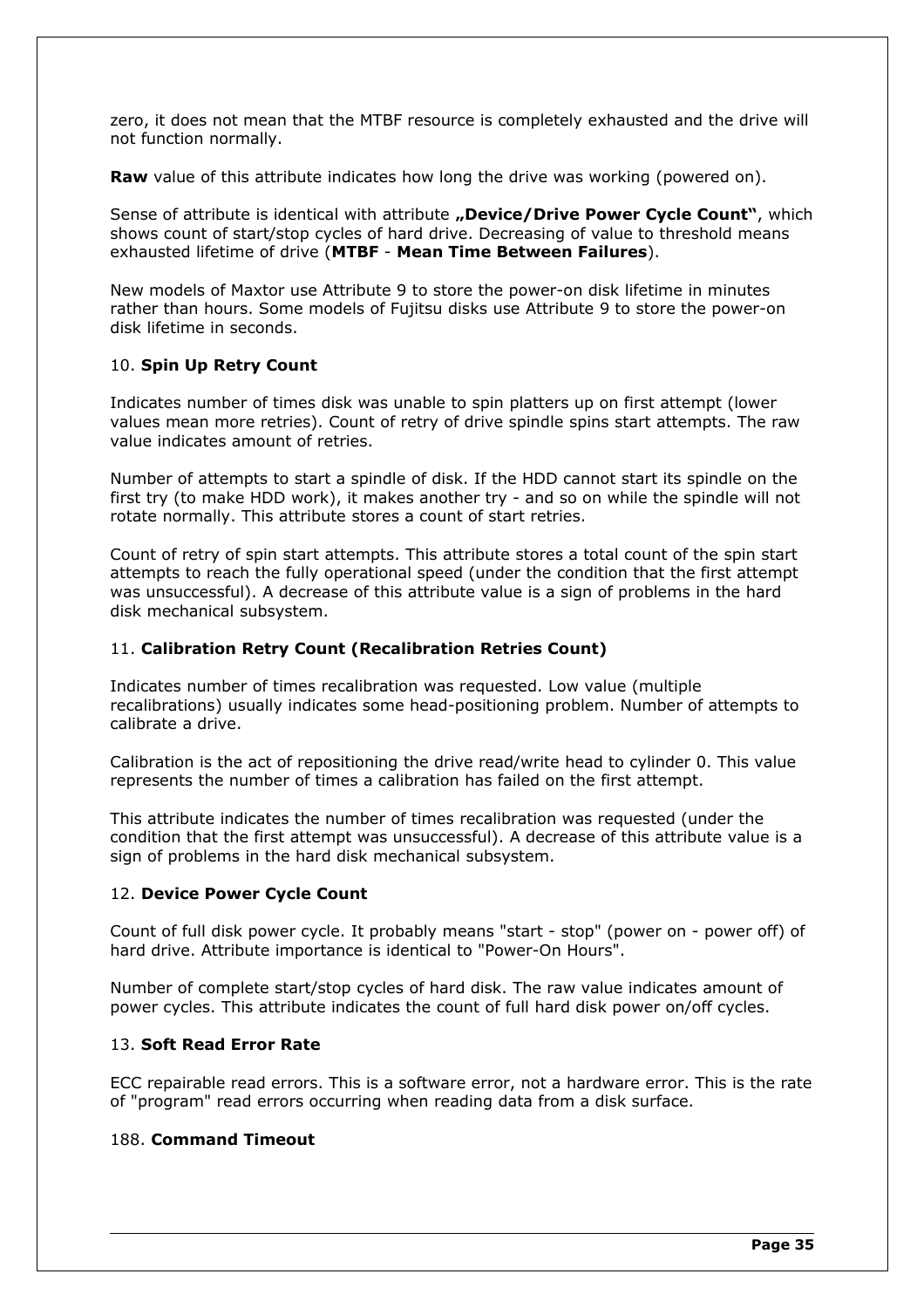It means number of commands were aborted because of timeout (drive wasn't able to read or write properly in a reasonable time period).

#### 191. **G-Sense Error Rate**

Frequency of mistakes appearance as a result of impact loads.

#### 192. **Power-Off Retract Count**

Number of power-off or emergency retract cycles. Number of the fixed, turning off drive cycles. Count of fixed pictures with power-off retracts of power supply of disk.

Unknown function on IBM drives. Is possibly a count of the number of times the drive head was moved off the disk in a power down situation?

#### Fujitsu: "**Emergency Retract Cycle Count**".

#### 193. **Load/Unload Cycle Count**

Count of load/unload cycles for heads moving into special park zone or working position (Landing Zone).

#### 194. **HDA Temperature**

This attribute shows temperature of a hard disk assembly in degrees Celsius (°C) for drives equipped with thermal sensor. Exact temperature can be obtained from the Meaning column.

HDA is "Hard Disk Assembly".

#### 195. **Hardware ECC Recovered**

Frequency of the on the fly errors.

#### Fujitsu: "**ECC On the Fly Count**".

#### 196. **Reallocation Event Count**

It is count of sectors reallocation. Value **raw** indicates total count of attempts, successful and not successful.

Count of remap operations (transferring data from a bad sector to a special reserved disk area - spare area). The raw value of this attribute shows the total number of attempts to transfer data from reallocated sectors to a spare area. Unsuccessful attempts are counted as well as successful.

Reallocation Event Count means drive found some weak sectors and marked them pending. But later it was able to successfully recover these sectors (by reading or writing them). Reallocation Event Count records both successful and unsuccessful tries.

#### 197. **Current Pending Sector Count**

Amount of pending sectors. If the sector issues and error during read or write the drive marks it as pending for a certain time before replacing this error sector with a spare one.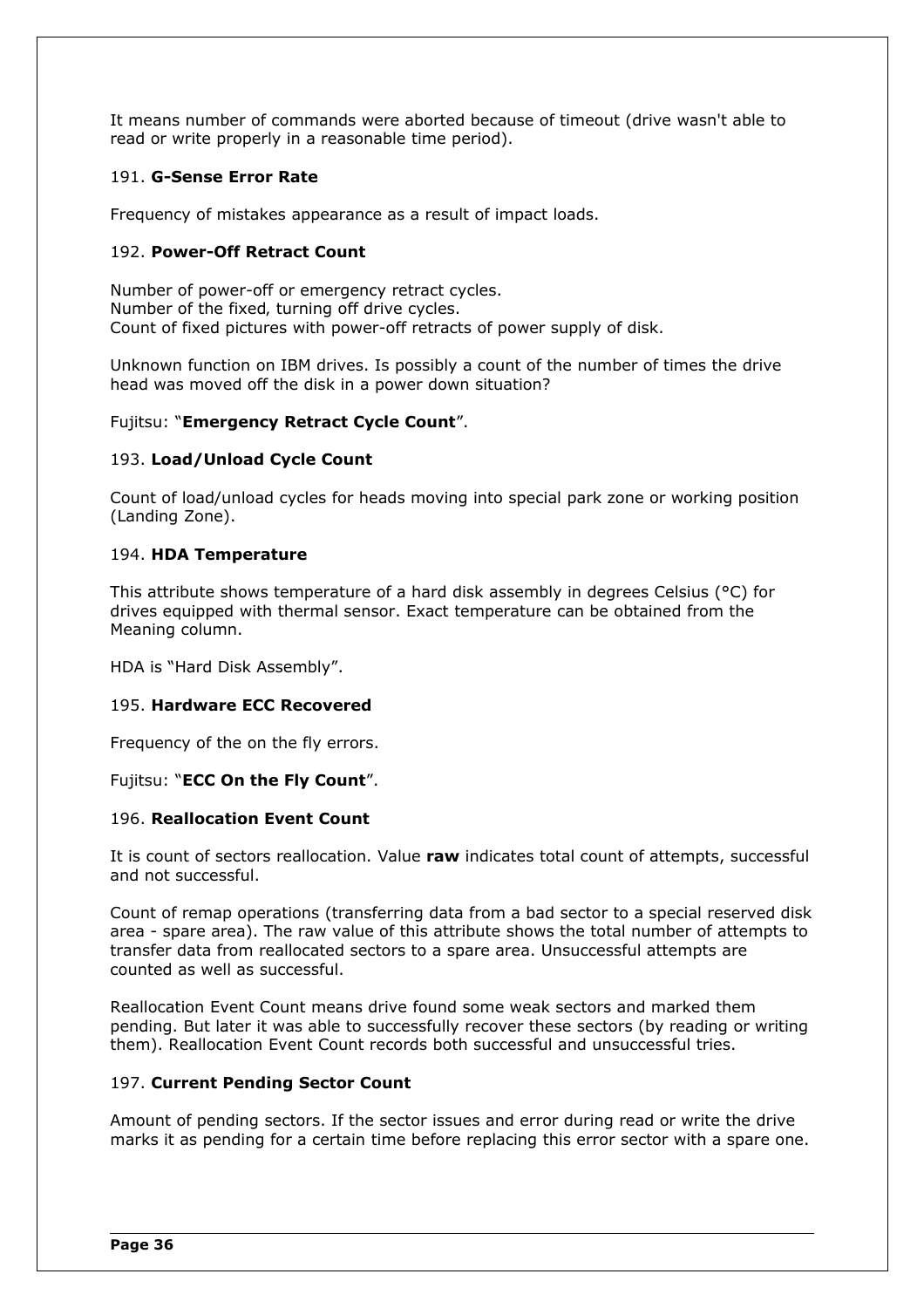Current count of unstable sectors (waiting for remapping). The raw value of this attribute indicates the total number of sectors waiting for remapping. Later, when some of these sectors are read successfully, the value is decreased. If errors still occur when reading some sector, the hard drive will try to restore the data, transfer it to the reserved disk area (spare area) and mark this sector as remapped. If this attribute value remains at zero, it indicates that the quality of the corresponding surface area is low.

Those are sectors that couldn't be properly read and that the hard disk logic is waiting for a write operation to try to remap to a spare sector (if available). A simple disk surface scan won't be enough to force the remap operation. You need a read/write surface scan to remap the sector. The best option should be a tool that knows about what should be read from that sector so that it has some option to apply the best fix to the missing data.

#### 198. **Off-line Scan Uncorrectable Sector Count**

Amount of error sectors detected during the last off-line scan. Count of uncorrectable read/write sector errors. Growth of value **row** means worse condition of disk surface and/or mechanical subsystem.

Quantity of uncorrectable errors. The raw value of this attribute indicates the total number of uncorrectable errors when reading/writing a sector. A rise in the value of this attribute indicates that there are evident defects of the disk surface and/or there are problems in the hard disk drive mechanical subsystem.

Those are sectors that an offline scanning found as unreadable. Offline scanning is a process that can be automatically started by the hard disk logic when a long enough idle period is detected or that can be forced by some tool. Those unreadable sectors are identified and the hard disk logic is waiting for a write command that will overwrite them to try to remap them to spare sectors (if available).

### 199. **Ultra DMA CRC Error Rate**

Count of errors found in data transfer in Ultra-DMA (UDMA) mode by CRC (control sum). Just one more method of error control in data transfer operations, but for high-speed transfer modes.

UDMA controller performs an error checking on data it receives from HDD, ensuring that data was not damaged while transmitted over the cable. Each time the error is detected, controller requests a retransmission, thus slowing down the overall transfer speed. Lower values of "Ultra ATA/DMA CRC Error Rate" correspond to higher number of errors, usually indicating a cabling problem. Change your cable.

Value **raw** contain count of errors occurred in Ultra DMA transfer data mode in control sum (**ICRC** - **Interface CRC**). In practice these CRC errors arise at over clocking PCI bus (more then 33.6 MHz), strong twisted cable and from drivers, which does not observe demand for receive/send data in Ultra DMA mode.

#### 200. **Write Error Rate/Count**

Indicates a rate at which write retries are requested. Lower values indicate that there is a problem with either disk surface or read/write heads.

The raw value indicates amount of write errors. Frequency of errors appearance while recording data into disk.

Count of non-corrected write errors. Write data errors rate. This attribute indicates the total number of errors found when writing a sector. The higher **raw** (i.e. more errors,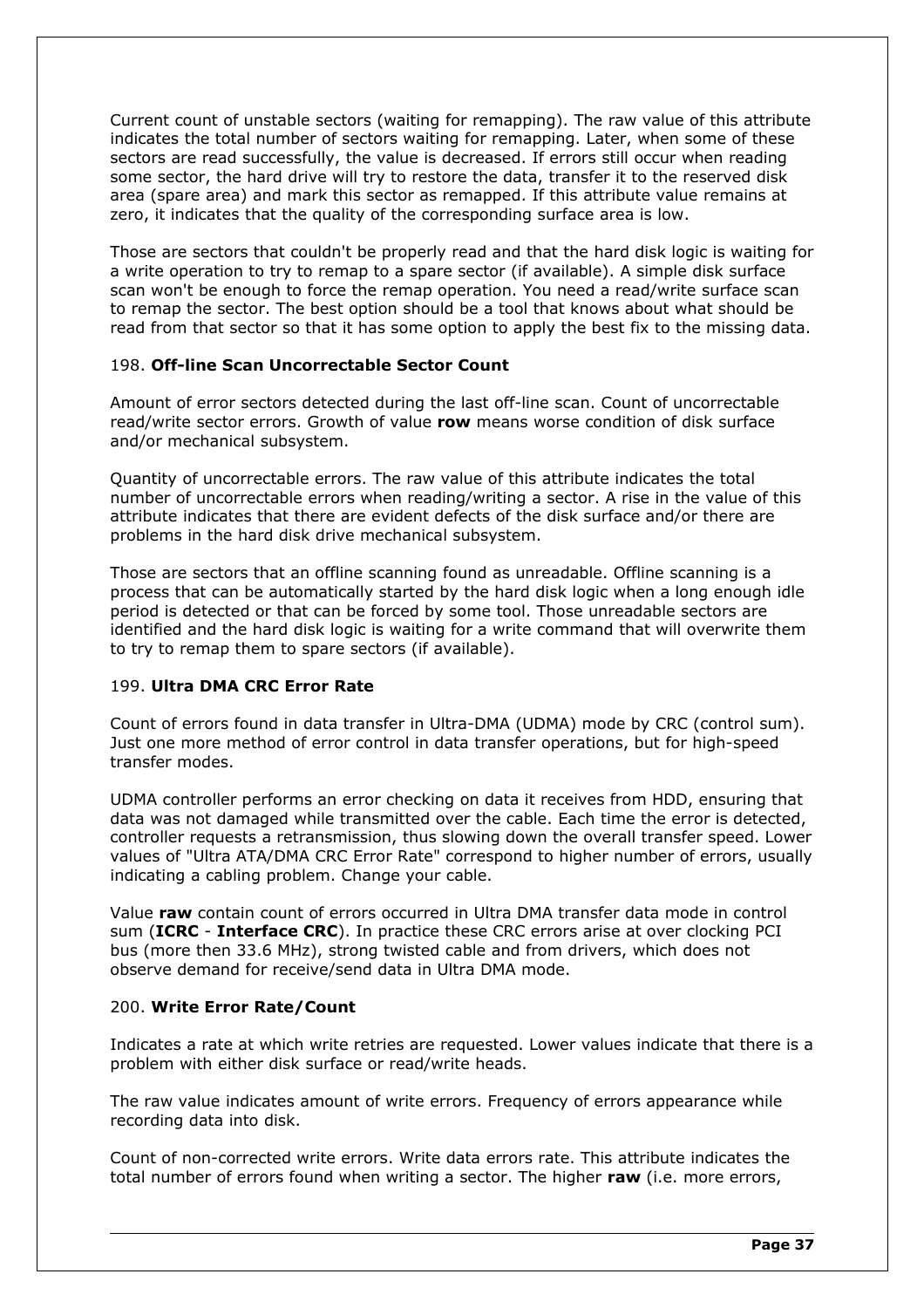lower attribute value), the worse condition of disk surface condition and/or mechanical subsystem is.

Western Digital: "**Multi Zone Error Rate**".

### 201. **Soft Read Error Rate (TA Counter Detected)**

Frequency of the off track errors.

#### 202. **Data Address Mark Errors (TA Increase Count)**

Frequency of the Data Address Mark errors. Number of Data Address Mark (DAM) errors (or) vendor-specific.

#### 203. **Run Out Cancel**

Frequency of the ECC errors.

Maxtor: "**ECC Errors**"

#### 204. **Soft ECC Correction**

Quantity of errors corrected by software ECC.

### 205. **Thermal Asperity Rate (TAR)**

Frequency of the thermal asperity errors.

#### 206. **Flying Height**

The height of the disk heads above the disk surface.

#### 207. **Spin High Current**

Quantity of used high current to spin up drive.

#### 208. **Spin Buzz**

Quantity of used buzz routines to spin up drive.

### 209. **Offline Seek Performance**

Drives seek performance during offline operations.

#### 220. **Disk Shift**

Shift of disk volume relate to axis of spindle. Actual value of attribute is in field raw. The shift could happen as a result of heavy hit on device, by device fall or otherwise.

Shift of disk is possible as a result of strong shock loading in the store, as a result of its falling or for other reasons (sometimes temperature).

Shift of disks towards spindle. The raw value of this attribute indicates how much the disk has shifted. Unit measure is unknown. For more info, see G-Force Protection technology description - to learn more on Seagate website [http://www.seagate.com/support/kb/disc/gf\\_protect.html\)](http://www.seagate.com/support/kb/disc/gf_protect.html).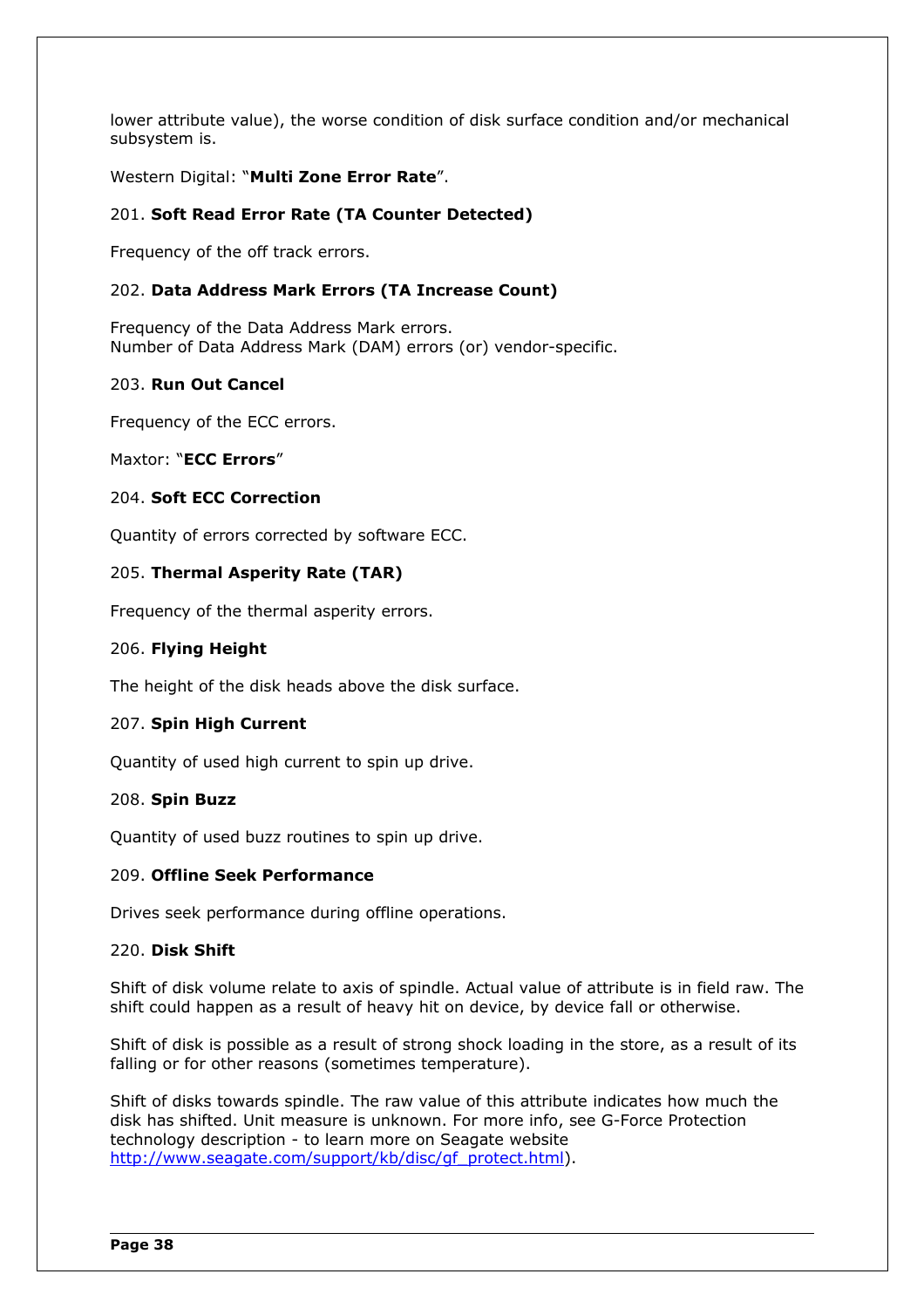**NOTE:** Shift of disks is possible as a result of a strong shock or a fall, or for other reasons.

#### 221. **G-Sense Error Rate**

Errors rate in consequence to shock overload. This attribute saves the data from sensor sensitive to shock. (Unknown function on IBM drives)

This attribute is an indication of shock-sensitive sensor – total quantity of errors appearance as a result of impact loads (for example dropping drive).

Rate of errors occurring as a result of impact loads. This attribute stores an indication of a shock-sensitive sensor, that is, the total quantity of errors occurring as a result of internal impact loads (dropping drive, wrong installation, etc.). For more info, see G-Force Protection technology description (to learn more on Seagate website [http://www.seagate.com/support/kb/disc/gf\\_protect.html\)](http://www.seagate.com/support/kb/disc/gf_protect.html).

#### 222. **Loaded Hours**

The load to head drive raised by total work time of mechanics. It takes only account of time, when the heads are in working position.

Loading on magnetic heads actuator caused by the general operating time. Only time when the actuator was in the operating position is counted.

#### 223. **Load/Unload Retry Count**

The loads to head drive raised by many times retry of operation read, write, and seek of heads and the like. It takes only account of time, when the heads are in working position. (Unknown function on IBM drives)

Loading on magnetic heads actuator caused by numerous recurrences of operations like reading, recording, positioning of heads, etc. Only the time when heads were in the operating position is counted.

#### 224. **Load Friction**

Loading on magnetic heads actuator caused by friction in mechanical parts of the store. Only the time when heads were in the operating/working position is counted.

#### 225. **Load/Unload Cycle Count**

Total of cycles of loading on drive.

#### 226. **Load-In Time**

The total loads to head drive. It takes only account of time, when the heads are in working position (not in park zone). General time of loading for drive.

Total time of loading on the magnetic heads actuator. This attribute indicates total time in which the drive was under load (on the assumption that the magnetic heads were in operating mode and out of the parking area).

#### 227. **Torque Amplification Count**

Amount of power of drive torque (moment amplifier). Count of efforts of the rotating moment of a drive.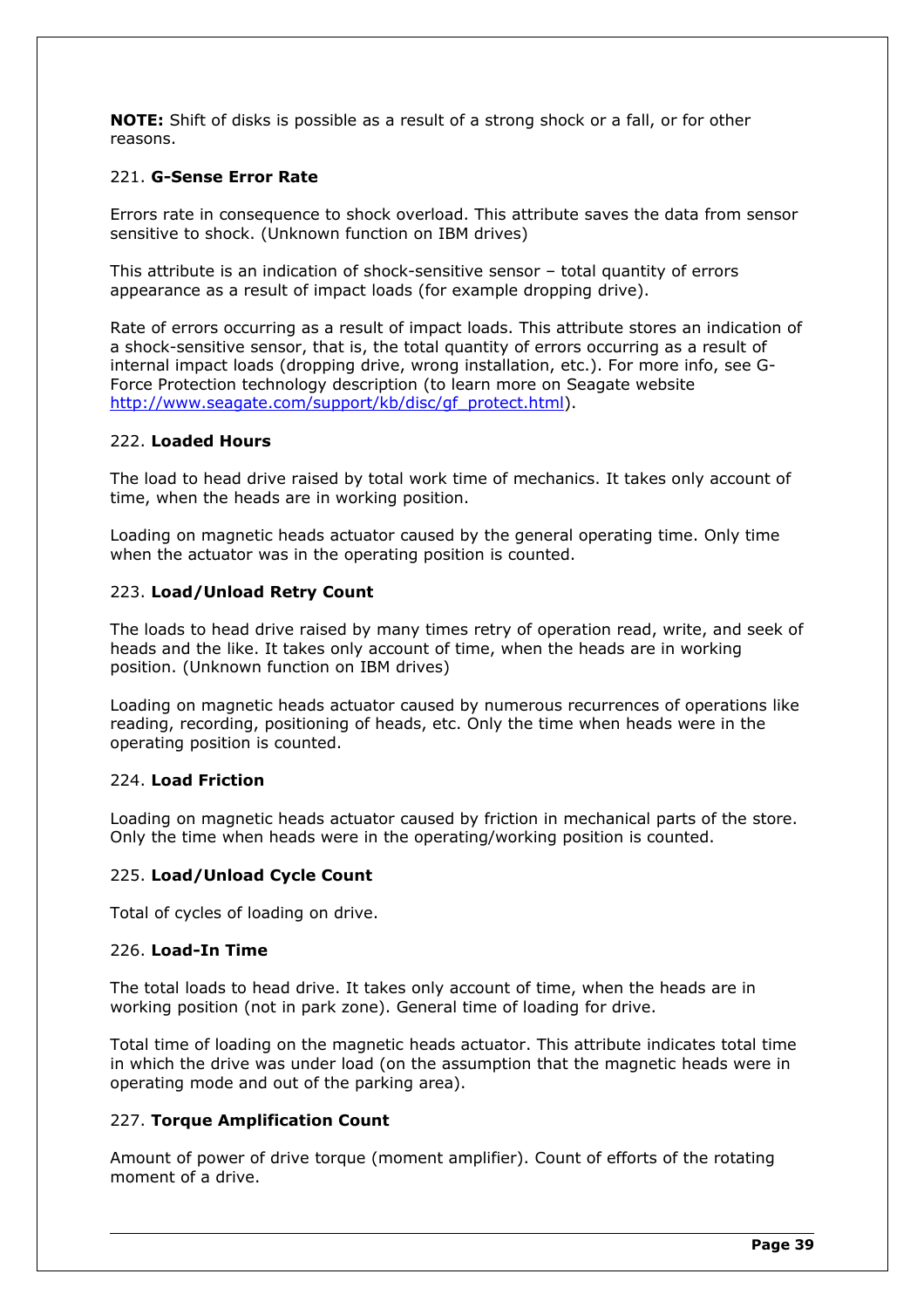#### 228. **Power-Off Retract Count**

This attribute shows a count of the number of times the drive was powered down. Number of power-off retract events.

#### 230. **GMR Head Amplitude**

Amplitude of heads vibration/trembling (GMR head) in working/running state.

#### 231. **Drive Temperature**

Hard disk drive temperature. The raw value of this attribute shows built-in heat sensor registrations (in degrees centigrade).

Studies have shown that lowering disk temperatures by as little as 5°C significantly reduces failure rates, though this is less of an issue for the latest generation of fluid-drive bearing drives. One of the simplest and least expensive steps you can take to ensure disk reliability is to add a cooling fan that blows cooling air directly onto or past the system's disks.

In this case, the raw value stores three temperatures: the disk's temperature in Celsius (29), plus its lifetime minimum (23) and maximum (33) values. The format of the raw data is vendor-specific and not specified by any standard.

#### 240. **Head Flying Hours**

Time while head is positioning.

Modern drive heads float over the surface of the disk and do all of their work without ever physically touching the platters they are magnetizing. The amount of space between the heads and the platters is called the **floating height** or **flying height**. It is also sometimes called the **head gap**, and some hard disk manufacturers refer to the heads as riding on an "**air bearing**".

If a drive is used at too high an altitude, the air will become too thin to support the heads at their proper operating height and failure will result; special industrial drives that truly are sealed from the outside are made for these special applications.

Some modern drives include sensors that monitor the flying height of the heads and signal a warning if the parameter falls out of the acceptable range.

#### 250. **Read Error Retry Rate**

Indicates a rate at which read retries is requested. Lower values indicate that there is a problem with either disk surface or read/write heads. Frequency of errors appearance while reading data from a disk.

### **Some other attributes from manufactures without description:**

**Hitachi**: Emergency Re-Track ECC On-The-Fly Count

**Maxtor**: they use attributes 96-101, 203-209 I don't know what to monitor with these attributes 96-101.

**IBM**: they use attribute 229 at hard drive IBM DTTA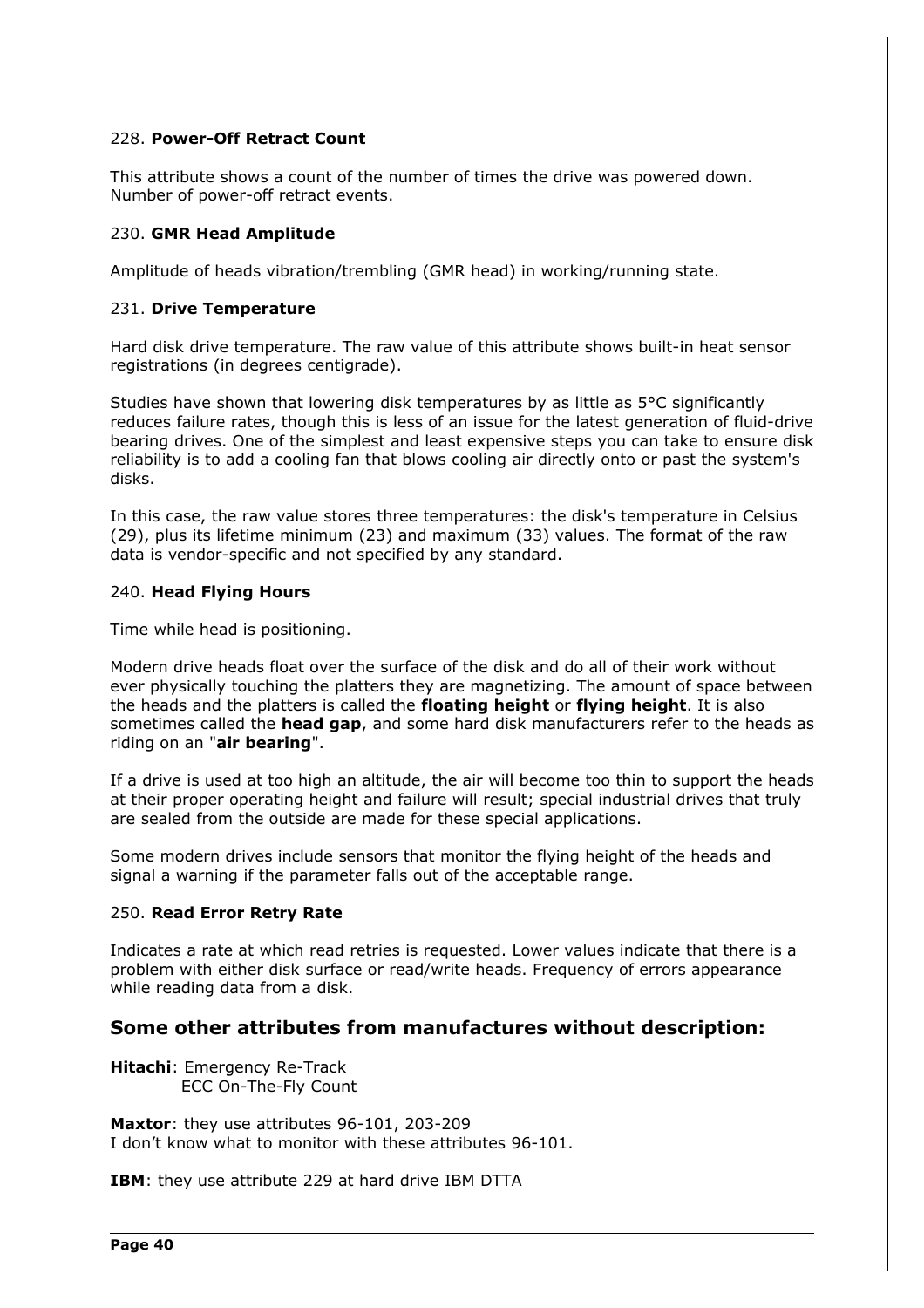Quantum, Seagate and Maxtor are using attribute 195.

## **M4.1.3 SCSI SMART Data**

This item is valid for SCSI devices with ASPI drivers only. This is the first version to get SMART information from SCSI devices.

SCSI and Fibre Channel devices offer additional statistical informations from so called "**log pages**".

For SCSI devices the "attributes" are obtained from the temperature and start-stop cycle counter log pages. Certain vendor specific attributes are listed if recognised. The attributes are output in a relatively free format (compared with ATA/SATA disk attributes).

### **Temperature**

Temperature Warning is enabled by setting the **EWASC** (Enable Warning Additional Sense Code) bit to 1 and setting **DEXCPT** (Disable Exception Control) bit to 0 in Informational Exceptions Control Mode Page 1C. The warning is issued as sense data (Sense Key 01h, ASC 0Bh, ASCO 01h).

As with other S.M.A.R.T. features, thermal monitoring is controlled using Mode Select and Mode Sense pages. The **Enable Warning Additional Sense Code (EWASC)** bit in the Information Exceptions Control Page (page 1Ch) controls whether or not any S.M.A.R.T. notifications will be generated due to thermal monitoring events. This bit can be set to 1 to enable thermal monitoring S.M.A.R.T. notifications, or set to 0 to prevent the generation of any S.M.A.R.T. notifications due to thermal monitoring threshold crossings. However, clearing this bit will not turn off thermal analysis or logging of thermal data, nor will it prevent operational limits from being imposed to protect the integrity of the drive.

SMART status and temperature is reported in Log Sense page 2Fh.

Temperature Log Sense page code 0Dh provides the temperature of the drive and Fibre Channel link error and initialization counts.

**The temperature** sensed in the device at the time the Log Sense command is performed - the binary value specified the temperature of the device in degrees Celsius. Temperatures equal to or less than zero degrees Celsius is indicated by a value of zero. If the device server is unable to detect a valid temperature because of a sensor failure or other condition, the value returned is FFh (255). **The temperature should be reported with an accuracy of plus or minus three Celsius degrees** while the device is operating at a steady state within the environmental limits specified for the drive. No comparison is performed between the temperature value and the reference temperature.

**A reference temperature** for the drive may optionally be provided by the drive using parameter code 0001h. If no reference temperature is provided, the parameter may not be provided in the log page or alternatively, the reference temperature value may be set to the value of FFh. The one-byte binary value reflects the maximum reported sensor temperature in degrees Celsius at which the drive will operate continuously without degrading the drive's operation or reliability outside the limits specified by the manufacturer of the drive. The reference temperature may change for vendor-specific reasons.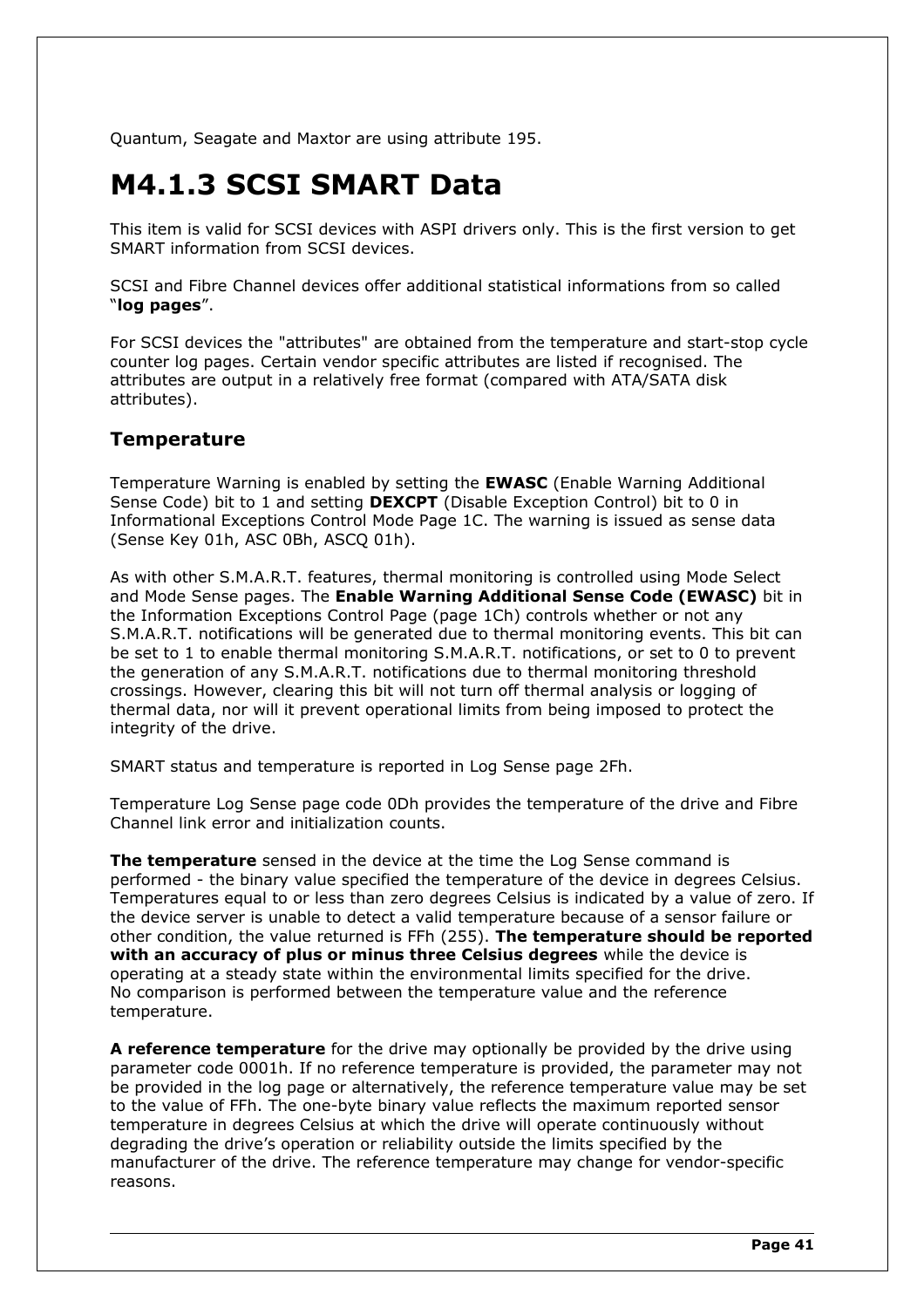### **Write, Read and Verify Error Counter pages**

Parameter codes 00h through 06h specify six counters each for write, read and verify errors (18 counters). A description of the type (category of error) counters specified by codes 00h through 06h are described following.

**Parameter Code 00h - Error Corrected Without Substantial Delay.** An error correction was applied to get perfect data (a.k.a. ECC on-the fly). 'Without Substantial Delay' means the correction did not postpone reading of later sectors (e.g., a revolution was not lost). The counter is incremented once for each logical block that requires correction. Two different blocks corrected during the same command are counted as two events.

**Parameter Code 01h - Error Corrected with Possible Delays**. An error code or algorithm (e.g., ECC, checksum) is applied in order to get perfect data with substantial delay. "With possible delay" means the correction took longer than a sector time so that reading/writing of subsequent sectors was delayed (e.g., a lost revolution). The counter is incremented once for each logical block that requires correction. A block with a double error that is correctable counts as one event and two different blocks corrected during the same command count as two events.

**Parameter Code 02h - Total** (e.g., re-writes or re-reads) This parameter code specifies the counter counting the number of errors that are corrected by applying retries. This counts errors recovered, not the number of retries. If five retries were required to recover one block of data, the counter increments by one, not five. The counter is incremented once for each logical block that is recovered using retries. If an error is not recoverable while applying retries and is recovered by ECC, it isn't counted by this counter; it will be counted by the counter specified by parameter code 01h - Error Corrected with Possible Delay.

**Parameter code 03h - Total Error Corrected.** This counter counts the total of parameter code errors 00h, 01h and 02h. There is to be no "double counting" of data errors among these three counters. The sum of all correctable errors can be reached by adding parameter code 01h and 02h errors, not by using this total.

**Parameter Code 04h - Total Times Correction Algorithm Processed.** This parameter code specifies the counter that counts the total number of retries, or "times the retry algorithm, is invoked". If after five attempts a counter 02h type error is recovered, then five is added to this counter. If three retries are required to get a stable ECC syndrome before a counter 01h type error is corrected, then those three retries are also counted here. The number of retries applied to unsuccessfully recover an error (counter 06h type error) are also counted by this counter.

**Parameter Code 05h - Total Bytes Processed.** This parameter code specifies the counter that counts the total number of bytes either successfully or unsuccessfully read, written or verified (depending on the log page) from the drive. If a transfer terminates early because of an unrecoverable error, only the logical blocks up to and including the one with the unrecoverable error are counted. Data bytes transferred to the initiator during a Mode Select, Mode Sense, Inquiry, Write Data Buffer, etc. do not count; only user data bytes are counted by this counter.

**Parameter Code 06h - Total Uncorrected Errors.** This parameter code specifies the counter that contains the total number of blocks for which an uncorrected data error has occurred.

### **Non-medium error count**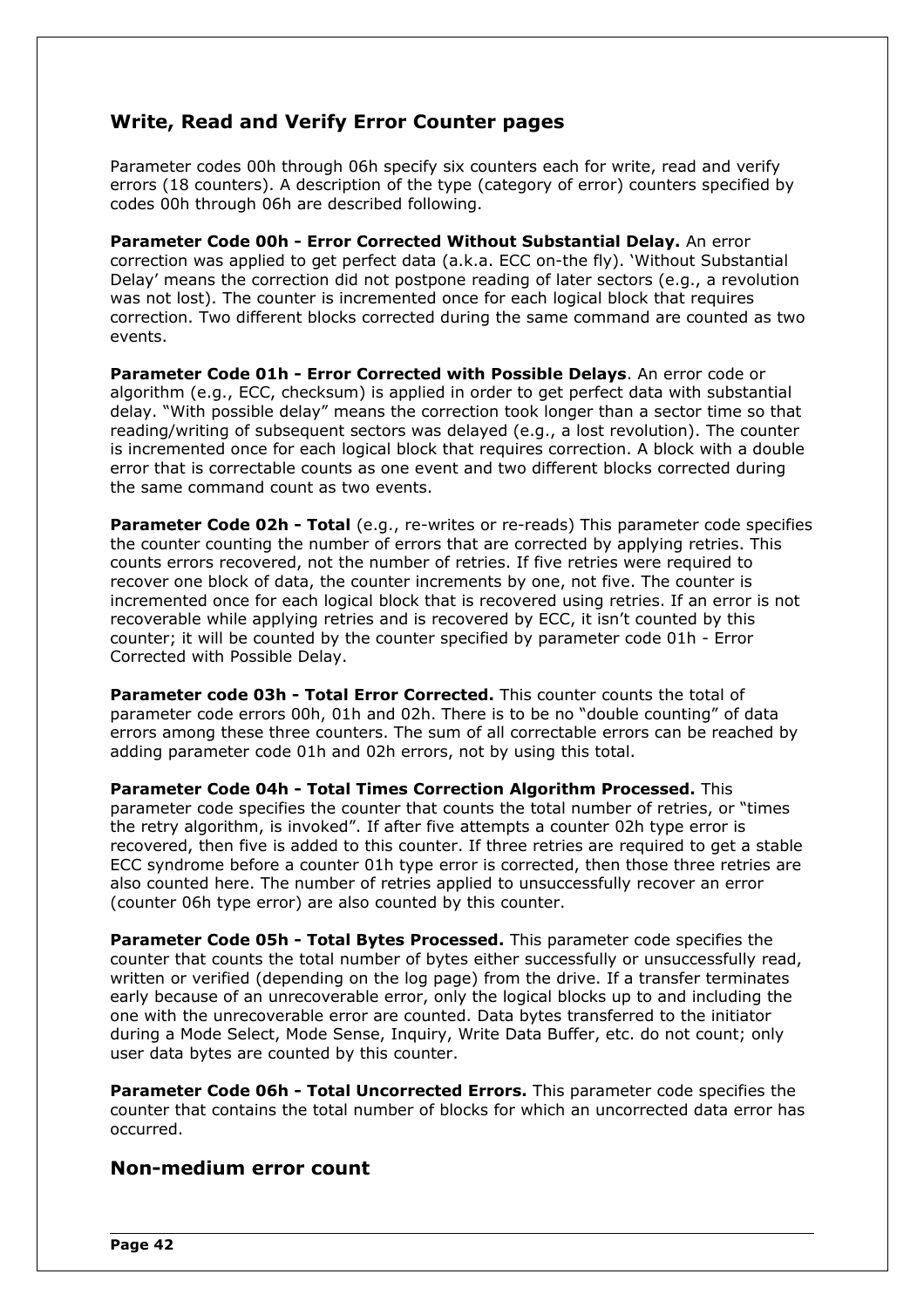Log sense page code 06h provides for summing the occurrences of recoverable error events other than write, read, or verify failures. Parameter code 0000h **Non-medium error count** is the only code supported for this page. This page contains counters for non-medium errors. This includes seek errors and other hardware type failures.

### **Self-Test Results**

#### **Parameter Code**

This field identifies the log parameter being transferred. The Parameter Code field for the results of the most recent self-test contains 0001h; the Parameter Code field for the results of the second most recent test contains 0002h, etc.

#### **Self-test Segment Number**

This field identifies the number of the segment that failed during the self-test.

00h The segment that failed cannot or need not be identified.

#### **Self-test Code**

This field contains the value in the Self-test Code field of the Send Diagnostics command that initiated this device self-test.

#### **Self-test Results Value**

#### **Table 12: Self-Test Results Value**

| Value   | <b>Description</b>                                                                                                                                                                                                                                        |  |  |
|---------|-----------------------------------------------------------------------------------------------------------------------------------------------------------------------------------------------------------------------------------------------------------|--|--|
| 00h     | The self-test routine completed without error.                                                                                                                                                                                                            |  |  |
| 01h     | The background self-test routine was aborted by the application client using<br>a Send Diagnostics command with the Self-test Code field set to 100b (Abort                                                                                               |  |  |
|         | background self-test).                                                                                                                                                                                                                                    |  |  |
| 02h     | The self-test routine was aborted by an application client using a method<br>other than a Send Diagnostics command with the Self-test Code field set to<br>100b (e.g., by a task management function, by a reset, or by issuing an<br>exception command). |  |  |
| 03h     | An unknown error occurred while the device server was executing the self-<br>test routine and the device server was unable to complete the self-test<br>routine.                                                                                          |  |  |
| 04h     | The self-test completed with a failure in a test segment, and the test<br>segment that failed is not known.                                                                                                                                               |  |  |
| 05h     | The first segment of the self-test failed.                                                                                                                                                                                                                |  |  |
| 06h     | The second segment of the self-test failed.                                                                                                                                                                                                               |  |  |
| 07h     | Another segment of the self-test failed.                                                                                                                                                                                                                  |  |  |
| 08h-0Eh | Reserved.                                                                                                                                                                                                                                                 |  |  |
| 0Fh     | Self-test is in progress.                                                                                                                                                                                                                                 |  |  |

#### **Timestamp**

This field contains the total accumulated power-on hours of the device server at the time the self-test operation was completed. If the test is still in progress, the content of this field is 0. If the power-on hours for the device server at the time the self-test operation was completed is greater than FFFFh, the content of this field is FFFFh.

#### **Sense Key**

This field may contain a hierarchy of additional information relating to error or exception conditions that occurred during the self-test represented in the same format used by the sense data.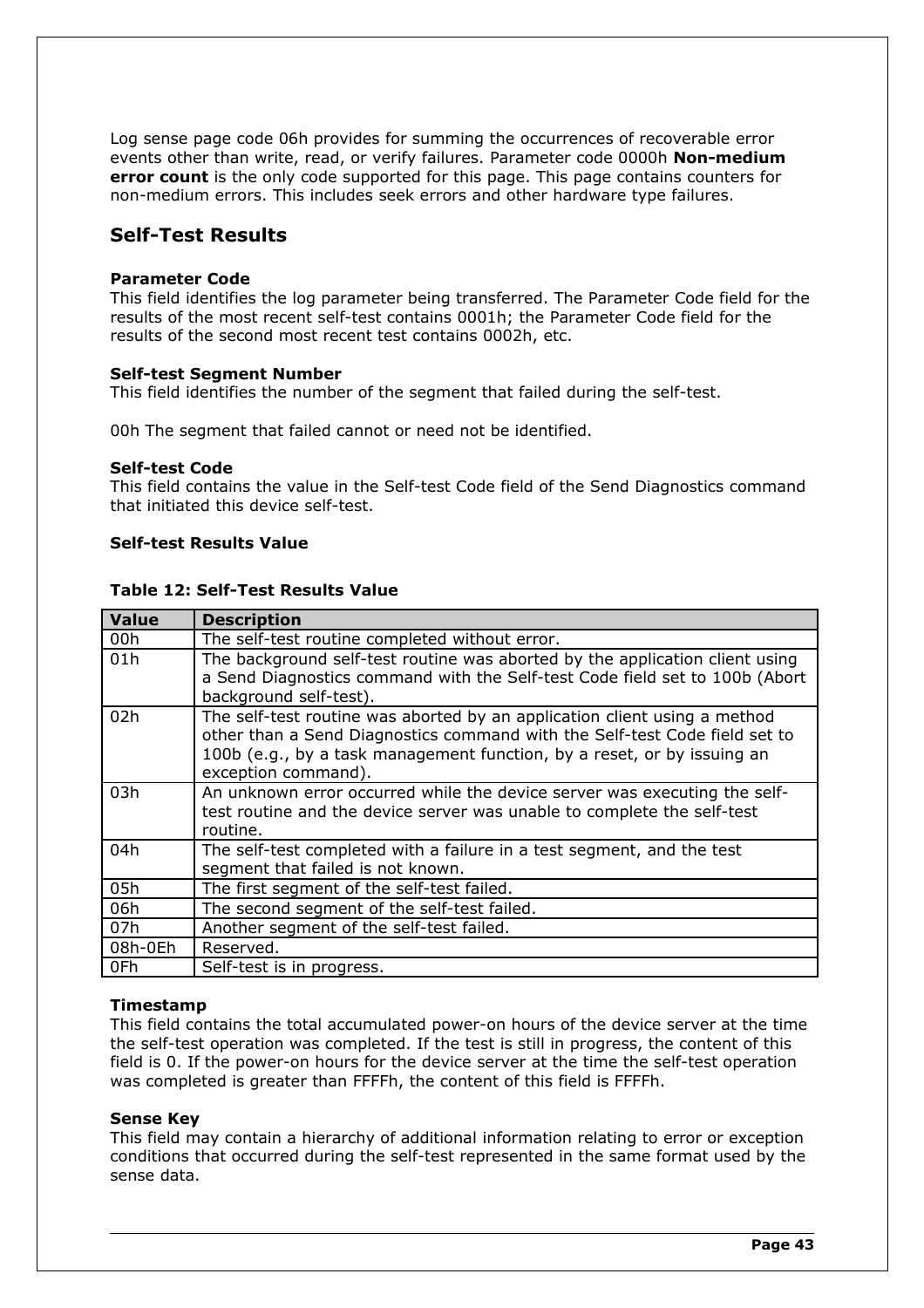#### **Additional Sense Code (ASC)**

This field may contain a hierarchy of additional information relating to error or exception conditions that occurred during the self-test represented in the same format used by the sense data.

#### **Additional Sense Code Qualifier (ASCQ)**

This field may contain a hierarchy of additional information relating to error or exception conditions that occurred during the self-test represented in the same format used by the sense data.

#### **LBA of First Failure**

This field contains information that helps you locate the failure on the media. If the logical unit implements logical blocks, the content of this field is the first logical block address where a self-test error occurred. This implies nothing about the quality of any other logical block on the logical unit, since the testing during which the error occurred may not have been performed in a sequential manner. This value does not change (e.g., as the result of block reassignment). The content of this fields will be FFFFFFFFFFFFFFFFh if no errors occurred during the self-test or if the error that occurred is not related to an identifiable media address.

### **Last n Error Events**

The Last *n* Error Events log page (page code 07h) provides for a number of error-event records using the list parameter format of the log page. The number of these error-event records supported, *n*, is vendor specific. Each error-event record contains vendor specific diagnostic information for a single error encountered by the device. The parameter code associated with error-event record indicates the relative time at which the error occurred. A higher parameter code indicates that the error event occurred later in time.

The content of the PARAMETER VALUE field of each log parameter is ASCII data that may describe the error event. The contents of the character string is not defined by any standard.

When the last supported parameter code is used by an error-event record, the recording on this log page of all subsequent error information shall cease until one or more of the list parameters with the highest parameter codes have been reinitialized.

## **M4.2 Routine Menu**

Current self-tests provides for a short self-test and an extended self-test. The short selftest does read scan of a small area of the media in a short time. The area of the media scanned is vendor specific. The extended self-test does read scan of the entire media. As the capacity of disk drives increases, the time to complete the extended self-test becomes exceedingly long. The ATA/ATAPI standard defines a Selective self-test that allows the read scan portion of the self-test to test areas of the media specified by the user. This allows the time to complete the self-test to be altered and allows those areas deemed critical by the user to be scanned.

Command **SMART EXECUTE OFF-LINE IMMEDIATE** causes the device to immediately initiate the optional set of activities that collect SMART data in an off-line mode and then save this data to the device's non-volatile memory, or execute a self-diagnostic test routine in either captive (foreground) or off-line (background) mode.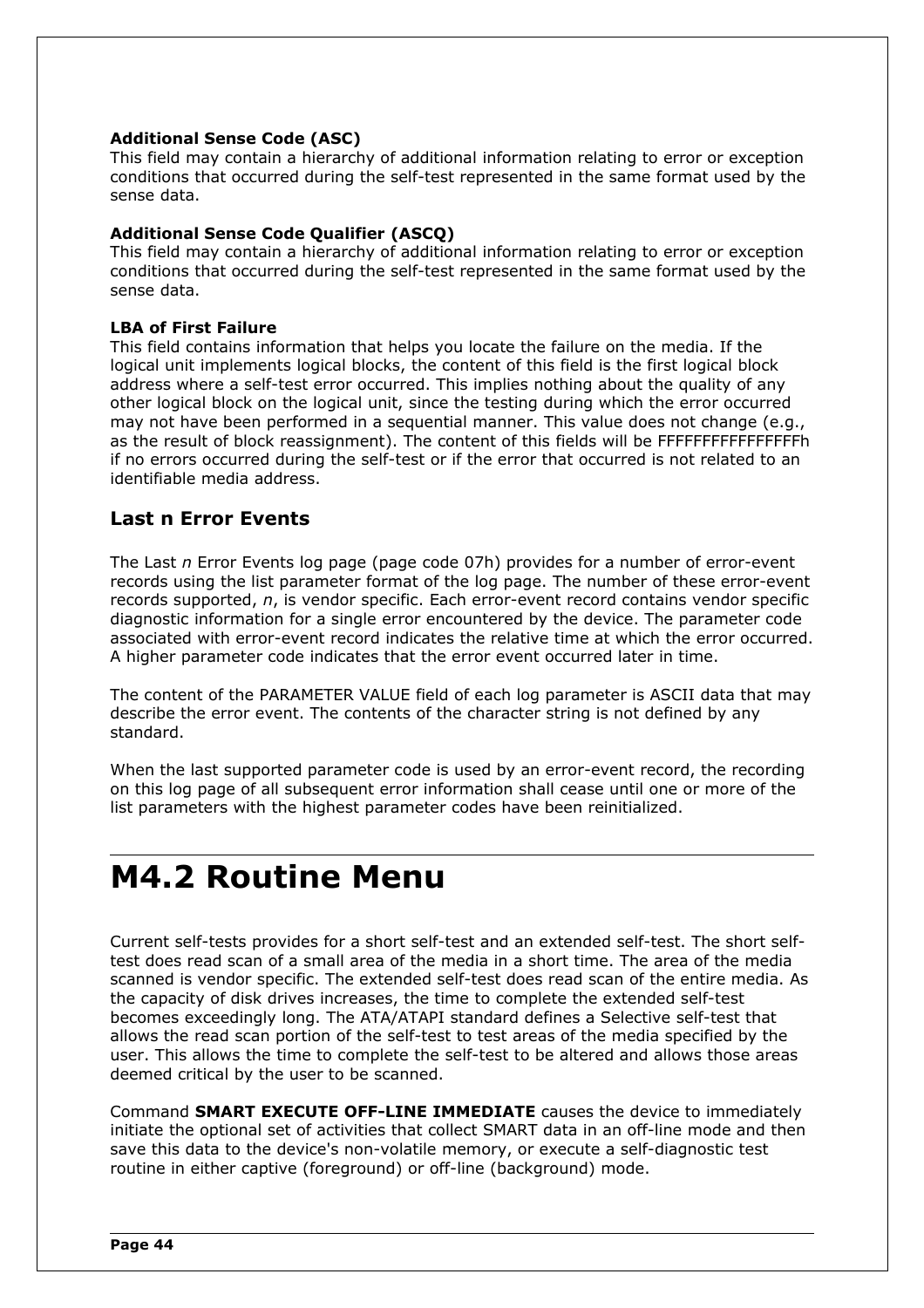When executing a self-test in **captive mode**, the device sets BSY to one and executes the self-test routine after receipt of the command. At the end of the routine, the device places the results of this routine in the Selftest execution status byte and executes command completion. If an error occurs while a device is performing, the routine the device may discontinue its testing, place the results of this routine in the Self-test execution status byte, and complete the command.

Tests run in captive mode may busy out the drive for the length of the test.

The **self-test routine recommended polling time** shall be equal to the number of minutes that is the minimum recommended time before which the host should first poll for test completion status. Actual test time could be several times this value. Polling before this time could extend the self-test execution time or abort the test depending on the state of bit 2 of the off-line data capability bits.

Results of self-test routine are reported in the **Self Test Error Log** in **Read Log Menu**. Note that on some disks the progress of the self-test can be monitored by watching this log during the self-test.

# **M4.2.1 Off-Line**

SMART off-line routine shall only be performed in the off-line mode. The results of this routine are placed in the Off-line data collection status byte.

Of-line collection on hard disk from Toshiba execute:

- Raw Read Error Rate test

- Partial Read Scanning

## **M4.2.2 Short Self-Test**

Depending on the value in the LBA Low register, this SMART Short self-test routine may be performed in either the captive or the off-line mode. This self-test routine should take about ones of minutes to complete.

This is a test in a different category than the immediate or automatic offline tests. The Self tests check the electrical and mechanical performance as well as the read performance of the disk. Their results are reported in the Self Test Error Log. The progress of the self-test can be monitored by watching this log during the self-test.

Short self-test on hard disk from Toshiba execute:

- Raw Read Error Rate test
- Write test
- Servo test
- Partial Read Scanning

## **M4.2.3 Extended Self-Test**

Depending on the value in the LBA Low register, this SMART Extended self-test routine may be performed in either the captive or the off-line mode. This self-test routine should take about tens of minutes to complete.

This is a longer and more thorough version of the Short Self Test described above.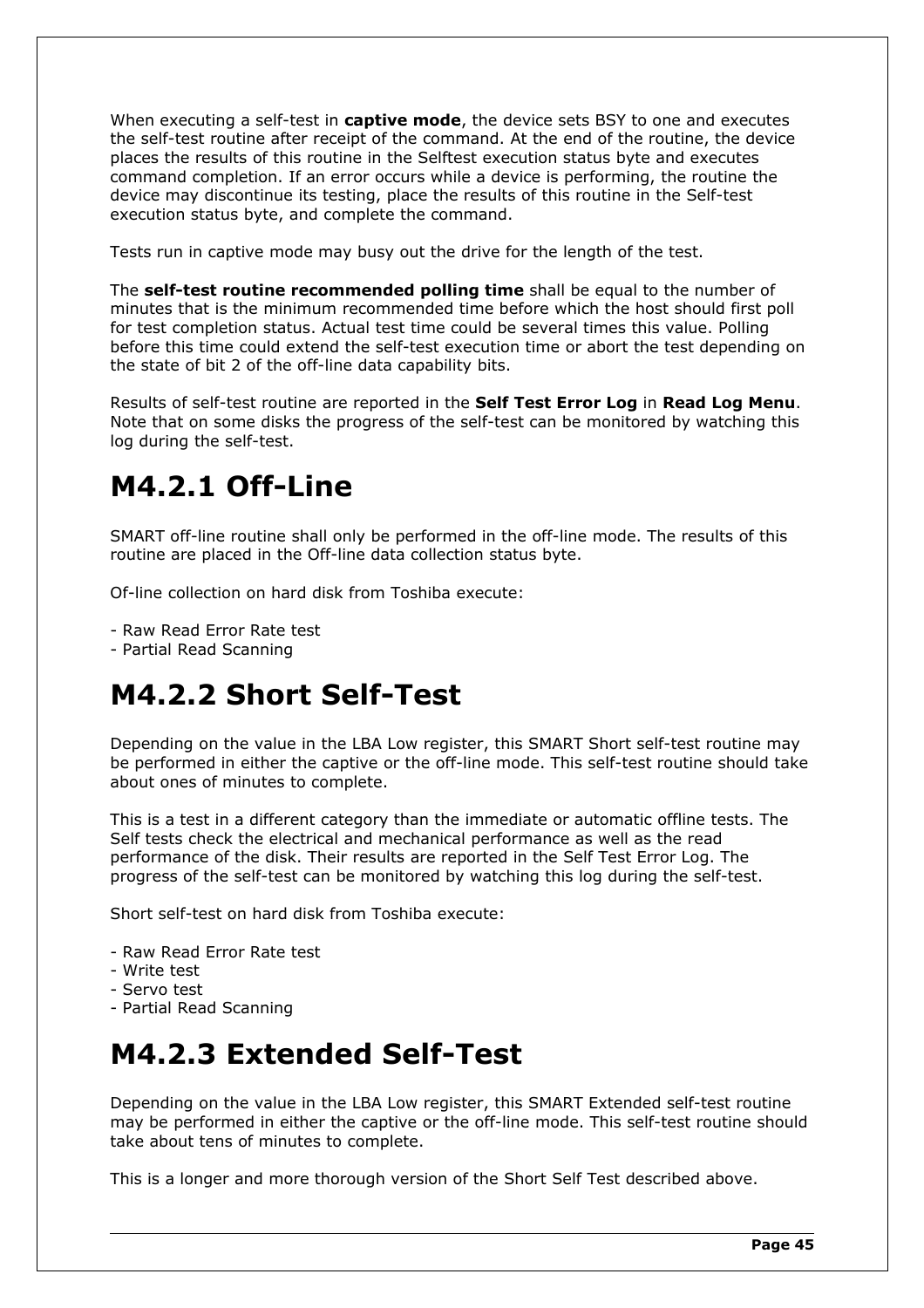Extended self-test on hard disk from Toshiba execute:

- Raw Read Error Rate test
- Write test
- Servo test
- Full Read Scanning

## **M4.2.4 Conveyance Self-Test**

Depending on the value in the LBA Low register, this SMART Conveyance self-test routine may be performed in either the captive or the off-line mode. This self-test routine is intended to identify damage incurred during transporting of the device. This self-test routine should take about minutes to complete.

## **M4.2.5 Selective Self-Test**

The SMART Selective self-test routine is an optional self-test routine.

Each range of LBA's is called a **"span"** and is specified by a starting LBA and an ending LBA. Note that the spans can overlap partially or completely.

If the routine is implemented, all features of the routine shall be implemented. Support for the routine is indicated in off-line data collection capabilities. This self-test routine shall include the initial tests performed by the Extended self-test routine plus a selectable read scan. The host shall not write the Selective self-test log while the execution of a Selective self-test command is in progress.

The user may choose to do read scan only on specific areas of the media. To do this, user shall set the test spans desired in the Selective self-test log and set the flags in the Feature flags field of the Selective self-test log to indicate do not perform off-line scan. In this case, the test spans defined shall be read scanned in their entirety. The Selective self-test log is updated as the self-test proceeds indicating test progress. When all specified test spans have been completed, the test is terminated and the appropriate self-test execution status is reported in the SMART READ DATA response depending on the occurrence of errors.

The test terminates when all test spans have been scanned. After the scan of the selected spans, a user may wish to have the rest of media read scanned as an off-line scan. In this case, the user shall set the flag to enable off-line scan in addition to the other settings. If an error occurs during the scanning of the test spans, the error is reported in the self-test execution status in the SMART READ DATA response and the offline scan is not executed. When the test spans defined have been scanned, the device shall then set the offline scan pending and active flags in the Selective self-test log to one, the span under test to a value greater than five, the self-test execution status in the SMART READ DATA response to 00h, set a value of 03h in the off-line data collection status in the SMART READ DATA response and shall proceed to do an off-line read scan through all areas not included in the test spans.

This off-line read scan shall complete as rapidly as possible, no pauses between block reads, and any errors encountered shall not be reported to the host. Instead error locations may be logged for future reallocation. If the device is powered-down before the off-line scan is completed, the off-line scan shall resume when the device is again powered up. From power-up, the resumption of the scan shall be delayed the time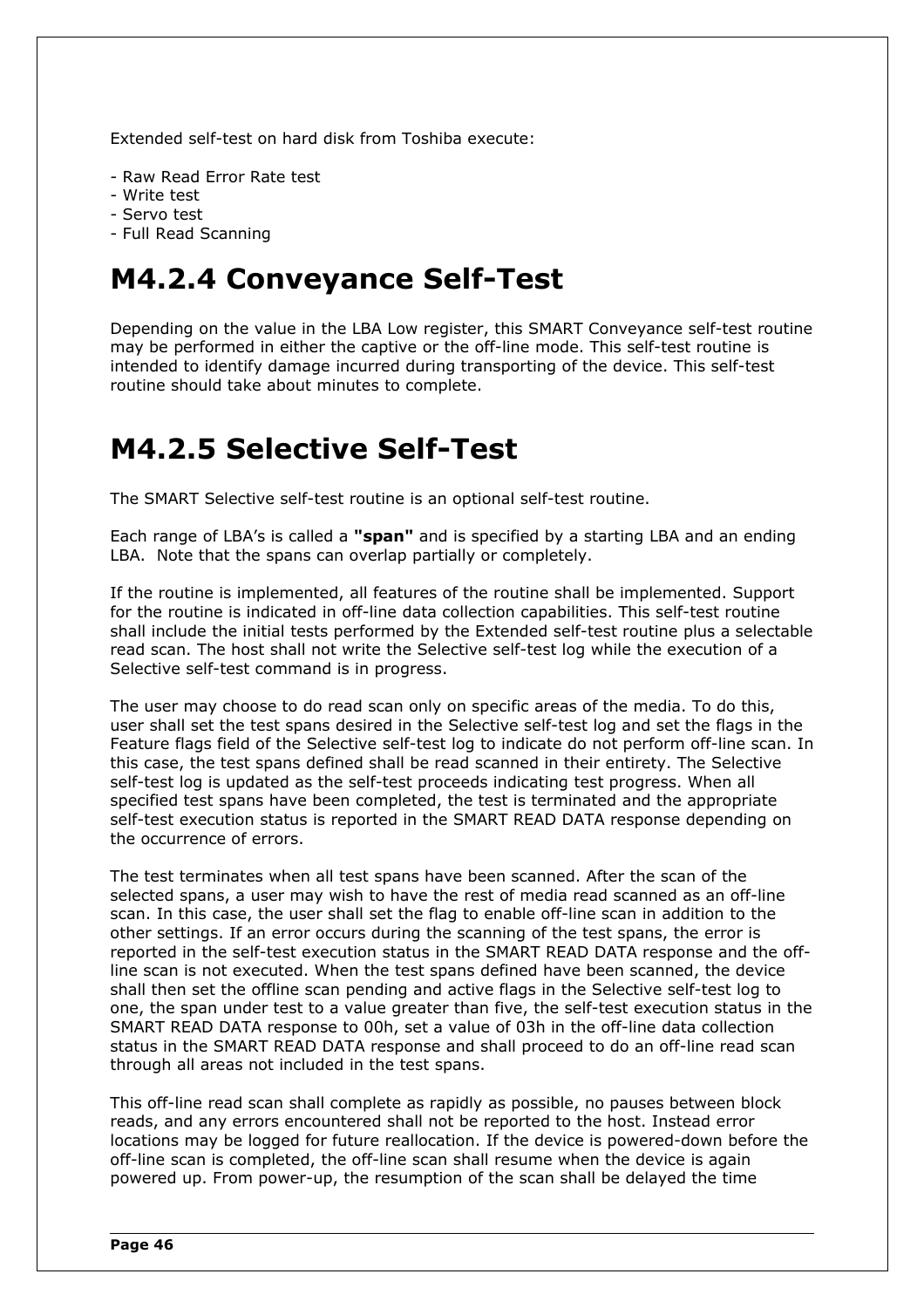indicated in the Selective self-test pending time field in the Selective self-test log. During this delay time, the pending flag shall be set to one and the active flag shall be set to zero in the Selective self-test log. Once the time expires, the active flag shall be set to one, and the off-line scan shall resume. When the entire media has been scanned, the off-line scan shall terminate, both the pending and active flags shall be cleared to zero, and the off-line data collection status in the SMART READ DATA response shall be set to 02h indicating completion.

During execution of the Selective self-test, the self-test executions time byte in the Device SMART Data Structure may be updated but the accuracy may not be exact because of the nature of the test span segments. For this reason, the time to complete off-line testing and the self-test polling times are not valid. Progress through the test spans is indicated in the selective self-test log.

A hardware or software reset shall abort the Selective self-test except when the pending bit is set to one in the Selective self-test log. The receipt of a SMART EXECUTE OFF-LINE IMMEDIATE command with 0Fh, Abort off-line test routine, in the LBA Low register shall abort Selective self-test regardless of where the device is in the execution of the command. If a second self-test is issued while a selective self-test is in progress, the selective self-test is aborted and the newly requested self-test is executed.

The selective self-test pending time is the time in minutes from power-on to the resumption of the off-line testing if the pending bit is set. At the expiration of this time, sets the active bit to one, and resumes the off-line scan that had begun before powerdown.

A hardware or software reset shall abort the Selective self-test except when the pending bit is set to one in the Selective self-test log. The receipt of a SMART command **Abort off-line test routine** shall abort Selective self-test regardless of where the device is in the execution of the command. If a second self-test is issued while a selective self-test is in progress, the selective self-test is aborted and the newly requested self-test is executed.

## **M4.2.6 Abort Off-Line Self-Test Routine**

This command aborts non-captive SMART Self Tests. Note that this command will abort the Offline Immediate Test routine only if your disk has the "Abort Offline collection upon new command" capability.

# **M4.3 Read Log Menu**

SMART disks maintain a lot of the error logs.

The error log is not disabled when SMART is disabled. Disabling SMART disables the delivering of error log information via the SMART READ LOG SECTOR command. If a device receives a firmware modification, all error log data is discarded and the device error count for the life of the device is reset to zero.

## **M4.3.1 Log Directory**

SMART Log directory is 512 bytes length and is optional. If implemented, the SMART Log Directory is SMART Log address zero, and is defined as one sector long. The log directory table defines number of sectors in the log at log address from 1 to 255.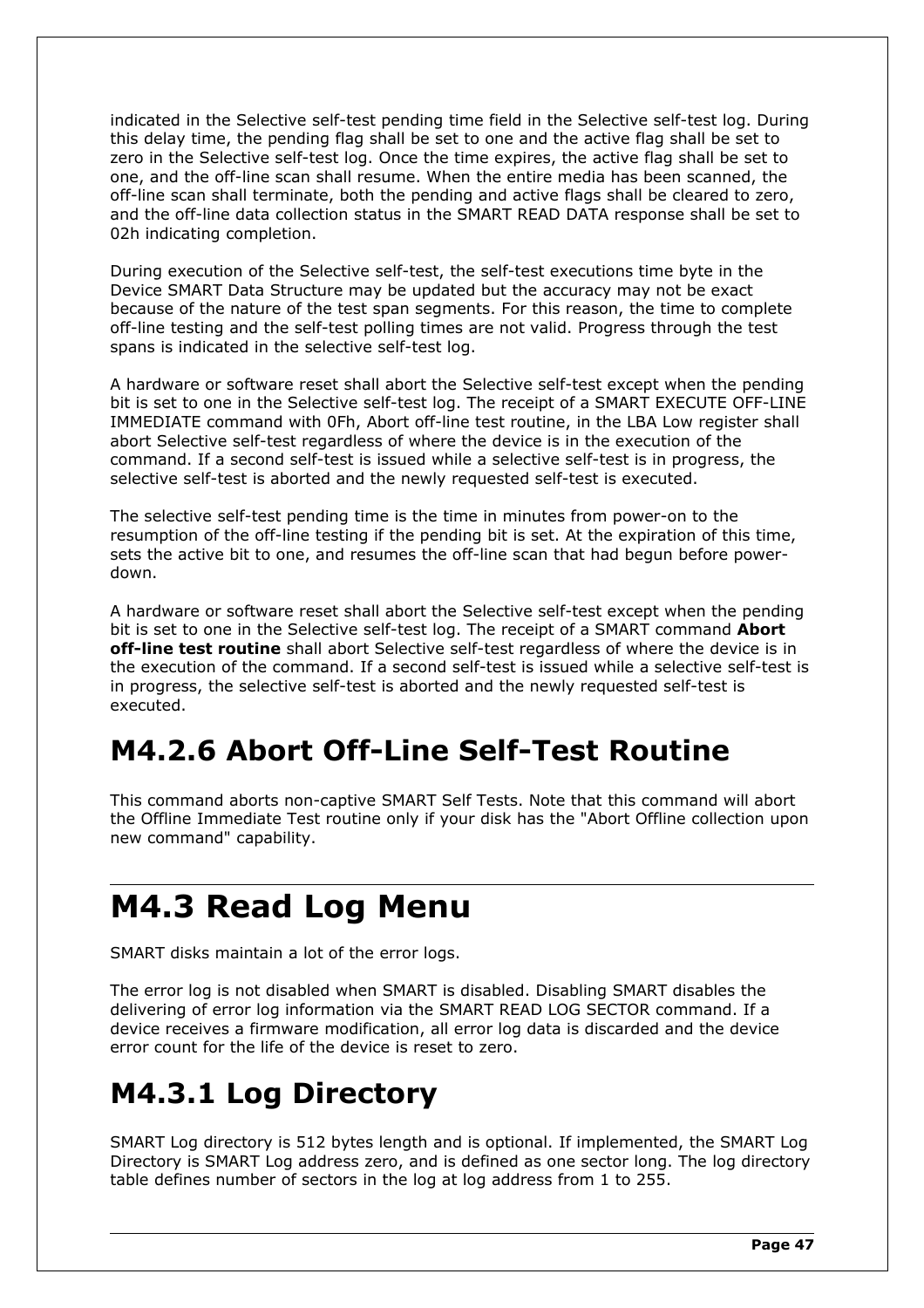The value of the SMART Logging Version word shall be 01h (or 0001h) if the drive supports multi-sector SMART logs. In addition, if the drive supports multi-sector logs, then the logs at log addresses 80-9Fh shall each be defined as 16 sectors long.

If the drive does not support multi-sector SMART logs, then log number zero is defined as reserved, and the drive shall return a command aborted response to the host's request to read log number zero.

| <b>Log Address</b> | <b>Description</b>                      |  |  |
|--------------------|-----------------------------------------|--|--|
| 00h                | Directory Log                           |  |  |
| 01h                | Summary SMART error log                 |  |  |
| 02h                | Comprehensive SMART error log           |  |  |
| 03h                | Extended Comprehensive SMART error log  |  |  |
| 06h                | SMART self-test log                     |  |  |
| 07h                | Extended SMART self-test log            |  |  |
| 09h                | Selective SMART self-test log           |  |  |
| 10h                | SATA: NCQ error page                    |  |  |
| 11h                | SATA: Phy Event Counters                |  |  |
| 12h-17h            | SATA reserved                           |  |  |
| 20h                | Streaming performance log               |  |  |
| 21h                | Write stream error log                  |  |  |
| 22h                | Read stream error log                   |  |  |
| 23h                | Delayed sector log                      |  |  |
| 80h-9Fh            | Host vendor specific                    |  |  |
| A0h-BFh            | Device vendor specific                  |  |  |
| E <sub>0</sub> h   | Issue SCT Command/Status request        |  |  |
| E1h                | SCT data transfer (Read/Write SCT data) |  |  |

### **Table 13: SMART Directory Log**

## **M4.3.2 Summary Error Log**

Summary SMART error log data structures (log address 01h) shall include **UNC** (**Uncorrectable data error**) errors, **IDNF** (**Requested ID not found**) errors for which the address requested was valid, servo errors, write fault errors, etc. Summary error log data structures shall not include errors attributed to the receipt of faulty commands such as command codes not implemented by the device or requests with invalid parameters or invalid addresses.

**UNC (UNCorrectable):** data is uncorrectable. This refers to data which has been read from the disk, but for which the Error Checking and Correction (ECC) codes are inconsistent. In effect, this means that the data can not be read.

**IDNF (ID Not Found):** user-accessible address could not be found. For READ LOG type commands, IDNF can also indicate that a device data log structure checksum was incorrect.

If the command that caused the error was a READ or WRITE command, then the Logical Block Address (LBA) at which the error occurred will be printed. The LBA is a linear address, which counts 512-byte sectors on the disk, starting from zero. Because of the limitations of the SMART error log, if the LBA is greater than FFFFFFFh, then either no error log entry will be made, or the error log entry will have an incorrect LBA. This may happen for drives with a capacity greater than 137 GB.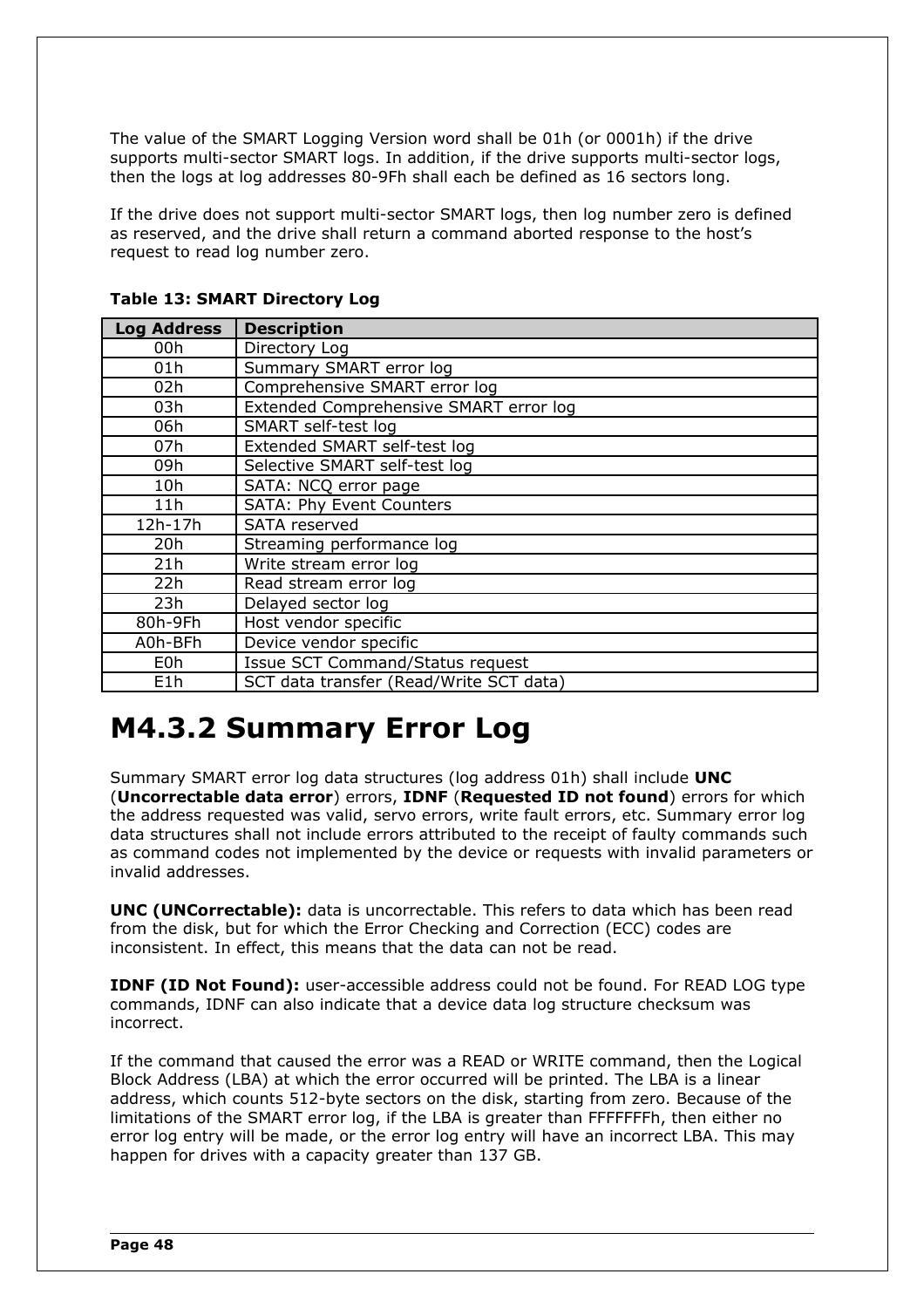The summary error log (512 bytes) is read-only and supports 28-bit addressing only. If the device supports **comprehensive error log** (address 02h), then the summary error log sector duplicates **the last five error entries** in the comprehensive error log.

The **error log index** indicates the error log data structure representing the most recent error. Only values 1 through 5 are valid. If there are no error log entries, the value of the error log index shall be zero.

The **device error count** field shall contain the total number of errors attributable to the device that have been reported by the device during the life of the device. These errors shall include UNC errors, IDNF errors for which the address requested was valid, servo errors, write fault errors, etc. This count shall not include errors attributed to the receipt of faulty commands such as commands codes not implemented by the device or requests with invalid parameters or invalid addresses. If the maximum value for this field is reached, the count shall remain at the maximum value when additional errors are encountered and logged.

An **error log data structure** shall be presented for each of the last five errors reported by the device. These errors log data structure entries are viewed as a circular buffer. That is, the first error shall create the first error log data structure; the second error, the second error log structure; etc. The sixth error shall create an error log data structure that replaces the first error log data structure; the seventh error replaces the second error log structure, etc. The error log index indicates the most recent error log structure. If fewer than five errors have occurred, the unused error log structure entries shall be zero filled.

### **Command Data Structure**

If the command data structure represents a command or software reset, the content of the command data structure shall be contents of the Device Control, Features, Sector Count, LBA Low, LBA Mid, LBA High, Device, and Command registers.

The fifth command data structure shall contain the command or reset for which the error is being reported. The fourth command data structure should contain the command or reset that preceded the command or reset for which the error is being reported, the third command data structure should contain the command or reset preceding the one in the fourth command data structure, etc.

If fewer than four commands and resets preceded the command or reset for which the error is being reported, the unused command data structures shall be zero filled, for example, if only three commands and resets preceded the command or reset for which the error is being reported, the first command data structure shall be zero filled. In some devices, the hardware implementation may preclude the device from reporting the commands that preceded the command for which the error is being reported or that preceded a reset. In this case, the command data structures are zero filled.

**Timestamp** shall be the time since power-on in milliseconds when command acceptance occurred. This timestamp is printed as **DD:HH:MM:SS:MSC**, where DD=days, HH=hours, MM=minutes, SS=seconds, and MSEC=milliseconds. Timestamp may wrap around (after 49.710 days).

### **Error Data Structure**

The error data structure shall contain the error description of the command for which an error was reported: contents of the Error, Sector Count, LBA Low, LBA Mid, LBA High, Device, and Status registers after command completion occurred.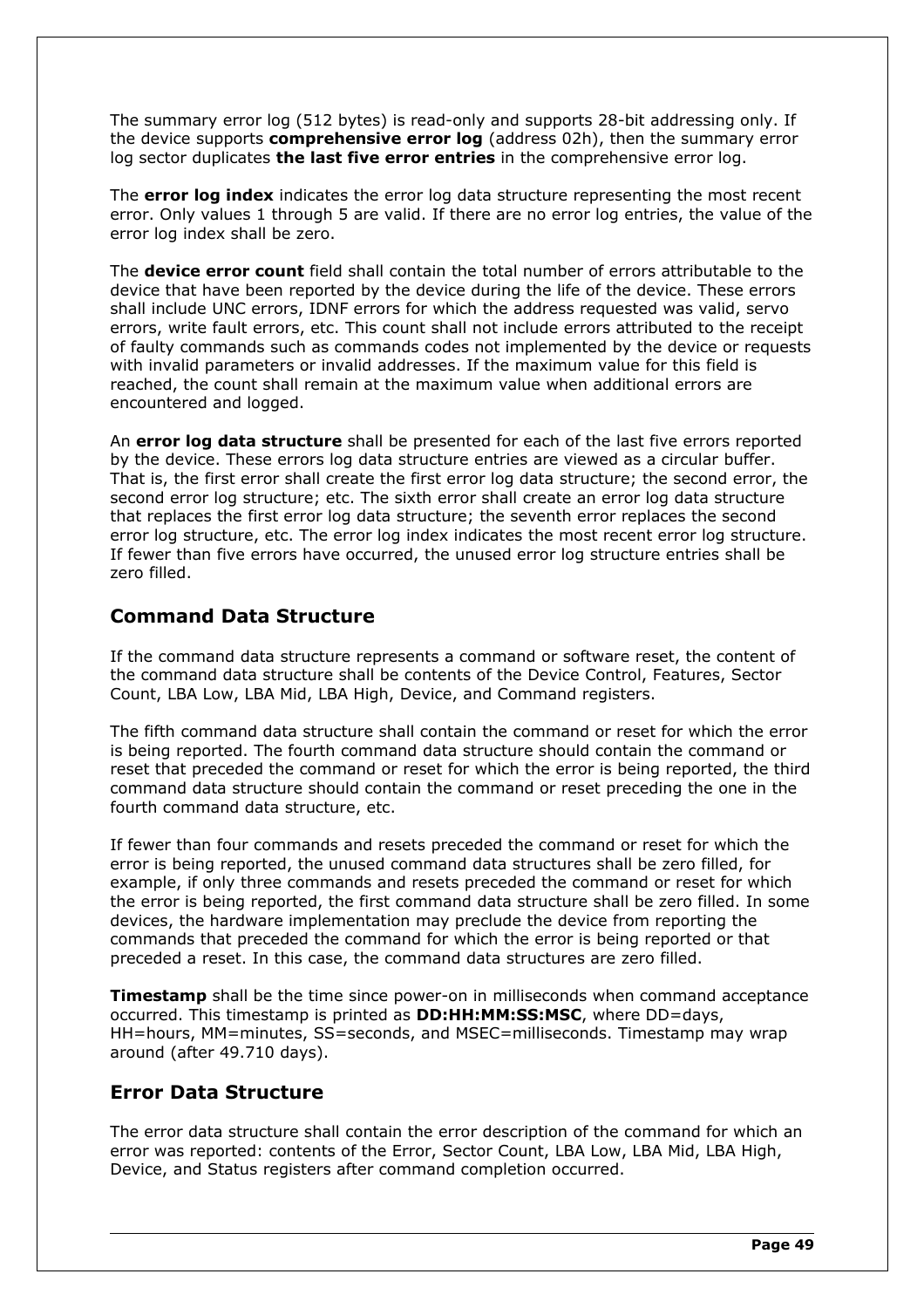**Extended error** information shall be vendor specific.

**State** shall contain a value indicating the state of the device when command was written to the Command register or the reset occurred as described:

**- Sleep** indicates the reset for which the error is being reported was received when the device was in the Sleep mode.

**- Standby** indicates the command or reset for which the error is being reported was received when the device was in the Standby mode.

**- Active/Idle with BSY cleared to zero** indicates the command or reset for which the error is being reported was received when the device was in the Active or Idle mode and BSY was cleared to zero.

**- Executing SMART off-line or self-test** indicates the command or reset for which the error is being reported was received when the device was in the process of executing a SMART off-line or self-test.

**Life timestamp** shall contain the power-on lifetime of the device in hours when command completion occurred.

SMART Error log is a list of errors detected by SMART during the disk's life.

## **M4.3.3 Comprehensive Error Log**

The comprehensive error log data structures shall include **UNC errors, IDNF errors for which the address requested was valid, servo errors, write fault errors, etc.** Comprehensive error log data structures shall not include errors attributed to the receipt of faulty commands such as command codes not supported by the device or requests with invalid parameters or invalid addresses.

The SMART Comprehensive error log provides **logging for 28-bit addressing only**. For 48-bit addressing see SMART Extended Comprehensive error log. The maximum size of the SMART comprehensive error log shall be 51 sectors. Devices may support fewer than 51 sectors.

The value of the **error log version** byte shall be set to 01h.

The **error log index** indicates the error log data structure representing the most recent error. If there have been no error log entries, the error log index is set to zero. Valid values for the error log index are zero to 255. Unused error log data structures shall be filled with zeros.

The error log is viewed as a circular buffer. The device may support from two to 51 error log sectors. When the last supported error log sector has been filled, the next error shall create an error log data structure that replaces the first error log data structure in sector zero. The next error after that shall create an error log data structure that replaces the second error log data structure in sector zero. The sixth error after the log has filled shall replace the first error log data structure in sector one, and so on.

The other entries are defined like for Summary Error Log.

## **M4.3.4 Extended Comprehensive Error Log**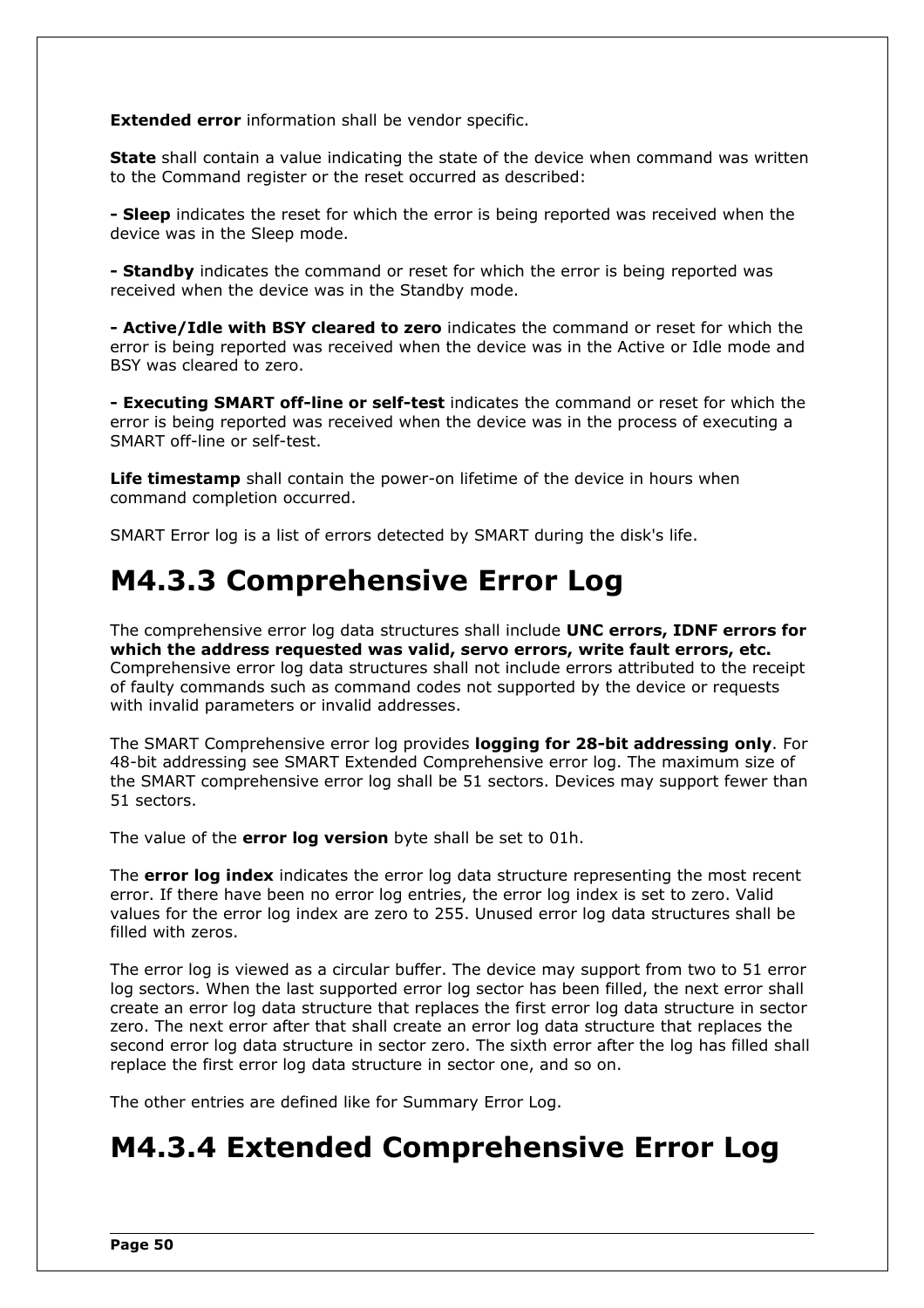For devices implementing the **General Purpose Logging feature set** only.

Error log data structures shall include **UNC errors, IDNF errors for which the address requested was valid, servo errors, write fault errors, etc.** Error log data structures shall not include errors attributed to the receipt of faulty commands such as command codes not implemented by the device or requests with invalid parameters or invalid addresses.

The maximum size of the Extended Comprehensive SMART error log is 65,536 sectors. Devices may support fewer than 65,535 sectors.

All 28-bit entries contained in the Comprehensive SMART log shall also be included in the Extended Comprehensive SMART error log with **the 48-bit entries**.

**The contents of word registers:** Bits (7:0) refer to the contents if the register were read with bit 7 of the Device Control register cleared to zero. Bits (15:8) refer to the contents if the register were read with bit 7 of the Device Control register set to one.

**Command data structure** contains data when the command register was written.

**Error data structure** contains data after command completion occurred.

## **M4.3.5 Self-Test Log**

The ATA-5 standard added an ATA error log and commands to run disk self-tests to the SMART command set. The SMART self-test log sector supports 28-bit addressing only. Self-test log contains results of the last 21 self-tests.

The **Lifetime** column in this log shows the power-on age in hours of the disk when the self-test was run. If a self-test finds an error, the Logical Block Address (LBA) in **Failing LBA** column shows where the error occurred on the disk. The **Remain** column shows the percentage of the self-test remaining when the error was found.

If you suspect that something is wrong with a disk, I strongly recommend running a long self-test to look for problems.

## **M4.3.6 Selective Log**

The Selective self-test log is a log that may be both written and read by the host. This log allows the host to select the parameters for the self-test and to monitor the progress of the self-test.

The selective self-test log shows the start/end Logical Block Addresses (LBA) of each of the five test spans, and their current test status. If the span is being tested or the remainder of the disk is being read-scanned, the current 65536-sector block of LBA's being tested is also displayed.

The selective self-test log also shows if a read-scan of the remainder of the disk will be carried out after the selective self-test has completed and the time delay before restarting this read-scan if it is interrupted.

## **M4.3.7 Log Dump**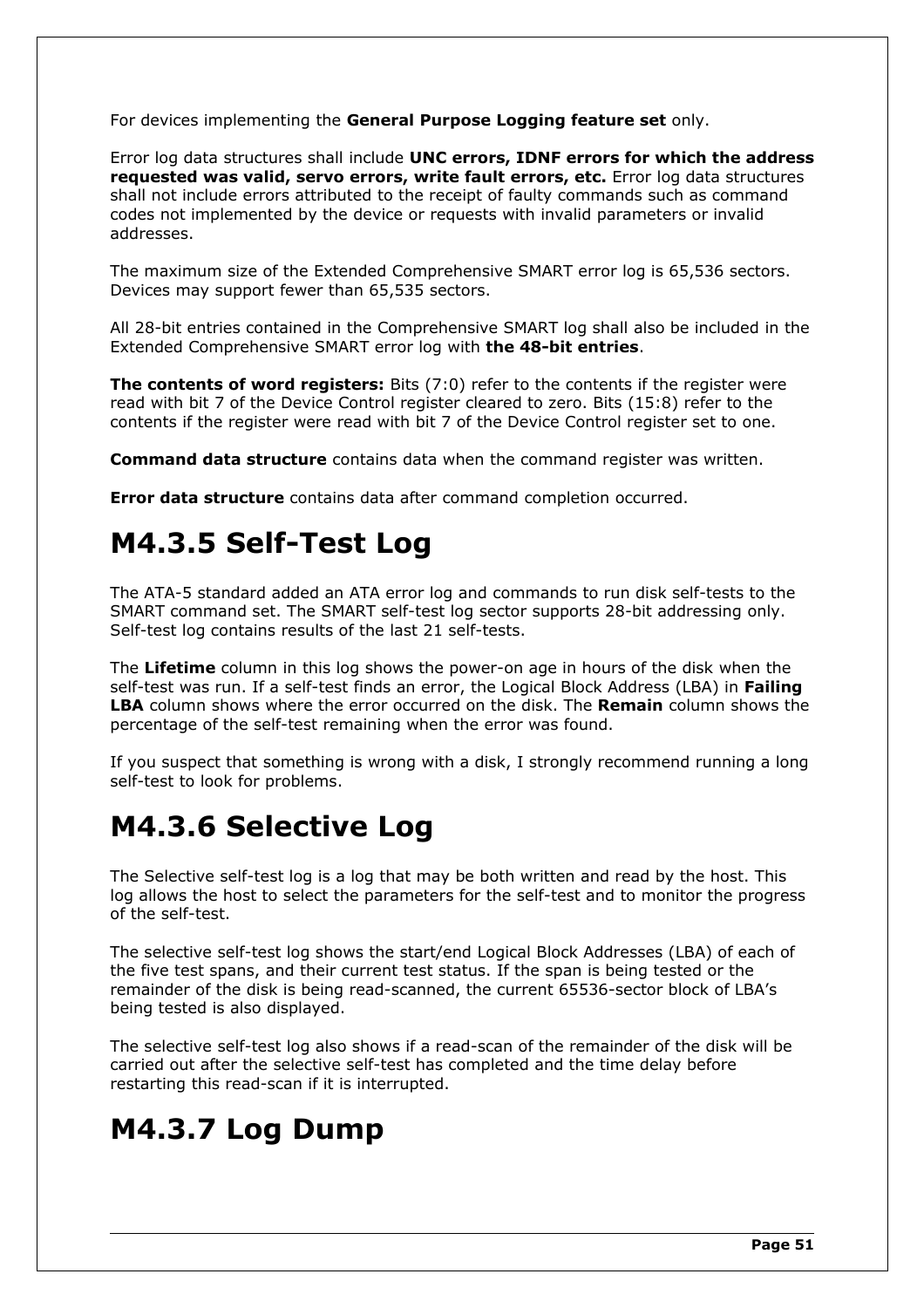This menu item reads SMART log regardless of SMART Directory Log. You can select number of log, count of sectors do you want to read and, if available, select a command to read SMART log.

You can select type of dump format (BYTE or WORD) also.

# **M4.4 Command Menu**

## **M4.4.1 Save Attribute Values**

In new standards this command have been marked as obsolete.

This command causes the device to immediately save any updated attribute values to the device's non-volatile memory regardless of the state of the attribute autosave timer. Upon receipt of this command from the host, the device sets BSY, writes any updated attribute values to non-volatile memory, clears BSY, and asserts INTRQ.

## **M4.4.2 Attribute Autosave**

In new standards this command have been marked as obsolete.

This command enables and disables the optional attribute autosave feature of the device. Depending upon the implementation, this command may either allow the device, after some vendor specified event, to automatically save its updated attribute values to nonvolatile memory; or this command may cause the autosave feature to be disabled. The state of the attribute autosave feature (either enabled or disabled) will be preserved by the device across power cycles.

Disabling this feature does not preclude the device from saving attribute values to nonvolatile memory during some other normal operation such as during a power-on or power-off sequence or during an error recovery sequence.

If this command is not supported by the device, the device shall abort the command upon receipt from the host, returning the Aborted command error.

During execution of the autosave routine the device shall not assert BSY nor deassert DRDY. If the device receives a command from the host while executing its autosave routine it must respond to the host within two seconds.

## **M4.4.3 Automatic Off-Line**

In new standards this command have been marked as obsolete.

This subcommand enables and disables the optional feature that causes the device to perform the set of off-line data collection activities that automatically collect attribute data in an off-line mode and then save this data to the device's non-volatile memory. Depending upon the implementation, this subcommand may either cause the device, after some vendor-specified event, to automatically initiate or resume performance of its off-line data collection activities; or this subcommand may cause the automatic off-line data collection feature to be disabled.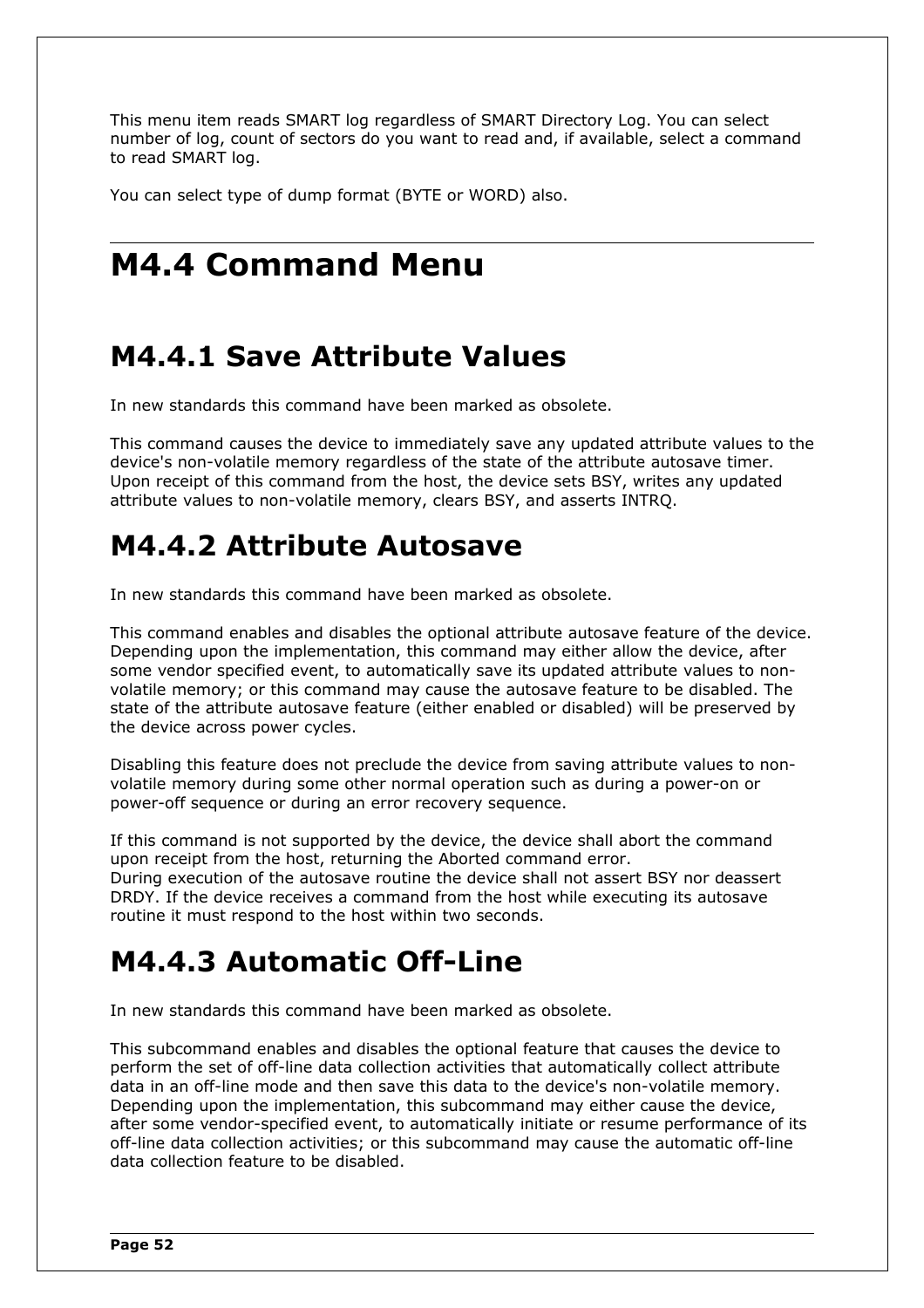Disabling this feature does not preclude the device from saving attribute values to nonvolatile memory during some other normal operation such as during a power-on or power-off sequence or during an error recovery sequence.

The state of the automatic off-line data collection feature (either enabled or disabled) shall be preserved by the device across power cycles. Implementation of this feature is optional and vendor specific.

If the device does not support this subcommand, if SMART is disabled or if the values in the registers are invalid, an Aborted command error is posted.

# **M4.5 SMART Command Transport (SCT) Menu**

The SCT Command Transport provides a method for a host to send commands and data to a device and for a device to send data and status to a host using logs. Log Address E0h (SCT Command/Status) is used to issue commands and return status. Log Address E1h (SCT Data Transfer) is used to transport data.

For more information about SCT see [http://www.t13.org/.](http://www.t13.org/)

## **M4.5.1 SCT Status page (E0h)**

Status for an SCT command may be read at any time by reading the SCT Command/Status log. If the command involves data transfer, the host should check status before data is transferred to ensure that the device is ready. The host should also check status when the command is complete to confirm that the data was transferred without error. When the command is complete, the host may check status a third time to determine if the command succeeded, failed, or partially succeeded.

Reading the SCT Command/Status log retrieves the status information. The SCT status may be acquired any time that the host is allowed to send a command to the device. This command shall not change the power state of the device, nor terminate any background activity, including any SCT command in progress. This means if the device is in the Standby or Idle state, then the log request shall succeed.

## **M4.5.2 Set timer interval**

Set the time interval for temperature logging.

Value may be set to 0001h to FFFFh to specify the temperature logging interval in minutes. This value applies to the Absolute HDA Temperature History queue. Issuing this command shall cause the queue to be reset and any prior values in the queues shall be lost. Queue Index shall be set to zero and the first queue location shall be set to the current value. All remaining queue locations are set to 80h. The Sample Period, Max Op Limit, Over Limit, Min Op Limit and Under Limit values are preserved. The default is value 0001h.

## **M4.5.3 HDA Temperature History**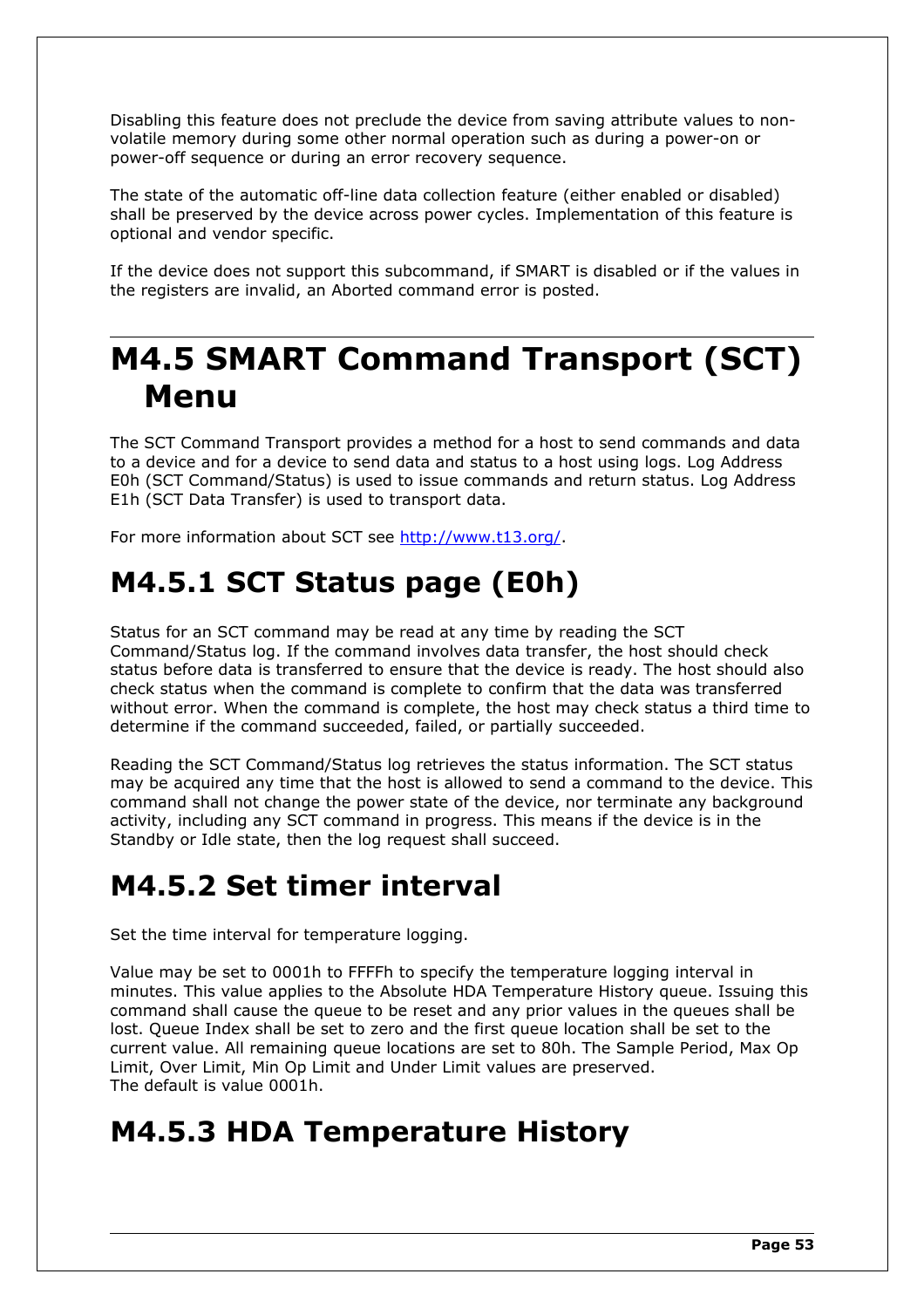The Absolute HDA Temperature History (in degrees C) is preserved during the processing of all power and reset events with the requirement that when the device powers up, a new entry is made in the history queue with a value of 80h (i.e., an invalid absolute temperature value). This allows an application viewing the history to see the discontinuity in temperature resulting from the device being turned off. If the device does not sample temperatures during a certain power state (e.g., Sleep or Standby), then a value of 80h is entered into the history queue to indicate that temperature sensing has resumed.

When the Absolute HDA Temperature history is cleared (e.g., for new devices or after changing the Logging Interval) the Queue Index shall be set to zero and the first queue location shall be set to the current Absolute HDA Temperature value. All remaining queue locations shall be set to 80h.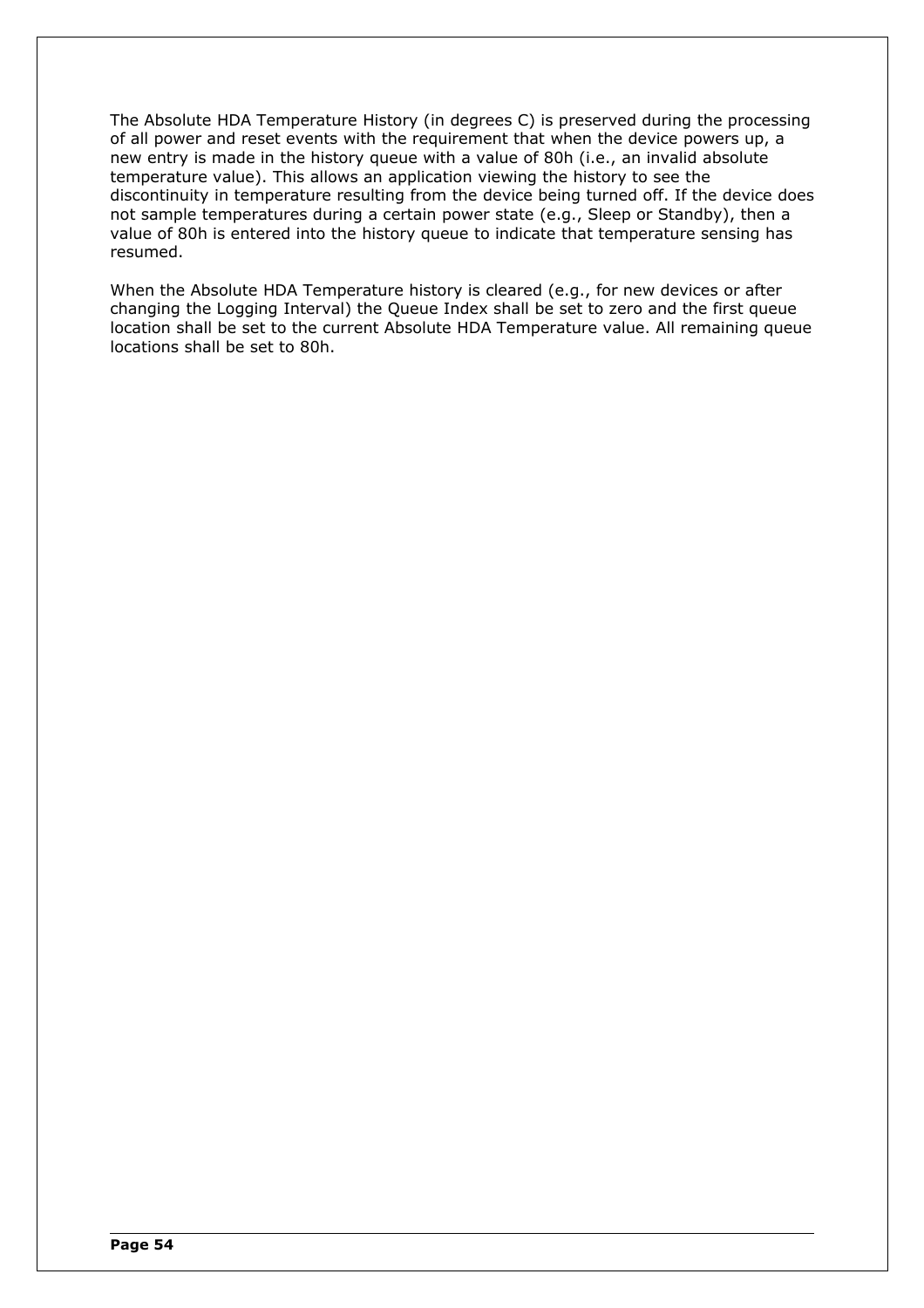# **M6. Hidden Areas Menu**

On hard disk can be these hidden areas:

### **Host Protected Area (HPA)**

The HPA was first introduced in the ATA-4 standard.

The primary function of the HPA is to store diagnostic utilities as well as a boot record; this is useful when it is not possible to boot from the primary partition. One can use the SET MAX ADDRESS command to reset the HPA to the maximum user addressable sectors, and then boot from what was the HPA. If the volatile bit is also set then the hard disk retains the new values on power up or reboot.

HPA (Host Protected Area) is a method with which the host (BIOS, OS) can "protect" or reserve an area of the HDD (or a given number of LBAs).

So, in order to create a HPA with data in it, you would first have to put data on those LBAs, then issue a SET MAX or SET MAX EXT (depending on the capacity of the HDD) in order to protect the data that was written. This will make those sectors "invisible" to the host.

Then, if you issue a SET MAX or SET MAX EXT with the number of LBAs returned in the READ NATIVE MAX ADDRESS or READ NATIVE MAX ADDRESS EXT command, it will then allow the system access to those LBAs and the data associated.

Spec says that "If a Host Protected Area has been created using the SET MAX ADDRESS command, all SET MAX ADDRESS EXT commands shall result in command aborted until the Host Protected Area is eliminated by use of the SET MAX ADDRESS command with the address value returned by the READ NATIVE MAX ADDRESS command."

An HPA created with a 28-bit Set Max command is eliminated by performing a 28-bit Set Max Address command with the value returned by a 28-bit Read Native Max Address command. It makes no difference if that Set Max is volatile or non-volatile, except that if the Set Max is non-volatile and power is cycled, the HPA will be restored.

### **Device Configuration Overlay (DCO)**

The DCO feature was first introduced in ATA-6 standard.

The DEVICE CONFIGURATION SET command can be used to reduce the capacity of the hard disk by setting the device parameters, or LBA, to the desired value.

### **Address Offset**

This address offset method allows HDD to boot from its reserved area.

The typical use would be to first set the HPA using the non-volatile SET MAX ADDRESS command, and then issue the SET FEATURES command to the hard disk. This will result in changing the location of the first sector (LBA 0), to the start of the protected area that was set using the non-volatile SET MAX ADDRESS command. Due to this change, the former user area now becomes the reserved area.

### **PARTIES**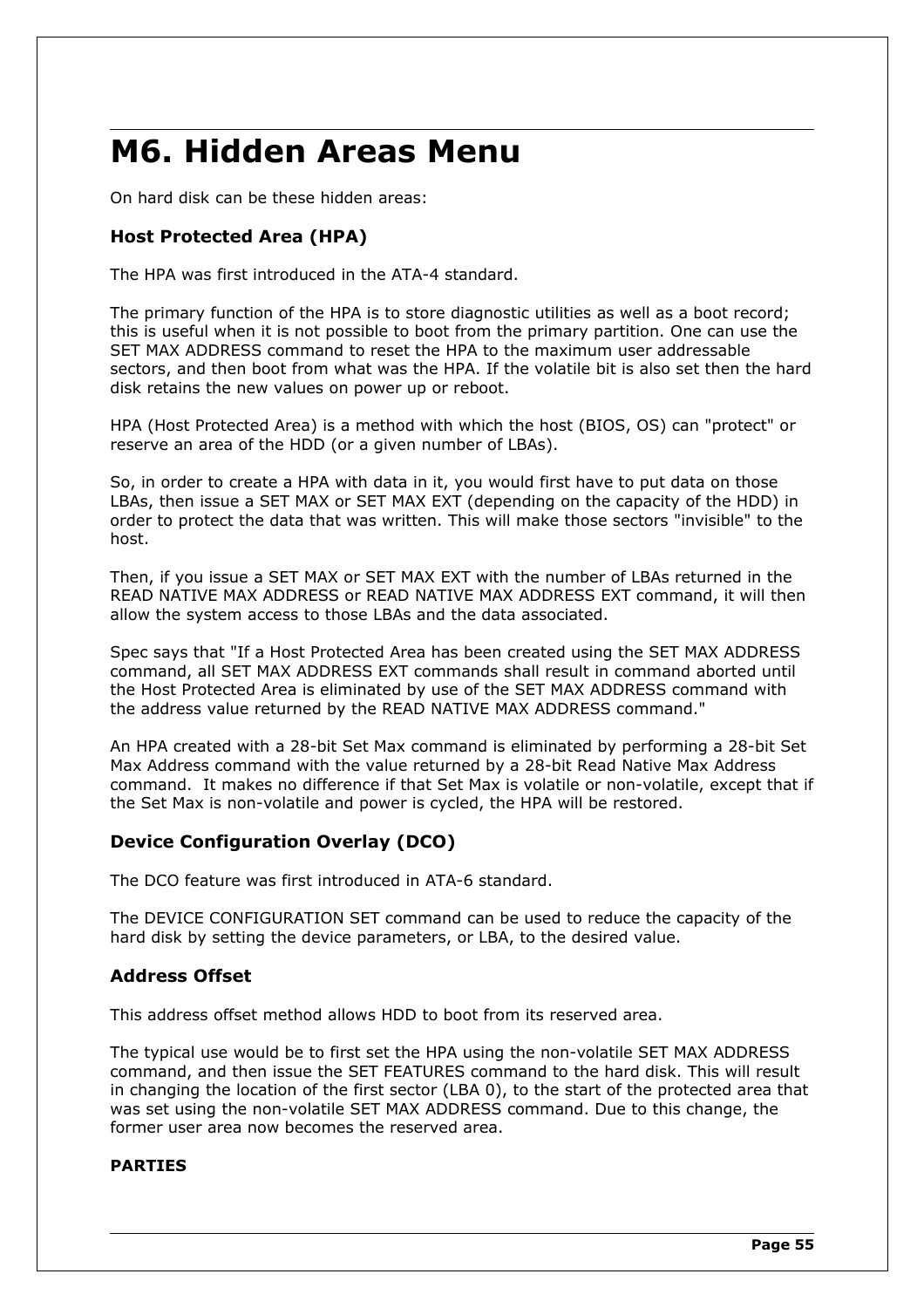PARTIES (**Protected Area Run Time Interface Extension Services**) is a BIOS feature which makes use of the Host Protected Area feature set. The main idea is that the system manufacturer reserves an area at the end of the disk. This area is configured to provide an emergency boot location, and may contain various diagnostic services. A means of booting from the protected area is provided by the BIOS.

The BIOS may password protect the PARTIES area which could make access impossible without vendor support or without moving the disk to a machine with a non-PARTIES BIOS.

## **M6.1 Overview of Hidden Areas**

This menu item will display summary about all hidden areas on hard disk.

## **M6.2 Auto Remove Hidden Areas**

With this menu item you can try to auto-remove present hidden areas.

# **M6.3 Dump of HPA area**

## **M6.4 Dump of DCO area**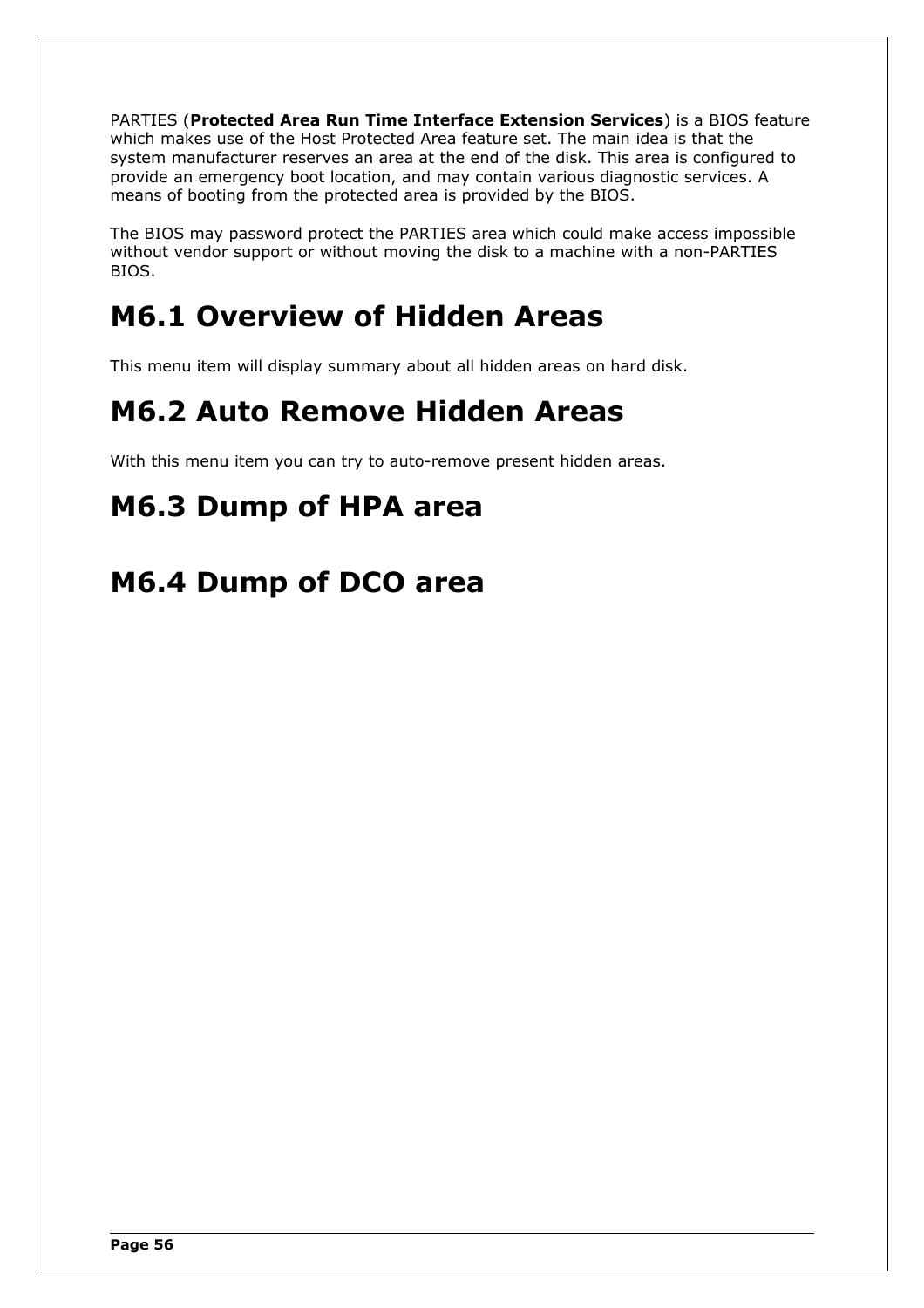# **M7. Device Configuration Overlay Menu**

## **ATA/ATAPI Device Configuration Overlay (DCO)**

DCO allows systems to modify the apparent features provided by a hard disk drive device. It provides a set of commands that allow a utility program to modify some of the commands, modes, and feature sets reported as supported by the hard disk drive. It can be used to hide a portion of the hard disk drive's capacity from being viewed by the operating system and the file system.

The optional Device Configuration Overlay feature set allows a utility program to modify some of the optional commands, modes, and feature sets that a device reports as supported in the IDENTIFY DEVICE or IDENTIFY PACKET DEVICE command data as well as the capacity reported.

Commands of Device Configuration Overlay feature set:

DEVICE CONFIGURATION FREEZE LOCK DEVICE CONFIGURATION IDENTIFY DEVICE CONFIGURATION RESTORE DEVICE CONFIGURATION SET

### **SATA II Device Configuration Overlay (DCO)**

The **Serial ATA II—Extensions to Serial ATA 1.0a r1.1 specification** defines additional SATA II parameters that can be controlled by the ATA-7 Device Configuration Overlay (DCO) feature set. The DCO feature set allows the host to disable use of some SATA II features, even across a power cycle, with very specific requirements to restore those functionalities. This feature set provides additional flexibility for the OEMs to control drive functionality. As an example, using DCO is a method to disable Native Command Queuing functionality on SATA drives.

It should be noted that disabling interface power management would disable support for host-initiated SATA interface power management, as well as any device-initiated SATA interface power management.

## **M7.1 Show Identify**

This command **DEVICE CONFIGURATION IDENTIFY** specifies the selectable commands, modes, capacity, and feature sets that the device is capable of supporting. After the execution of a **DEVICE CONFIGURATION SET** command, this information is no longer available from an IDENTIFY DEVICE or IDENTIFY PACKET DEVICE command.

# **M7.2 Modify**

The Device Configuration Overlay feature set may affect words (61:60), 63, (88:82), and (103:100) of the IDENTIFY DEVICE and IDENTIFY PACKET DEVICE command responses. Certain bits in these words that indicate that a command, mode, capacity, or feature set is supported and enabled may be cleared by a **DEVICE CONFIGURATION SET** command.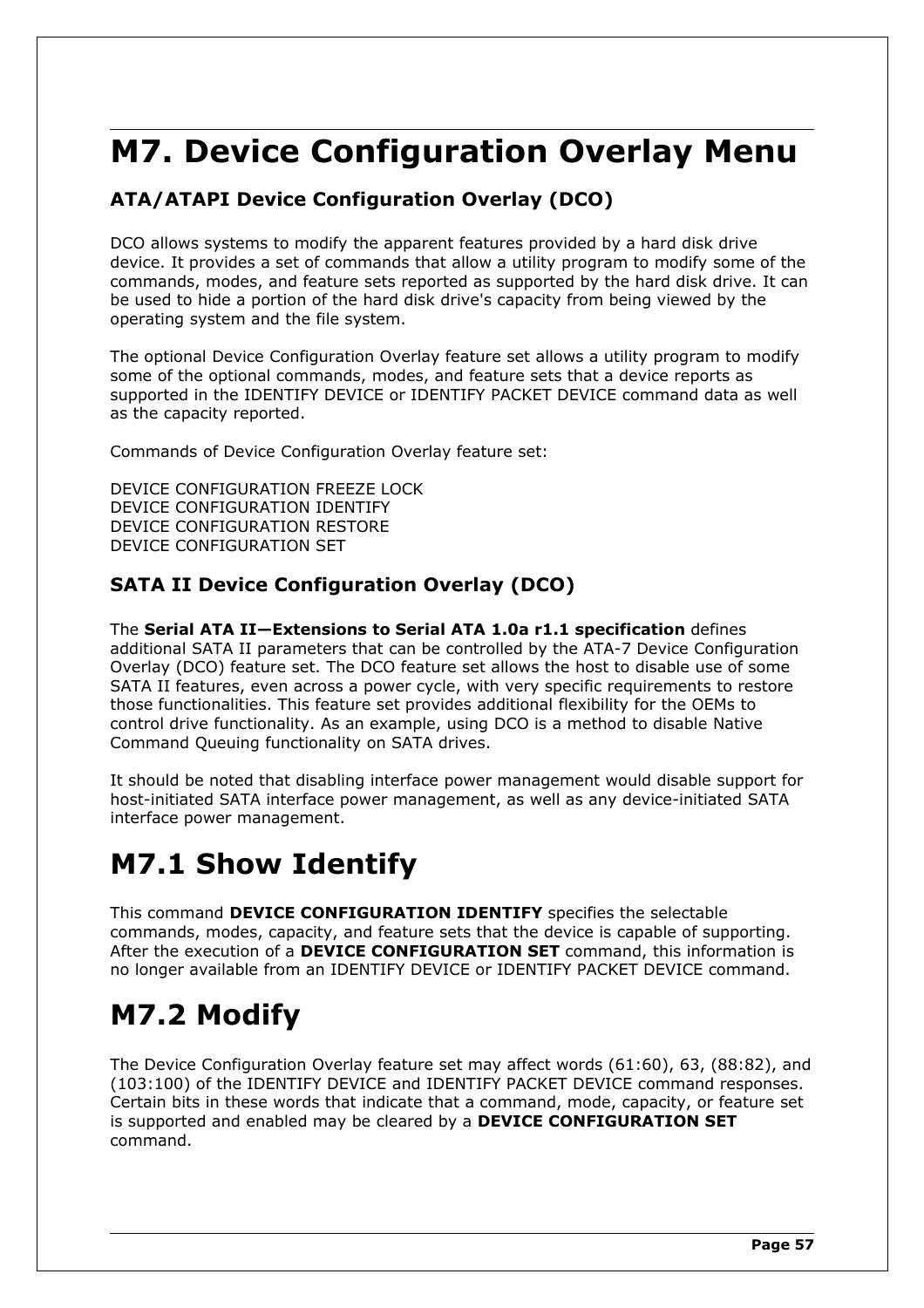For a particular command, mode, capacity, or feature set, when a bit is cleared indicating that the device does not support the feature, the device shall not provide the feature. In addition, the maximum capacity of the device may be reduced. Since a Host Protected Area may be lost if the capacity of the device is reduced, when a Host Protected Area is set the **DEVICE CONFIGURATION SET** command shall cause the device to return command aborted. The address value returned by a READ NATIVE MAX ADDRESS or READ NATIVE MAX ADDRESS EXT command is modified by the **DEVICE CONFIGURATION SET** command modifying the maximum capacity of the device.

The term **'is allowed'** indicates that the device may report that a feature is supported and/or enabled.

If a **DEVICE CONFIGURATION FREEZE LOCK** command has been issued since the device powered-up, the **DEVICE CONFIGURATION SET** command shall cause the device to return command aborted. The settings made by a **DEVICE CONFIGURATION SET** command are maintained over power-down and power-up.

### **Example of the restrictions on changing of bits:**

If a user attempts to change maximum LBA address (SET or RESTORE) after establishing a protected area with SET MAX address, the device will abort that command.

If the user attempts to disable Security feature when the device is enabled and the Security feature is set, the device will abort that command.

The command will be abort if the device does not support this command, if a DEVICE CONFIGURATION SET command has already modified the original settings as reported by a DEVICE CONFIGURATION IDENTIFY command, if DEVICE CONFIGURATION FREEZE LOCK is set, if any of the bit modification restrictions described bellow are violated, or if a Host Protected Area has been established by the execution of a SET MAX ADDRESS or SET MAX ADDRESS EXT command, or if an attempt was made to modify a mode or feature that cannot be modified with the device in its current state.

### **Maximum LBA sectors restrictions**

Modifying the maximum LBA of the device also modifies the address value returned by a READ NATIVE MAX ADDRESS or READ NATIVE MAX ADDRESS EXT command.

This shall be the highest address accepted by the device after execution of the command. When this value is changed, the content of IDENTIFY DEVICE data words shall be changed as described in the SET MAX ADDRESS and SET MAX ADDRESS EXT command descriptions to reflect the maximum address set with this command. This value shall not be changed and command aborted shall be returned if a Host Protected Area has been established by the execution of a SET MAX ADDRESS or SET MAX ADDRESS EXT command with an address value less than that returned by a READ NATIVE MAX ADDRESS or READ NATIVE MAX ADDRESS EXT command. Any data contained in the Host Protected Area is not affected.

### **Host Protected Area feature set restrictions**

If a Host Protected Area has been established by use of the SET MAX ADDRESS or SET MAX ADDRESS EXT command, these bits shall not be cleared to zero and the device shall return command aborted.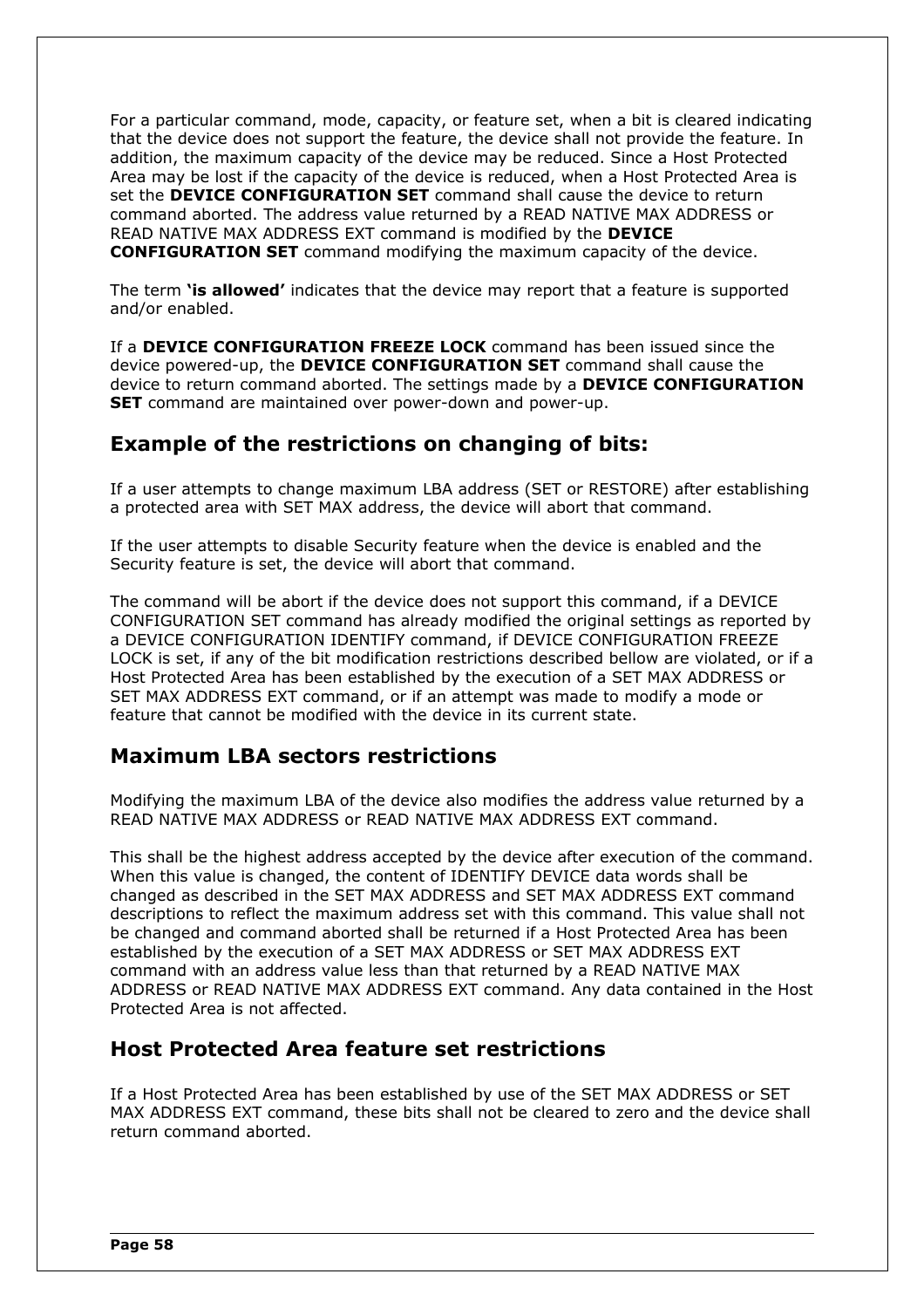## **M7.3 Restore**

This **DEVICE CONFIGURATION RESTORE** command disables an overlay that has been set by a MODIFY command and returns the IDENTIFY DEVICE or IDENTIFY PACKET DEVICE command data to that indicated by the **DEVICE CONFIGURATION IDENTIFY** command. Since a Host Protected Area may be lost if the capacity of the device is reduced, when a Host Protected Area is set the **DEVICE CONFIGURATION RESTORE** command shall cause the device to return command aborted.

If a **DEVICE CONFIGURATION FREEZE LOCK** command has been issued since the device powered-up, the **DEVICE CONFIGURATION RESTORE** command shall cause the device to return command aborted.

The device will abort that command if a Host Protected Area has been set by a SET MAX ADDRESS or SET MAX ADDRESS EXT command, or if DEVICE CONFIGURATION FREEZE LOCK is set.

## **M7.4 Freeze Lock**

A **DEVICE CONFIGURATION FREEZE LOCK** command prevents accidental modification of the state of the Device Configuration Overlay feature set. Devices always powers-up with configuration freeze lock not set. After a successful **DEVICE CONFIGURATION FREEZE LOCK** command is executed, the device aborts all Device Configuration Overlay feature set commands until the device is powered-down and powered-up again. The freeze locked state is not affected by hardware or software reset.

# **M7.5 Dump DCO**

This option will show 512 bytes as result from command Device Configuration Identify (DCO).

## **M7.6 Auto Remove DCO Area**

- 1. Read Device Configuration Overlay (DCO) data.
- 2. Write back DCO data to device with already corrected capacity.
- 3. In case of setting error we try to run Device Configuration Overlay Restore command.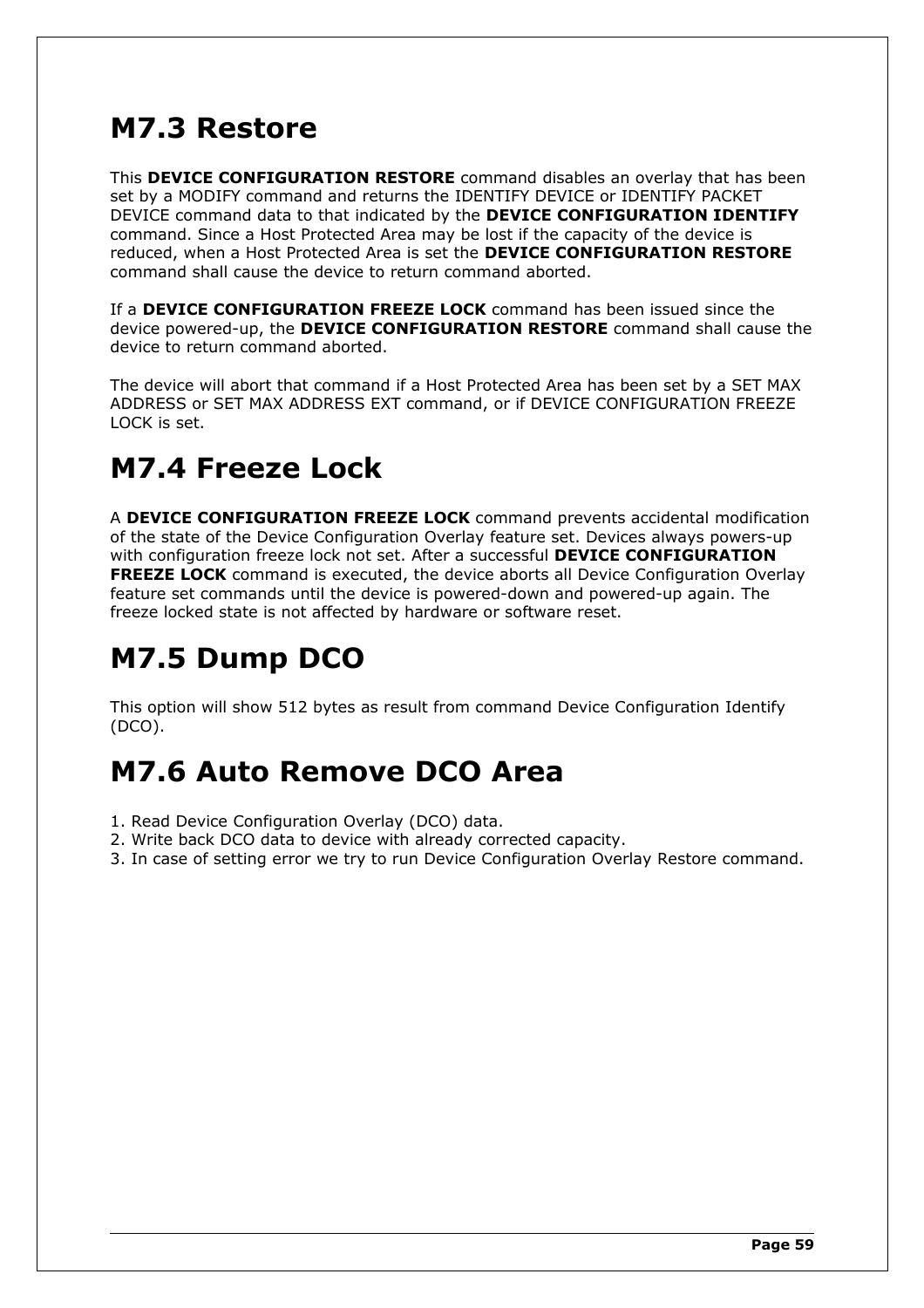# **M8. Security Menu**

This menu item is available only for drive, which support **Security Mode feature set** (bit 1 of word 82). Next features are described in word 128. Maximum password length is 32 characters.

**Drive Lock** is based on the industry standard ATA-3 specification. The standard uses a dual password structure featuring a **User** and **Master** password and defines two security modes, **High** and **Maximum**. Under **High** mode, the **Master** password can be used to unlock a protected hard drive and reset the **User** password. By contrast, in **Maximum** mode the **Master** password can only be used to reformat the hard drive and reset security options for the newly formatted drive.

In the **Maximum** mode, the **Master** password cannot be used to change the **User** password without first reformatting the hard drive. This protects against unauthorized access to hard drive by the owner of the **Master** password. In both security modes, if both passwords are lost, the hard drive is rendered permanently unusable. The decision to implement only the **High** mode was made to eliminate risk of data loss in the event only the **User** password is lost.

In **High security mode**, one can unlock the disk with either the user or master password by using the "SECURITY UNLOCK DEVICE" ATA command.

In **Maximum security mode**, one can not unlock the disk without knowing the passwords. One way to reuse the disk is to issue the SECURITY ERASE PREPARE command followed by SECURITY ERASE UNIT. However, The SECURITY ERASE UNIT command will require the Master password and all data will be erased as a result.

Laptops usually send Security frozen command to a drive once they lock/unlock the drive and to use Security commands after that you will need to re-power the drive but not a laptop itself.

Some BIOS is sending the Freeze (password freeze) on boot to all drives to prevent virus from setting passwords. Just power on the PC, boot it with HDAT2 disk and only plug the drive after the BIOS post. If you have a modular BIOS like Award you can mess with the bios and place there a special module to manage the ATA passwords directly on the **BIOS** 

## **Security Mode feature set**

The optional **Security Mode feature set** is a password system that restricts access to user data stored on a device. The system has two passwords, **User** and **Master**, and two security levels, **High** and **Maximum**. The security system is enabled by sending a user password to the device with the SECURITY SET PASSWORD command. When the security system is enabled, access to user data on the device is denied after a power cycle until the User password is sent to the device with the SECURITY UNLOCK command.

A Master password may be set in addition to the User password. The purpose of the **Master** password is to allow an administrator to establish a password that is kept secret from the user, and which may be used to unlock the device if the User password is lost. Setting the Master password does not enable the password system.

The security level is set to **High** or **Maximum** with the SECURITY SET PASSWORD command. The security level determines device behavior when the **Master** password is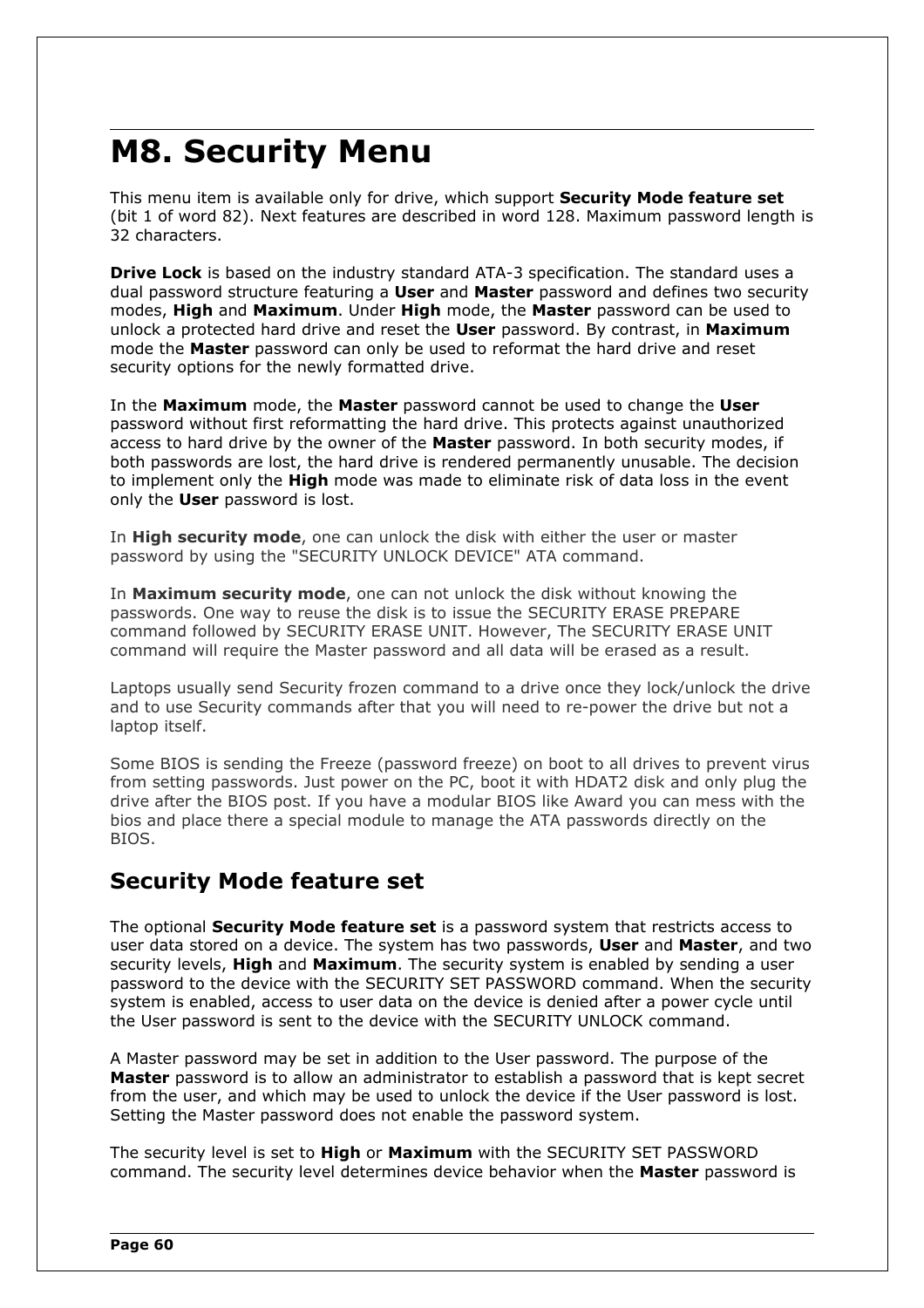used to unlock the device. When the security level is set to **High,** the device requires the SECURITY UNLOCK command and the **Master** password to unlock. When the security level is set to **Maximum,** the device requires a SECURITY ERASE PREPARE command and a SECURITY ERASE UNIT command with the **Master** password to unlock. Execution of the SECURITY ERASE UNIT command erases all user data on the device.

The SECURITY FREEZE LOCK command prevents changes to passwords until a following power cycle. The purpose of the SECURITY FREEZE LOCK command is to prevent password setting attacks on the security system. Sometimes this command will issue system BIOS. If device is locked with SECURITY FREEZE LOCK command, then program for this device will show a message "**!SECURITY: FROZEN**".

If device is locked with a password, then program for this device will show a message  $\mu$ ! **SECURITY: LOCKED"**.

A device that implements the **Security Mode feature set** shall implement the following minimum set of commands:

SECURITY SET PASSWORD SECURITY UNLOCK SECURITY ERASE PREPARE SECURITY ERASE UNIT SECURITY FREEZE LOCK SECURITY DISABLE PASSWORD

Support of the Security Mode feature set is indicated in IDENTIFY DEVICE word 82 and word 128.

## **Master Password Revision Code**

When the manufacturer ships the device, the state of the Security Mode feature shall be disabled. The initial **Master** password value is not defined by ATA standard.

If the **Master Password Revision Code** feature is supported, the manufacturer shall set the Master Password Revision Code to FFFEh. The valid revision codes are 0001h through FFFEh. A value of 0000h or FFFFh indicates that the Master Password Revision Code is not supported.

Each master password change decrements the master password revision code value.

## **User password lost**

If the **User** password sent to the device with the SECURITY UNLOCK command does not match the user password previously set with the SECURITY SET PASSWORD command, the device shall not allow the user to access data.

If the Security Level was set to **High** during the last SECURITY SET PASSWORD command, the device shall unlock if the **Master** password is received.

If the Security Level was set to **Maximum** during the last SECURITY SET PASSWORD command, the device shall not unlock if the **Master** password is received. The SECURITY ERASE UNIT command shall erase all user data and unlock the device if the Master password matches the last Master password previously set with the SECURITY SET PASSWORD command.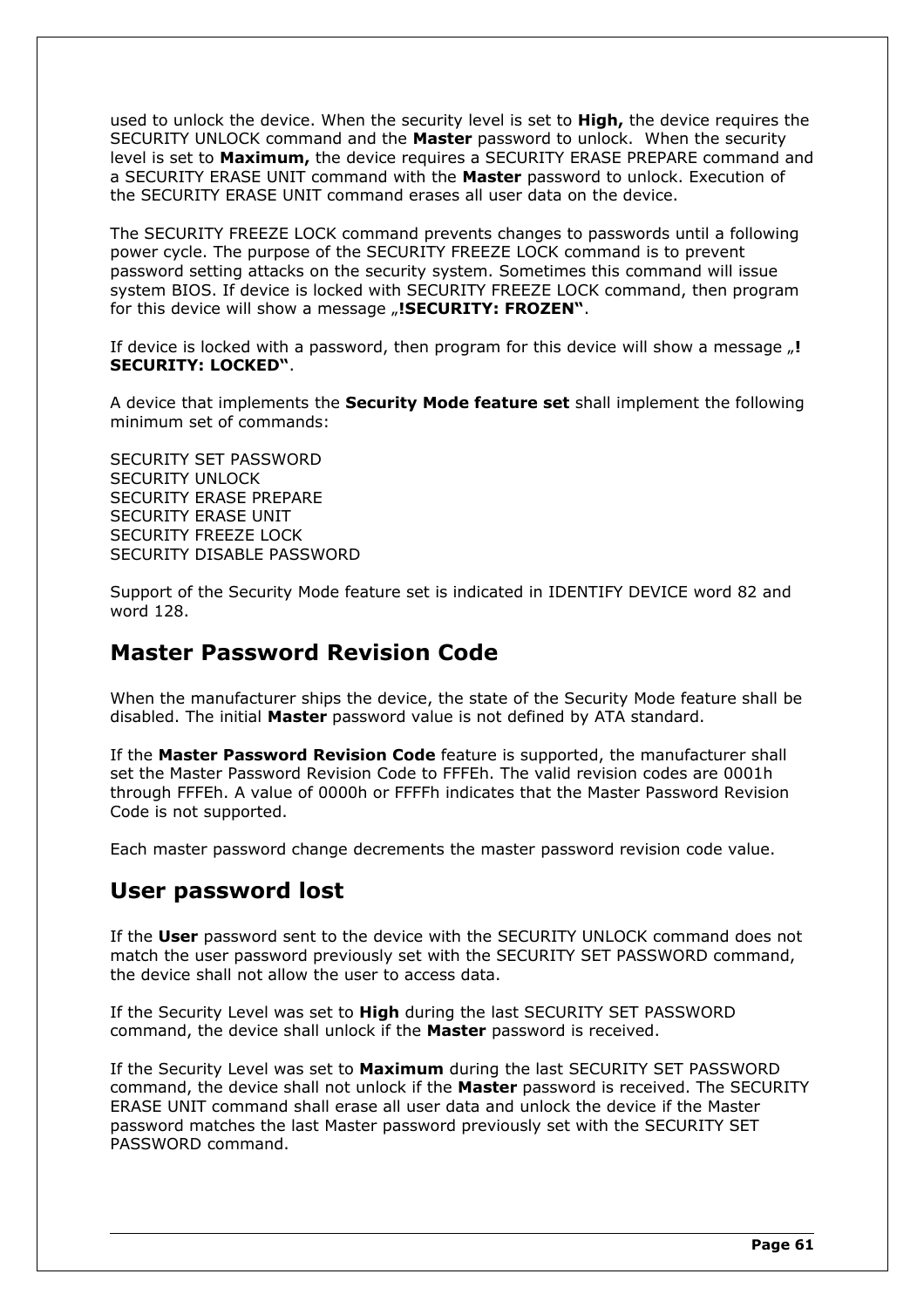## **Attempt limit for SECURITY UNLOCK command**

The device shall have an attempt limit counter. The purpose of this counter is to defeat repeated trial attacks. After each failed User or Master password SECURITY UNLOCK command, the counter is decremented. When the counter value reaches zero the **EXPIRE bit** (bit 4) of word 128 in the IDENTIFY DEVICE information is set to one, and the SECURITY UNLOCK and SECURITY UNIT ERASE commands are command aborted until the device is powered off or hardware reset. The EXPIRE bit shall be cleared to zero after power-on or hardware reset. The counter shall be set to five after a power-on or hardware reset.

# **M8.1 Set Password**

This item is for command SECURITY SET PASSWORD to set password identifier (User, Master), security level (High, Maximum), new password and Master Password Revision Code for password Master.

| <b>Identifier</b> | <b>Level</b>       | <b>Command result</b>                                                                                                                                                                                                                                                                                                                          |
|-------------------|--------------------|------------------------------------------------------------------------------------------------------------------------------------------------------------------------------------------------------------------------------------------------------------------------------------------------------------------------------------------------|
| User              | High               | The password supplied with the command shall be saved as the<br>new User password. The Lock mode shall be enabled from the next<br>power-on or hardware reset. The device shall then be unlocked by<br>either the User password or the previously set Master password.                                                                         |
| User              | Maximum            | The password supplied with the command shall be saved as the<br>new User password. The Lock mode shall be enabled from the next<br>power-on or hardware reset. The device shall then be unlocked by<br>only the User password. The Master password previously set is still<br>stored in the device but shall not be used to unlock the device. |
| Master            | High or<br>Maximum | This combination shall set a Master password but shall not enable<br>or disable the Lock mode. The security level is not changed. Master<br>password revision code set to the value in Master Password<br>Revision Code field.                                                                                                                 |

### **Table 14: Identifier and security level bit interaction**

## **M8.2 Freeze Lock**

The SECURITY FREEZE LOCK command shall set the device to Frozen mode. After command completion, any other commands that update the device Lock mode shall be command aborted. Frozen mode shall be disabled by power-off or hardware reset. If SECURITY FREEZE LOCK shall be issued when the device is in Frozen mode, the command executes and the device shall remain in Frozen mode.

Commands disabled by SECURITY FREEZE LOCK are:

SECURITY SET PASSWORD SECURITY UNLOCK SECURITY DISABLE PASSWORD SECURITY ERASE PREPARE SECURITY ERASE UNIT

## **M8.3 Unlock**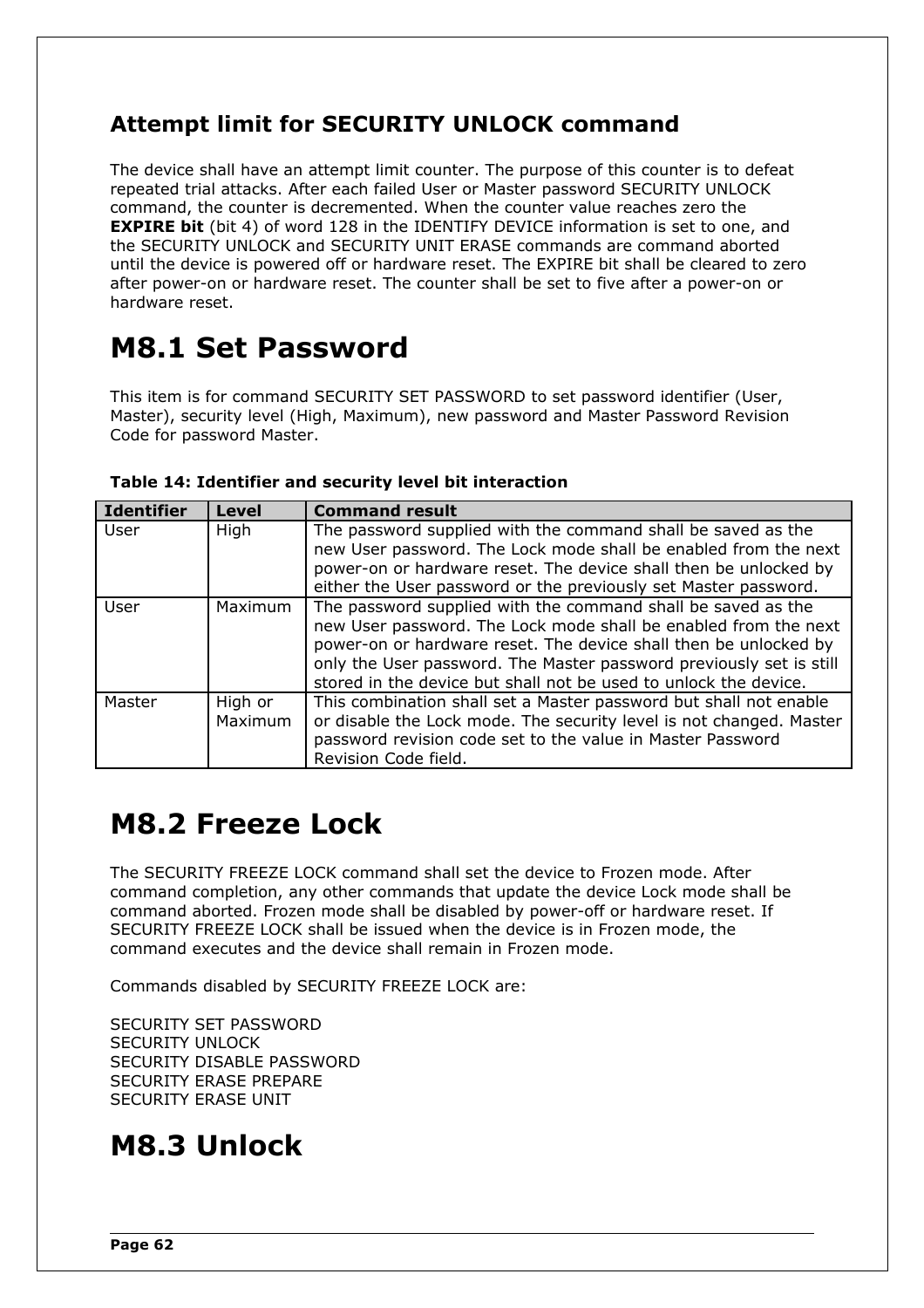This command transfers 512 bytes of data from the host.

If the Identifier bit is set to Master and the device is in high security level, then the password supplied shall be compared with the stored Master password. If the device is in maximum security level then shall be the unlock command rejected.

If the Identifier bit is set to user then the device shall compare the supplied password with the stored User password.

If the password compare fails then the device shall return command aborted to the host and decrements the unlock counter. This counter shall be initially set to five and shall be decremented for each password mismatch when SECURITY UNLOCK is issued and the device is locked. When this counter reaches zero then SECURITY UNLOCK and SECURITY ERASE UNIT commands shall be command aborted until a power-on reset or hardware reset. SECURITY UNLOCK commands issued when the device is unlocked have no effect on the unlock counter.

## **M8.4 Disable Password**

The SECURITY DISABLE PASSWORD command transfers 512 bytes of data from the host. Device shall be in Unlocked mode.

The device shall disable the User password, and return the drive to the state "Security is disabled". This command shall not change the Master password or the Master Password Identifier.

If the selected password (User or Master) matches the password previously saved by the device, the device shall disable the Lock mode. This command shall not change the Master password. The Master password shall be reactivated when a User password is set.

The device shall return command aborted if the command is not supported, the device is in Locked mode, or the device is in Frozen mode.

## **M8.5 Erase Unit**

The SECURITY ERASE PREPARE command shall be issued immediately before the SECURITY ERASE UNIT command to enable device erasing and unlocking. This command prevents accidental loss of data on the device. The device shall return command aborted if the command is not supported or the device is in Frozen mode.

This command transfers 512 bytes of data from the host. If the password does not match the password previously saved by the device, the device shall reject the command with command aborted.

The SECURITY ERASE PREPARE command shall be completed immediately prior to the SECURITY ERASE UNIT command. If the device receives a SECURITY ERASE UNIT command without an immediately prior SECURITY ERASE PREPARE command, the device shall command abort the SECURITY ERASE UNIT command.

When Normal Erase mode is specified, the SECURITY ERASE UNIT command shall write **binary zeroes** to all user data areas. The Enhanced Erase mode is optional. When Enhanced Erase mode is specified, the device shall write **predetermined data patterns** to all user data areas. In Enhanced Erase mode, all previously written user data shall be overwritten, including sectors that are no longer in use due to reallocation.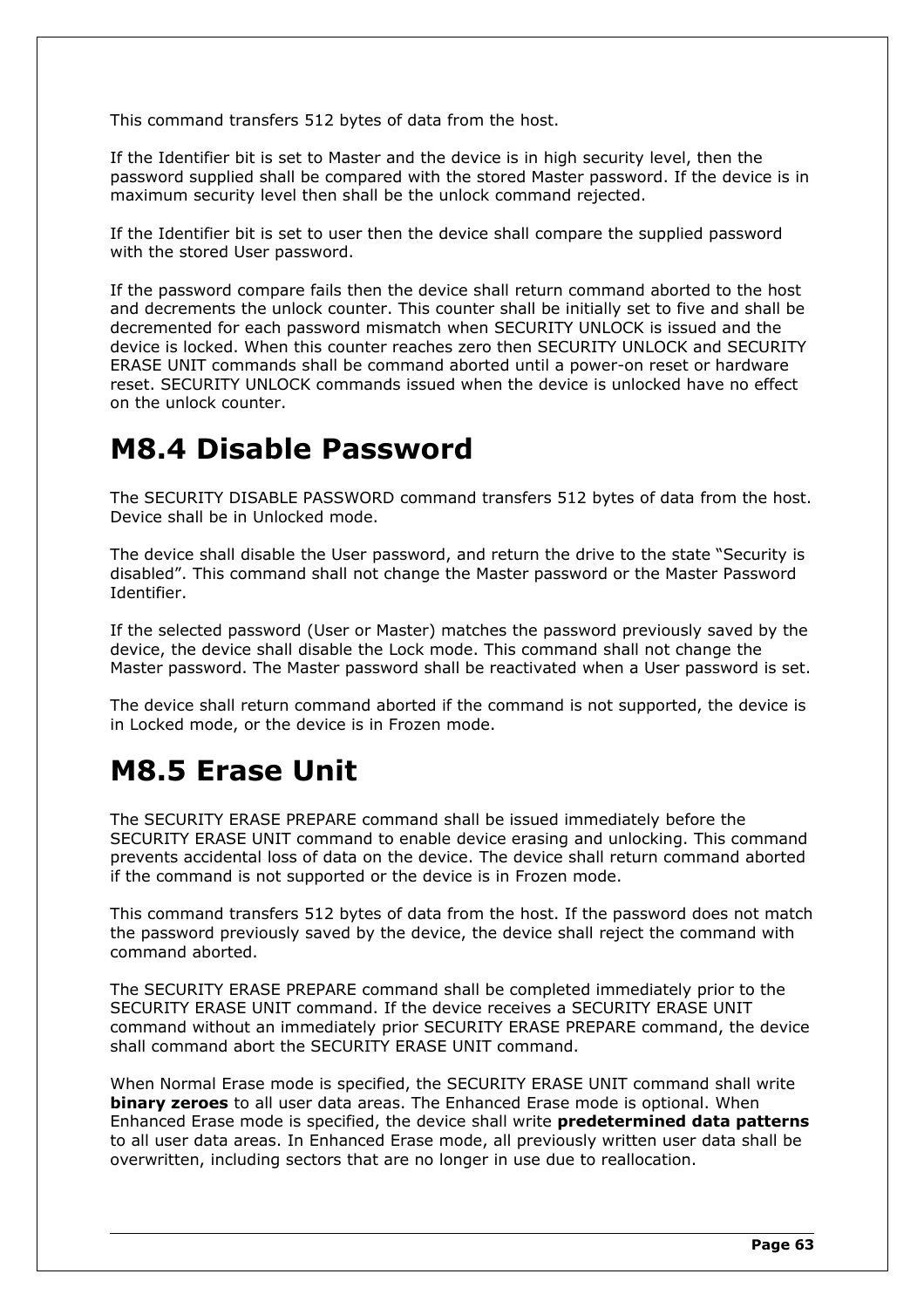This command shall disable the device Lock mode; however, the Master password shall still be stored internally within the device and may be reactivated later when a new User password is set.

Overwritten data left in track edges is normally unreadable magnetic noise, but the offtrack writes makes any possible coherent data in the track edges unrecoverable. Note that only drive internal technology is able to accomplish an off-track Secure Erase. There is no standardized **"write off-track"** command for any software utility to use.

Security erase is not a "format" neither "low level" : it's an internal function of the HDD that erase the content of LBA blocks (zerofill style). Therefore, data will be unrecoverable.

## **M8.6 Unlock device**

This menu item makes UNLOCK and DISABLE PASSWORD commands to unlock password of device and disable password together. Command UNLOCK allow unlock a device only for this session and after reset or power-off will be locked again. Command DISABLE PASSWORD will change security system state to disabled.

This item is useful if you want really to unlock the device.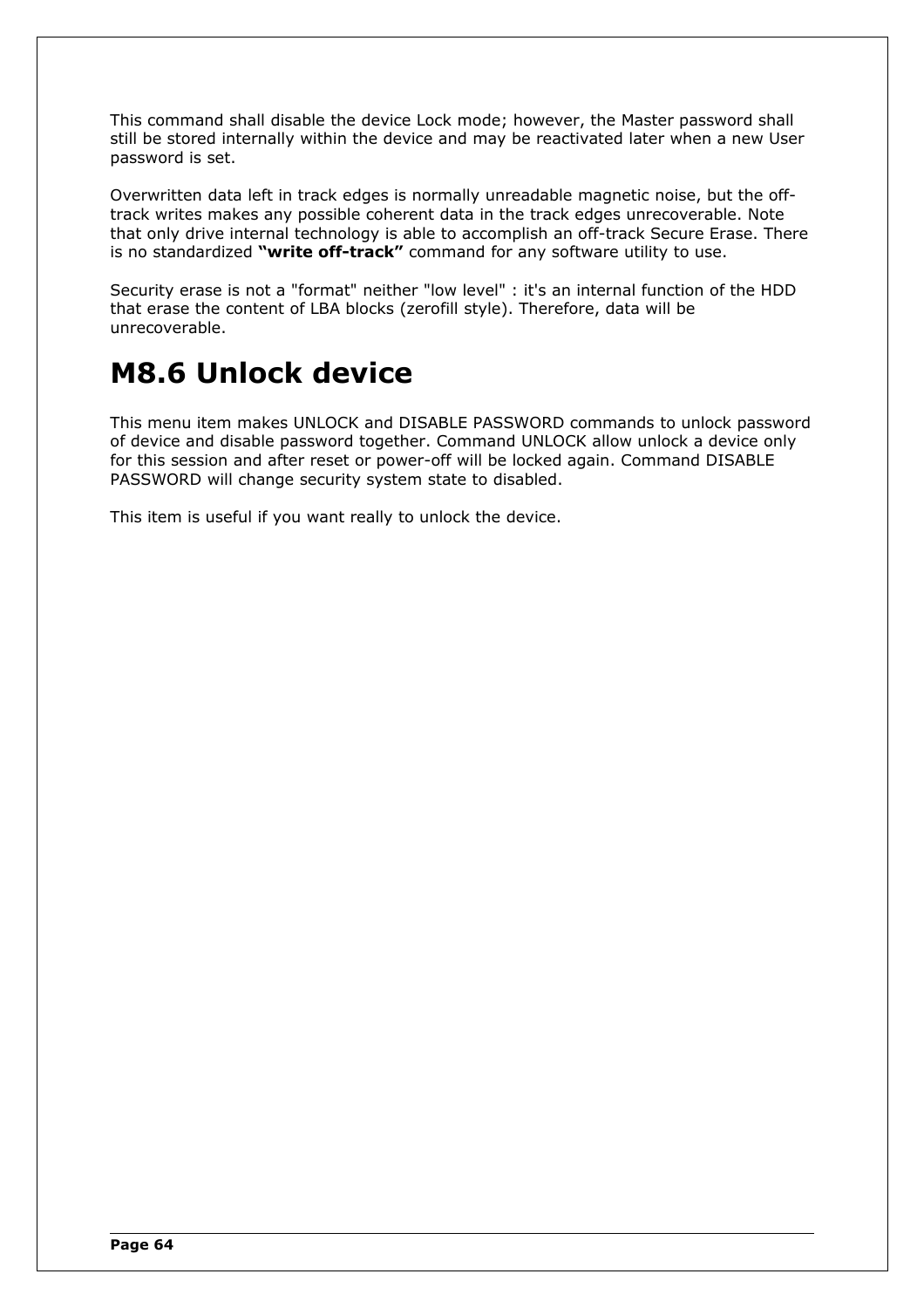# **M9. SET MAX (HPA) Menu**

The Host Protected Area security commands using a single command code and are differentiated from one another by the value placed in the Features register. In addition, a device supporting the Host Protected Area feature set may optionally include the security extensions. Following commands are defined in this feature:

READ MAX ADDRESS/READ MAX ADDRESS EXT SET MAX ADDRESS/SET MAX ADDRESS EXT SET MAX SET PASSWORD SET MAX LOCK SET MAX FREEZE LOCK SET MAX UNLOCK

Devices supporting these extensions shall set bit 10 of word 82 and bit 8 of word 83 of the IDENTIFY DEVICE response to one.

**HPA is defined as a reserved area** for data storage outside the normal operating file system. This area is hidden from the operating system and file system, and is normally used for specialized applications. Systems may wish to store configuration data or save memory to the HDD device in a location that the operating systems cannot change.

You can see at [M13.1.22](#page-77-0) **Address Offset Mode feature** also.

## **M9.1 Set Max Address**

This menu item is valid for ATA/SATA hard drive only when the **Host Protected Area feature set** (bit 10 in word 82) is implemented. Use prohibited when the **Removable feature set** (bit 2 in word 82) is implemented.

First, we have to explain the concept:

• **Native max address:** The native maximum address is the highest address accepted by the device in the factory default condition. The native maximum address is the maximum address that is valid when using the SET MAX ADDRESS command.

If the 48-bit Address feature set is supported and the 48-bit native max address is greater than 268,435,455, the READ NATIVE MAX ADDRESS command shall return a maximum value of 268,435,454.

• **Host Protected Area (HPA) feature set:** A reserved area for data storage outside the normal operating system file system is required for several specialized applications. Systems may wish to store configuration data or save memory to the device in a location that the operating systems cannot change. The optional Host Protected Area feature set allows a portion of the device to be reserved for such an area when the device is initially configured.

A device that implements the Host Protected Area feature set shall implement the following minimum set of commands:

READ NATIVE MAX ADDRESS SET MAX ADDRESS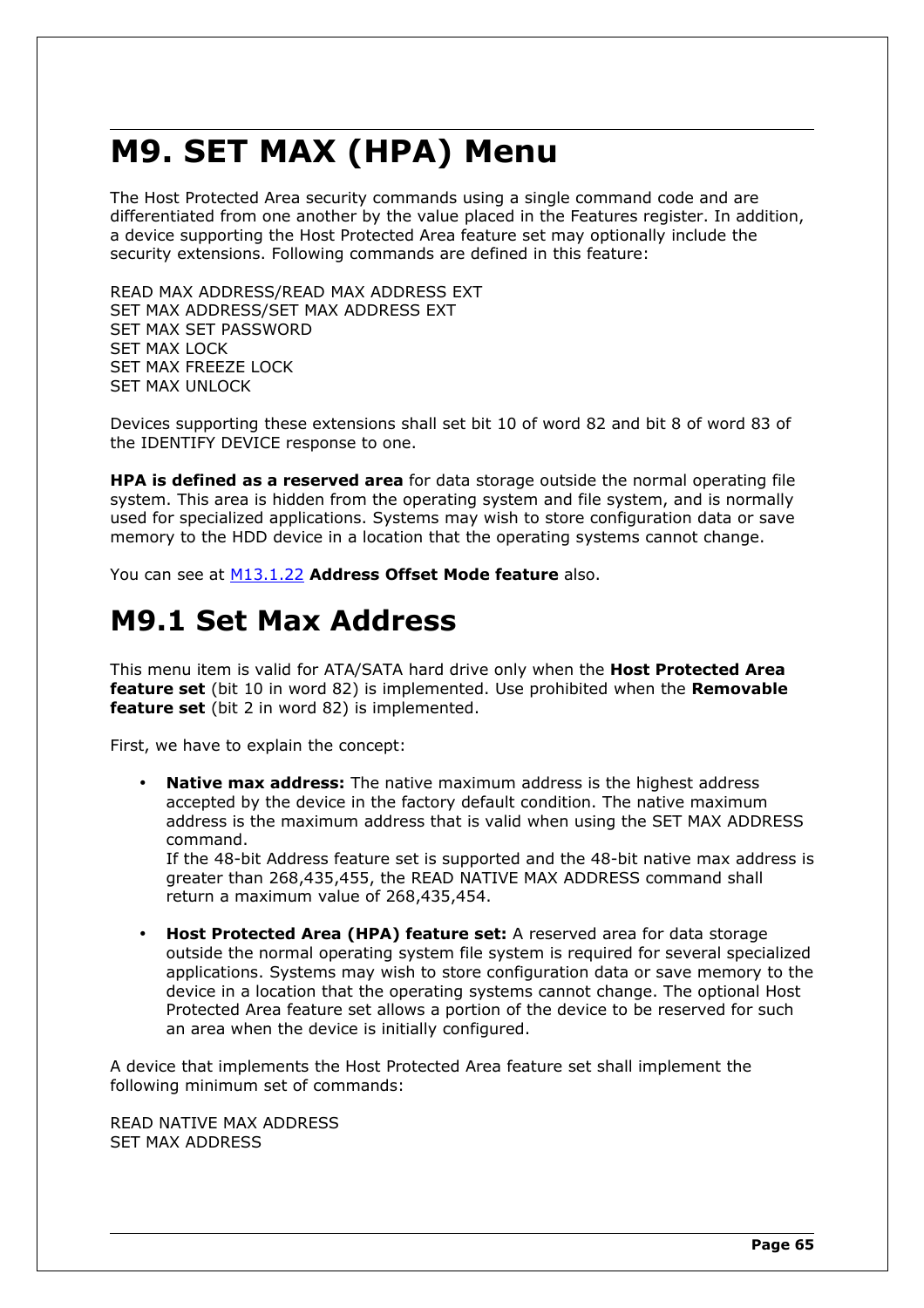A device that implements the Host Protected Area feature set and supports **the 48-bit Address feature set** shall implement the following additional set of commands:

READ NATIVE MAX ADDRESS EXT SET MAX ADDRESS EXT

Devices supporting this feature set shall set bit 10 of word 82 to one in the data returned by the IDENTIFY DEVICE or IDENTIFY PACKET DEVICE command.

The **READ NATIVE MAX ADDRESS** or **READ NATIVE MAX ADDRESS EXT** command allows the host to determine the maximum native address space of the device even when a protected area has been allocated.

The **SET MAX ADDRESS** or **SET MAX ADDRESS EXT** command allows the host to redefine the maximum address of the user accessible address space. That is, when the SET MAX ADDRESS or SET MAX ADDRESS EXT command is issued with a maximum address less than the native maximum address, the device reduces the user accessible address space to the maximum specified by the command, providing a protected area above that maximum address. The SET MAX ADDRESS or SET MAX ADDRESS EXT command shall be immediately preceded by a READ NATIVE MAX ADDRESS or READ NATIVE MAX ADDRESS EXT command. After the SET MAX ADDRESS or SET MAX ADDRESS EXT command has been issued, the device shall report only the reduced user address space in response to an IDENTIFY DEVICE command in words 60, 61, 100, 101, 102, and 103. Any read or write command to an address above the maximum address specified by the SET MAX ADDRESS or SET MAX ADDRESS EXT command shall cause command completion with the IDNF bit set to one and ERR set to one, or command aborted.

If the SET MAX ADDRESS or SET MAX ADDRESS EXT command is issued with a value that exceeds the native maximum address command aborted shall be returned.

A **volatility bit** in the Sector Count register allows the host to specify if the maximum address set is preserved across power-on or hardware reset cycles. On power-on or hardware reset the device maximum address returns to the last non-volatile address setting regardless of subsequent volatile SET MAX ADDRESS or SET MAX ADDRESS EXT commands. If Value volatile bit is set to one, the device shall preserve the maximum values over power-up or hardware reset. If Value volatile bit is cleared to zero, the device shall revert to the most recent non-volatile maximum address value setting over power-up or hardware reset.

Typical use of these commands would be:

#### **1. on reset**

a) BIOS receives control after a system reset

b) BIOS issues a READ NATIVE MAX ADDRESS or READ NATIVE MAX ADDRESS EXT command to find the max capacity of the device

c) BIOS issues a SET MAX ADDRESS or SET MAX ADDRESS EXT command to the values returned by READ NATIVE MAX ADDRESS or READ NATIVE MAX ADDRESS EXT d) BIOS read configuration data from the highest area on the disk

e) BIOS issues a READ NATIVE MAX ADDRESS or READ NATIVE MAX ADDRESS EXT command followed by a SET MAX ADDRESS or SET MAX ADDRESS EXT command to reset the device to the size of the file system

#### **2. on save to disk**

a) BIOS receives control prior to shut down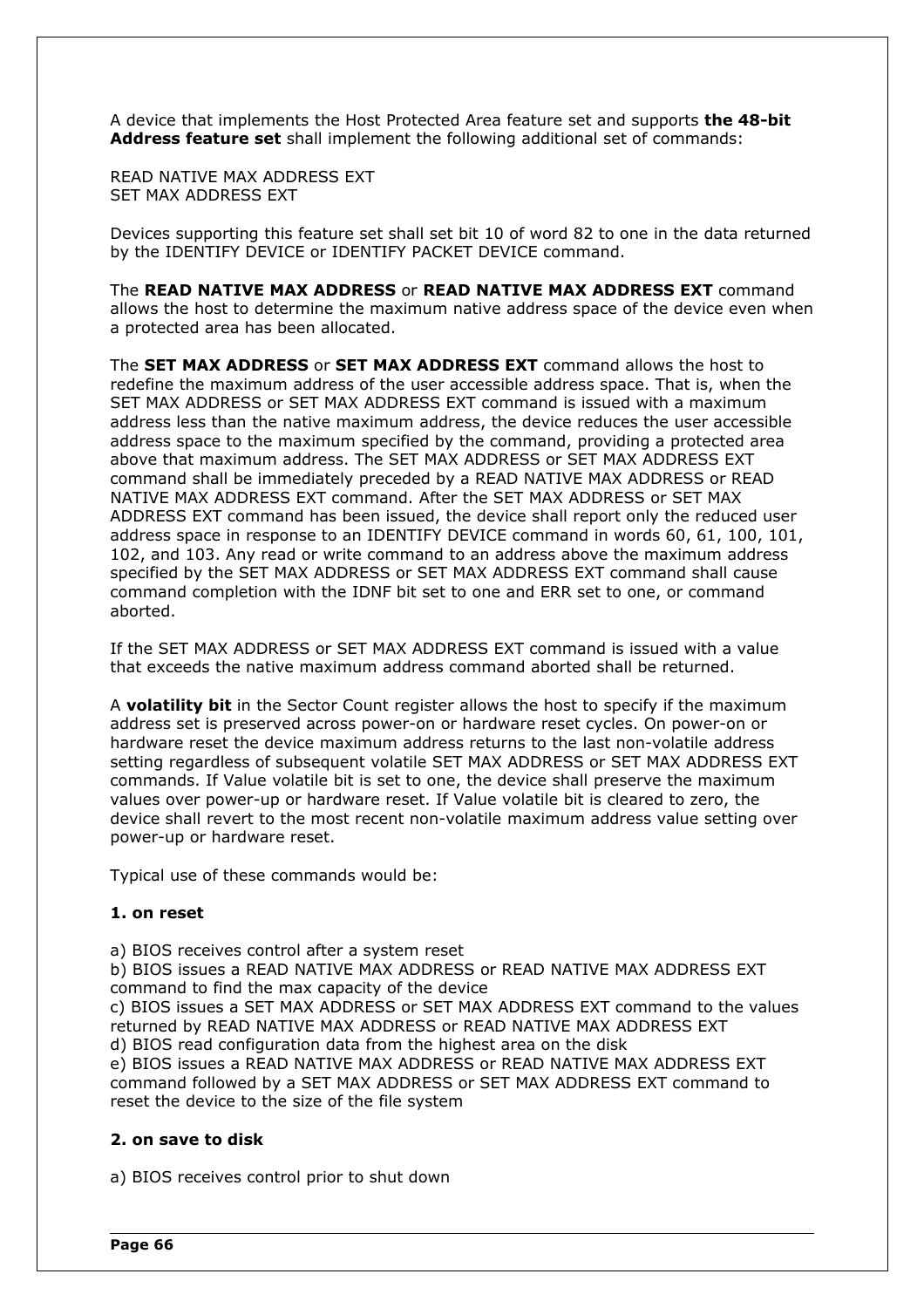b) BIOS issues a READ NATIVE MAX ADDRESS or READ NATIVE MAX ADDRESS EXT command to find the max capacity of the device

c) BIOS issues a volatile SET MAX ADDRESS or SET MAX ADDRESS EXT command to the values returned by READ NATIVE MAX ADDRESS or READ NATIVE MAX ADDRESS EXT d) Memory is copied to the reserved area

e) Shut down completes

f) On power-on or hardware reset the device max address returns to the last non-volatile setting

These commands are intended for use only by system BIOS or other low-level boot time process. Using these commands outside BIOS controlled boot or shutdown may result in damage to file systems on the device. Devices should return command aborted if a subsequent non-volatile SET MAX ADDRESS or SET MAX ADDRESS EXT command is received after a power-on or hardware reset.

SET MAX ADDRESS command shall be aborted if a SET MAX ADDRESS EXT has established a host protected area and vice versa, SET MAX ADDRESS EXT command shall be aborted if a SET MAX ADDRESS has established a host protected area.

Hosts shall not issue more than one non-volatile SET MAX ADDRESS or SET MAX ADDRESS EXT command after a power-on or hardware reset. Devices should report an IDNF error upon receiving a second non-volatile SET MAX ADDRESS command after a power-on or hardware reset.

## **M9.2 Set Password**

The SET MAX SET PASSWORD command allows the host to define the password to be used during the current power-on cycle. The password does not persist over a power cycle but does persist over a hardware or software reset. This password is not related to the password used for the Security Mode Feature set. When the password is set, the device is in the Set Max Unlocked mode.

## **M9.3 Lock**

The SET MAX LOCK command allows the host to disable the SET MAX commands (except SET MAX UNLOCK) until the next power cycle or the issuance and acceptance of the SET MAX UNLOCK command. When this command is accepted, the device is in the Set max locked mode.

## **M9.4 Unlock**

The SET MAX UNLOCK command changes the device from the Set Max Locked mode to the Set Max Unlocked mode.

## **M9.5 Freeze Lock**

The SET MAX FREEZE LOCK command allows the host to disable the SET MAX commands (including Set Max Unlock) until the next power cycle. When this command is accepted, the device is in the Set Max Frozen mode.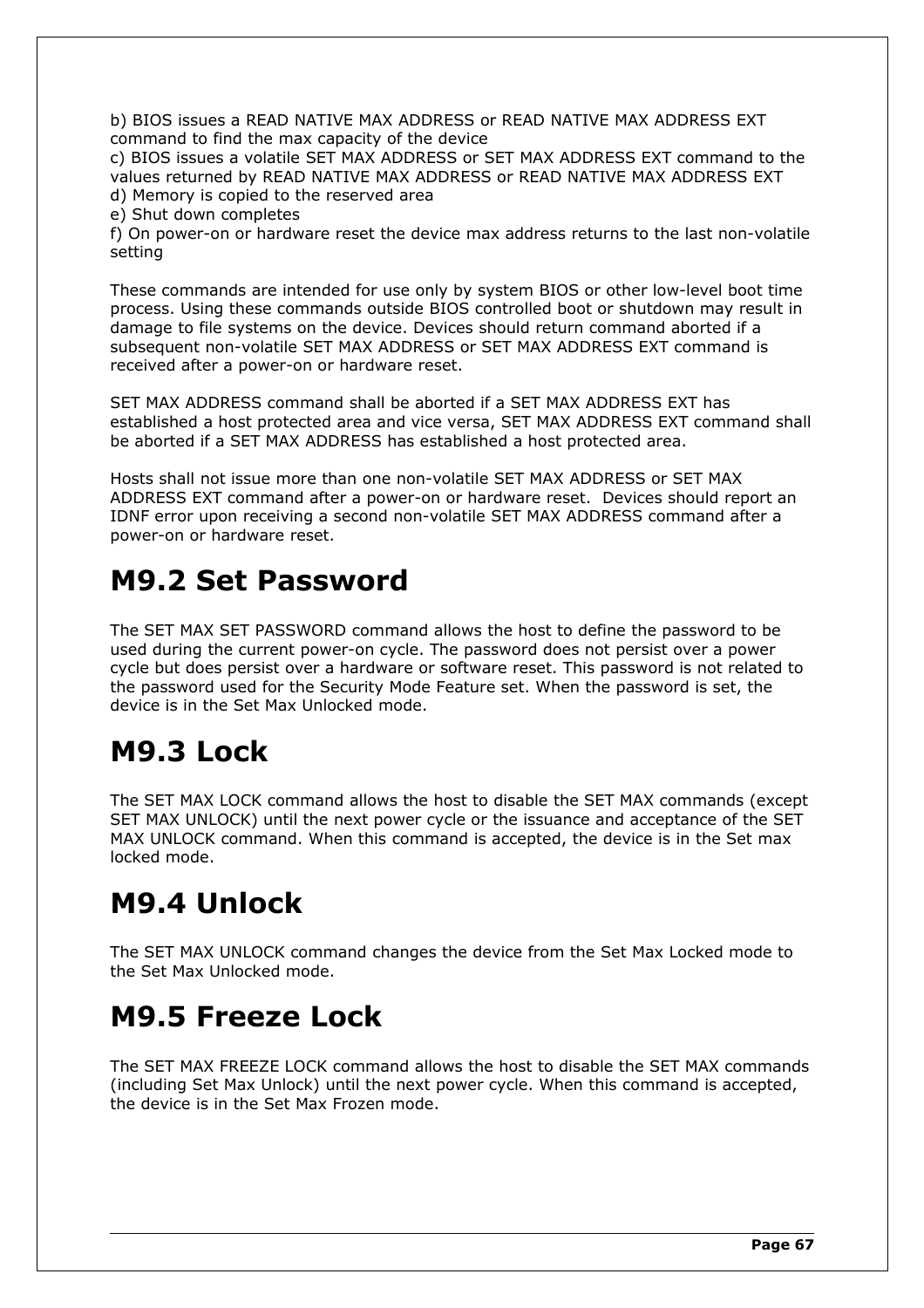# **M9.6 Auto Remove HPA Area**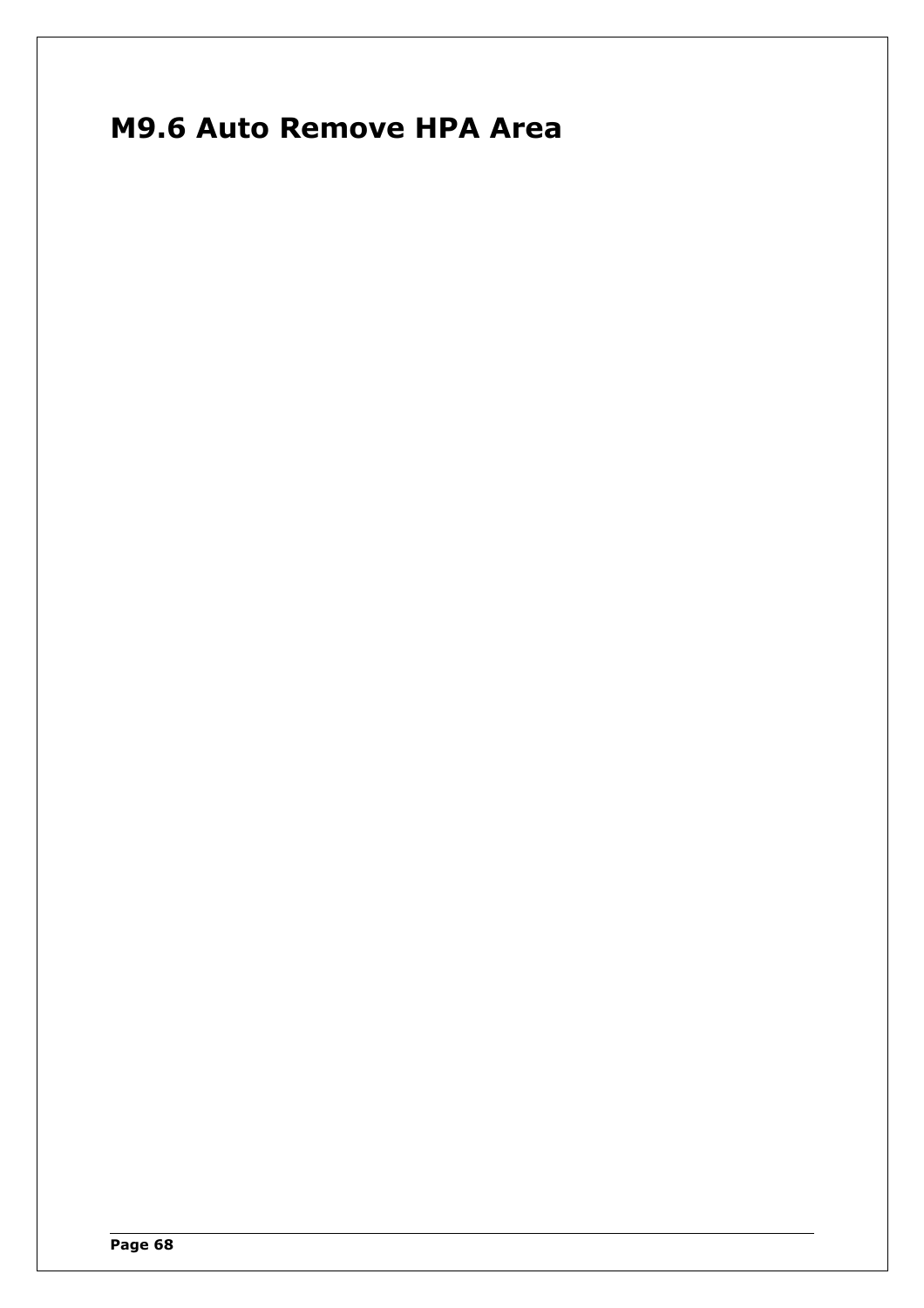# **M10. Quantum Menu**

It is menu of specific commands valid for hard drives Quantum and some Maxtor only. Originated was these commands implemented for Quantum's hard drives.

## **M10.1 Read Defect List**

Defect lists store information about defect in the user area of the disk. Two lists exist in the system area : G-list and P-list. Defects could be placed only in G-list or in the G-list and P-list together. It is not allowed to have defect only in P-list.

Factory list (P-) is static. User list (G-) is dynamic. The drive skips sectors in the P-List like they don't even exist. The drive uses replacement sectors for sectors in the G-List.

Performance-wise, bad sectors being in the P-List is better than being in the G-List. However there is no way to add to the P-List without changing the LBA of every sector after the one added to the P-List. This is fine if you are going to zerofill afterwards, but would not work on a drive with data.

**P-list (primary defect list)** is designated for defects found during manufacturing process (during execution of SelfScan routine). Defects placed in the P-list could be hidden by inline spare method in such way that graph of linear read/verify will not produce a spike. It is only possible to remap 32 sectors per each 65504 sectors. The defects placed in the P-list should have a record in the G-list as well.

**G-list (grown defect list)** is designated for defects created during normal use of the hard disk drive. Defects are added to the list either automatically (during AWRE or ARRE routines) or manually using Reallocate and Reallocate Phys (Super 10) commands. Those defects are always hidden by remap method that is guarantee user data from damage, because relationship between PBA (Physical Block Address) and LBA is kept the same for other sectors. This type of defects will produced spike on the read/verify graph. In addition to the defects described, the G-list contains a full copy of P-list.

The **Read Defect List** command is an extended AT command that enables the host to retrieve the drive's defect list. Prior to issuing this command, the host should issue the **Read Defect List Length** command. The defect list length is a fixed value for each Quantum/Maxtor product and can be calculated as follows:

Length in sectors =  $(((max, number of defects)*8+4)+511)/512)$ 

If value in column '**Sector**' is equal to **FFFFFFFFh** (-1), that indicate a bad track entries – it appears a text **'\*BAD TRACK\*'**.

Unfortunately, I do not have detailed description to explain this obtained data.

## **M10.2 Read Configuration**

The READ CONFIGURATION command displays configuration of the drive. Like the SET CONFIGURATION command, this command is secured to prevent accidentally accessing it.

When bit is set to one, it displays **'YES'**, contrary **'NO'**.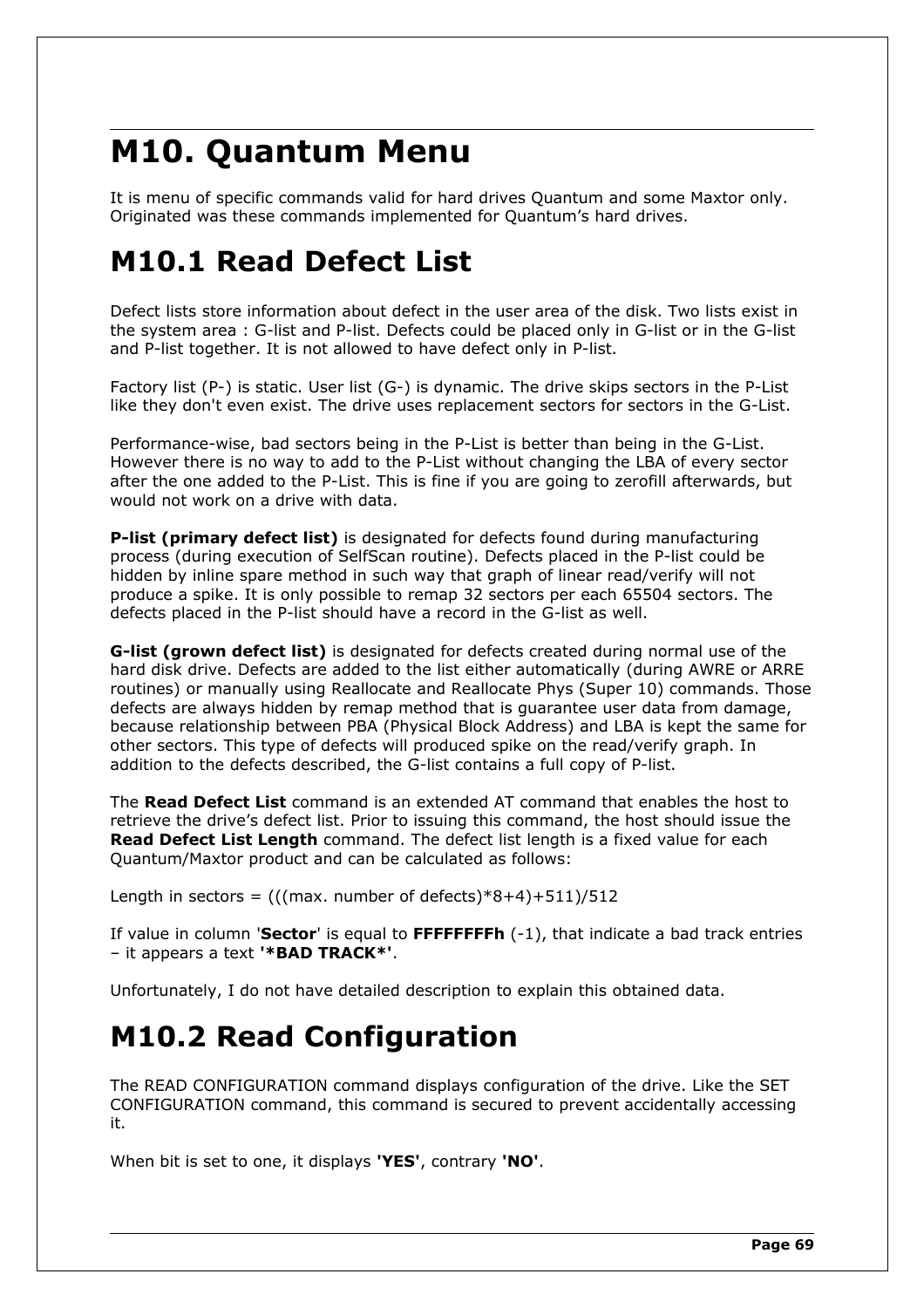We got the following data:

- DisCache Parameters
- Error Recovery Parameters
- Device Parameters

## **M10.2.1 DisCache Parameters**

## **PE - Prefetch Enable [default bit=1]**

When set to one, this bit indicates the drive will perform prefetching. A PE bit set to zero indicates that no prefetching will occur. The CE bit must be set to one to enable use of the PE bit.

## **CE - Cache Enable [default bit=1]**

When set to one, this bit indicates that the drive will activate caching on all READ commands. With the CE bit set to zero, the drive will disable caching and use the RAM only as a transfer buffer.

## **M10.2.2 Error Recovery Parameters**

### **AWRE - Automatic Write Reallocation enabled [default bit=1]**

When set to one, indicates that the drive will enable automatic reallocation of bad blocks. Automatic Write Reallocation is similar to the function of Automatic Read Reallocation, but is initiated by the drive when a defective block has become inaccessible for writing.

An AWRE bit set to zero indicates that the drive will not automatically reallocate bad blocks.

### **ARR - Automatic Read Reallocation enabled [default bit=1]**

When set to one, indicates that the drive will enable automatic reallocation of bad blocks. The drive initiates reallocation when the ARR bit is set to one and the drive encounters a hard error - that is, if the triple-burst ECC algorithm is invoked.

When the ARR bit is set to zero, the drive will not perform automatic reallocation of bad sectors. If RC bit is one, the drive ignores this bit.

### **RC - Read Continuous [default bit=0]**

When set to one, this bit instructs the drive to transfer data of the requested length without adding delays to increase data integrity – that is, delays caused by the drive's error-recovery procedures. With RC set to one to maintain continuous flow of data and avoid delays, the drive may send data that is erroneous. When the drive ignores an error, it does not post the error. The RC bit set to zero indicates that potentially timeconsuming operations for error recovery are acceptable during data transfer.

### **EEC - Enable Early Correction [default bit=0]**

When set to one, this bit indicates that the drive will use its ECC algorithm if it detects two consecutive equal, nonzero error syndromes. The drive will not perform rereads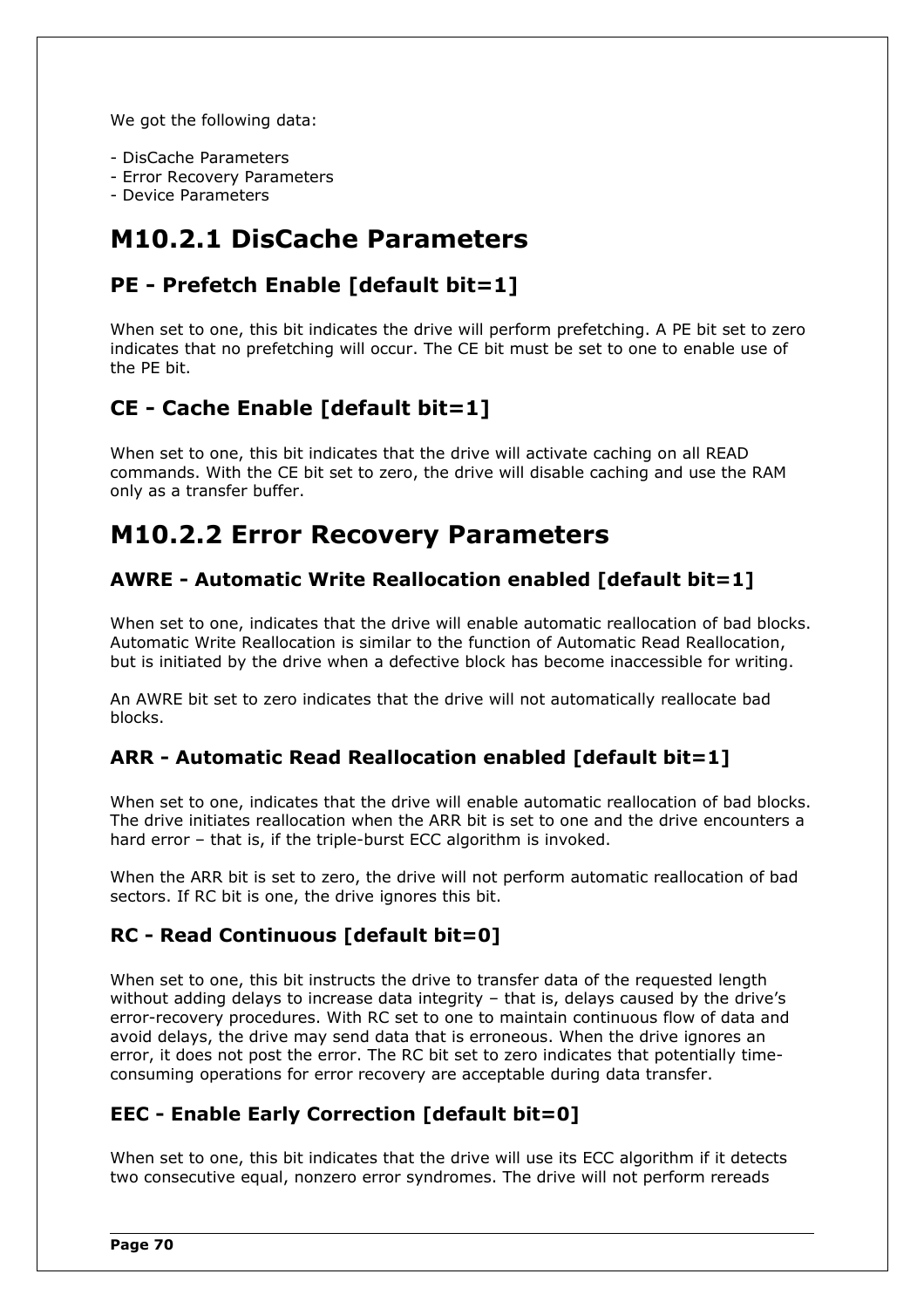before applying correction, unless it determines that the error is uncorrectable. An EEC bit set to zero indicates that the drive will use its normal recovery procedure when an error occurs: rereads, followed by error correction. If the RC bit is set to one, the drive ignores the EEC bit.

### **Silent Mode enabled**

When set to one, this bit indicates the drive's acoustic emanations will be reduced.

### **DCR - Disable Correction [default bit=0]**

When set to one, this bit indicates that all data will be transferred without correction, even if it would be possible to correct the data. A DCR bit set to zero indicates that the data will be corrected if possible. If the data is uncorrectable, it will be transferred without correction, though the drive will attempt rereads. If RC is set to one, the drive ignores this bit. The drive will post all errors, whether DCR is set to zero or one.

### **Number of Retries [default byte=8]**

This byte specifies the number of times that the drive will attempt to recover from data errors by rereading the data, before it will apply correction. The drive performs rereads before ECC correction, unless EEC is set to one, enabling early correction.

### **ECC Correction Span [default byte=32]**

This byte specifies the maximum number of 10-bit symbols that can be corrected using ECC.

## **M10.2.3 Device Parameters**

### **WCE - Write Cache Enable [default=1]**

When this bit is set to one, the Quantum/Maxtor ATA hard disk drives enable the Write Cache. This indicates that the drive returns GOOD status for a write command after successfully receiving the data, but before data is written to the disk. A value of zero indicates that the drive returns GOOD status for a write command after successfully receiving the data and written to the disk. If the next command is another WRITE command, cached data continues to be written to the disk while new data is added to the buffer.

## **RUEE - Reallocate Uncorrectable Error Enables [default=1]**

When set to one, this bit indicates that the Quantum/Maxtor ATA hard disk drives will automatically reallocate uncorrectable hard errors, if the ARR bit is set to one.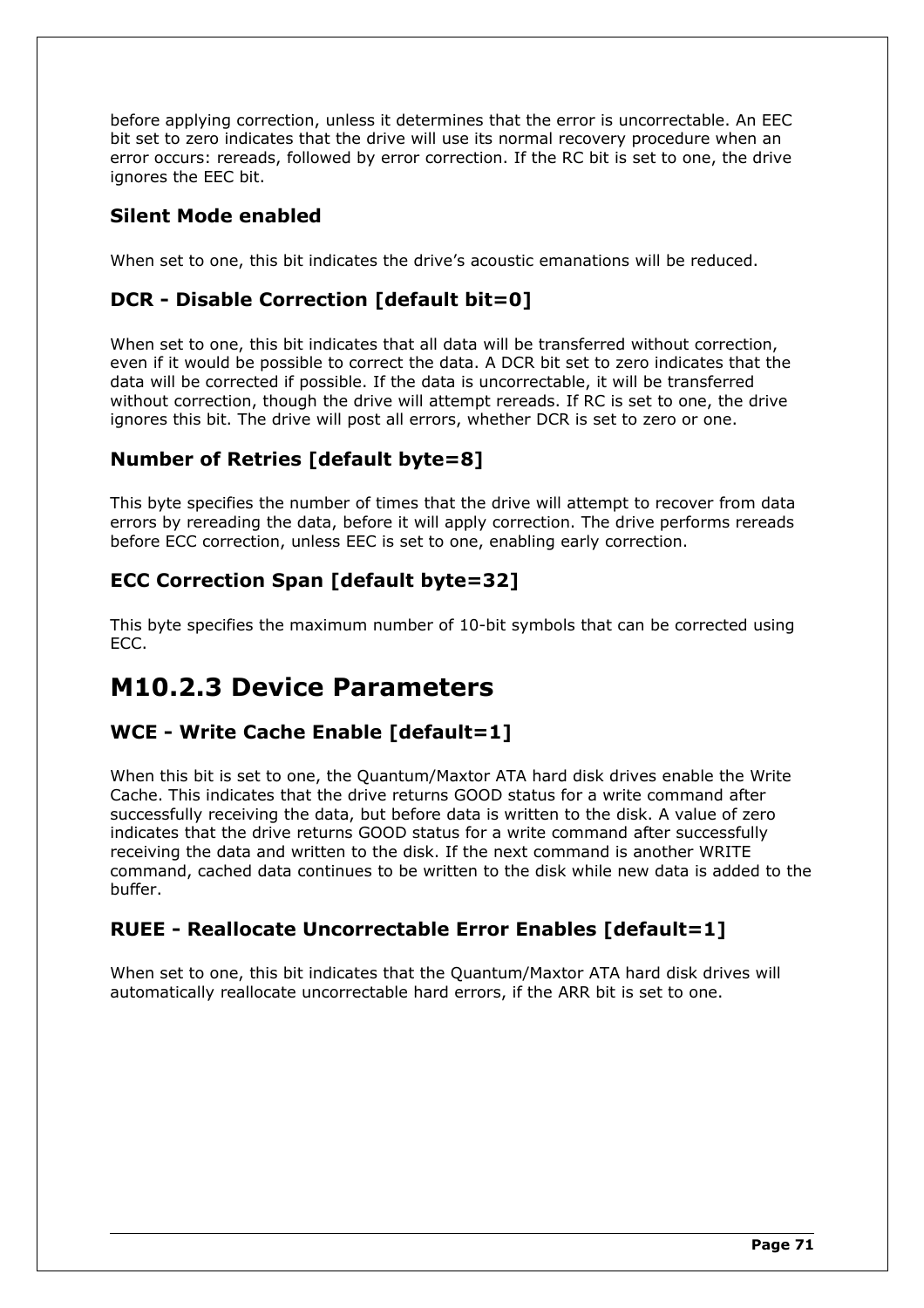# **M11. Dump/Save Menu**

This menu contains items for saving some informations.

# **M11.1 Save DEBUG Data**

If you have a trouble with some device, you can save all reasonable data informations about selected device into file and send me to analyze. In this case, you should do an option "**Save Detect Data**" also.

With this option are saving following informations:

- 256 words from IDENTIFY DEVICE or IDENTIFY DEVICE PACKET
- DPT/DPTE tables from Extended INT13h
- S.M.A.R.T.: threshold, data, some log pages
- Device Configuration Overlay data
- Native Max Address
- SCSI Log sense pages
- ASPI table

Program does not save any private information!

For file name are taken first eight characters of serial number. In case of null serial number or device does not support him is for file name used first eight characters of device name. Non-printable characters will be replaced with character  $\sum_{n=1}^{\infty}$ . Binary file is saved with type **BIX** to the current directory from where was program called.

Actual version of debug file is BBBAh.

# **M11.2 Save Detect Data**

This options save to the text file "**HDETECT.TXT**" all informations (controllers, devices etc.) detected at the start of program. File is saved to the current directory from where program was called.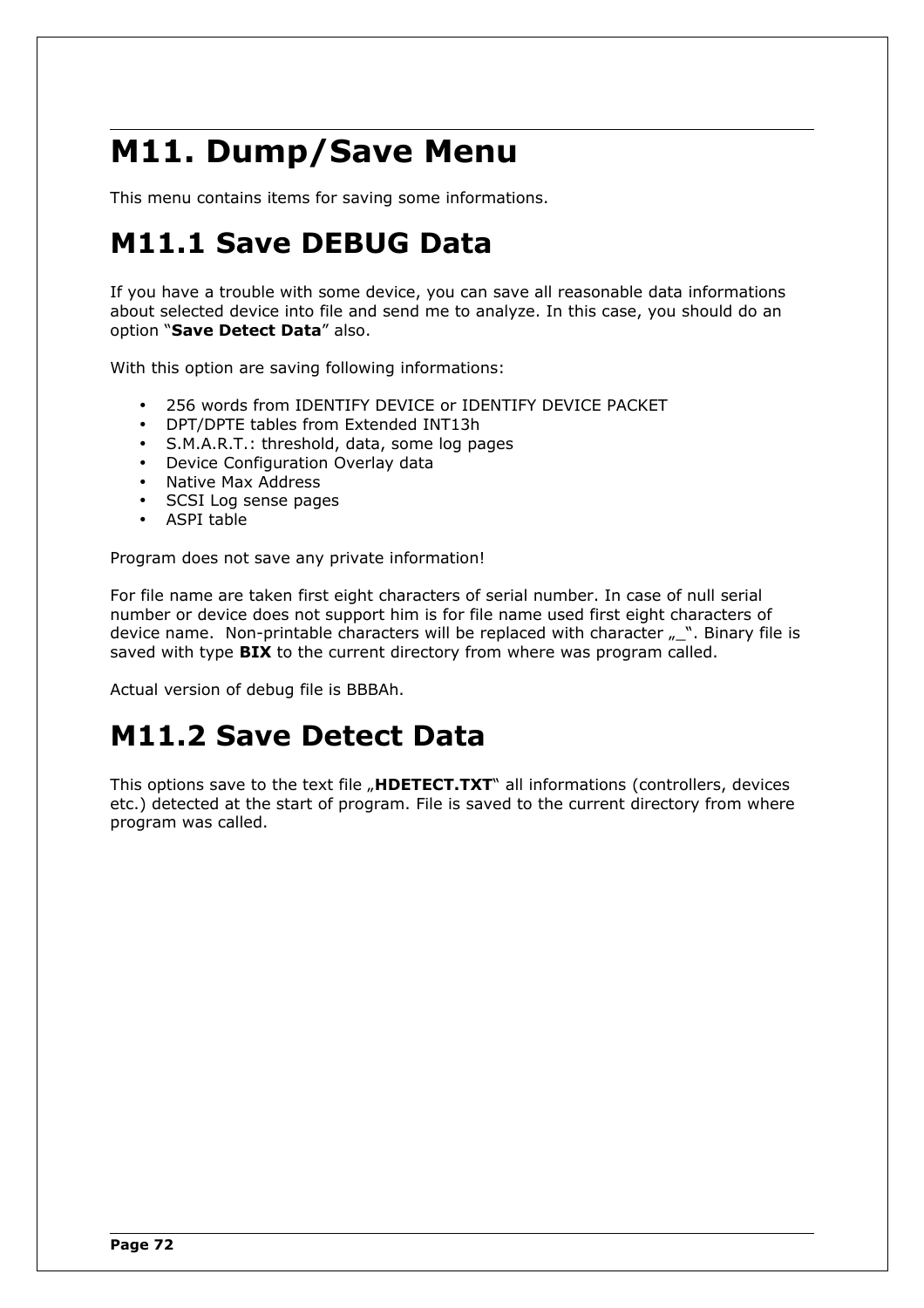# **M.13 Commands Menu**

# **M13.1 Command/Feature sets**

This choice shows all supported features. In column **"Status**" appears **"enabled**", when selected feature is enabled and "disabled", when this feature is disabled.

Feature showed with yellow color could be enabled or disabled with individual subcommands of command SET FEATURES or special commands. This can you make with arrow keys left or right. The other features are set from manufacturer in firmware of device and normally you cannot change it, only with special utilities from manufacturer for given device.

In words 82-84 of device is saved setting which feature sets device support. In words 85-87 of device is saved setting which feature sets are enabled for device.

Features M13.1.1 to M13.1.14: words 82/85 (in the IDENTIFY DEVICE response) Features M13.1.15 to M13.1.28: words 83/86 Features M13.1.29 to M13.1.41: words 84/87

## **M13.1.1 S.M.A.R.T. feature set**

The intent of self-monitoring, analysis, and reporting technology (the **SMART feature set**) is to protect user data and minimize the likelihood of unscheduled system downtime that may be caused by predictable degradation and/or fault of the device. By monitoring and storing critical performance and calibration parameters, SMART feature set devices attempt to predict the likelihood of near-term degradation or fault condition. Providing the host system the knowledge of a negative reliability condition allows the host system to warn the user of the impending risk of a data loss and advise the user of appropriate action. Support of this feature set is indicated in the IDENTIFY DEVICE response.

Devices that implement the PACKET Command feature set shall not implement the SMART feature set as described in ATA/ATAPI standard. Devices that implement the PACKET Command feature set and S.M.A.R.T. shall implement S.M.A.R.T. as defined by the command packet set implemented by the device. This feature set is optional if the PACKET Command feature set is not supported.

When S.M.A.R.T. is supported, then with SMART ENABLE OPERATIONS or SMART DISABLE OPERATIONS command could be S.M.A.R.T. enabled or disabled.

## **M13.1.2 Security Mode feature set**

The optional Security Mode feature set is a password system that restricts access to user data stored on a device. (See at Lock/Unlock Device Menu)

### **M13.1.3 Removable Media feature set**

The Removable Media feature set is intended only for devices not implementing the PACKET Command feature set. This feature set operates with Media Status Notification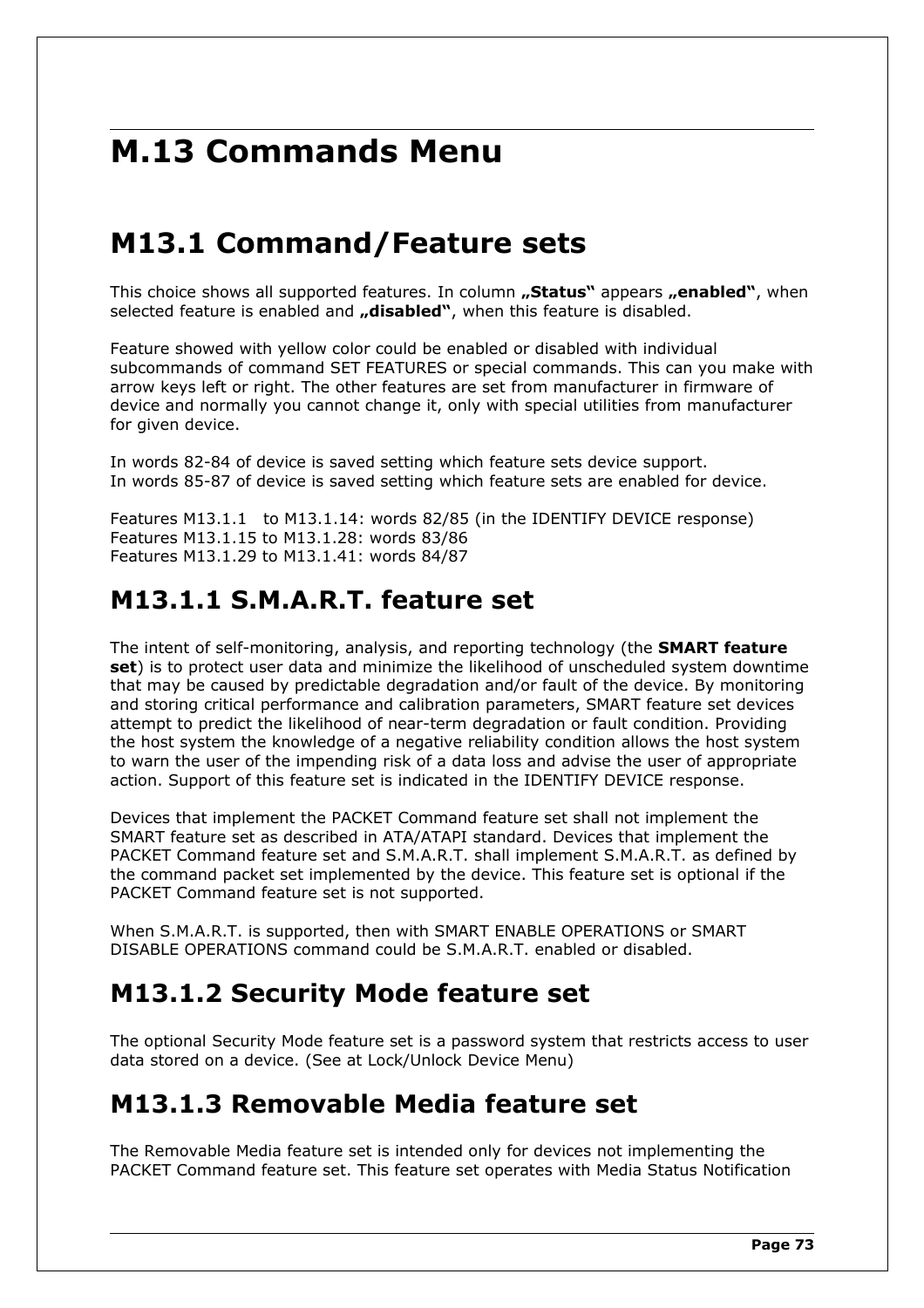disabled. The MEDIA LOCK and MEDIA UNLOCK commands are used to secure the media and the MEDIA EJECT command is used to remove the media. While the media is locked, the eject button does not eject the media. Media status is determined by checking the media status bits returned by the MEDIA LOCK and MEDIA UNLOCK commands.

Power-on reset, hardware reset, and the EXECUTE DEVICE DIAGNOSTIC command clear the Media Lock (LOCK) state and the Media Change Request (MCR) state. Software reset clears the Media Lock (LOCK) state, clears the Media Change Request (MCR) state, and preserves the Media Change (MC) state.

## **M13.1.4 Power Management feature set**

A device shall implement power management. A device implementing the PACKET Command feature set may implement the power management as defined by the packet command set implemented by the device. Otherwise, the device shall implement the Power Management feature set as described in ATA/ATAPI standard.

The Power Management feature set permits a host to modify the behavior of a device in a manner that reduces the power required to operate. The Power Management feature set provides a set of commands and a timer that enable a device to implement low power consumption modes.

## **M13.1.5 PACKET Command feature set**

The optional PACKET Command feature set provides for devices that require command parameters that are too extensive to be expressed in the Command Block registers. Devices implementing the PACKET Command feature set exhibit responses different from those exhibited by devices not implementing this feature set.

Hard drive devices do not support this feature set.

## **M13.1.6 Write Cache**

If feature **Write Cache** is supported it could be enabled or disabled with command SET FEATURES.

## **M13.1.7 Read Cache (look-ahead)**

If feature **Look Ahead** is supported it could be enabled or disabled with command SET FEATURES.

## **M13.1.8 Release interrupt**

If feature **Release interrupt** is supported it could be enabled or disabled with command SET FEATURES.

## **M13.1.9 SERVICE interrupt**

If feature **SERVICE interrupt** is supported it could be enabled or disabled with command SET FEATURES.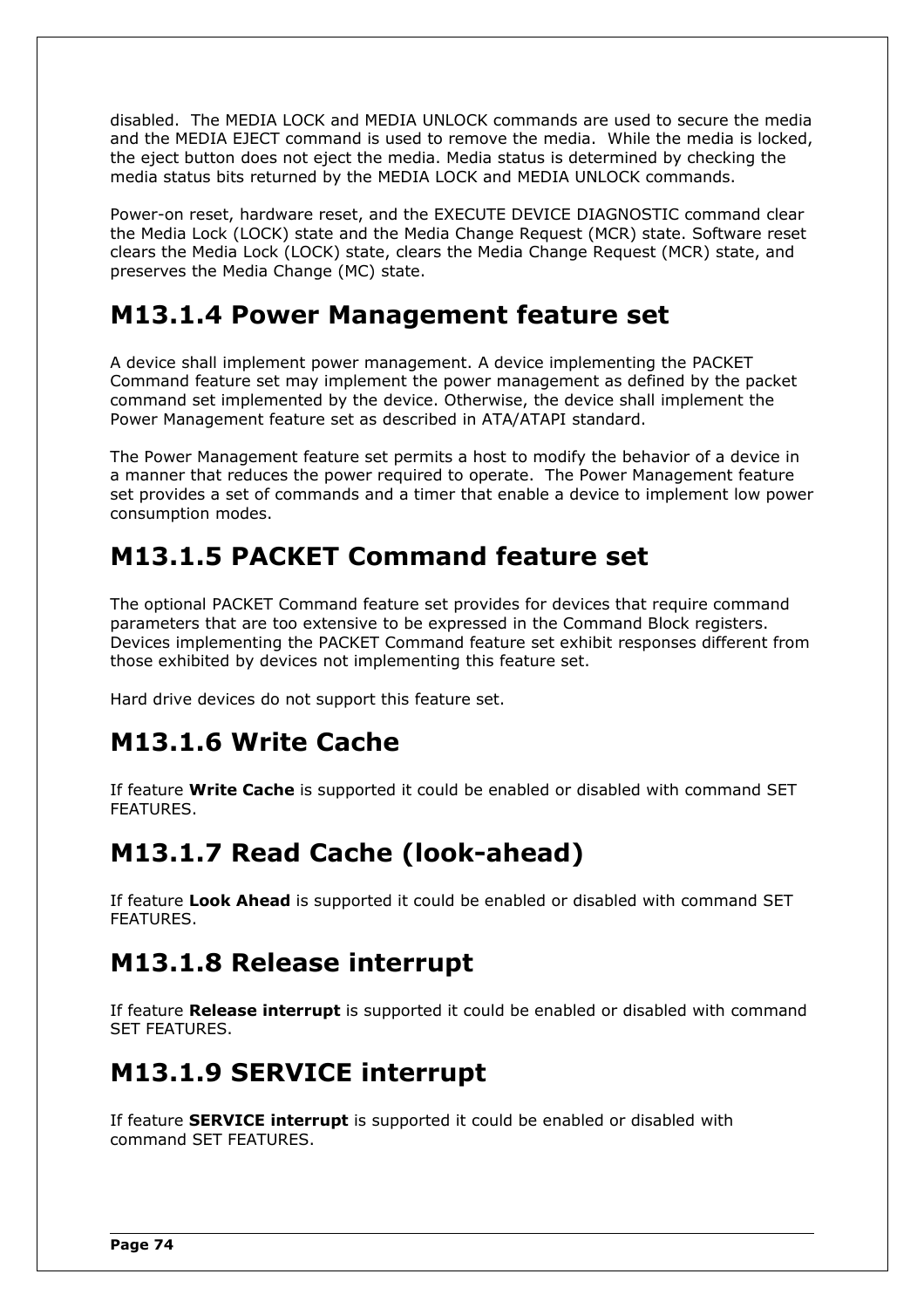## **M13.1.10 DEVICE RESET command**

## **M13.1.11 Host Protected Area feature set**

### **Host Protected Area (HPA)**

HPA is defined as a reserved area for data storage outside the normal operating file system. This area is hidden from the operating system and files system, and is normally used for specialized applications. Systems may wish to store configuration data or save memory to the hard disk drive device in a location that the operating systems cannot change.

HPA is generally known as **Host Protected Area** (called **Hidden Protected Area** by IBM). The HPA is a special area on your hard disk, usually hidden to partitioning tools. It includes all the software and data needed to recover the preloaded state of the notebook. The HPA also includes some diagnostic tools and a (MS Windows only) backup tool.

Removing the HPA is simple to effect, but may result in your not being able to access the machine's BIOS.

HPA is using by two technologies: **BEER** (Boot Engineering Extension Record) and **PARTIES** (Protected Area Run Time Interface Extension Services).

Detailed description see **[M13.1.25](#page-78-0) 48-bit Address feature set**.

### **M13.1.12 WRITE BUFFER command**

### **M13.1.13 READ BUFFER command**

### **M13.1.14 NOP command**

### **M13.1.15 DOWNLOAD MICROCODE command**

### **M13.1.16 READ/WRITE DMA QUEUED command**

## **M13.1.17 Compact Flash (CFA) feature set**

### **M13.1.18 Advanced Power Management feature set**

The **Advanced Power Management (APM) feature set** is an optional feature set that allows the host to select a power management level. The power management level is specified using a scale from the lowest power consumption setting of 01h to the maximum performance level of FEh. Device performance may increase with increasing power management levels. Device power consumption may increase with increasing power management levels.

A device may implement one power management method for two or more contiguous power management levels. For example, a device may implement one power management method from level 80h to A0h and a higher performance, higher power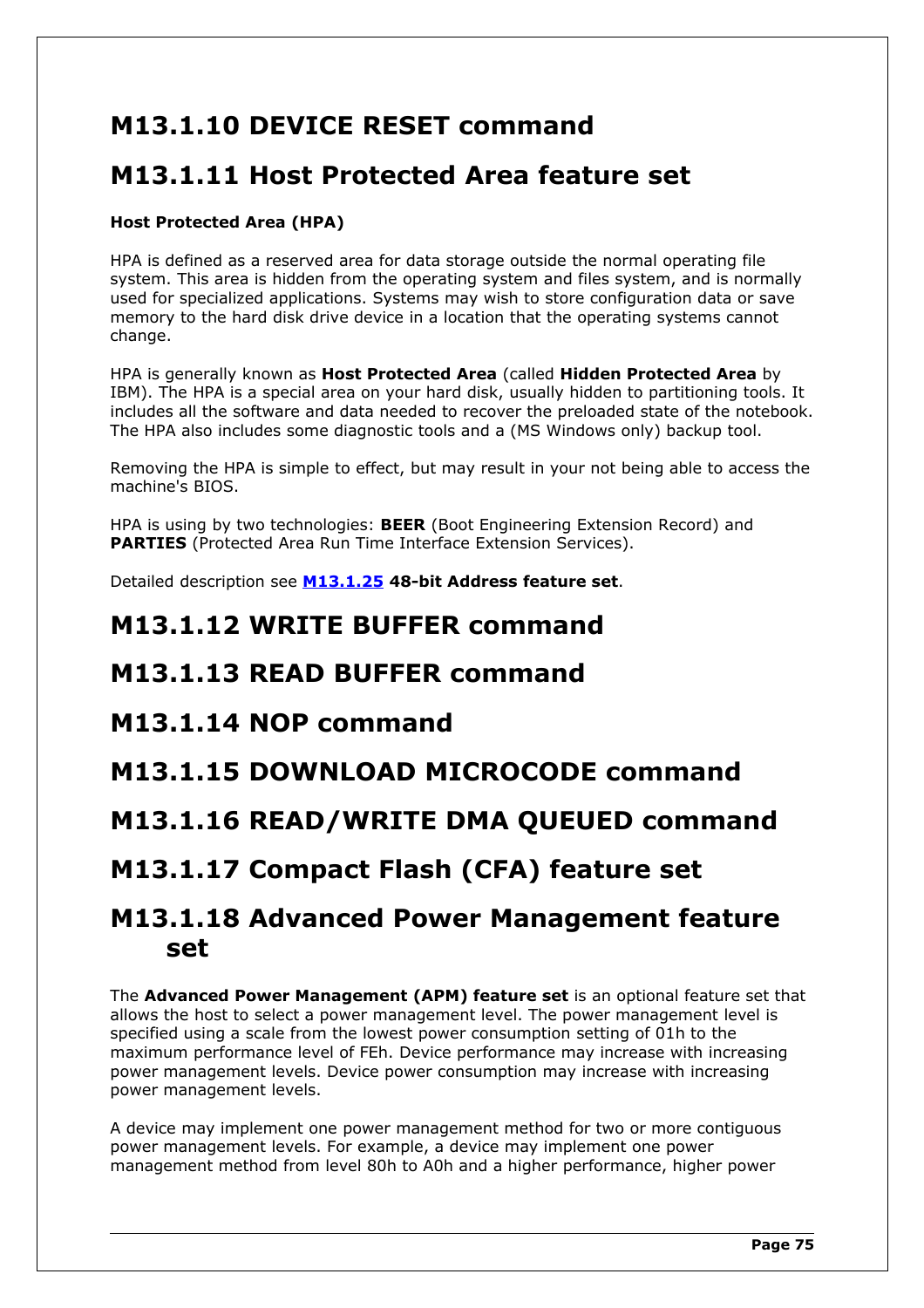consumption method from level A1h to FEh. Advanced power management levels 80h and higher do not permit the device to spin down to save power.

The Advanced Power Management feature set uses the following functions:

A SET FEATURES subcommand to enable Advanced Power Management A SET FEATURES subcommand to disable Advanced Power Management

Advanced Power Management is independent of the Standby timer setting. If both Advanced Power Management and the Standby timer are set, the device will go to the Standby state when the timer times out or the device's Advanced Power Management algorithm indicates that the Standby state should be entered.

The IDENTIFY DEVICE indicates that Advanced Power Management is supported, if Advanced Power Management is enabled, and the current advanced power management level if Advanced Power Management is enabled.

For APM change is used new menu.

## **M13.1.19 Removable Media Status Notification feature set**

If feature **Removable Media Status Notification feature set** is supported it could be enabled or disabled with command SET FEATURES.

## **M13.1.20 Power-Up in Standby (PUIS) feature set**

The optional Power-Up in Standby feature set allows devices to be powered-up into the Standby power management state to minimize inrush current at power-up and to allow the host to sequence the spin-up of devices. This optional feature set may be enabled or disabled via the SET FEATURES command or may be enabled by use of a jumper or similar means, or both. When enabled by a jumper, the feature set shall not be disabled via the SET FEATURES command. The IDENTIFY DEVICE or IDENTIFY PACKET DEVICE response indicates whether this feature set is implemented and/or enabled.

The enabling of this feature set shall be persistent after power-down and power-up. When this feature set is enabled, the device shall power-up into Standby.

A device may implement a SET FEATURES subcommand that notifies the device to spinup to the Active state when the device has powered-up into Standby. If the device implements this SET FEATURES subcommand and power-up into Standby is enabled, the device shall remain in Standby until the SET FEATURES subcommand is received. If the device implements this SET FEATURES subcommand, the fact that the feature is implemented is reported in the IDENTIFY DEVICE or IDENTIFY PACKET DEVICE response.

Power-up in standby (PUIS) is a hard disk configuration which prevents the drive from automatic spinup when power is applied. The spinup occurs later by an ATA command, only when the disk is needed, to conserve electric power.

**PUIS requires corresponding BIOS support. If PUIS is enabled on the drive but not supported by the BIOS, the drive will not be detected by the system.**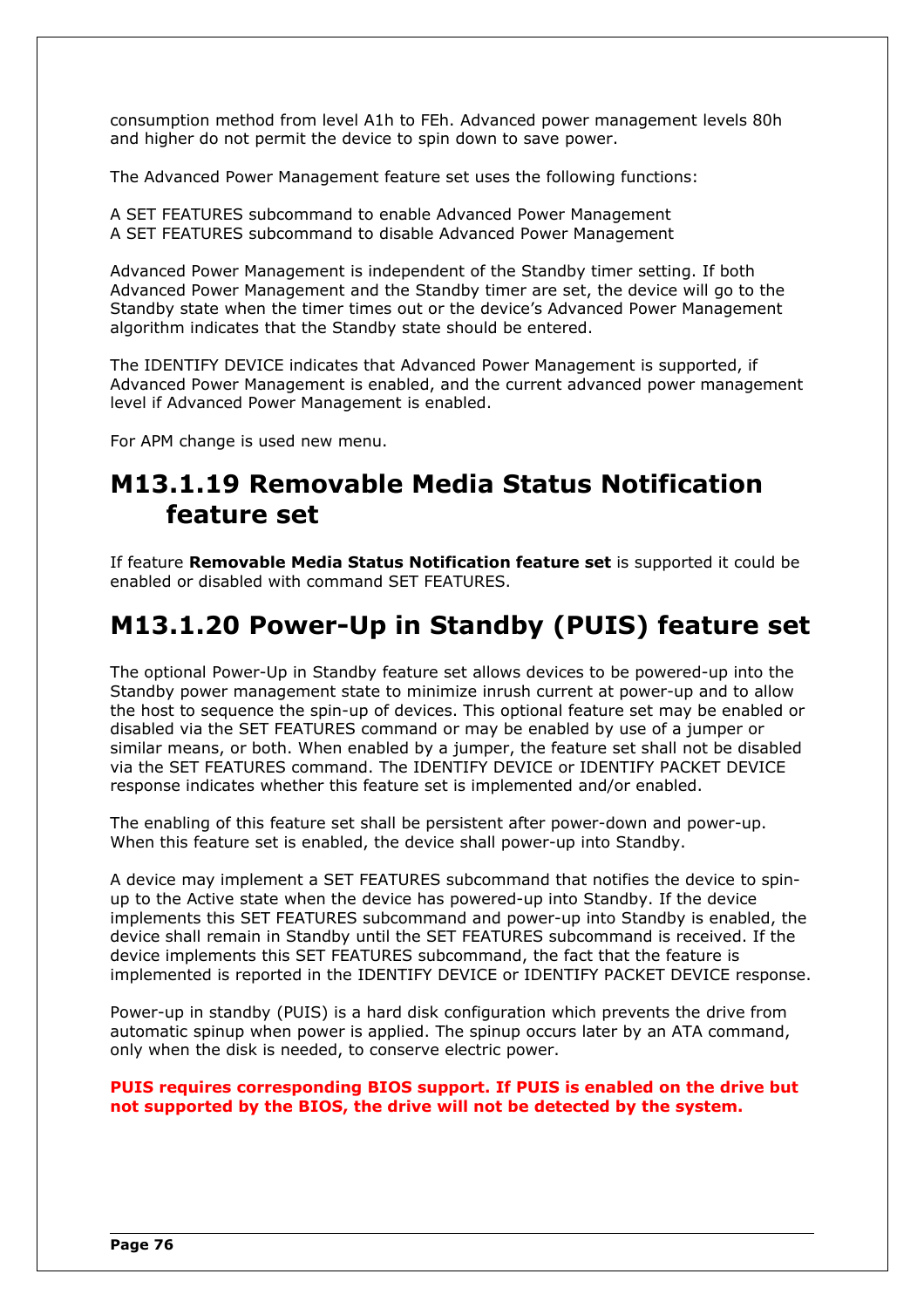## **M13.1.21 SET FEATURES subcommand required to spin-up after power-up**

If the device does not implement the SET FEATURES subcommand to spin-up the device after power-up and power-up into Standby is enabled, the device shall spin-up upon receipt of the first command that requires the device to access the media.

## **M13.1.22 Address Offset Mode (Reserved Area Boot)**

This feature is described in "Address Offset Reserved Area Boot", INCITS TR27:2001.

Computer systems perform initial code booting by reading from a predefined address on a disk drive. To allow an alternate bootable operating system to exist in a reserved area on disk drive, Address Offset Feature provides a Set Feature function to temporarily offset the drive address space. The offset address space wraps around so that the entire disk drive address space remains addressable in offset mode. The Set Max pointer is set to the end of the reserved area to protect the data in the user area when operating in offset mode. This protection can be removed by a SET MAX ADDRESS / SET MAX ADDRESS EXT command to move the Set Max pointer to the end of the drive.

Set Feature Command Subcommand code 09h "**ENABLE ADDRESS OFSET MODE sub command**" offsets address LBA 0 (Cylinder 0, Head 0, Sector 1) to the start of a nonvolatile reserved area established using the SET MAX ADDRESS / SET MAX ADDRESS EXT command. The offset condition is cleared by SET FEATURE command Subcommand 89h "**DISABLE ADDRESS OFFSET MODE**", Software Reset, Hardware Reset or Power on Reset. Upon entering offset mode, the capacity of the drive returned in the IDENTIFY DEVICE data is the size of the former reserved area. A subsequent SET MAX ADDRESS / SET MAX ADDRESS EXT command using the address returned by READ MAX ADDRESS / READ MAX ADDRESS EXT command allows access to the entire drive. Addresses wrap so the entire drive remains addressable.

If a non-volatile reserved area has not been established before the device receives a SET FEATURES ENABLE ADDRESS OFFSET MODE sub command, the command fails with Abort error status.

Disable Address Offset Mode removes the address offset and sets the size of the drive reported by the IDENTIFY DEVICE command back to the size specified in the last nonvolatile SET MAX ADDRESS / SET MAX ADDRESS EXT command. IDENTIFY DEVICE Word 83 bit 7 indicates the device supports the Set Features Address Offset Mode. IDENTIFY DEVICE Word 86 bit 7 indicates the device is in address offset mode.

### **Before Enable Address Offset Mode**

A reserved area has been created using a non-volatile SET MAX ADDRESS command or SET MAX ADDRESS EXT command.

| User Accessible Area | <b>Reserved Area</b> |         |
|----------------------|----------------------|---------|
| $LBA=0$              | $LBA=R$              | $LBA=M$ |

**After Enable Address Offset Mode**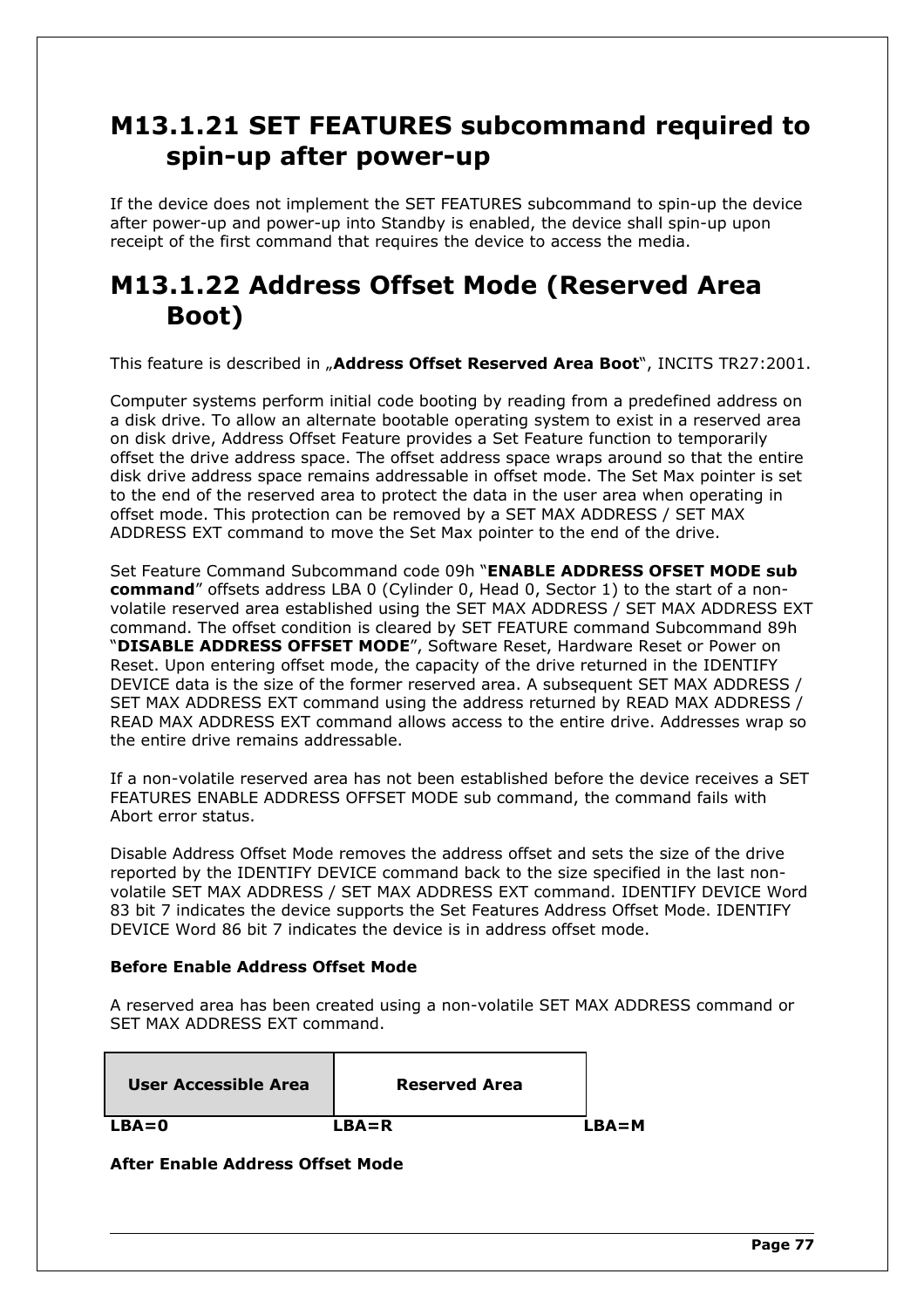The former reserved area is now the user accessible area. The former user accessible area is now the reserved area.

| User Accessible Area<br>(former Reserved Area) | <b>Reserved Area</b><br><b>(former User Accessible)</b><br><b>Area</b> ) |         |
|------------------------------------------------|--------------------------------------------------------------------------|---------|
| LBA=0                                          | $LBA=M-R$                                                                | $LBA=M$ |

#### **After SET MAX ADDRESS/SET MAX ADDRESS EXT command**

Using the Value Returned by READ MAX ADDRESS/READ MAX ADDRESS EXT command

| <b>User Accessible Area</b> |         |
|-----------------------------|---------|
| $LBA = 0$                   | $LBA=M$ |

Set Feature Disable Address Offset Mode, hardware or Power on Reset returns the device to Address Offset Mode Disabled. Software reset returns the device to Address Offset Mode Disable if Set Features Disable Reverting to Power On Defaults has not been set.

## **M13.1.23 SET MAX security extension**

If this feature is enabled than with command SET MAX SET PASSWORD was enabled **SET MAX security extension** on device (device is locked).

### **M13.1.24 Automatic Acoustic Management feature set**

The **Automatic Acoustic Management (AAM)** feature set is an optional feature set that allows the host to select an acoustic management level. The acoustic management level ranges from the setting of 00h to FFh, although many levels are currently reserved. Device performance and acoustic emanation may increase with increasing acoustic management levels. The acoustic management levels may contain discrete bands. For example, a device may implement one acoustic management method from level 80h to A0h, and a higher performance, higher acoustic emanation method from level A1h to FEh.

For change is used special menu.

## <span id="page-78-0"></span>**M13.1.25 48-bit Address feature set**

The optional **48-bit Address feature set** allows devices with capacities up to 281,474,976,710,655 sectors. This allows device capacity up to 144,115,188,075,855,360 bytes (144 PB). In addition, the numbers of sectors that may be transferred by a single command are increased by increasing the allowable sector count to 16 bits (65,536 sectors).

Commands unique to the 48-bit Address feature set are:

- FLUSH CACHE EXT
- READ DMA EXT
- READ DMA QUEUED EXT
- READ MULTIPLE EXT
- READ NATIVE MAX ADDRESS EXT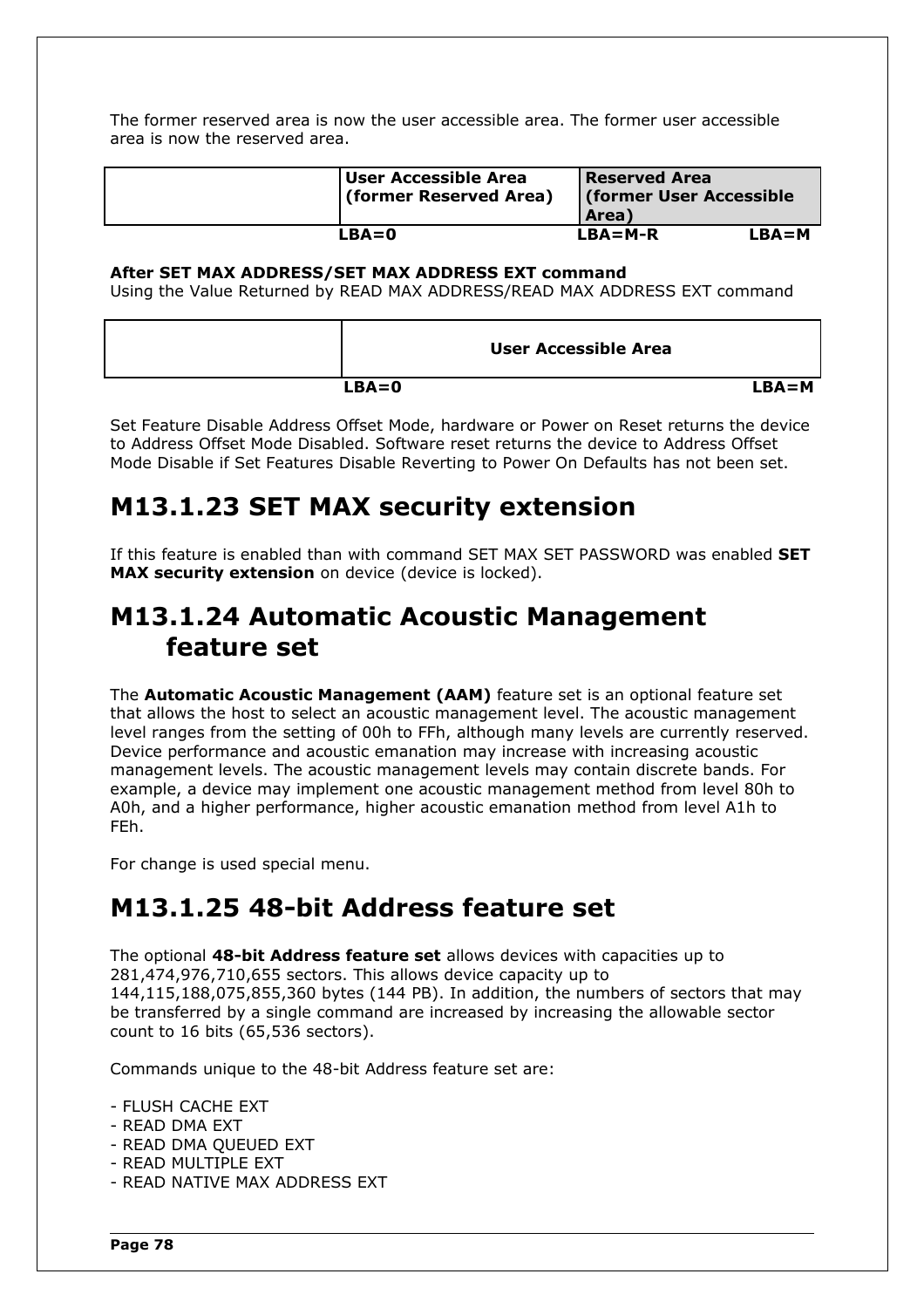- READ SECTOR(S) EXT
- READ VERIFY SECTOR(S)
- SET MAX ADDRESS EXT
- WRITE DMA EXT
- WRITE DMA QUEUED EXT
- WRITE MULTIPLE EXT
- WRITE SECTOR(S) EXT

The 48-bit Address feature set operates in LBA only. Devices implementing the 48-bit Address feature set shall also implement commands that use 28-bit addressing. 28-bit and 48-bit commands may be intermixed. Support of the 48-bit Address feature set is indicated in the IDENTIFY DEVICE response.

In a device implementing the 48-bit Address feature set, the Features register, the Sector Count register, the LBA Low register, the LBA Mid register, and the LBA High register are each a two byte deep FIFO. Each time one of these registers is written, the new content written is placed into the "most recently written" location and the previous content of the register is moved to "previous content" location.

The host may read the "previous content" of the Features, Sector Count, LBA Low, LBA Mid, and LBA High registers by first setting the **High Order Bit** (**HOB, bit 7**) of the Device Control register to one and then reading the desired register. If HOB (bit 7) in the Device Control register is cleared to zero the host reads the "most recently written" content when the register is read. A write to any Command Block register shall cause the device to clear the HOB bit to zero in the Device Control register. The "most recently written" content always is written by a register write regardless of the state of HOB (bit 7) in the Device Control register.

The device shall indicate support of the 48-bit Address feature set in the IDENTIFY DEVICE response. In addition, IDENTIFY DEVICE response words (103:100) contain the maximum user LBA  $+1$  that is accessible by 48-bit addressable commands.

If the value contained in IDENTIFY DEVICE response words (103:100) is equal to or less than 268,435,455, then the content of words (61:60) shall be as described in ATA/ATAPI standard. If the value in contained IDENTIFY DEVICE response words (103:100) is greater than 268,435,455, then the maximum value in words (61:60) shall be 268,435,455. That is, if the device contains greater than the capacity addressable with 28-bit commands, words (61:60) shall describe the maximum capacity that can be addressed by 28-bit commands.

When the 48-bit Address feature set is implemented, the native maximum address is the highest address accepted by the device in the factory default condition using a 48-bit Address feature set command. The native maximum address is the value returned by a READ NATIVE MAX ADDRESS EXT command. If the native maximum address of a device is equal to or less than 268,435,455, a READ NATIVE MAX ADDRESS shall return the native maximum address. If the native maximum address is greater than 268,435,455, a READ NATIVE MAX ADDRESS command shall cause the device to return a maximum value of 268,435,454.

When the 48-bit Address feature set is implemented, the SET MAX ADDRESS command shall execute. However, in addition to modifying the content of words (61:60), the new content of (61:60) shall also be placed in words (103:100). When a SET MAX ADDRESS EXT command is issued and the address requested is greater than 268,435,455, words (103:100) shall be modified to reflect the requested value but words 60 and 61 shall not be modified. When a SET MAX ADDRESS EXT command is issued and the address requested is equal to or less than 268,435,455, words (103:100) shall be modified to reflect the requested value and words 60 and 61 shall be modified as described.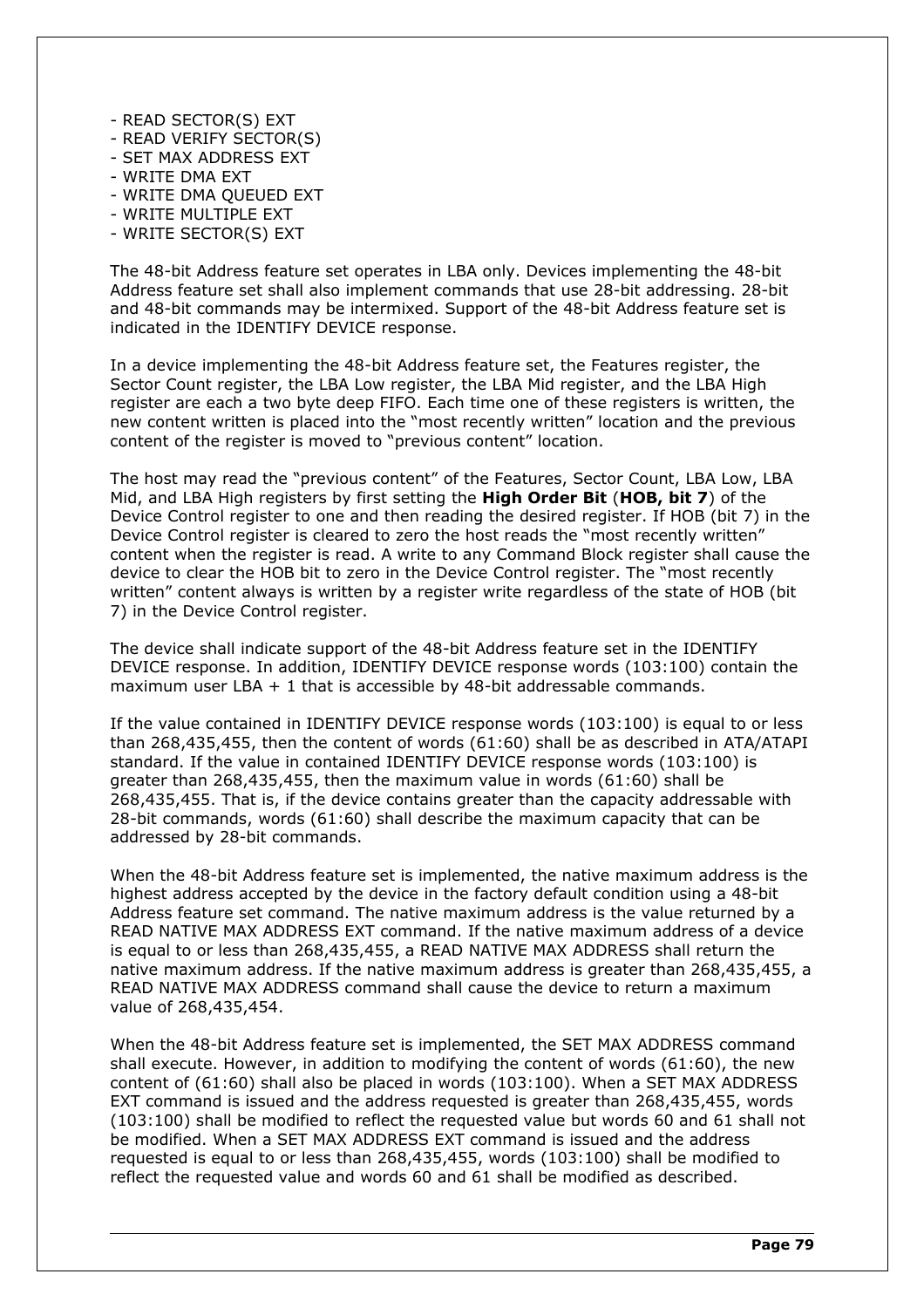The 48-bit Address feature set is not limited for device with capacity over 127 GB only. When BIOS and device support this feature, you can use this feature on device with capacity up to 127 GB.

The **major differences** between 48-bit addressing and 28-bit addressing are as follows:

1. In 28-bit addressing, there are only 28 bits available to access a given address on the hard drive, which when all bits are set equates to 137 GB.

2. By doubling the number of bits that can be used to access a given address, 48-bit LBA addressing pushes the maximum storage limit to 144 petabytes.

3. An additional benefit to the 48-bit capability is the ability to transfer more than 256 sectors per command (i.e., up to 65,536 sectors per command).

4. Interoperability between 48-bit and 28-bit addressing maintains compatibility between older hard drives and new, larger hard drives installed in the same system.

### **M13.1.26 Device Configuration Overlay feature set**

The optional Device Configuration Overlay feature set allows a utility program to modify some of the optional commands, modes, and feature sets that a device reports as supported in the IDENTIFY DEVICE or IDENTIFY PACKET DEVICE command response as well as the capacity reported. (See [detailed info\)](#page-57-0)

### **M13.1.27 FLUSH CACHE command**

### **M13.1.28 FLUSH CACHE EXT command**

### **M13.1.29 S.M.A.R.T. error logging**

### **M13.1.30 S.M.A.R.T. self-test**

### **M13.1.31 Media serial number is valid**

If bit 2 of word 84 is set to one, the device supports the media serial number field words (205:176). If bit 2 of word 87 is set to one, the media serial number field in words (205:176) is valid. This bit shall be cleared to zero if the media does not contain a valid serial number or if no media is present.

Words (205:176) contain the current media serial number. Serial numbers shall consist of 60 bytes. The first 40 bytes shall indicate the media serial number and the remaining 20 bytes shall indicate the media manufacturer.

For removable ATA devices (e.g., flash media with native ATA interfaces) that do not support removable media, the first 20 words of this field shall be the same as words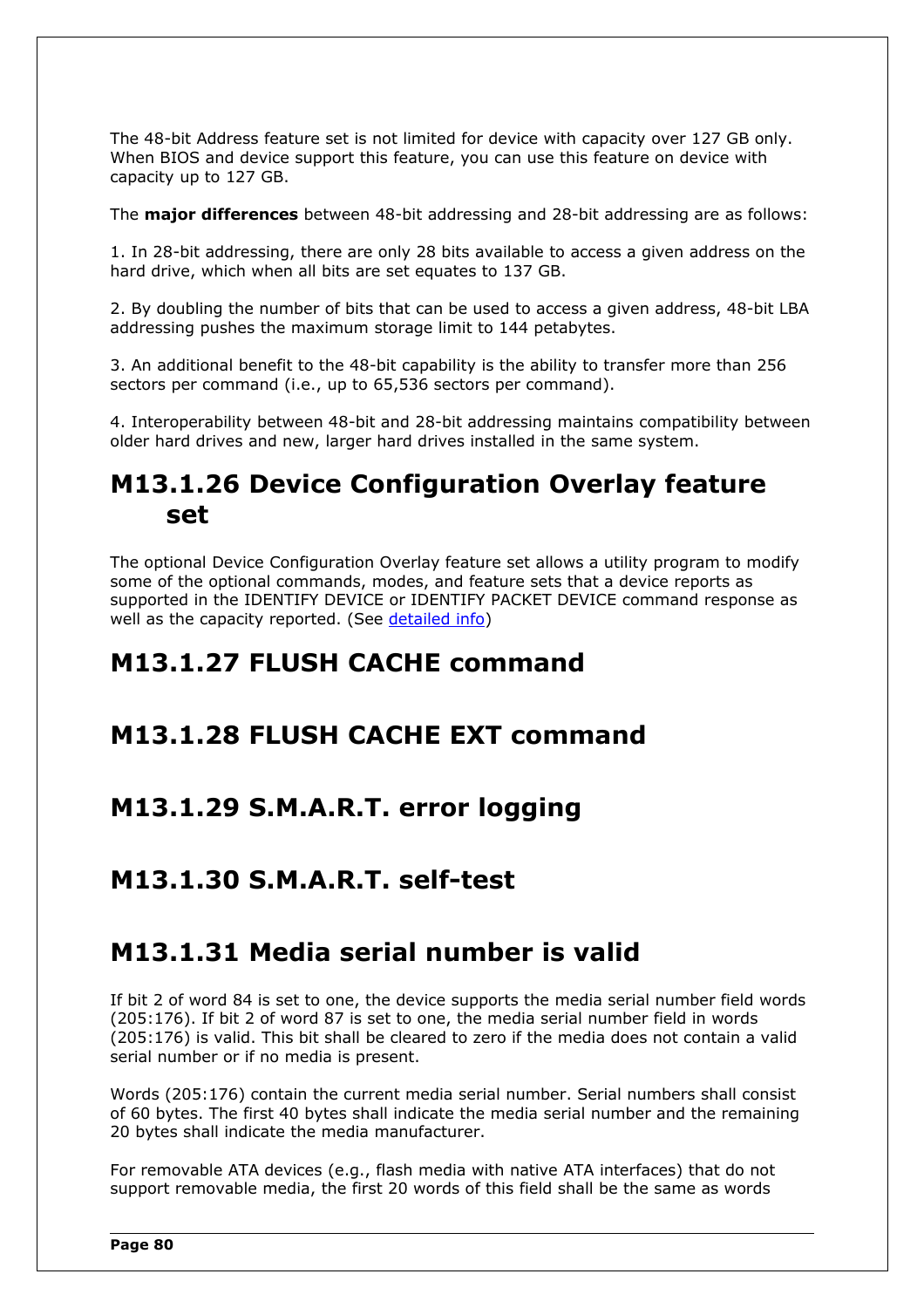(46:27) of the IDENTIFY DEVICE response and the next ten words shall be the same as words (19:10) of the IDENTIFY DEVICE response.

This feature should be disabled if medium does not contain valid serial number or medium is not present.

## **M13.1.32 Media Card Pass Through Command feature set**

The Media Card Pass Through commands is implemented by a Media Pass Through device. A device implementing the Media Card Pass Through Command feature set is a bridge to one or more types of media card storage devices.

This feature set embeds small-format flash memory card commands inside the ATA commands. The adapter's firmware passes the embedded memory card's command to the memory card as is from the ATA command. The Media Card Pass Through Command feature set reduces the number of commands required for this feature set regardless of the number or type of memory card commands. It also reduces the adapter's firmware overhead in processing them. As new memory cards types are defined in the market, they can all be supported within this one feature.

- SD Card ATA Command Extension (SDA 3C)

- Smart Media ATA Command Extension (SSFDC Forum)

## **M13.1.33 Streaming feature set**

If bit 4 of word 84 is set to one, the device supports the Streaming feature set.

The Streaming feature set is an optional feature set that allows a host to request delivery of data from a contiguous logical block address range within an allotted time. This places a priority on time to access the data rather than the integrity of the data. Streaming feature set commands only support 48-bit addressing.

- Valid CONFIGURE STREAM command (Streaming feature set)

- A valid CONFIGURE STREAM command has been executed

## **M13.1.34 General Purpose Logging feature set**

If bit 5 of word 84 is set to one, the device supports the General Purpose Logging feature set (ATA/ATAPI-7).

The General Purpose Logging feature set provides a mechanism for accessing logs in a device. These logs are associated with specific feature sets such as S.M.A.R.T. Support of the individual logs is determined by support of the associated feature set. If the device supports a particular feature set, support for any associated log(s) is mandatory.

Support for the General Purpose Logging feature set shall not be disabled. If the feature set associated with a requested log is disabled, the device shall return command abort.

## **M13.1.35 WRITE DMA/MULTIPLE FUA EXT commands**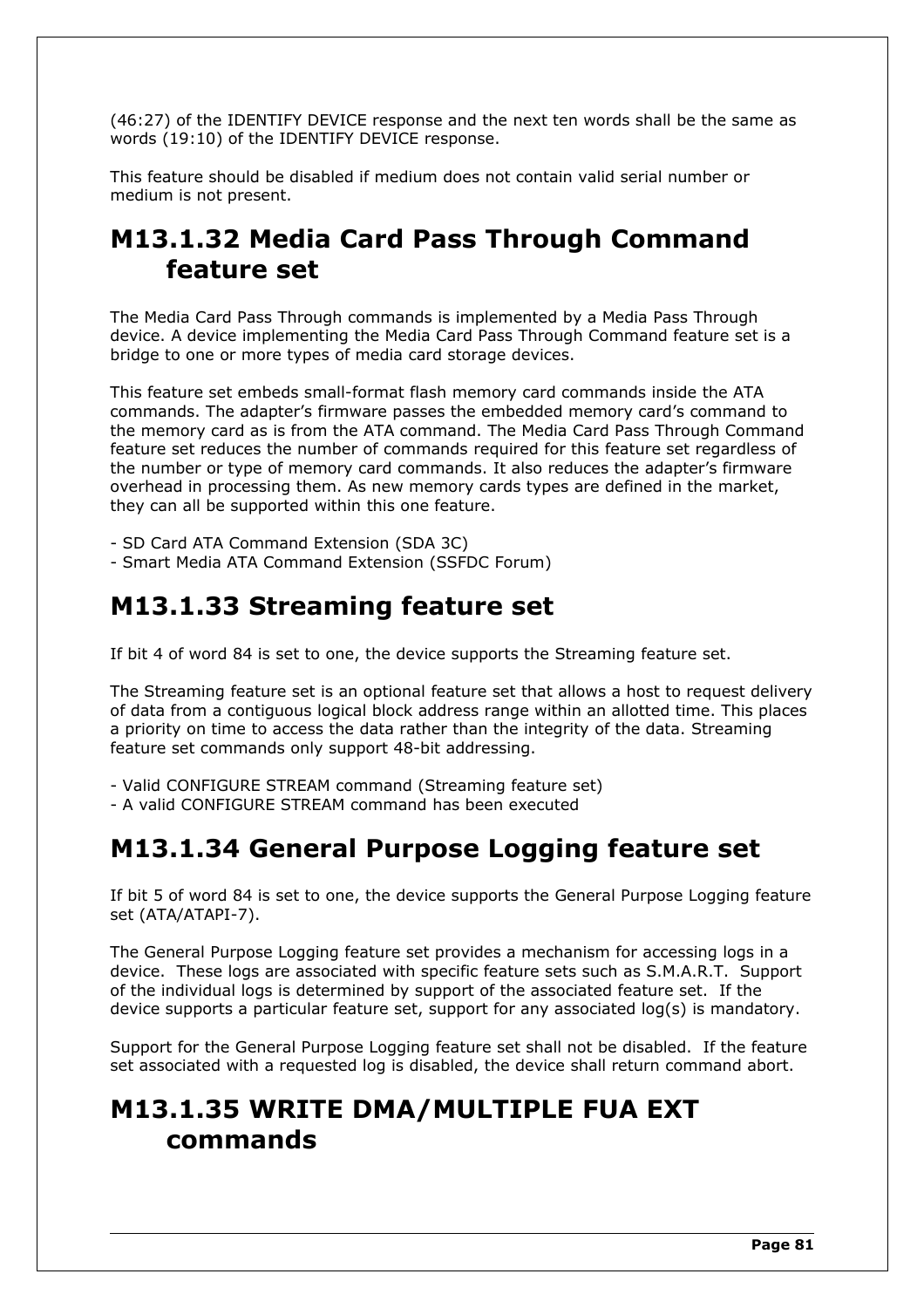If bit 6 of word 84 is set to one, the device supports the WRITE DMA FUA EXT and WRITE MULTIPLE FUA EXT commands (ATA/ATAPI-7).

## **M13.1.36 WRITE DMA QUEUED FUA EXT command**

If bit 7 of word 84 is set to one, the device supports the WRITE DMA QUEUED FUA EXT command (ATA/ATAPI-7).

## **M13.1.37 World Wide Name**

If bit 8 of word 84 is set to one, the device supports a world wide name (ATA/ATAPI-7).

**WWN (World Wide Name):** This is a 64-bit worldwide unique name based upon a company's IEEE identifier (see IDENTIFY DEVICE Words 108:111). The company's IEEE unique identifier shall be assigned by the IEEE/RAC (**IEEE Registration Authority Committee**) as specified by ISO/IEC 13213:1994 (see [Operating Procedures](http://standards.ieee.org/regauth/rac_procedures_r2.doc) at http://standards.ieee.org/regauth/rac\_procedures\_r2.doc).

## **M13.1.38 URG bit for READ STREAM DMA/PIO commands**

If bit 9 of word 84 is set to one, the device supports the **URG bit** for READ STREAM DMA and READ STREAM PIO commands.

The **Urgent bit** (**URG**) in the READ STREAM and WRITE STREAM commands specifies that the command should be completed in the minimum possible time by the device and shall be completed within the specified **Command Completion Time Limit**.

URG specifies an urgent transfer request.

## **M13.1.39 URG bit for WRITE STREAM DMA/PIO commands**

If bit 10 of word 84 is set to one, the device supports the **Urgent bit** (**URG**) for WRITE STREAM DMA and WRITE STREAM PIO commands.

## **M13.1.40 Time-limited Read/Write feature set**

If bit 11 of word 84 is set to one, the device supports the **Time-limited Read/write feature set** (ATA/ATAPI-7). If bit 11 of word 84 is set to zero, the device is working in normal PC mode.

The purpose of the Time-limited Read/Write feature set is to define a mode of operation that balances performance with reliability. This feature set is optional for devices not implementing the PACKET Command feature set and prohibited for devices implementing the PACKET Command feature set

The basic idea is for the host to define (to the device) a maximum time limit during which a group of commands is expected to complete. The device shall attempt to guarantee completion (of the group of commands) within the time limit. The timer (in the device) has these mutually exclusive states: **disabled**, **armed**, **running** and **expired**. The timer does NOT apply to each individual command, but to the combined time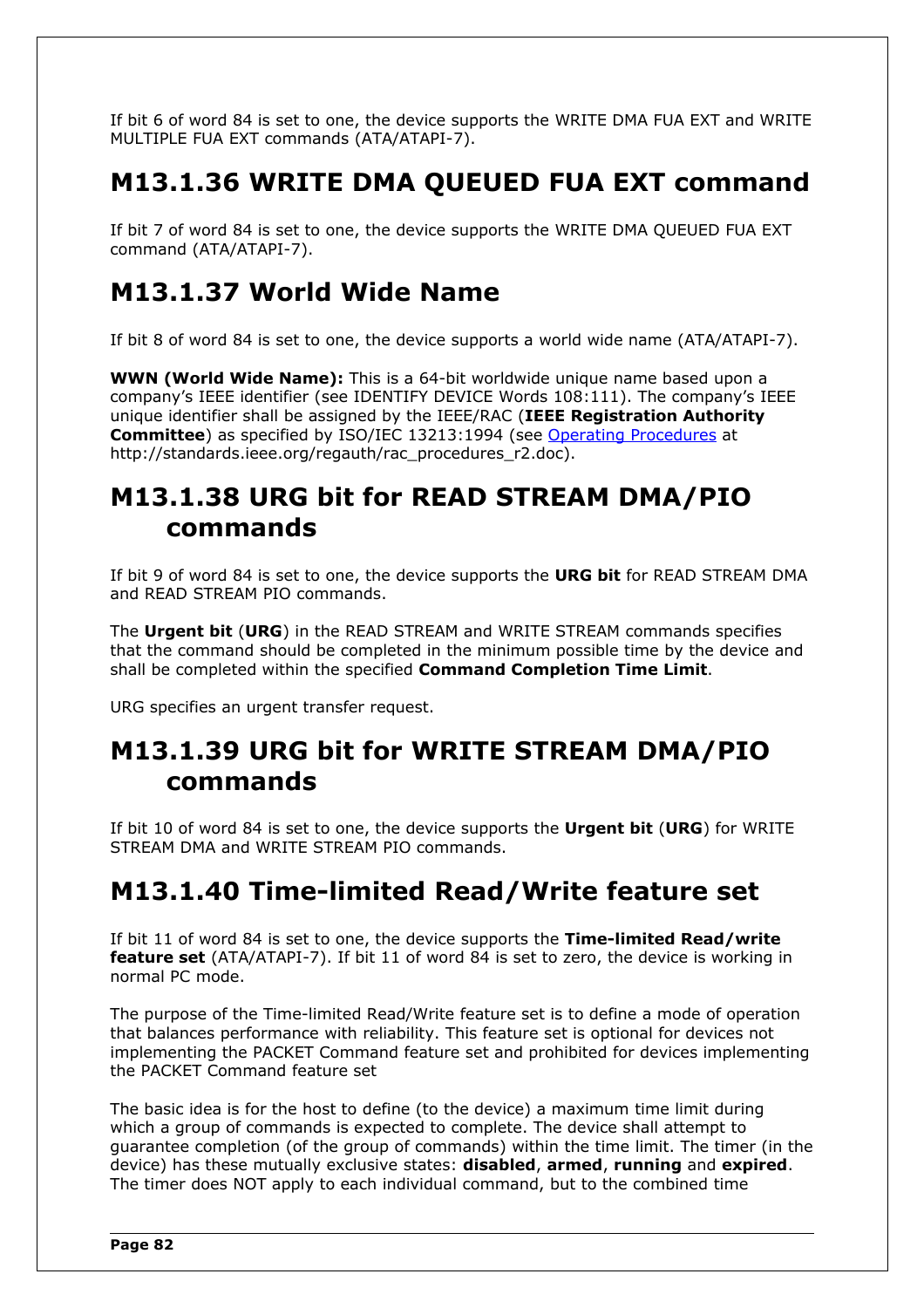required to execute a 'group' of commands. If the device does not complete a qualified command before the timer expires, the device shall either abort the command or continue (possibly transferring incorrect data).

## **M13.1.41 Time-limited Read/Write feature set Read/write continuous**

If bit 12 of word 84 is set to one, the device supports the Read Continuous and Write Continuous mode within the Time-limited Read/Write feature set (ATA/ATAPI-7).

### **M13.1.42 IDLE IMMEDIATE with UNLOAD FEATURE**

The IDLE IMMEDIATE command allows the host to immediately place the device in the Idle mode. Command completion may occur even though the device has not fully transitioned into the Idle mode.

The optional unload feature of the IDLE IMMEDIATE command provides a method for the host to cause a device that has movable read/write heads to move them to a safe position.

Upon receiving an IDLE IMMEDIATE command with the unload feature, a device shall:

1) stop read look-ahead if that operation is in process;

2) stop writing cached data to the media if that operation is in process;

3) if a device implements unloading its head(s) onto a ramp, then the device shall retract the head(s) onto the ramp;

4) if a device implements parking its head(s) in a landing zone on the media, then the device shall park its head(s) in the landing zone; and

5) transition to the Idle mode.

The device shall retain data in the write cache and resume writing the cached data onto the media after receiving a Software Reset, a Hardware Reset, or any new command except IDLE IMMEDIATE with unload feature.

A device shall report command completion after the head(s) have been unloaded or parked. The time required by a device to complete an unload or park operation is vendor specific.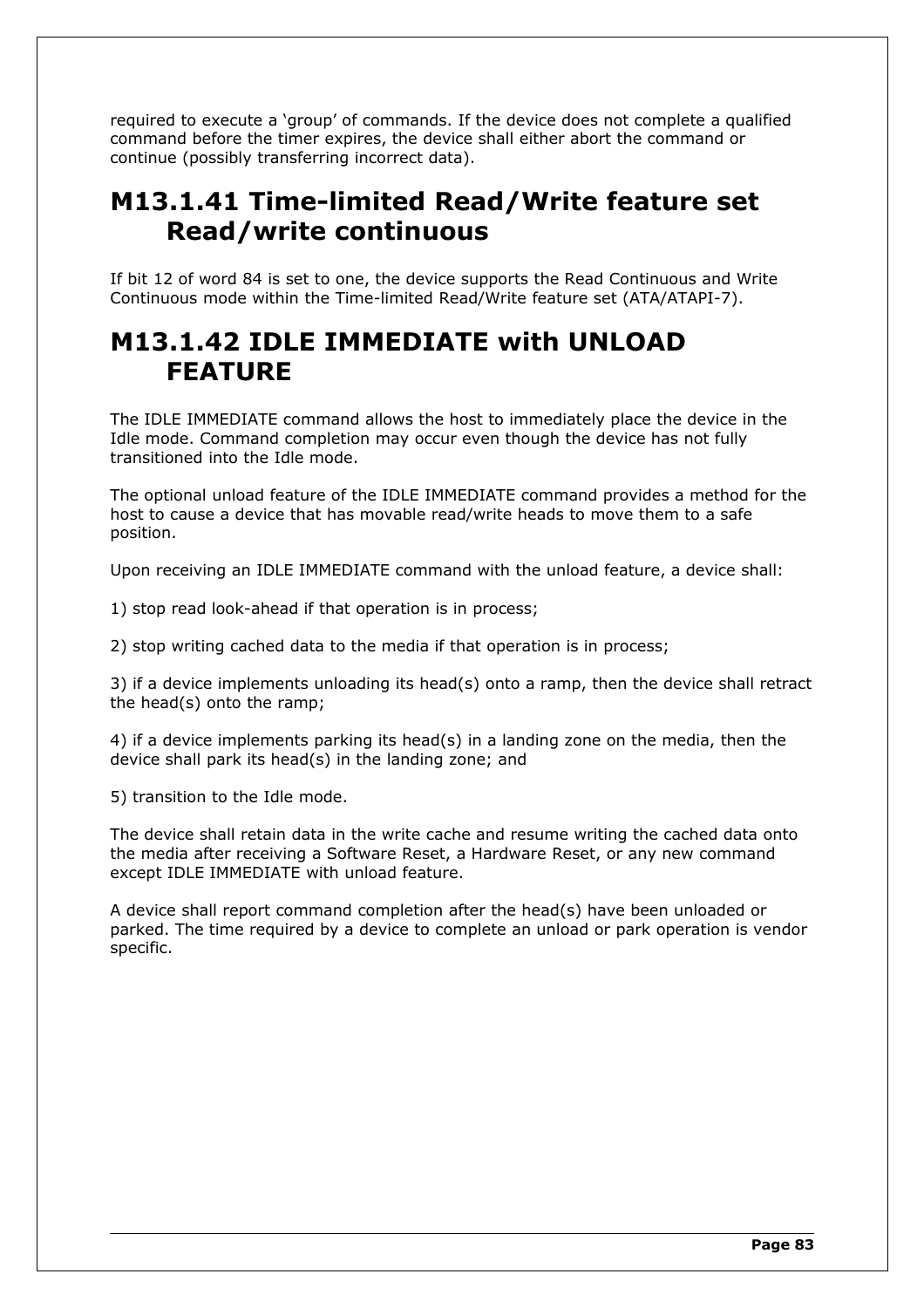# **M13.2 View/Search Device**

With this tool you can:

- view sector data in hexadecimal and ASCII format
- search sector to find data

## **View device**

### **Key J = Jump**

With key "**J**" you can directly jump to selected sector number.

### **Keys PageDown/PageUp**

The two keys are used to scroll down or up to see next or previous part of sector dump.

If the PageDown or PageUp key is pressed along with the CTRL key, it will directly jump to next or previous sector number without scrolling over sector parts.

## **Search device**

In parameters menu (key **"P - Params"**) you can select search object:

- string (default)
- empty sector
- non-empty sector

#### **String**

With key "**S**" you can enter wanted string in ASCII writeable characters or you can enter hexadecimal code for special character (key "**H**" along with the ALT key).

In parameters menu you can set search parameters:

- case or non case sensitive searching
- string type is ASCII or UNICODE
- exact location of string in sector

E.g. you want search any sector with boot signature 55AAh only. You know this boot signature is on the last two byte positions in sector: 510 and 511.

In parameters menu:

- 1. set case sensitive option to YES,
- 2. set string type to ASCII,
- 3. set position in sector to 510.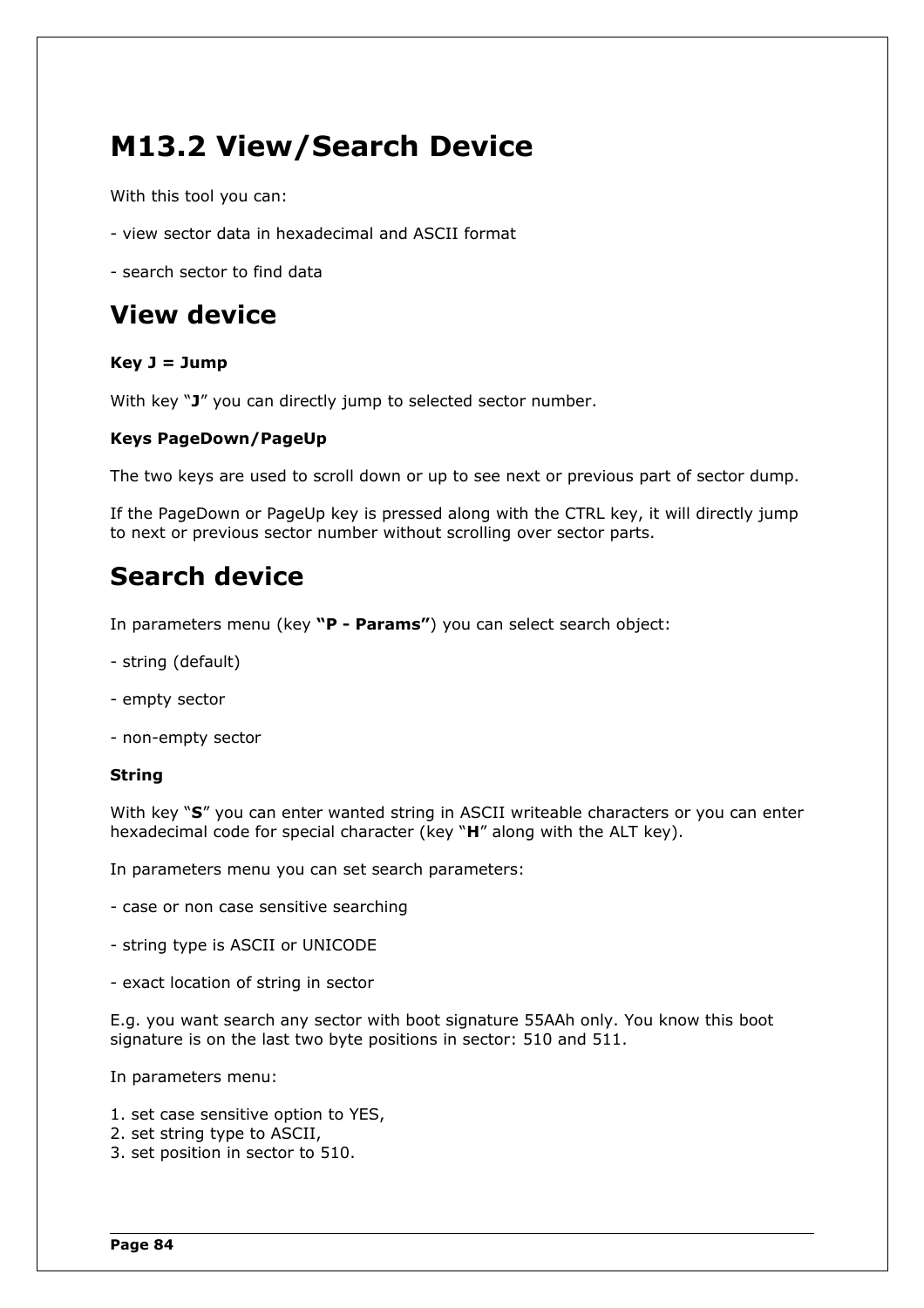In sector view press a key "**S**", then "**ALT+H**", type 55 and AA and just press a key "**F7**" to run search.

### **Empty sector**

With this option program will search for sector filled with binary zeroes 00h.

### **Non-empty sector**

This option is opposite to searching for empty sector. With this option program will search for sector which contains any data (not only binary zeroes 00h).

# **M13.3 ATA Commands**

There is set of an ATA commands.

For detailed information about ATA commands see [http://www.t13.org/.](http://www.t13.org/)

# **M13.4 SATA Commands**

At present is there only one SATA command.

## **M13.4.1 Reset SATA log 11h**

This Counter Reset Mechanism uses the READ LOG EXT command. When the device receives a READ LOG EXT command for log page 11h with value in the Features register, the device shall return the current counter values for the command and then reset all Phy event counter values.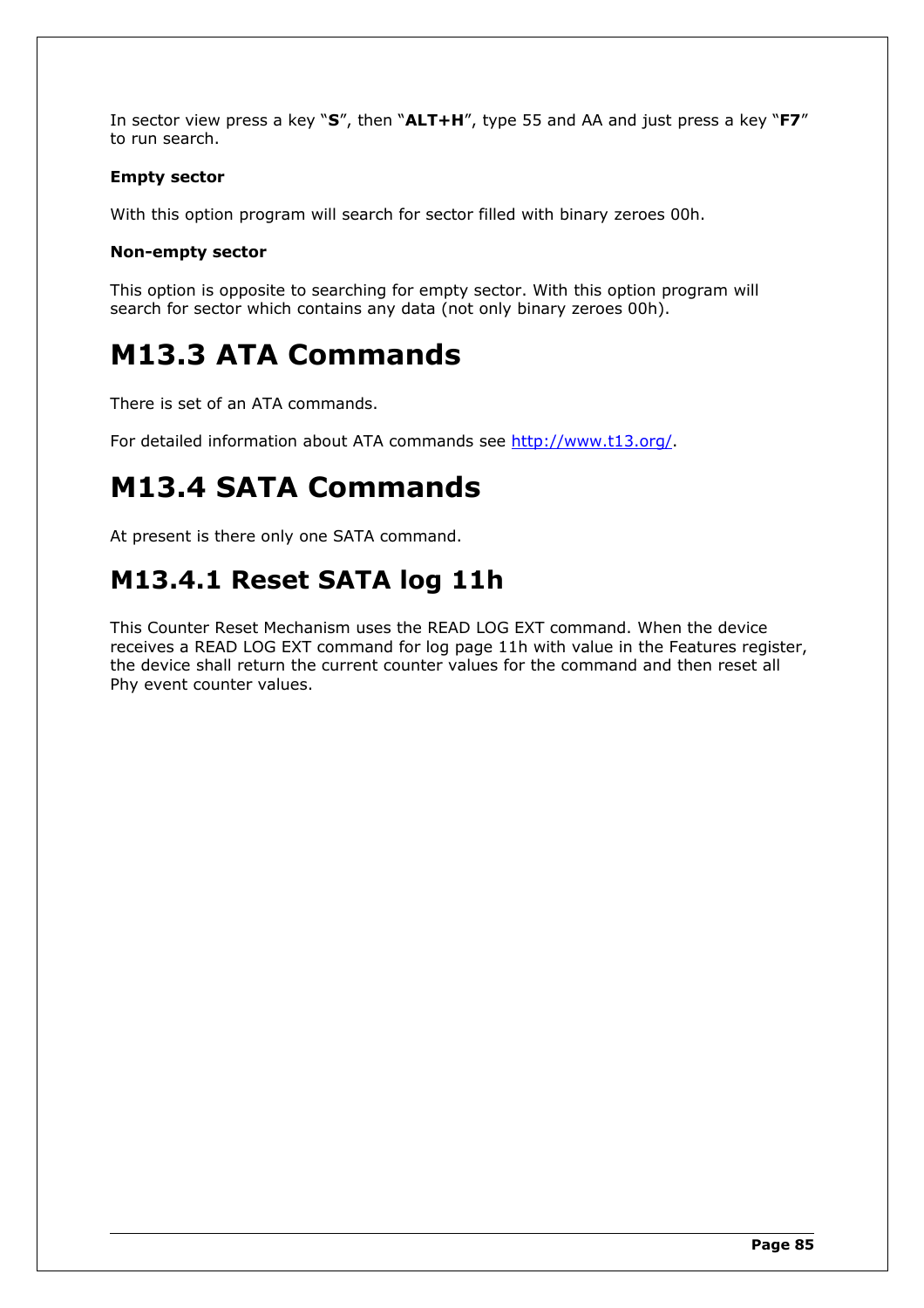# **M14. Defect Menu**

This menu is available for SCSI devices with loaded ASPI drivers only.

The **READ DEFECT DATA (10)** command requests that the device server transfer the medium defect data to the application client. If the device server is unable to access the medium defect data, it shall terminate the command with CHECK CONDITION status. The sense key shall be set to either MEDIUM ERROR, if a medium error occurred, or NO SENSE, if medium defect data does not exist. The additional sense code shall be set to DEFECT LIST NOT FOUND. Some device servers may not be able to return medium defect data until after a FORMAT UNIT command has been completed successfully.

## **Medium defects**

Any medium has the potential for defects that cause data to be lost. Therefore, each logical block may contain additional information that allows the detection of changes to the user data and protection information, if any, caused by defects in the medium or other phenomena, and may also allow the data to be reconstructed following the detection of such a change (e.g., ECC bytes). Some direct-access block devices allow the application client to examine and modify the additional information by using the READ LONG commands and the WRITE LONG commands. The application client may use the WRITE LONG commands to induce a defect to test the defect detection logic of the directaccess block device or to emulate an unrecoverable logical block when generating a mirror copy.

Defects may also be detected and managed during processing of the FORMAT UNIT command. The FORMAT UNIT command defines four sources of defect information: the PLIST, CLIST, DLIST, and GLIST. These defects may be reassigned or avoided during the initialization process so that they do not affect any logical blocks. The sources of defect location information (i.e., defects) are defined as follows:

## **Primary defect list (PLIST)**

The primary defect list (PLIST) is the list of defects that may be supplied by the original manufacturer of the device or medium. They are are considered **permanent defects**. The PLIST is located outside of the application client-accessible logical block space. The PLIST is accessible by the device server (to reference while formatting), but it is not accessible by the application client except through the READ DEFECT DATA command. Once created, the original PLIST shall not be subject to change.

The PLIST is located inside a reserved area.

### **Logical unit certification list (CLIST)**

This list includes defects detected by the device server during an optional certification process executed during the FORMAT UNIT command. This list shall be added to the GLIST.

## **Data defect list (DLIST)**

This list of defect descriptors may be supplied to the device server by the application client in the data-out buffer transfer of the FORMAT UNIT command. This list shall be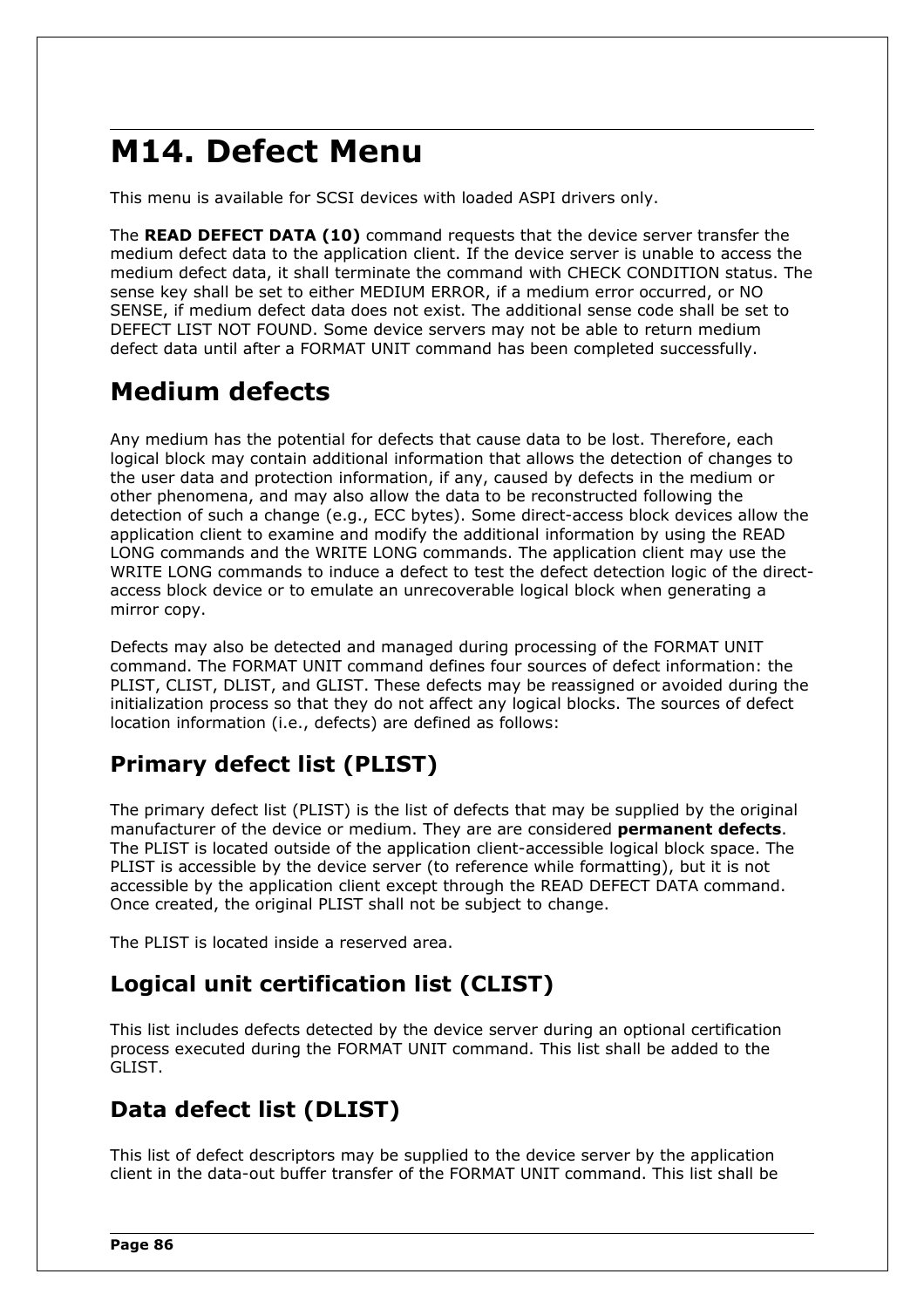added to the GLIST. The DEFECT LIST LENGTH in the defect list header may be zero, in that case there is no DLIST.

### **Grown defect list (GLIST)**

The grown defect list (GLIST) includes all defects sent by the application client or detected by the device server. The GLIST does not include the PLIST. If the CMPLST bit is zero, the GLIST shall include DLISTs provided to the device server during the previous and the current FORMAT UNIT commands. The GLIST shall also include:

- a) defects detected by the format operation during medium certification,
- b) defects previously identified with a REASSIGN BLOCKS command,
- c) defects previously detected by the device server and automatically reallocated.

The direct-access block device may automatically reassign defects if allowed by the Read-Write Error Recovery mode page.

Defects may also occur after initialization. The application client issues a REASSIGN BLOCKS command to request that the specified logical block address be reassigned to a different part of the medium. This operation may be repeated if a new defect appears at a later time. The total number of defects that may be handled in this manner is vendorspecific. In the usual case, a defect that has been reassigned no longer has an LBA.

Defect management on direct-access block devices is vendor-specific. Direct-access block devices not using a removable medium may optimize the defect management for capacity or performance or both. Some direct-access block devices that use a removable medium do not support defect management or use defect management that does not impede the ability to interchange the medium.

The grown defect list can be cleared by performing a special FORMAT UNIT command and providing it specific parameters to clear the list. If you clear the defect list, eventually your operating system will attempt to put good data on blocks that were previously marked as bad and you would have data loss.

## **Write failures**

If one or more commands performing write operations are in the task set and are being processed when power is lost (e.g., resulting in a vendor-specific command timeout by the application client) or a medium error or hardware error occurs (e.g., because a removable medium was incorrectly unmounted), the data in the logical blocks being written by those commands is indeterminate. When accessed by a command performing a read or verify operation (e.g., after power on or after the removable medium is mounted), the device server may return old data, new data, or vendor-specific data in those logical blocks.

Before reading logical blocks which encountered such a failure, an application client should reissue any commands performing write operations that were outstanding.

## **M14.1 Read Defect P-List**

P-list (**primary defect list**) is designated for defects found during manufacturing process.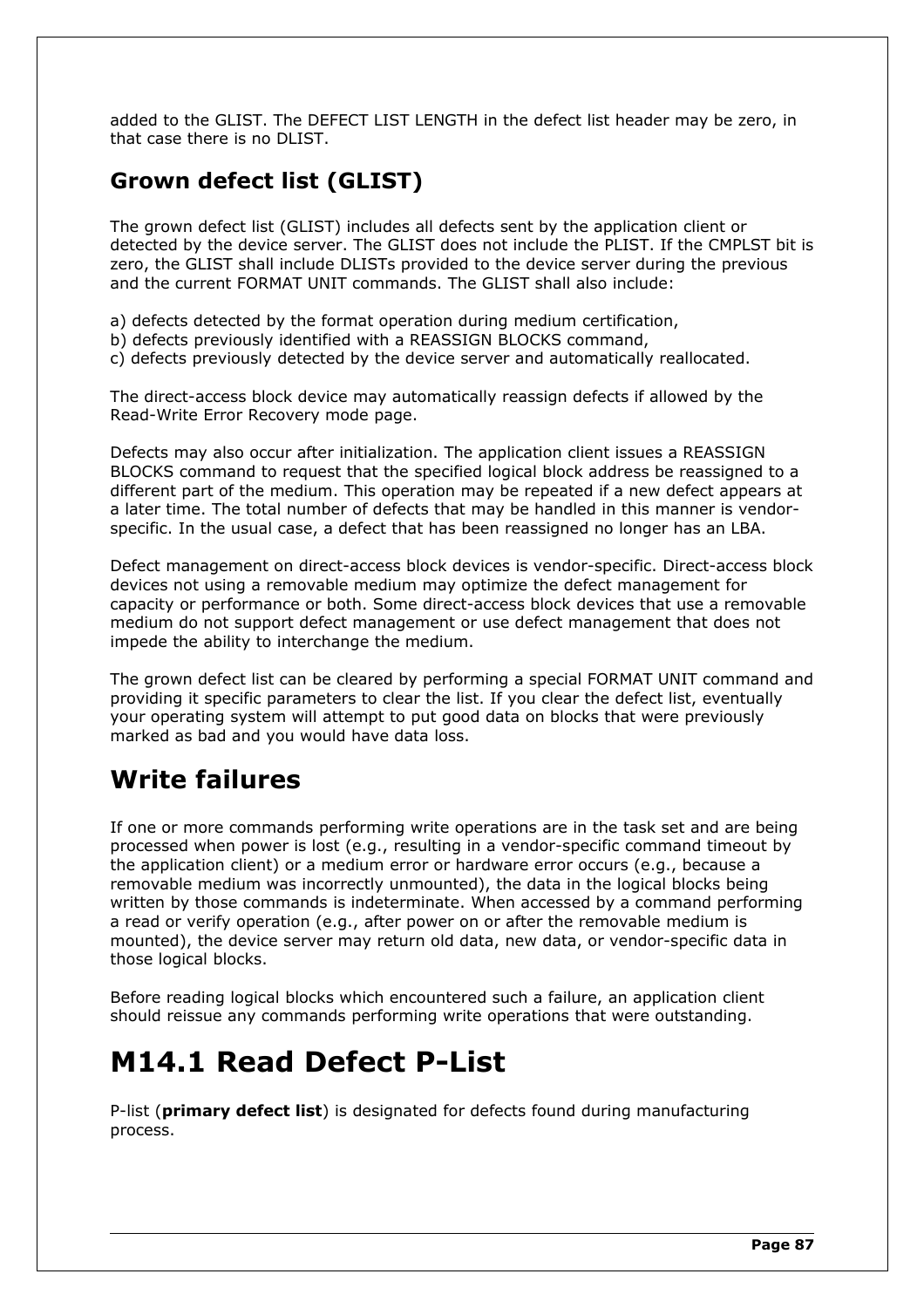# **M14.2 Read Defect G-List**

G-list (**grown defect list**) is designated for defects created during normal use of the hard disk drive.

# **M15. Diagnostic Menu**

This menu is for SCSI devices only and is experimental now.

The RECEIVE DIAGNOSTIC RESULTS and SEND DIAGNOSTIC DATA commands implement vendor-unique pages to test the drive during the manufacturing process.

# **M15.1 Diagnostic Pages**

### **Table 15: Diagnostic Pages**

| <b>Page Code</b> | <b>Description</b>               |
|------------------|----------------------------------|
| 00h              | Supported Diagnostics Pages Page |
| 40h              | Translate Address Page           |
| 81h              | <b>Controller Test</b>           |

The Translate Address page allows the initiator to translate a logical block address into a physical sector address or a physical sector address to a logical block address. The address to be translated is passed to the target during the Data Out phase associated with the Send Diagnostic command and the results are returned to the initiator during the Data In phase following the Receive Diagnostic Results command. The translated address is returned in the Translate Address page—Receive Diagnostic.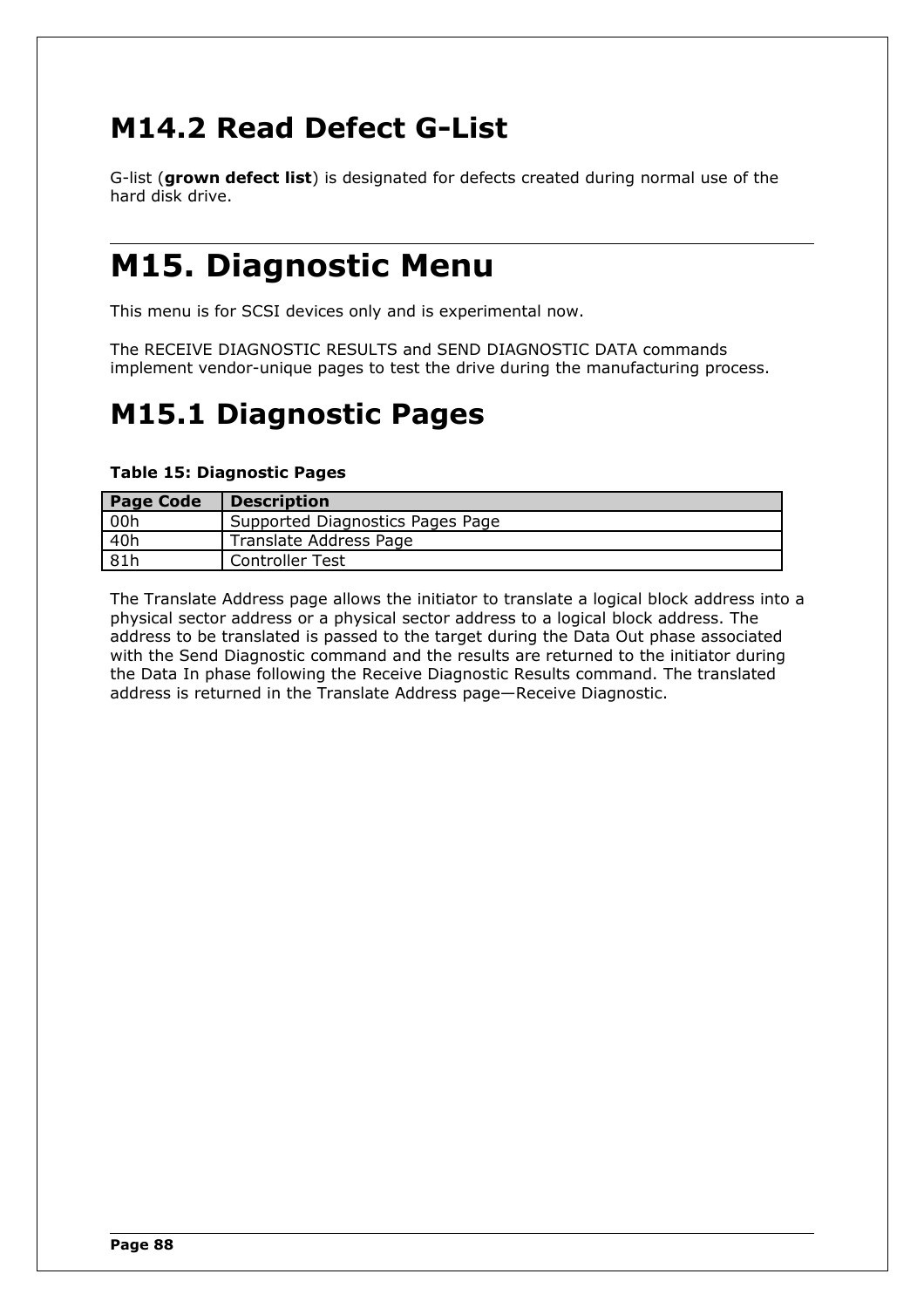# **4. Parameters**

Here are introduced parameters, their values are changeable and depends on type of device.

# **4.1 Device access**

**Values**: None, Ext.INT13h, INT13h, ATAPI, ASPI, ATA\_PIO **Default**: depends on type of device

This parameter defines used type of access to the selected device.

• **NONE** For given device is not available any type of access. • **Ext.INT13h** For accessing is used extended interrupt 13h (Ext.INT13h). This choice is available only when direct-access device support Ext.INT13h. Available functions: VERIFY, READ, WRITE, SEEK • **INT13h** For accessing is used standard interrupt 13h. This choice is available only for direct-access devices. Available functions: VERIFY, READ, WRITE, SEEK, READ\_ECC, WRITE\_ECC • **ATA\_PIO** Device is accessing direct via ATA ports. Available functions: VERIFY, READ, WRITE, SEEK • **ATAPI** Type of direct access for ATAPI devices (CD-ROM, ZIP) via ATAPI ports. Available functions: READ, SEEK • **ASPI** Access to SCSI devices is via functions of ASPI drivers. This choice is available only when ASPI manager is installed. Available functions: READ, WRITE, SEEK • **ATA\_PCI\_DMA** (not available) Access to device using DMA as bus master. Available only for PCI ATA controllers, which support bus master. Device is accessing direct via DMA ports. Available functions: READ, WRITE

# **4.2 Type of Testing**

**Values**: available functions for selected device **Default**: Verify

This parameter determines type of test functions.

Testing is divided into 6 basic functions:

- VERIFY
- READ
- WRITE
- READ\_ECC
- WRITE\_ECC
- SEEK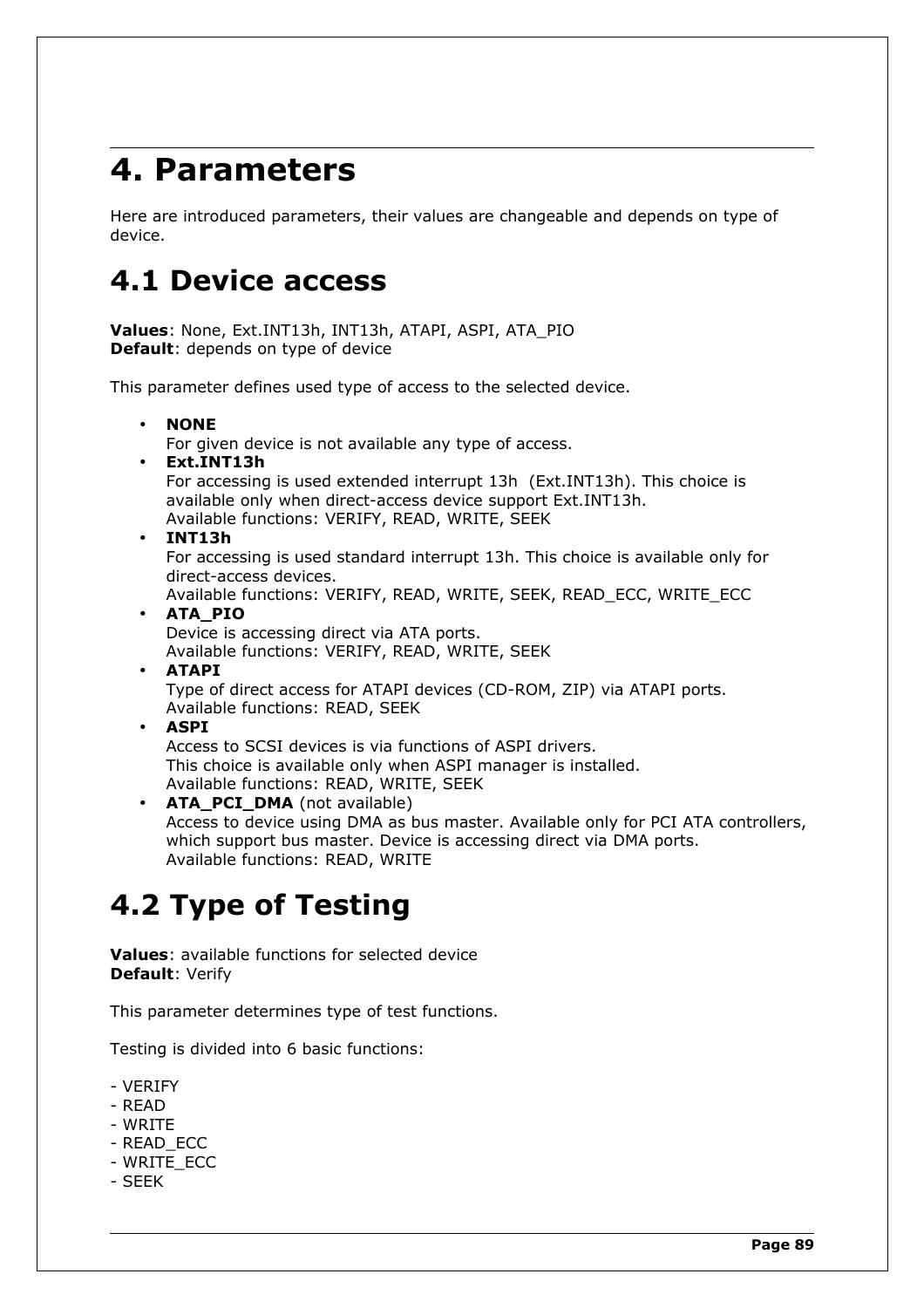Each test has his own first function (Verify, Read and Write/Wipe). If a call of this first function returns an error, we make the function call again.

1. if a call of this first function return an error, but the second function call is O.K., it will show a warning message [first character  $=$  /W]

2. if a first and second call of this first function return an error it will show a warning message about error [second character]

3. if a call of next function return an error it will show an error message [third and fourth characters]

In other words, first function will be called again if her first calling produced error. The other functions will be called only one times.

In brackets [] are showed the characters, which are the first characters of used functions. First character "W" in brackets [1 means Warning.

## **4.2.1 Verify**

**TEST:** Test **Verify** performs verification of sectors only without writing. It does not read contents of sector, but only CRC code.

### **INDICATION**: [W/V]

**USAGE:** Test detects bad sectors with incorrect CRC only.

**DATA LOSS:** It performs verification only, never come to loss of data.

## **4.2.2 blockVerify**

**TEST:** Test **blockVerify** is like test **Verify**, but when error occurs in tested blocks of sectors he is not doing consecutive verification of single sectors in readden block of sectors and immediately return error flag. Instead counting of bad sectors is used counting whole blocks of sectors, in which was detected error (one or more). Verification is executed without writing. It will not read contents of sector, but only CRC code.

#### **INDICATION**: [W/V]

**USAGE:** Test detects whole blocks of CRC bad sectors.

**DATA LOSS:** It is doing verification whole block of sectors, never come to data loss.

## **4.2.3 VerifyWriteVerify**

**TEST:** Test **VerifyWriteVerify** perform verification of sectors like test **Verify**. When test find erroneous sector (it is not possibly to read the contents of this sector), it will do writing prepared pattern (default '**HDAT**') before into sector. The write in case of CRC error will correct this CRC error and "bad" sector will be useable again. Writing into sector cause a loss of data informations in selected sector. If at writing appears error again it is probably real bad sector. After writing function will be perform function **Verify** again.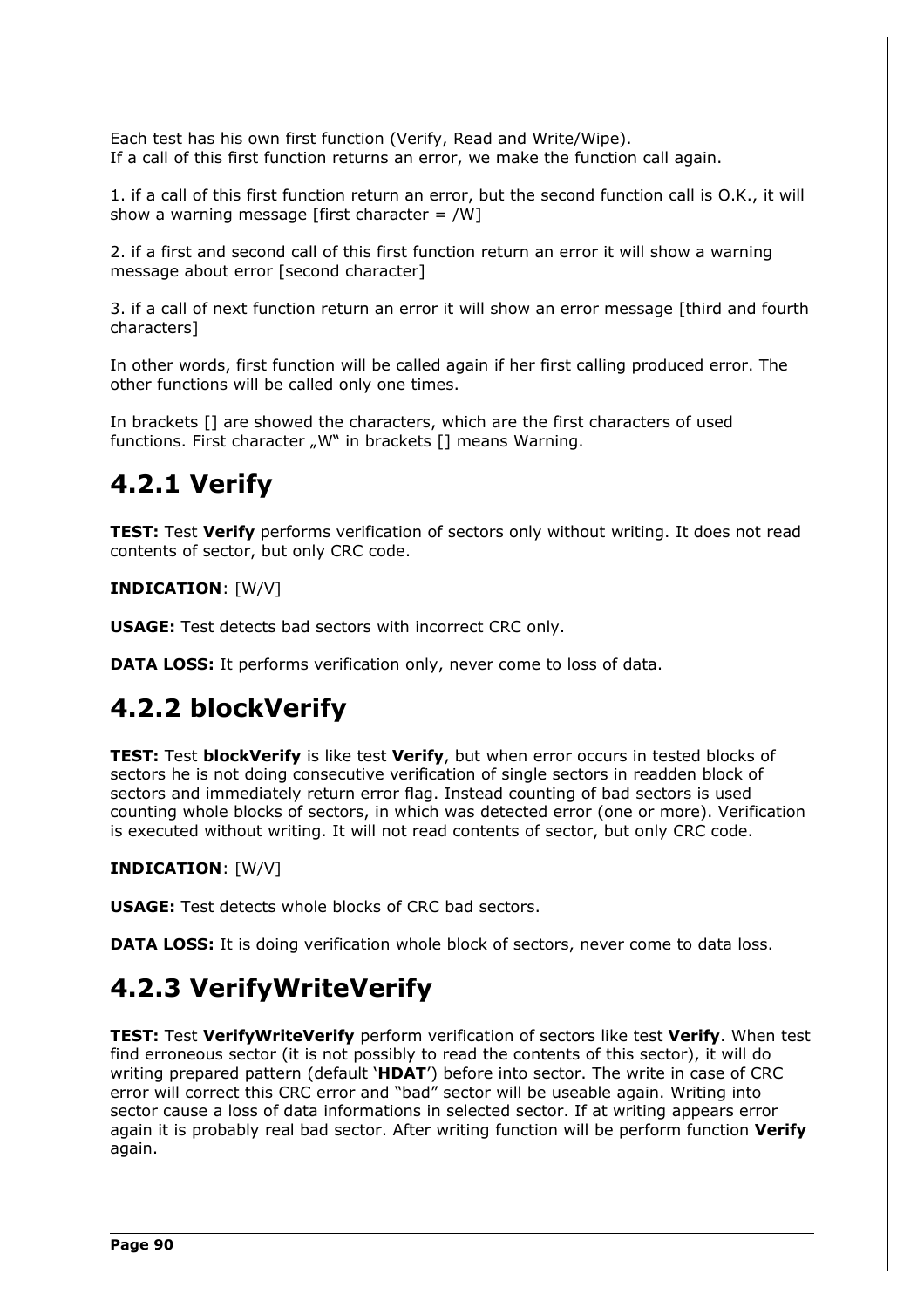For testing and recovering bad sectors written in FAT table you should use a program HDAT2FS.

### **INDICATION**: [W/V/W/V]

**USAGE:** Possibility to repair of bad sectors with wrong CRC code.

**DATA LOSS:** At sectors with a good CRC code come not to data loss. At sectors with wrong CRC code come at writing to data loss in bad sector.

## **4.2.4 blockVerifyWriteVerify**

**TEST:** Test **blockVerifyWriteVerify** is same like test **VerifyWriteVerify**, but in case of finding error in tested block of sectors will be not execute checking or writing into single sectors, but whole block of sectors will be count as erroneous. In original test, **VerifyWriteVerify** will be in case of an error overwritten only bad sectors, not all sectors. In this test will be in case of an error overwritten every sector in tested block. Instead of one sector, this test is working with whole block of sectors. Hereby is speed up testing and repairing of bad sectors, but with possibility of data loss from good sectors in block, which is detected as bad.

### **INDICATION**: [W/V/W/V]

**USAGE:** Possible uses to repair whole block, which contain many bad sectors.

**DATA LOSS:** At tested block of sectors, which contain CRC bad sectors, will be loss informations in whole block of sectors. If tested block of sectors does not contain bad sectors, no data will be loss.

## **4.2.5 Read**

**TEST:** Test **Read** executes reading of sectors only. It is analogy to test **Verify**, but this function read the contents of sectors.

#### **INDICATION**: [W/R]

**USAGE:** Test detects bad sectors only.

**DATA LOSS:** It is executing read only, never come to data loss.

## **4.2.6 ReadReadCompare**

**TEST:** Test **ReadReadCompare** execute reading sectors without writing (like function **Read**). As opposed to function **Read,** selected sectors will be read twice into two different buffers (but during testing in the same memory places) and then will compare their contents.

#### **INDICATION:** [W/R/R/C]

**USAGE:** Test detects bad sectors - errors at reading /R/R. If error happen at memory buffers comparing (error /C) it could be bad memory (main memory of PCs), bad cache memory of CPU's or hard disks, optionally bad functionality of controller:

- write to device something else read over
- defective cable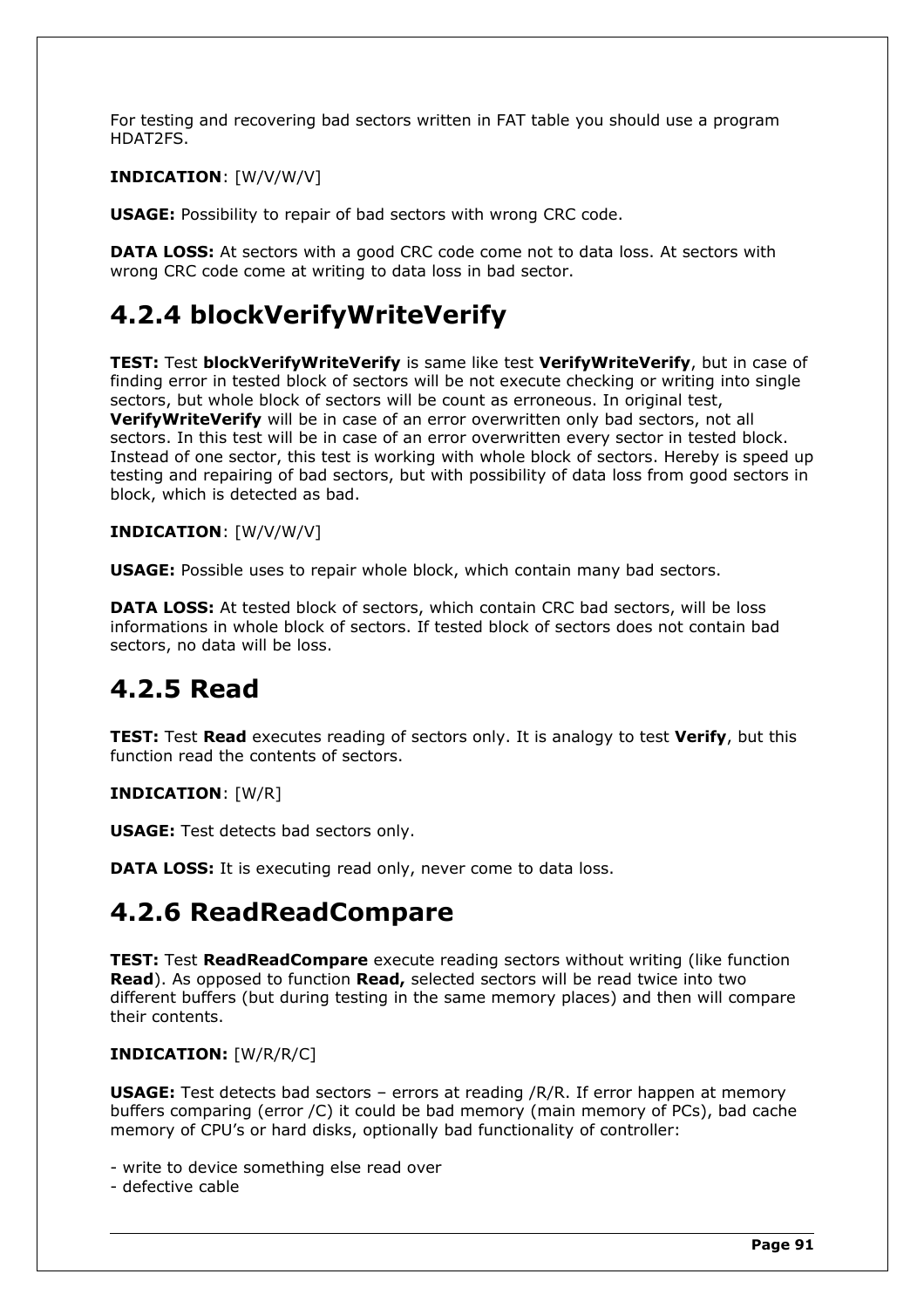- at SCSI devices not functional or bad termination

With this test you could detect bad ATA controllers in VIA chipsets.

**DATA LOSS:** Execute read only, never come to data loss.

## **4.2.7 ReadWrite**

**TEST:** Test **ReadWrite** execute reading and writing of sectors. Into sectors is writing the contents of sectors from buffer filled at reading before.

**INDICATION:** [W/R/W]

**USAGE:** With concurrent reading and writing can be detected:

- controller error (shift of data at writing or at reading)
- bad cache memory of device
- found CRC bad sectors will be repaired with consecutive writing
- good writing with incorrect reading or contrary

**DATA LOSS:** It executes reading with writing and should not come to data loss with these exceptions:

- overwriting of bad sectors

- power failure or shutdown of PCs

## **4.2.8 ReadWriteRead**

**TEST:** Test **ReadWriteRead** execute reading sectors, writing sectors, and new reading after writing. Into sectors is writing the content of sectors from buffer filled at reading before. To reading of sectors is used the same method like at test **ReadReadCompare**: selected sector is reading twice in two different, but during test same, memory buffers.

**INDICATION:** [W/R/W/R]

**USAGE:** With concurrent reading and writing can be detected:

- controller error (shift of data at writing or at reading)
- bad cache memory of device
- found CRC bad sectors will be repaired with consecutive writing
- good writing with incorrect reading or contrary

**DATA LOSS:** It executes reading with writing and should not come to data loss with these exceptions:

- overwriting of bad sectors

- power failure or shutdown of PCs

## **4.2.9 ReadWriteReadCompare**

**TEST:** Test **ReadWriteReadCompare** (powerful) execute reading sectors, writing sectors, new reading after writing and comparing their contents. Into sectors is writing the content of sectors from buffer filled at reading before. To reading of sectors is used the same method like at test **ReadReadCompare**: selected sector is reading twice in two different, but during test same, memory buffers.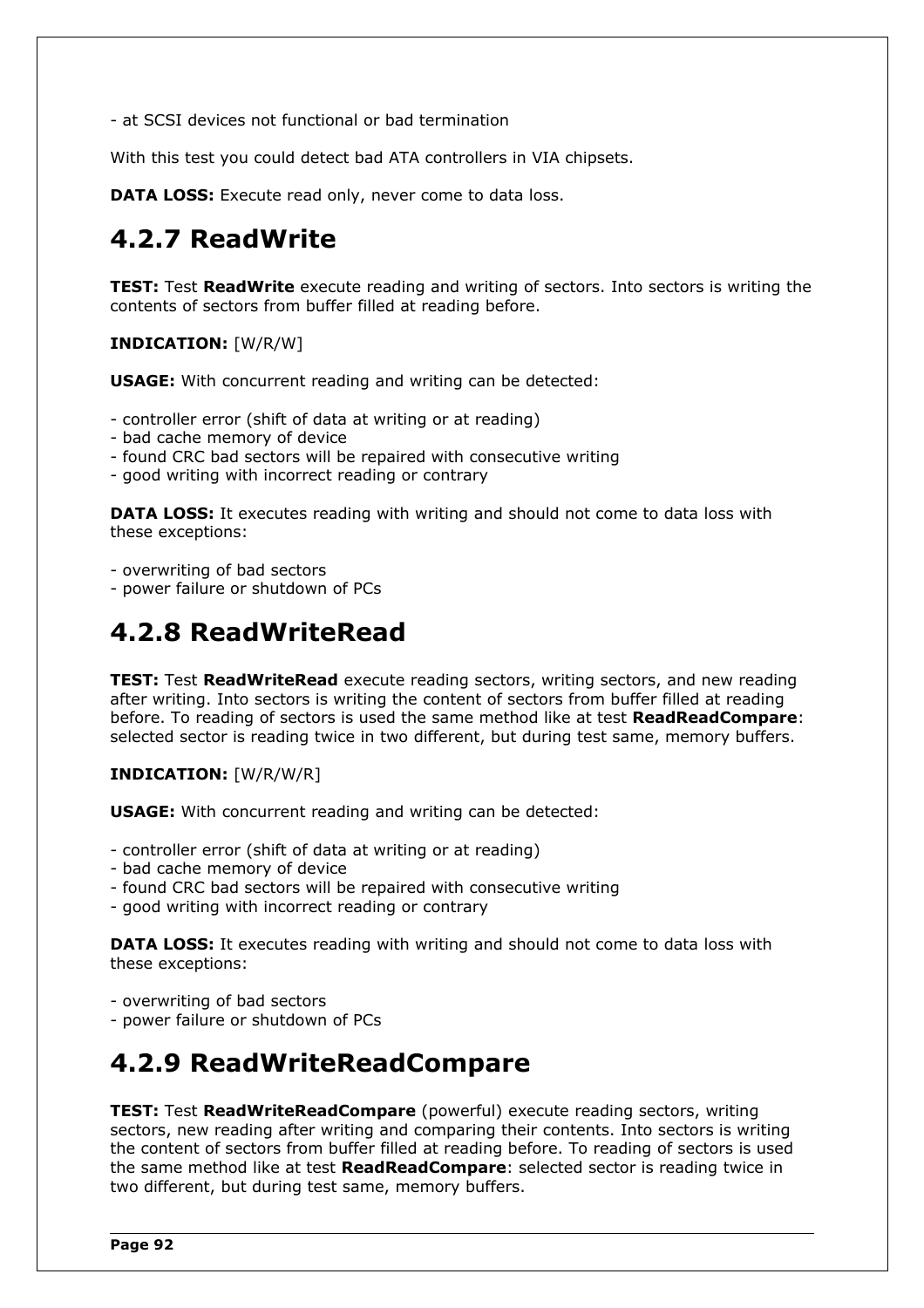### **INDICATION:** [W/R/W/R/C]

**USAGE:** With concurrent reading and writing can be detected:

- controller error (shift of data at writing or at reading)
- bad cache memory of device
- found CRC bad sectors will be repaired with consecutive writing
- good writing with incorrect reading or contrary

**DATA LOSS:** It executes reading with writing and should not come to data loss with these exceptions:

- overwriting of bad sectors

- power failure or shutdown of PCs

## **4.2.10 Wipe**

**TEST:** Test **Wipe** will overwrite all sectors on device with before prepared pattern (default '**HDAT**').

### **INDICATION**: [W/W]

**USAGE:** Erasing and overwriting all data on device. Therefore, it will be eliminating all CRC bad sectors too. This test detects errors of writing.

**DATA LOSS:** All data will be loss.

## **4.2.11 WipeReadWipe**

**TEST:** Test **WipeReadWipe** at first overwrite sector with before prepared pattern (default 'HDAT'). Then read over this sector (check of writing) and overwrite his again like in first step.

#### **INDICATION:** [W/W/R/W]

**USAGE:** Like at test **Wipe**: Erasing and overwriting all data on device. Therefore, it will be eliminating all CRC bad sectors too. This test detects errors of writing and reading. This test could be used for device erasing with read/write testing.

**DATA LOSS:** All data will be loss.

## **4.2.12 ReadECC**

**TEST:** Test **ReadECC** read only ECC code of sectors. It is not doing verification, reading even writing of sectors. This test is available only for standard interrupt INT13h and therefore you can use it for device capacity up to 8.4 GB only. In addition, this interrupt function can operate only with one sector hence it follows his slow functionality.

#### **INDICATION**: [W/E]

**USAGE:** Reading and eventual show of ECC codes of sectors.

**DATA LOSS:** Execute read ECC codes only, never come to data loss.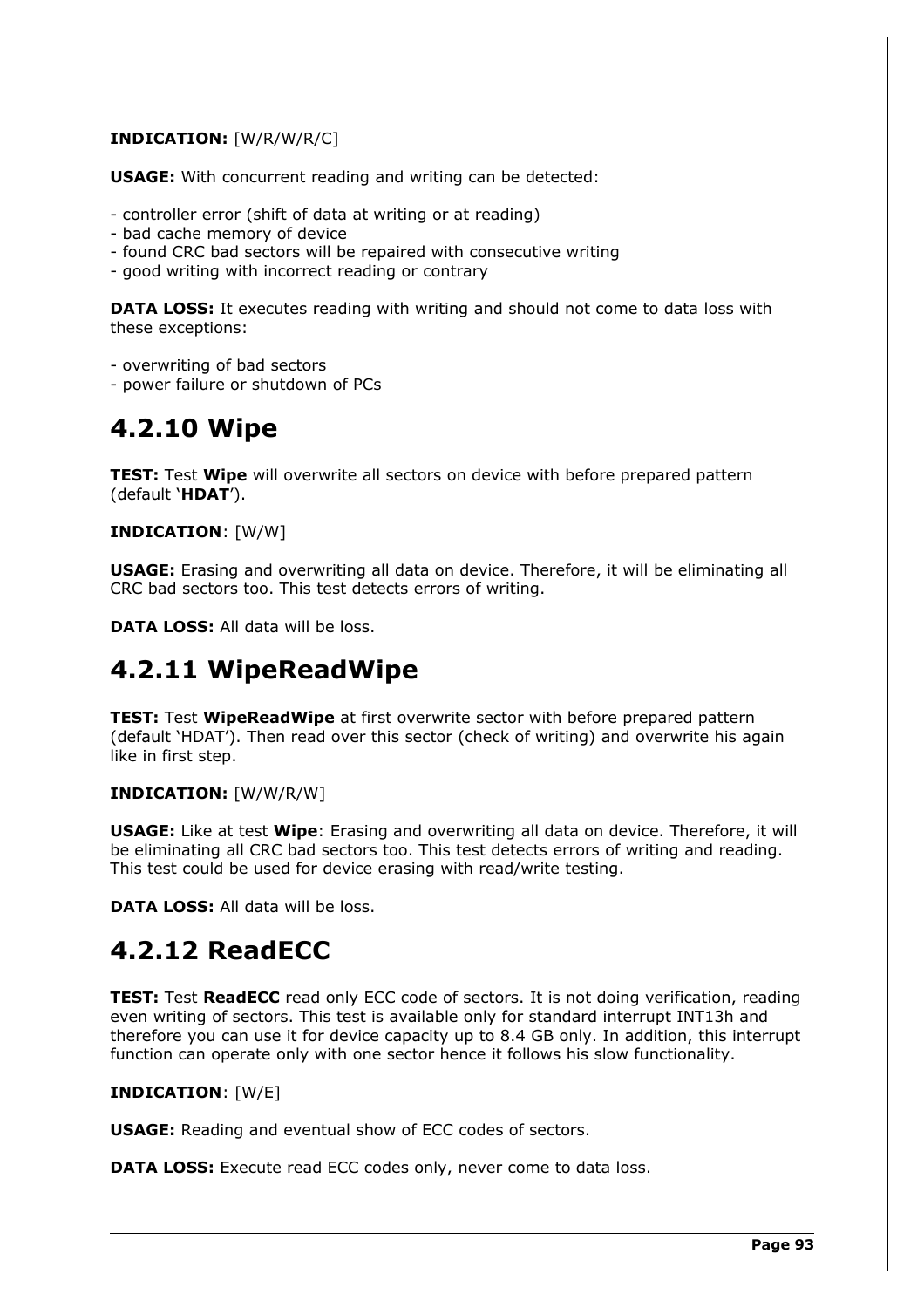## **4.2.13 WriteECC**

**TEST:** Test **WriteECC** is writing "bad" CRC code into sector on device. It does not execute any test. This test is available only for standard interrupt INT13h and therefore you can use it for device capacity up to 8.4 GB only. In addition, this interrupt function can operate only with one sector hence it follows his slow functionality.

On new PCs it will not work because BIOS is calling a 'dummy' function only.

### **INDICATION**: [W/E]

**USAGE:** So it is possibility to create bad sectors on device (up to 8.4 GB). For example, prepare a hard drive to claim in service department.

**DATA LOSS:** All data will be loss and created "forced" bad sectors.

### **4.2.14 Seek**

**TEST:** Test **Seek** execute heads movement only. It is not doing verification, reading even writing of sectors. For standard interrupt INT13h is doing for cylinder, for extended interrupt INT13h for sectors.

#### **INDICATION**: [W/S]

**USAGE:** Test heads movement on whole device.

**DATA LOSS:** Execute seek only, never come to data loss.

## **4.3 Direction of Testing**

**Values:** Forward, Backward, PingPong **Default**: Forward

This parameter determines direction of device testing. A default setting is **Forward**. Another choice is **Backward** and **PingPong**, which is combination of Forward and Backward and first is used Forward. Settings PingPong is valid only if parameter **Batch Passes** has value greater than 1.

## **4.4 Block of tested sectors**

**Values:** 1 up to 65,535 **Default:** 127

This parameter determines number of sector of standard size 512 bytes, which are used on handling with device. If is used test function READ, it will be allocated buffer with size 127x512 bytes (if is enough free memory). If is not enough available memory value of this parameter will be automatically adjust (decreased) to maximum available memory.

## **4.5 First sector**

**Values:** 0 up to max. addressable sector of device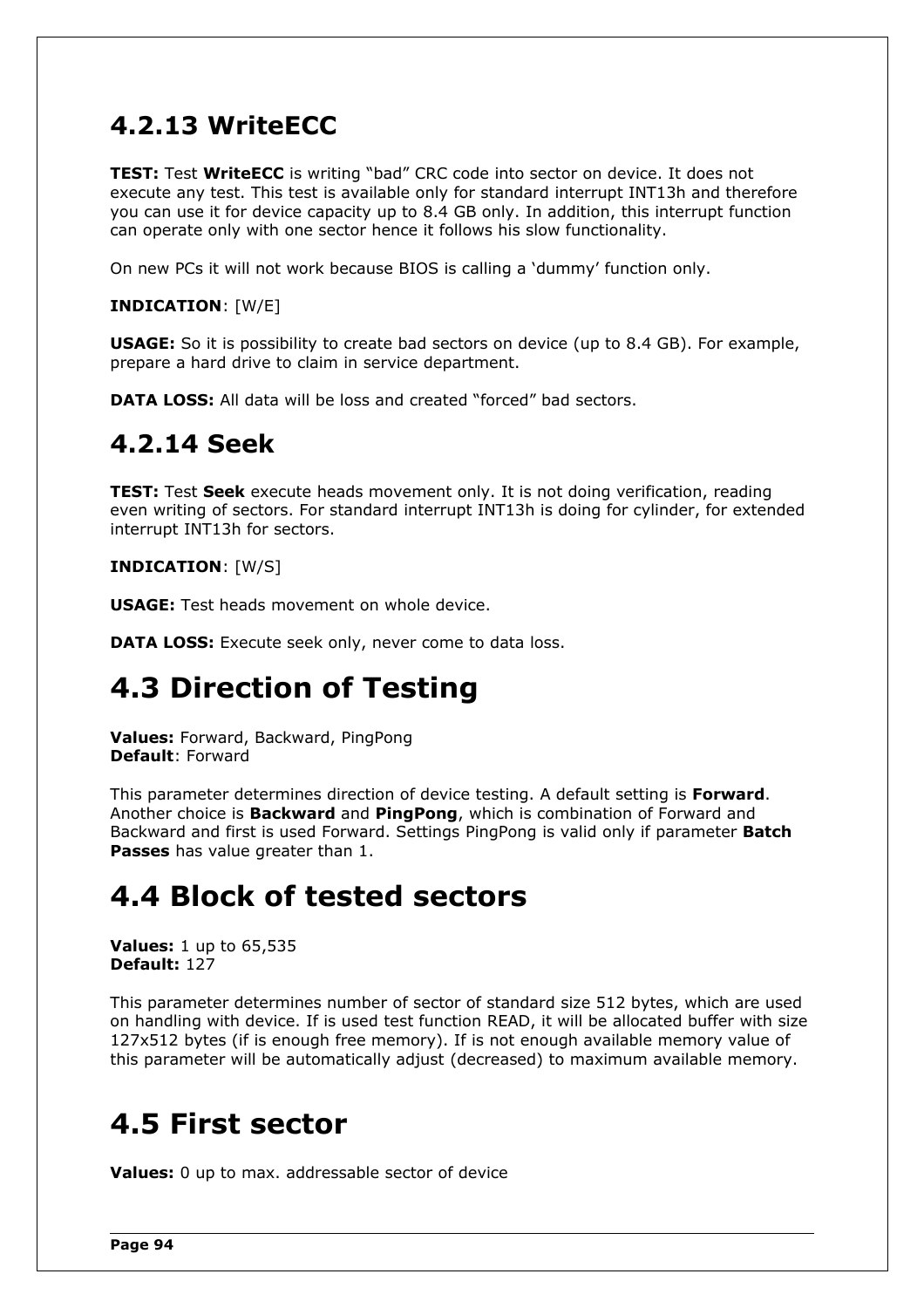### **Default:** 0

Value of parameter (LBA address) is first usable sector for testing or viewing of device.

# **4.6 Last sector**

**Values:** 0 up to max. addressable sector of device **Default**: last addressable sector of device

Value of parameter (LBA address) is last usable sector for test or browse of device. Together with parameter "First sector" you can easy set up test or browse area of device.

# **4.7 LOG file**

**Values:** enabled, disabled **Default**: disable

Output log is defined for PC device testing only. It contains all basic information about tested drive and all occurred errors.

If this parameter is set to **enable**, then program will write protocol (log) at device testing into file. File name is derived from serial number of device or if serial number is empty or is not supported from device name. In both cases is used first eight characters and type is "**LOG**".

Output device is identical with device where program is loaded from, e.g. program was loaded from diskette A:, output log shall be written on diskette A:.

Name of output log (DOS notation 8.3):

**Name** = last 8 characters of serial number of device or (if invalid) of device name; if need invalid character will be replaced with character '\_'

**Type** = '.LOG'

#### **Errors at writing log:**

Left down on the screen appears a message '**LOG file =**' with output log name. If color of this text is changed from normal system color (gray) to red color (it could be also possibly in the time of testing), which means some of write error occurred (not enough space, write protect etc.). Incomplete output file is closed and write into file shall not be continued. In this case, test of device shall continue without any user intervention.

Exception to this rule is first open of output file (space allocation). When an error is occurred (e.g. diskette is write protected), text '**LOG file =**' with output log name does not appear.

## **4.8 Batch Passes**

**Values:** 1 up to 65,535 **Default:** 1

Parameter set number of test repetitions. If you want to use **PingPong** test you must set this parameter to value greater than 1.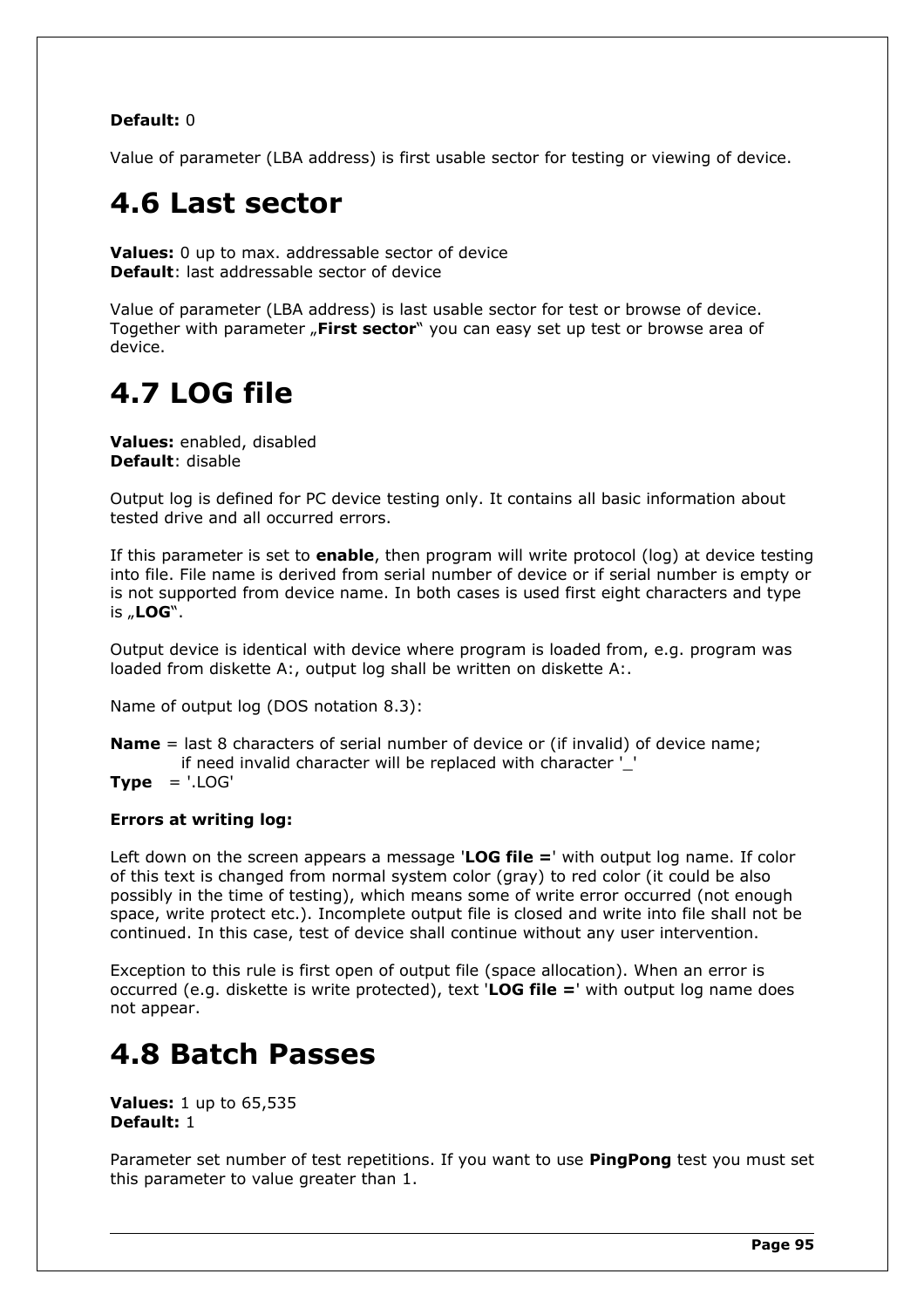# **4.9 Count of retry on error**

**Values:** 0 up to 255 **Default:** 3

This value determines number of function repetitions on error calling. If some function cannot, e.g. read sector, this function will try again 3-times. Value 0 means no repetitions for function calling – this is better for speed-up of bad sectors testing.

## **4.10 Device reset on error**

**Values:** enabled, disabled **Default**: disabled

If this parameter is set to **enable**, then on every error occurrence (read or write error) will be perform reset on selected device before re-run used function. In the current version reset will be used for floppy and hard disk devices only.

# **4.11 Show C/H/S**

**Values:** enabled, disabled **Default**: disabled

If this parameter is set to **enable**, then on screen it will appear LBA sector address and sector address in C/H/S form (cylinder, head, and sector).

# **4.12 Sound**

**Values:** enabled, disabled **Default**: enabled

If this parameter is set to **enable**, then program will generate a sound, mostly in case of an error. Using keys **CTRL + S,** you can disable or enable sound at any time.

## **4.13 Pause on detect-screen**

**Values:** enabled, disabled **Default**: disabled

If screen is full then for settings **enable** will appear text '**Pause On Screen, press any key...** ' down on the screen and program is waiting for input from keyboard to continue of listing. This is apply only for so called detect screen.

# **4.14 Running mode**

**Values:** AUTO, MANUAL **Default**: MANUAL

This parameter determines mode of program running. In the current version is fully functional mode MANUAL only.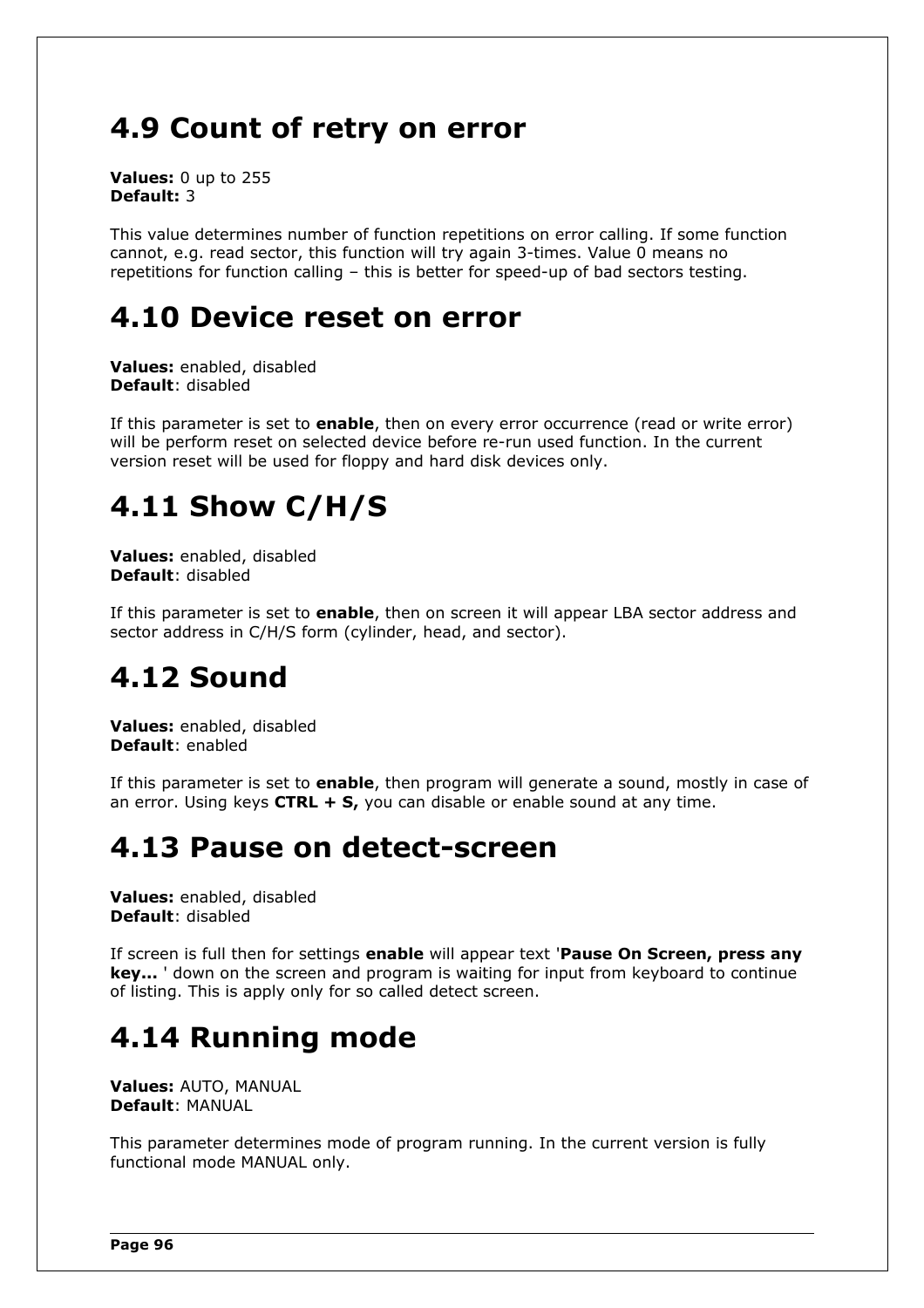# **4.15 Read/Scan mode**

**Values:** AUTO, READ, SCAN **Default:** AUTO

This parameter determines acquirement type of system informations on selected device. With value **READ** program will read all this informations from device only if all required data field are filled. With value **SCAN** program will looking for required informations on default-designated places assigned by parameter **Boundary mode**.

With value **AUTO** at first is used parameter value **READ**. If loading of informations will be not successful will be used parameter value **SCAN**.

# **4.16 LBA/CHS mode**

**Values:** AUTO, LBA, CHS, AUTO, N/A **Default:** AUTO

# **4.17 Boundary mode**

**Values:** AUTO, Cylinder, Head, Sector **Default:** AUTO

This parameter determines boundary for searching of items about file system on device.

## **4.18 Boot signature**

**Values:** enabled, disabled **Default**: disabled

# **4.19 Prevent removal**

**Values:** enabled, disabled **Default**: disabled

# **4.20 Eject medium**

**Values:** enabled, disabled **Default**: disabled

# **4.21 DIR: ROOT only**

**Values:** enabled, disabled **Default**: disabled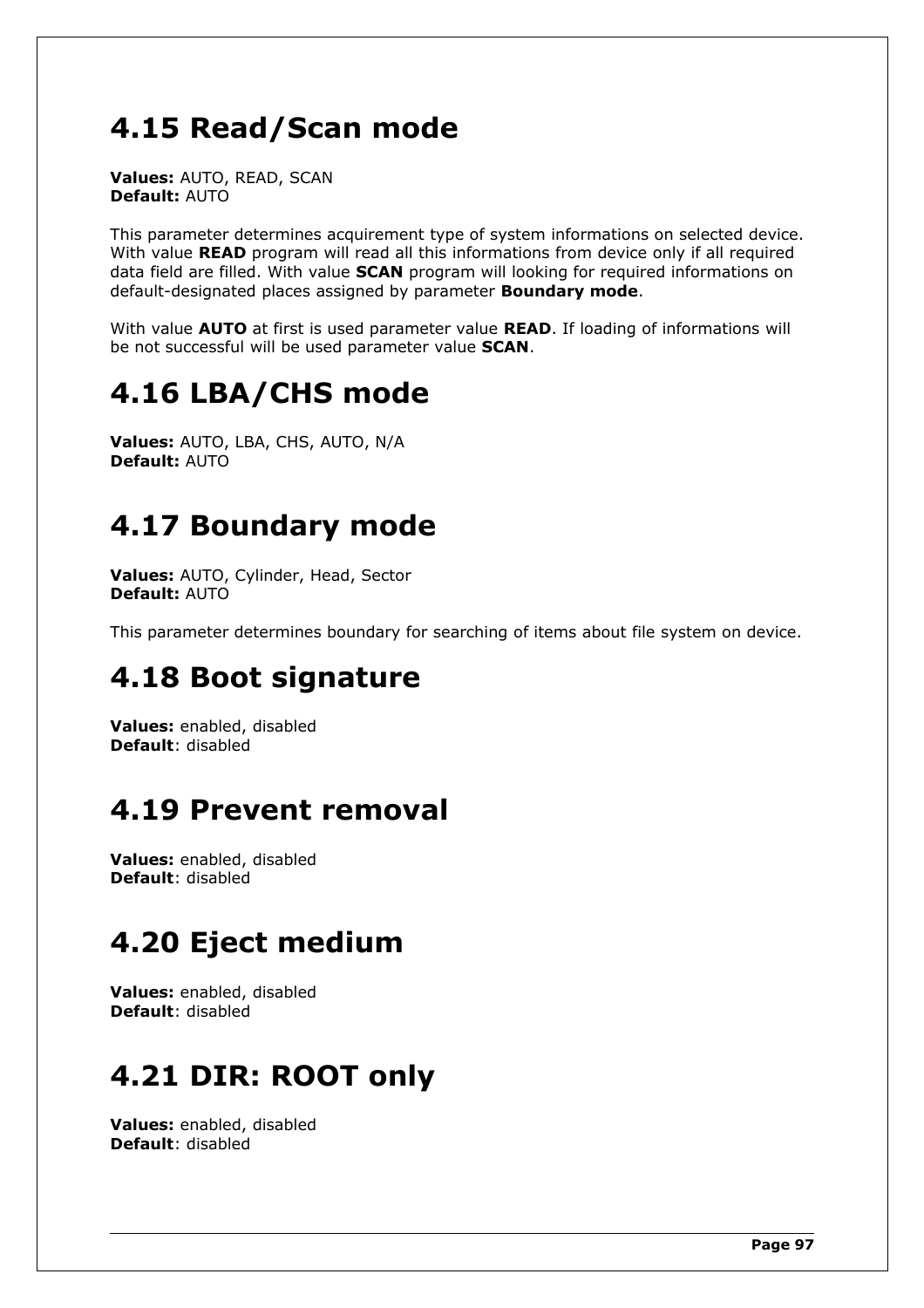# **4.22 Show ECC**

**Values:** enabled, disabled **Default**: disabled

With setting **enable** during testing will display in addition so-called ECC codes (Error Corrections Code). This parameter is valid only for functions ReadECC and WriteECC.

## **4.23 Fill write buffer**

**Values:** 'HDAT' or any ASCII character **Default**: 'HDAT'

With used function WRITE (using e.g. on bad sectors repair) will be sector overwritten with preallocated write buffer. This parameter determines contents of this buffer. E.g. with value 'HDAT' and on bad sectors repair you can search a string 'HDAT' in files and find out which file is corrupted with any bad sector or not.

# **4.24 Fill time stamp**

**Values:** enabled, disabled **Default**: enabled

With used function **WRITE** (using e.g. on bad sectors repair) will insert into write buffer time stamp (date and time of write). This is useful – in View/Search mode you can find a time, when user wiped your hard drive or some sectors only.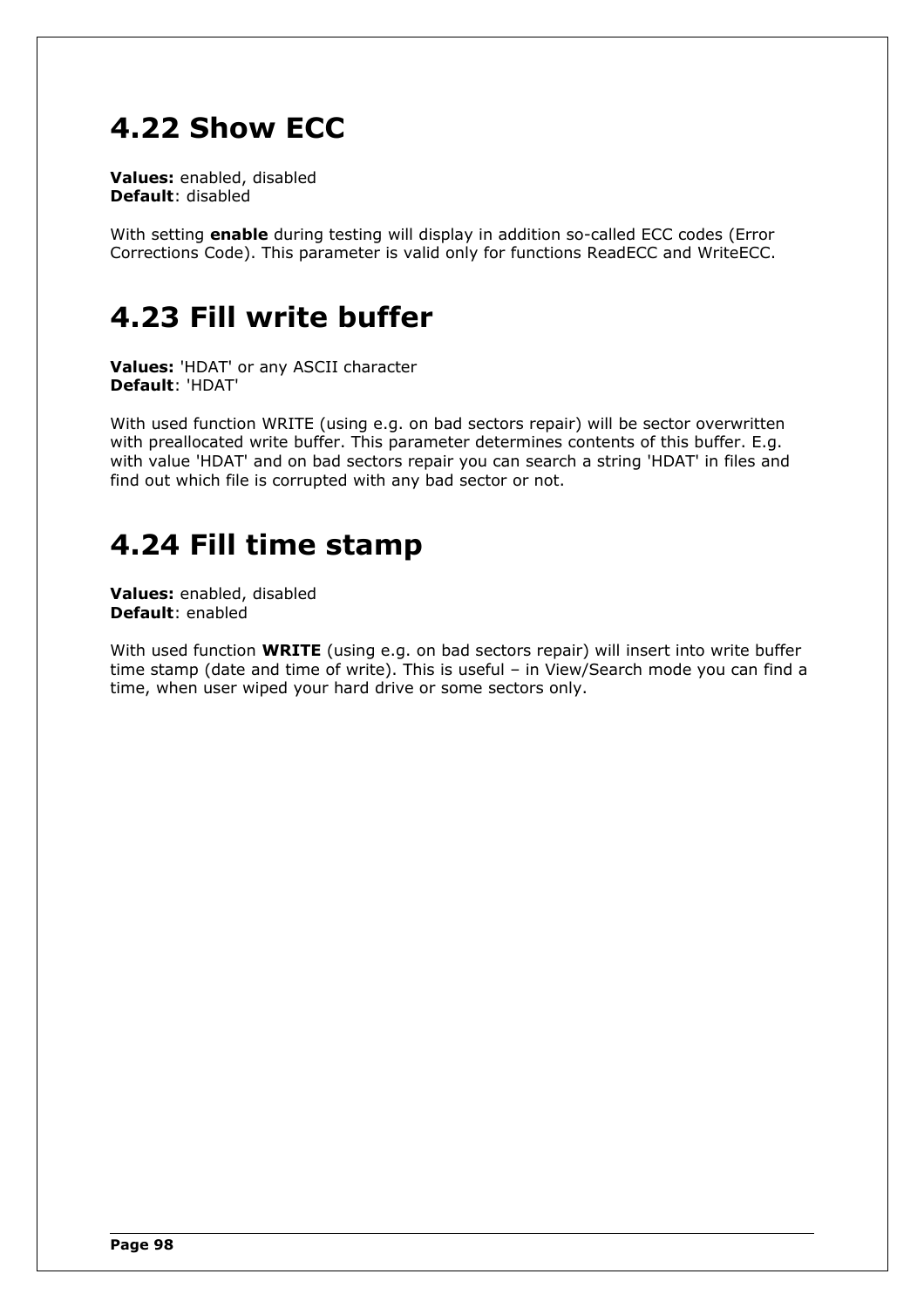# **X. Messages**

# **X.1 Device Status Messages**

Following messages could appear on the main device menu.

There are two common messages:

#### **UNKNOWN**

This message means that program cannot get any information from device or required status is undefined.

#### **NOT\_SUPPORTED**

Device does not supports corresponding feature set.

| <b>EX HDAT2</b>                                                                                                                                                                                              |                   |                                                                                |                 |                | <u> - 미지</u>                                       |
|--------------------------------------------------------------------------------------------------------------------------------------------------------------------------------------------------------------|-------------------|--------------------------------------------------------------------------------|-----------------|----------------|----------------------------------------------------|
|                                                                                                                                                                                                              |                   | HDAT2 v4.6 (c) 2009 CBL DEMO: HDAT2DEM.BIX                                     |                 |                | 30.07.2009 14:13:55.010                            |
| I ype                                                                                                                                                                                                        | Nr.               | Device List [WDC WD2500JD-00FYB0]<br>Device name                               | <b>BIOS</b>     | LBA            | Capacity                                           |
| SATA<br>PATA<br>PATAPI                                                                                                                                                                                       | 1.<br>2<br>з      | WDC WD2500JD-00FYB0<br>ExcelStor Technology J240<br>HL-DT-ST DUDRAM GSA-4163B  | 80h<br>81h      | 48<br>28<br>32 | 250.06 GB<br>41.17 GB                              |
| SCS I<br>USB<br>USB<br>USB                                                                                                                                                                                   | 4<br>5<br>6.<br>7 | QUANTUM ATLAS 10K 18WLS<br>OneTouch<br>Maxtor<br>$1\,\text{GB}$<br>ASPI device | 81 <sub>h</sub> |                | 18.37 GB<br>80.03<br>GB<br>1.05 GB<br>259.00<br>MВ |
| SATA<br>SATA<br><b>SATAPI</b>                                                                                                                                                                                | 81<br>9.<br>10    | \$T3250823A\$<br>\$T310003400\$<br>TSSTcorp CDDUDW SH-S203D                    | 82h<br>83h      | 48<br>48<br>32 | 250.06 GB<br>1.00 TB                               |
| SATA                                                                                                                                                                                                         | $\sqrt{112}$      | ST3500630AS                                                                    | 84h             | 48             | 500.11 GB                                          |
| Controller=Primary/Master Base/CTRL=EC00h/E802h IRQ=10 Mode=UDMA5/ATA100<br>CTRL/Device=SATA/SATA SATA1 HIPM DIPM [Direct Access]<br><b>POWER: UNKNOWN!</b><br>↑↓ Move D Detect P Params ENTER Menu ESC Exit |                   |                                                                                |                 |                |                                                    |
|                                                                                                                                                                                                              |                   |                                                                                |                 |                |                                                    |

**Picture 1: Device Menu**

### **X.1.1 !SET MAX:**

### **HPA\_NOT\_SUPPORTED**

Device does not supports Host Protected Area (HPA) feature set.

#### **SEC\_NOT\_SUPPORTED**

Device does not supports SET MAX Security Extension feature set.

#### **HPA\_IS\_ACTIVE**

Maximum LBA address (count of sectors) of drive is less than native maximum address (means **Host Protected Area** is set).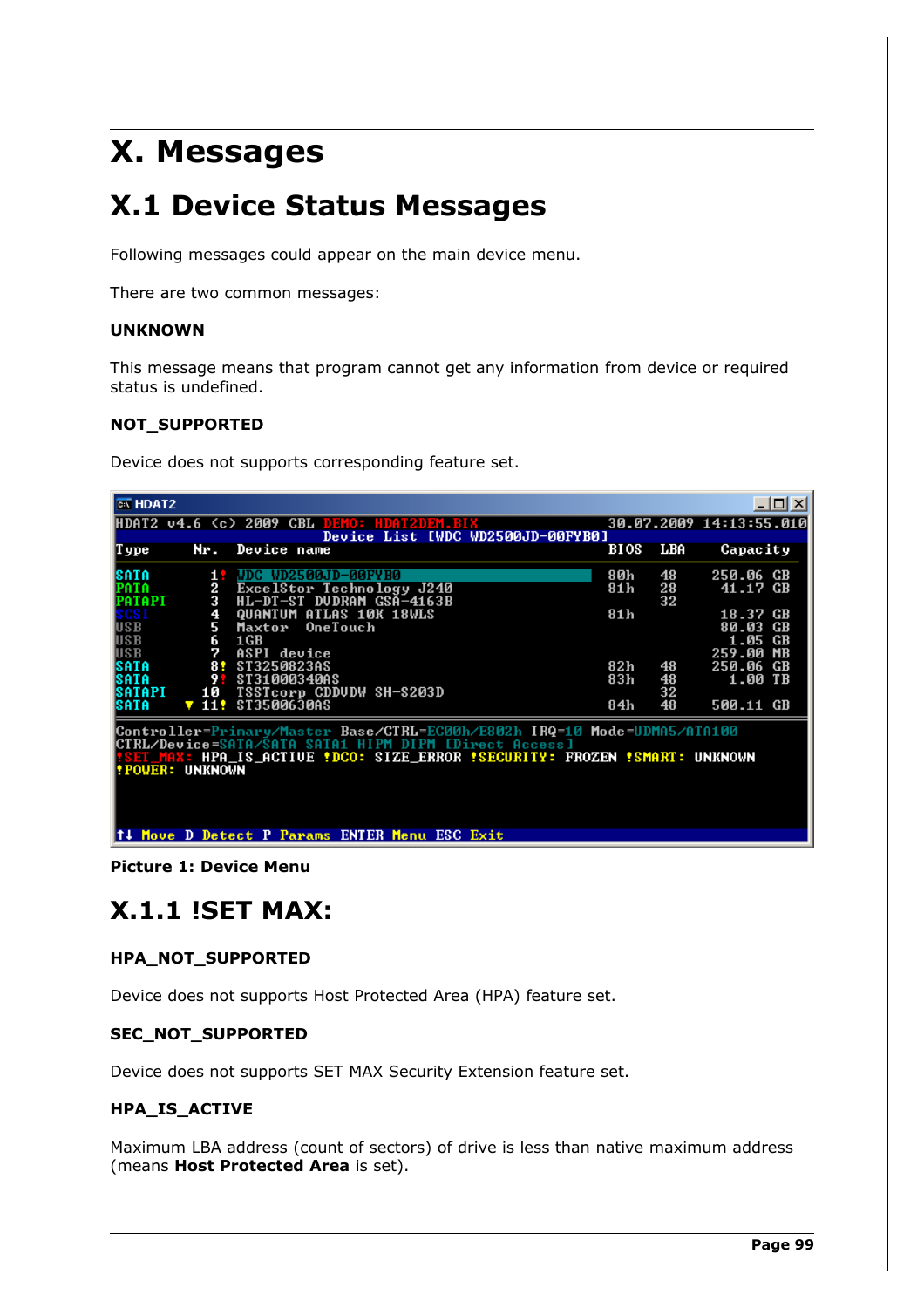To restore native maximum address (full capacity) in SET MAX (HPA) menu select item '**[Set Max Address](#page-65-0)**'. Item 'Value volatile' should be configured to '**hard setting**'. Now you can press a key '**S**' to set (restore) native maximum address.

### **PASSWORD**

With SET MAX SET PASSWORD command was set a password.

#### **LOCKED**

Device is either locked via SET MAX SET PASSWORD command or is frozen via SET MAX FREEZE LOCK command.

#### **SIZE\_ERROR**

Extreme (rare) case, when sector count of device is greater than value from READ NATIVE MAX ADDRESS command. In most cases it is faulty firmware.

## **X.1.2 !SMART:**

#### **DISABLED**

SMART feature set is supported, but disabled.

#### **O.K.** (in green color)

SMART attributes and SMART status is O.K.

**WARNING** (in yellow color)

Some of those non-critical attributes has bad value: 184-189, 199-200, 202-203.

**ERROR** (in red color)

Some of those critical attributes has bad value: 5, 196-198, 201, 220.

**ALERT** (in red color)

SMART reports a failure of drive. Look at '**[S.M.A.R.T. Menu](#page-29-0)**' for detailed informations. It is time to make a data backup!

### **X.1.3 !SECURITY:**

#### **ENABLED**

The security has been enabled by setting an User password with the SECURITY SET PASSWORD command. If not, then there is no valid User password.

When security is enabled, the device is locked (i.e., access to user data on the device is denied) after a power-on reset is processed.

The device is locked until a SECURITY UNLOCK command completes without error.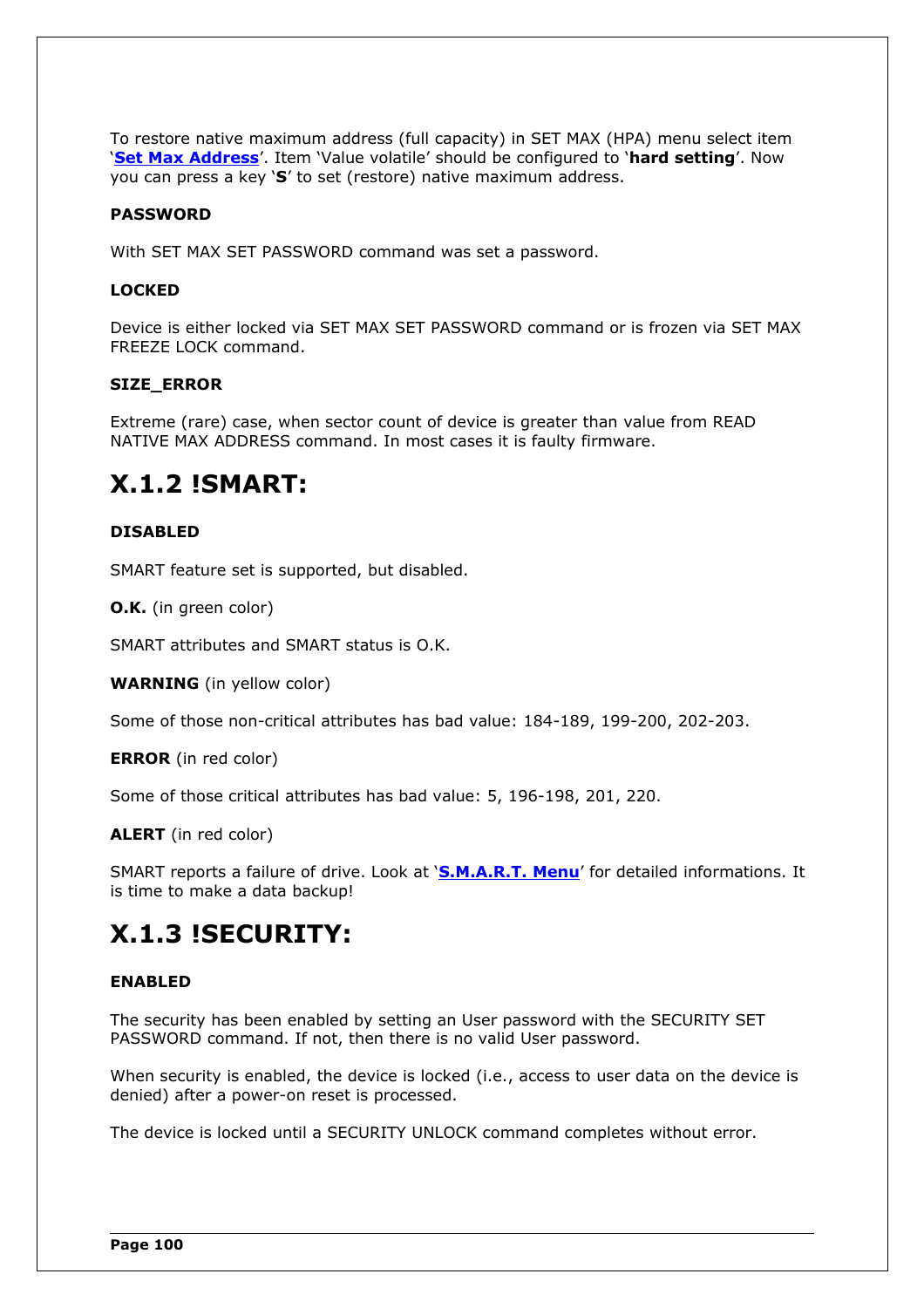**The security state enabled/not locked/not frozen:** this state shall be entered when either a SECURITY SET PASSWORD command (user password) or a SECURITY UNLOCK command completes without error.

**The security state disabled/not locked/not frozen** (full access to device): this state shall be entered when the device is powered-up or a hardware reset is received with the Security feature set disabled or when the Security feature set is disabled by a SECURITY DISABLE PASSWORD or SECURITY ERASE UNIT command.

### **LOCKED**

Drive is locked with a password using SECURITY SET PASSWORD command. Look at '**[Security Menu](#page-59-0)**' menu and try 'Unlock device' item.

**Caution:** When device is in security locked mode then are all SET MAX and Device Configuration Overlay (DCO) commands aborted (and many others).

#### **FROZEN**

Drive is frozen with SECURITY FREEZE LOCK command. There could be two reasons:

1. Some program has issued this command – you should turn power off and then turn power on.

2. This command has been issued by BIOS – turn power off, remove data cable from this drive (not a power cable), turn power on and after boot from floppy or CD drive you can connect data cable back to drive and run HDAT2. Do not worry – program can detect this 'dead' device – but so far PATA only, not SATA devices.

## **X.1.4 !DCO:**

### **NOT\_SUPPORTED**

Device does not supports Device Configuration Overlay feature set.

#### **DCO\_IS\_ACTIVE**

It is similar as HPA are. With DCO MODIFY command was reduced size of hard disk.

#### **FROZEN**

Device is in state, which prevents accidental modification of the Device Configuration Overlay settings. Device Configuration freeze lock condition shall be cleared by a powerdown. The solution is described at **"!SECURITY: FROZEN"**.

#### **SIZE\_ERROR**

Extreme (rare) case, when sector count of device from READ NATIVE MAX ADDRESS command is greater than value from DCO IDENTIFY command. In most cases it is faulty firmware.

## **X.1.5 !ATA MODE:**

**XXX [max. YYY]**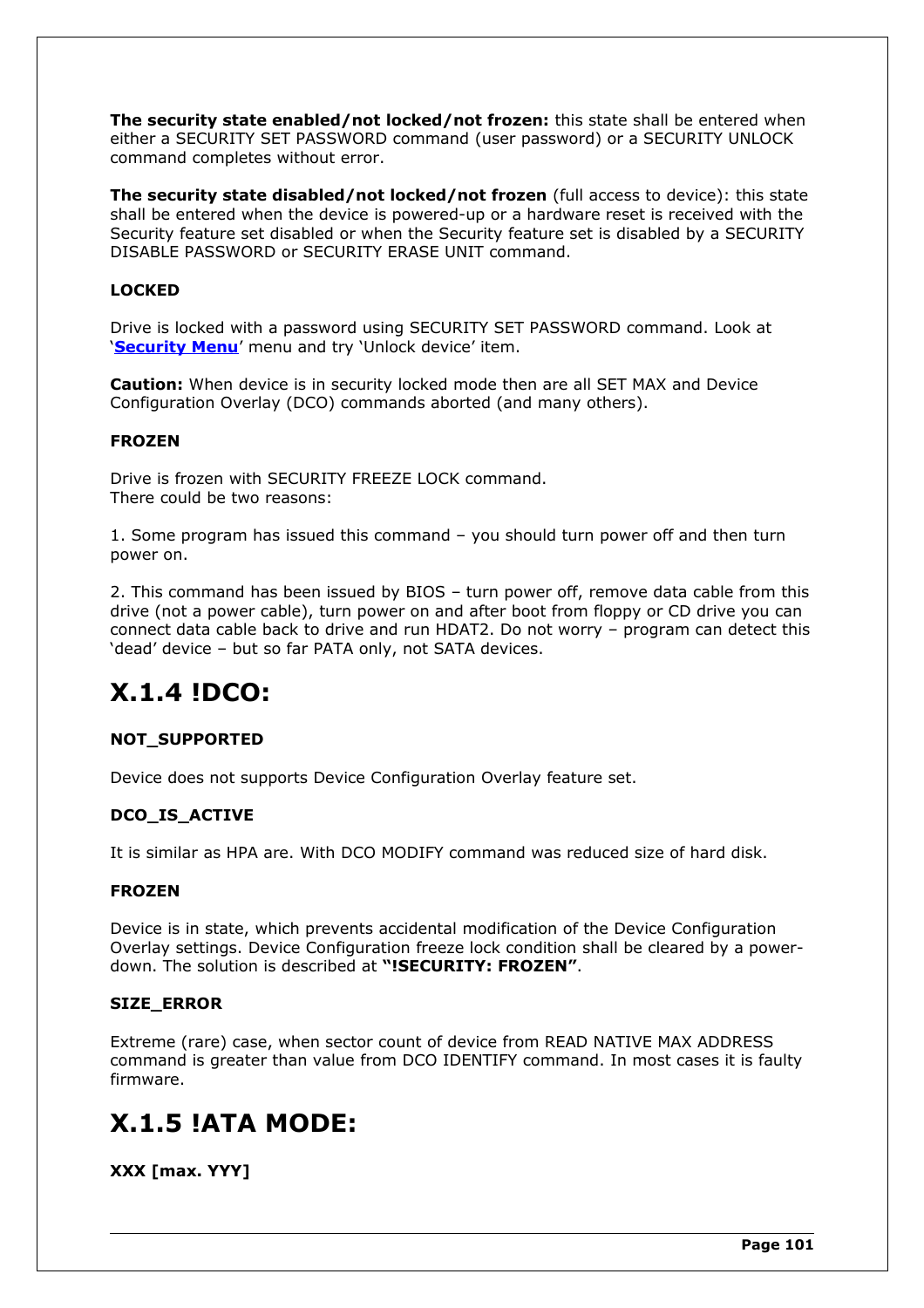Drive is running transfer mode XXX, but this drive supports maximum (higher) transfer mode YYY. It could be your controller does not supports this maximum transfer mode. Look in menu on **Device Information** for more informations.

## **X.1.6 !EDD:**

### **HPA\_IS\_ACTIVE**

This is the same as for SET MAX command, but it is not made with SET MAX command.

### **NOT\_SUPPORTED**

Extended INT13h does not supports "Enhanced Disk Drive support subset".

## **X.1.7 !OFFSET:**

### **ADDRESS\_OFFSET**

Address Offset Mode (Reserved Boot Area) is enabled. To learn more about this feature use web search engine for PARTIES.

## **X.1.8 !POWER:**

### **ACTIVE**

In Active mode (normal mode) the device is capable of responding to commands. During the execution of a media access command a device shall be in the Active state. Power consumption is greatest in this state.

For example, when a read/write command is performed, the hard disk is shifted to the active mode.

#### **IDLE**

In Idle mode the device is capable of responding to commands but the device may take longer to complete commands than when in the Active mode. Power consumption may be reduced from that of Active mode.

Hint: The hard disk is rotating, the interface (PCB) is active, but the read/write circuit is off.

### **STANDBY**

In Standby mode the device is capable of responding to commands but the device may take longer to complete commands than in the Idle mode. The time to respond may be as long as 30 seconds. Power consumption may be reduced from that of Idle mode.

Hint: The hard disk is not rotating, but the interface (PCB) is active.

# **X.2 Error Messages of INT13h/Ext.INT13h**

Described error messages are valid for standard and extended interrupt INT13h.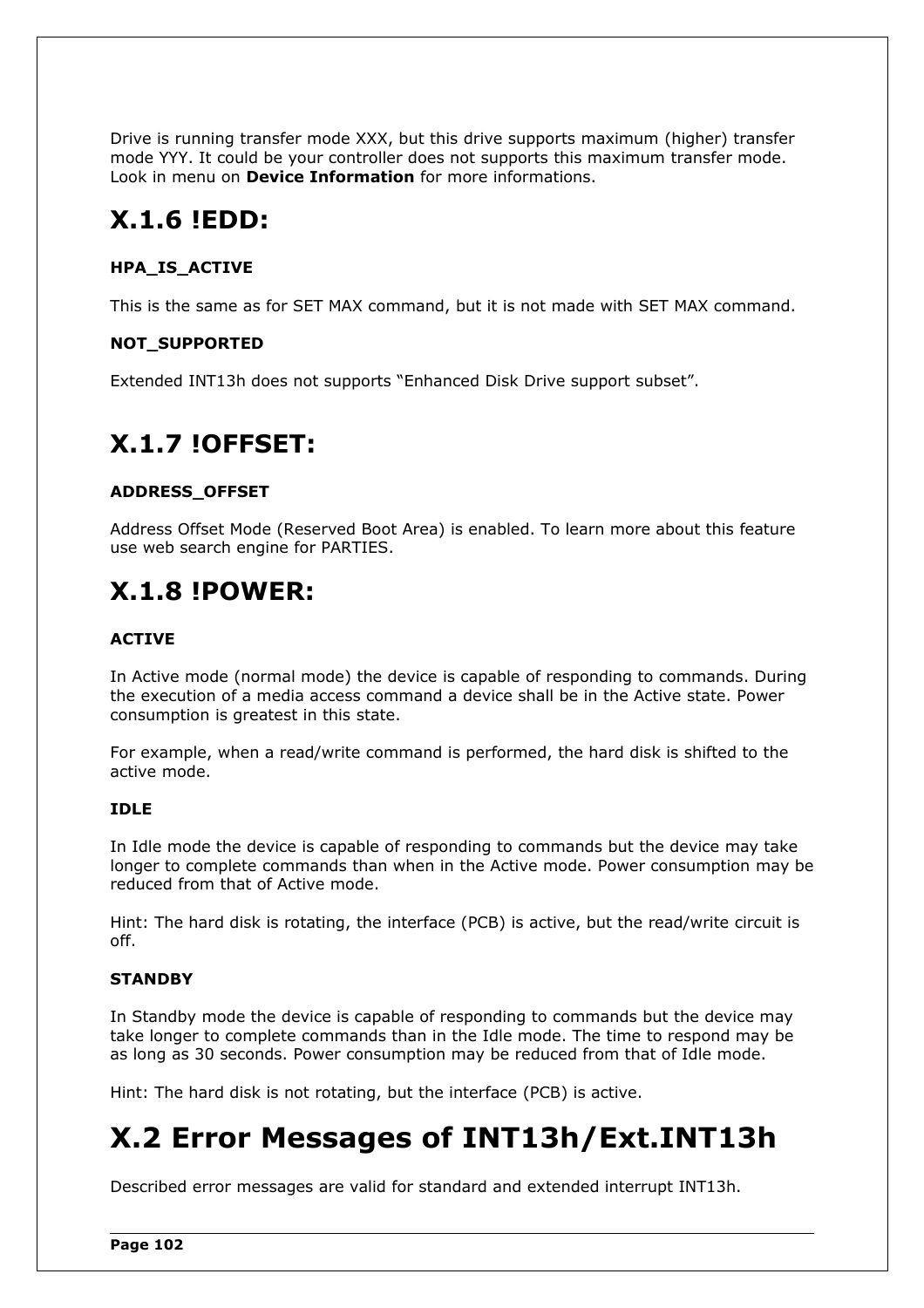- 00h: Successful completion
- 01h: Invalid function in AH or invalid parameter
- 02h: Address mark not found
- 03h: Disk write-protected
- 04h: Sector not found/read error
- 05h: Reset failed (hard disk)
- 06h: Disk changed (floppy)
- 07h: Drive parameter activity failed (hard disk)
- 08h: DMA overrun
- 09h: Data boundary error (attempted DMA across 64K boundary or >80h sectors)
- 0Ah: Bad sector detected (hard disk)
- 0Bh: Bad cylinder detected (hard disk)
- 0Ch: Unsupported cylinder or invalid media/media type not found
- 0Dh: Invalid number of sectors on format (PS/2 hard disk)
- 0Eh: Control data address mark detected (hard disk)
- 0Fh: DMA arbitration level out of range (hard disk)
- 10h: Uncorrectable CRC or ECC error on read
- 11h: Data ECC corrected (hard disk)
- 20h: Controller failure
- 31h: No media in drive (INT 13h extensions), no such drive (Compaq)
- 32h: Incorrect drive type stored in CMOS (Compaq)
- 40h: Seek failed
- 80h: Drive not ready (command failed to complete or time out)
- 97h: Subfunction D7h not supported for this device
- AAh: Drive not ready (hard disk)
- B0h: Media not locked in drive (removable media)
- B1h: Media locked in drive (removable media)
- B2h: Media not removable (removable media)
- B3h: Media in use (removable media)
- B4h: Lock count exceeded (removable media)
- B5h: Valid eject request failed (removable media)
- B6h: Media present but read protected (removable media)
- BBh: Undefined error (hard disk)
- C3h: Formatted Command Packet is too short
- CCh: Write fault (hard disk)
- E0h: Status register error (hard disk)
- FEh: Carry flag is set, but AH=0
- FFh: Sense operation failed (hard disk)

Error numbers B0h-B6h are applying to **Extended INT13h removable media/volume**. Error numbers 97h and C3h are applying to **Extended INT13h Send Packet Command**.

Error number FEh is a user added error message.

If occurs error which is not listed above it will be display text **'Unknown error'**.

## **X.3 Error Messages of ASPI**

### **ASPI Host Error Messages**

**00h: Host adapter did not detect any error**

**04h: Command aborted by caller**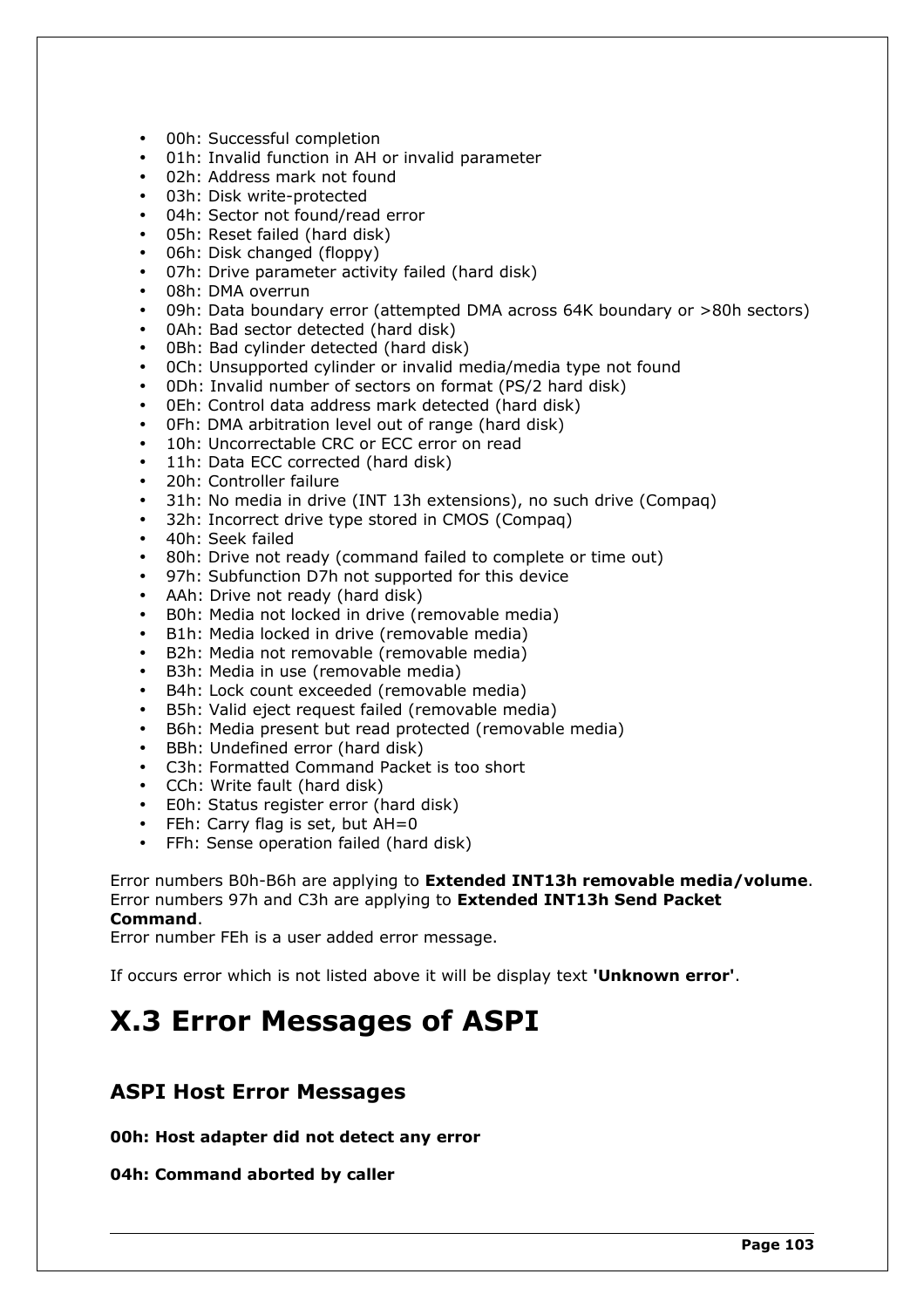### **05h: Command aborted by HBA**

**09h: Timed out while SRB was waiting to be processed**

#### **0Bh: While processing SRB, the adapter timed out**

#### **0Dh: While processing SRB, the adapter received a MESSAGE REJECT**

### **0Eh: A bus reset was detected**

### **0Fh: A parity error was detected**

Possible data corruption on SCSI bus.

### **10h: The adapter failed in issuing REQUEST SENSE**

#### **11h: Selection timeout**

#### **12h: Data overrun/underrun (data length)** The amount of data requested does not match the amount of data returned.

#### **13h: Unexpected bus free**

SCSI bus went to 'bus free' state unexpectedly.

Target disconnected from the bus without notice. Check for bad hardware.

### **14h: Target bus phase sequence failure**

### **1Ah: Bad SGList**

#### **1Bh: Auto request sense failed**

 Request sense command on previous command that generated a check condition has failed. An attempt to start an auto request packet failed. Another auto request packet may already be in transport.

#### **20h: HBA hardware error**

 Check the adapter and cabling. Be sure that the host adapter is firmly seated in the slot. The host adapter might be malfunctioning; contact the host adapter manufacturer for assistance.

#### **21h: Target didn't respond to ATN (reset)**

#### **22h: SCSI bus reset by HBA**

#### **23h: SCSI bus reset by other device**

### **ASPI Target Error Messages**

- 00h: Status good (no target status)
- 02h: Check condition (sense data valid)
- 04h: Condition met
- 08h: Specified target/LUN is busy
- 10h: Intermediate
- 14h: Intermediate-condition met
- 18h: Reservation conflict
- 22h: Command terminated
- 28h: Queue full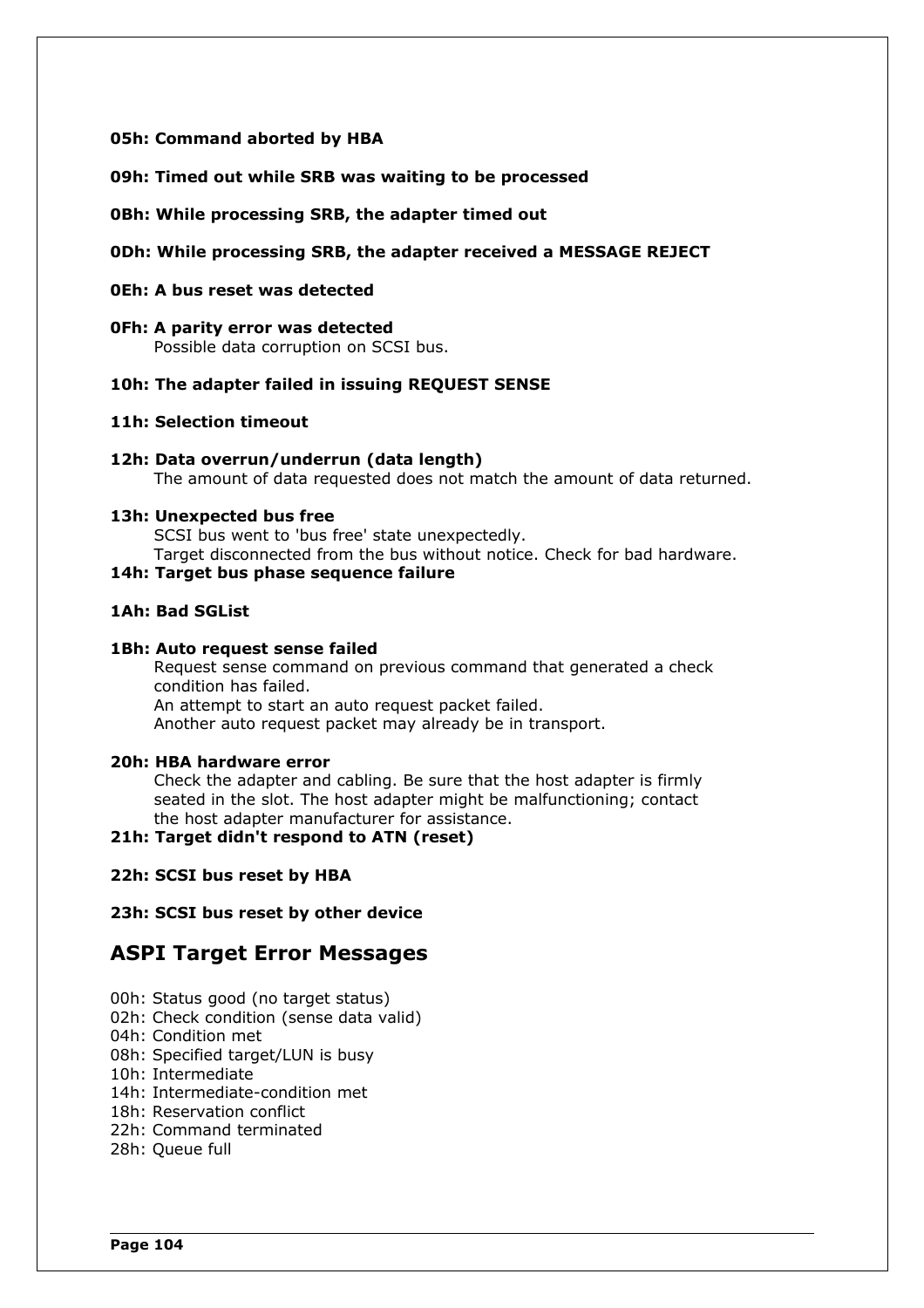### **ASPI Command/SRB Error Messages**

**SCSI Request Block (SRB)** contains command to issue for ASPI manager and is used from driver and application program.

- 00h: SRB being processed
- busy, in progress
- 01h: SRB completed without error - done
- 02h: SRB aborted by host - aborted
- 03h: Unable to abort SRB
	- abort fail
- 04h: SRB completed with error - error
- 10h: SRB in progress with POST Nokia - busy POST
- 80h: Invalid ASPI command
- 81h: Invalid host adapter number
- 82h: SCSI device not installed
- bad device
- E0h: Invalid parameter set in SRB
- E4h: ASPI for windows failed init
- E5h: ASPI is busy (No resources available to execute command)
- E6h: Buffer size to big to handle

# <span id="page-105-0"></span>**X.4 Error Messages of PnP**

Bit 7 set to one indicates error.

### **Successful codes** = 00h:

• 00h: SUCCESS - Function completed successfully

### **Warning codes** = 01h-7Fh:

- 01h: Reserved
- 7Fh: NOT\_SET\_STATICALLY

- Warning that indicates a device could not be configured statically, but was successfully configured dynamically. This return code is used only when function 02h is requested to set a device both statically and dynamically.

### **Error codes** = 81h-FFh:

- 81h: UNKNOWN\_FUNCTION - Unknown, or invalid, function number passed
- 82h: FUNCTION\_NOT\_SUPPORTED - The function is not supported on this system
- 83h: INVALID\_HANDLE - Device node number/handle passed is invalid or out of range
- 84h: BAD\_PARAMETER - Function detected invalid resource descriptors or resource descriptors were specified out of order.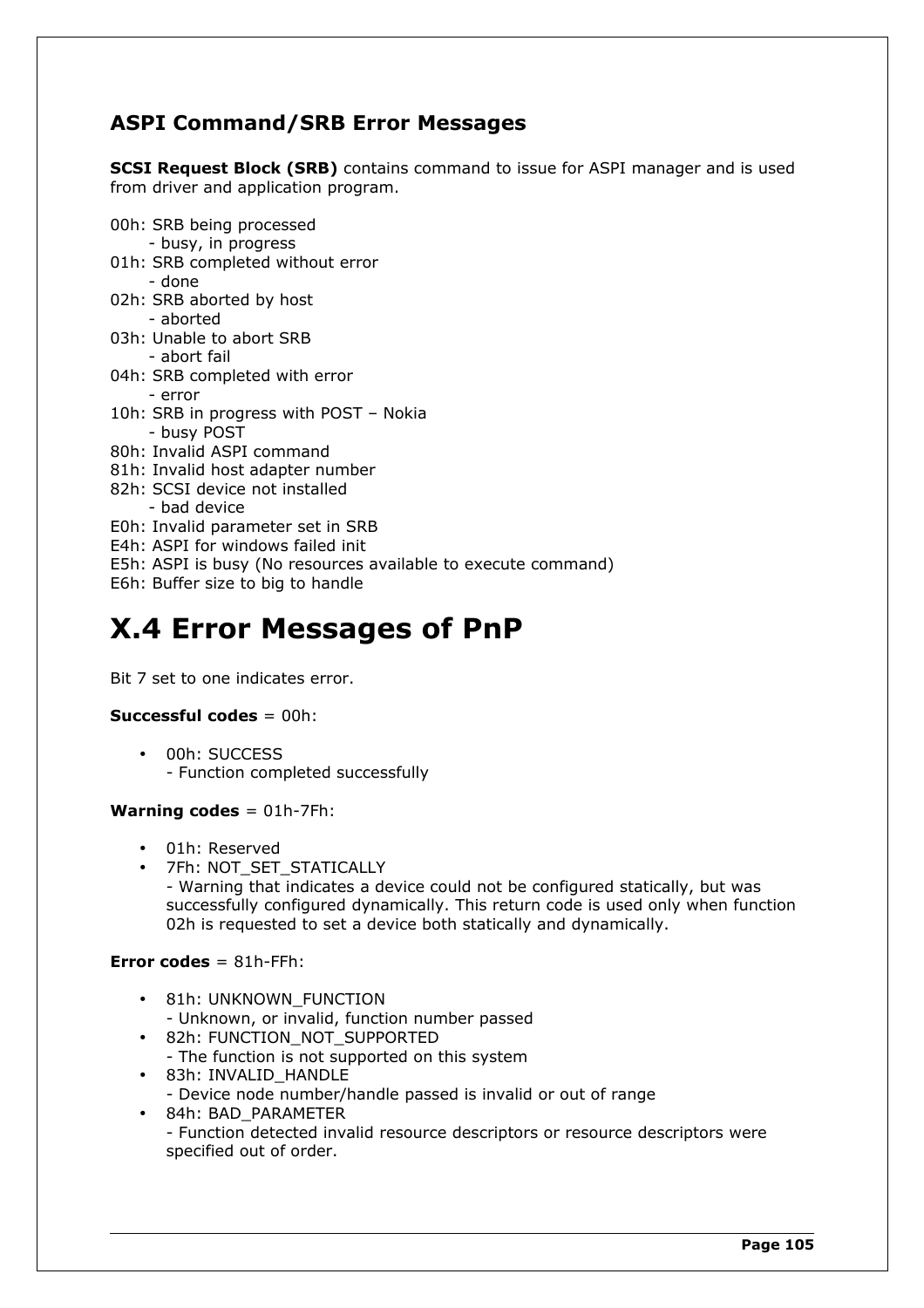• 85h: SET\_FAILED

- Set Device Node function failed

- 86h: EVENTS\_NOT\_PENDING - There are no events pending
- 87h: SYSTEM\_NOT\_DOCKED - The system is currently not docked
- 88h: NO\_ISA\_PNP\_CARDS - Indicates that no ISA Plug and Play cards are installed in the system
- 89h: UNABLE\_TO\_DETERMINE\_DOCK\_CAPABILITIES
- Indicates that the system was not able to determine the capabilities of the docking station
- 8Ah: CONFIG\_CHANGE\_FAILED\_NO\_BATTERY - The system failed the undocking sequence because it detected that the system unit did not have a battery
- 8Bh: CONFIG\_CHANGE\_FAILED\_RESOURCE\_CONFLICT - The system failed to successfully dock because it detected a resource conflict with one of the primary boot devices; such as Input, Output, or the IPL device
- 8Ch: BUFFER\_TOO\_SMALL - The memory buffer passed in by the caller was not large enough to hold the data to be returned by the system BIOS
- 8Dh: USE\_ESCD\_SUPPORT - This return code is used by functions 09h and 0Ah to instruct the caller that reporting resources explicitly assigned to devices in the system to the system BIOS must be handled through the interfaces defined by the ESCD Specification
- 8Eh: MESSAGE\_NOT\_SUPPORTED - This return code indicates the message passed to the system BIOS through function 04h, Send Message, is not supported on the system
- 8Fh: HARDWARE\_ERROR - This return code indicates that the system BIOS detected a hardware failure

# **X.5 Error Messages of ESCD**

Error messages of ESCD are identical with PnP because for access to ESCD are used the same functions of PnP BIOS (look at  $X.4$ ). Here are described error codes of ESCD functions only.

- 00h: SUCCESS
- Function completed successfully
- 55h: ESCD\_IO\_ERROR\_READING - The system BIOS could not read or write the Extended System Configuration Data (ESCD) from nonvolatile storage
- 56h: ESCD\_INVALID - The system does not have a valid Extended System Configuration Data (ESCD) in nonvolatile storage
- 59h: ESCD\_BUFFER\_TOO\_SMALL - The memory buffer passed in by the caller was not large enough to hold the data to be returned by the system BIOS
- 5Ah: ESCD\_NVRAM\_TOO\_SMALL
- All of the ESCD cannot be stored in the NVRAM storage available on this system • 81h: FUNCTION\_NOT\_SUPPORTED
- The function is not supported on this system